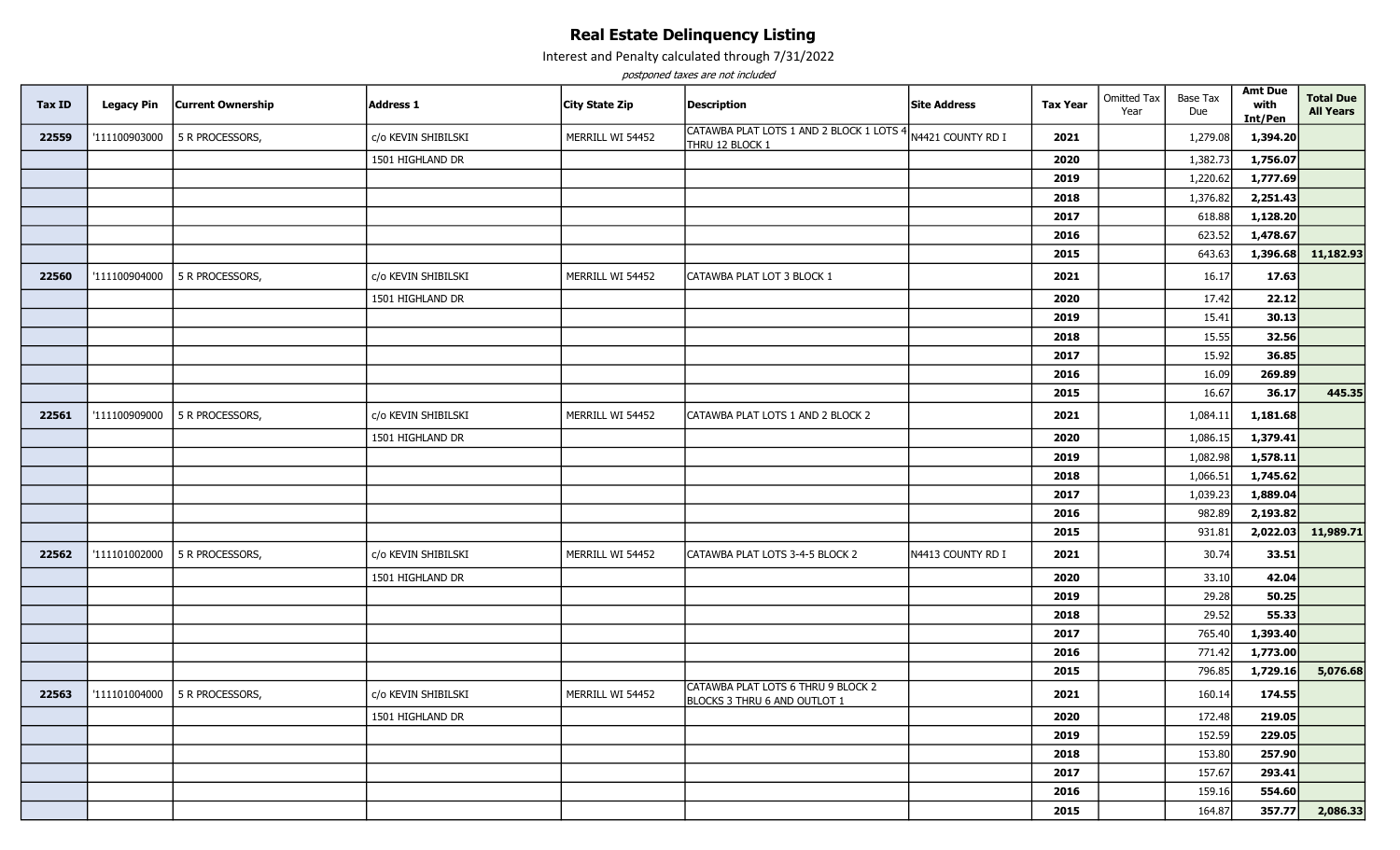| Tax ID | <b>Legacy Pin</b> | <b>Current Ownership</b> | Address 1                | City State Zip                 | Description                                                                                                                                | <b>Site Address</b>        | <b>Tax Year</b> | Omitted Tax<br>Year | Base Tax<br>Due | <b>Amt Due</b><br>with<br>Int/Pen | Total Due<br><b>All Years</b> |
|--------|-------------------|--------------------------|--------------------------|--------------------------------|--------------------------------------------------------------------------------------------------------------------------------------------|----------------------------|-----------------|---------------------|-----------------|-----------------------------------|-------------------------------|
| 15998  | '028101010000     | AMES, DAVID J            | 104708 WUERTZBURG RD     | ABBORTSFORD WI<br>54405        | 5-34-1E SW-SW                                                                                                                              |                            | 2021            |                     | 512.60          | 558.73                            | 558.73                        |
| 15999  | '028101101000     | AMES, DAVID J            | 104708 WUERTZBURG RD     | ABBORTSFORD WI<br>54405        | 5-34-1E SE-SW                                                                                                                              |                            | 2021            |                     | 149.87          | 163.36                            | 163.36                        |
| 16002  | '028101104000     | AMES, DAVID J            | 104708 WUERTZBURG RD     | ABBORTSFORD WI<br>54405        | 5-34-1E SW-SE (easement desc in 335389)                                                                                                    |                            | 2021            |                     | 827.13          | 901.57                            | 901.57                        |
| 16007  | '028101110000     | AMES, DAVID J            | 104708 WUERTZBURG RD     | ABBORTSFORD WI<br>54405        | 6-34-1E SE-NE                                                                                                                              |                            | 2021            |                     | 1,167.70        | 1,272.79                          | 1,272.79                      |
| 16041  | '028101407000     | AMES, DAVID J            | 104708 WUERTZBURG RD     | ABBORTSFORD WI<br>54405        | 6-34-1E NE-SE                                                                                                                              |                            | 2021            |                     | 274.42          | 299.12                            | 299.12                        |
| 16042  | '028101408000     | AMES, DAVID J            | 104708 WUERTZBURG RD     | ABBORTSFORD WI<br>54405        | 6-34-1E NW-SE                                                                                                                              |                            | 2021            |                     | 1,167.70        | 1,272.79                          | 1,272.79                      |
| 16082  | '028101810000     | AMES, DAVID J            | 104708 WUERTZBURG RD     | <b>ABBORTSFORD WI</b><br>54405 | 8-34-1E NE-NE (easement desc in 364045)                                                                                                    |                            | 2021            |                     | 70.06           | 76.37                             | 76.37                         |
| 16083  | '028101901000     | AMES, DAVID J            | 104708 WUERTZBURG RD     | ABBORTSFORD WI<br>54405        | 8-34-1E NW-NE                                                                                                                              |                            | 2021            |                     | 303.61          | 330.93                            | 330.93                        |
| 16084  | '028101902000     | AMES, DAVID J            | 104708 WUERTZBURG RD     | ABBORTSFORD WI<br>54405        | 8-34-1E SW-NE                                                                                                                              |                            | 2021            |                     | 169.32          | 184.56                            | 184.56                        |
| 16087  | '028101905000     | AMES, DAVID J            | 104708 WUERTZBURG RD     | ABBORTSFORD WI<br>54405        | 8-34-1E NE-NW                                                                                                                              |                            | 2021            |                     | 101.20          | 110.31                            | 110.31                        |
| 16090  | '028101908000     | AMES, DAVID J            | 104708 WUERTZBURG RD     | ABBORTSFORD WI<br>54405        | 8-34-1E SE-NW                                                                                                                              | W6732 COUNTY RD M          | 2021            |                     | 776.76          | 846.67                            | 846.67                        |
| 28007  | '028101903001     | AMES, DAVID J            | 104708 WUERTZBURG RD     | ABBORTSFORD WI<br>54405        | 8-34-1E SE-NE EXCPT E 1000' (easement in<br>364045)                                                                                        |                            | 2021            |                     | 33.08           | 36.06                             | 36.06                         |
| 21476  | '034115306000     | ANDERSEN, TIMOTHY J      | N10643 E SOLBERG LAKE RD | PHILLIPS WI 54555              | 21-38-1E PRT OF NW-SE AND SW-NE PCL DESC N10643 E SOLBERG LAKE<br>IN 286526 LOT 27                                                         | RD                         | 2021            |                     | 485.54          | 529.24                            |                               |
|        |                   |                          |                          |                                |                                                                                                                                            |                            | 2020            |                     | 528.33          | 670.98                            | 1,200.22                      |
| 5898   | '010110502000     | ANDERSON, ALEXANDER J    | 2406 COLBY POINT         | MC HENRY IL 60050              | 11-39-3E PRT OF SW-NW LOT 1 CSM #1094<br>VOL 6 PG 27                                                                                       | N13973 FENDER BENDER<br>LN | 2021            |                     | 462.79          | 504.44                            |                               |
|        |                   |                          |                          |                                |                                                                                                                                            |                            | 2020            |                     | 41.25           | 52.39                             | 556.83                        |
| 25171  | '272103307000     | ANDERSON, BLAKE & DAWN   | 316 S ARGYLE AVE         | PHILLIPS WI 54555              | PHILLIPS LOT 2 BLOCK 25                                                                                                                    | 316 S ARGYLE AVE           | 2021            |                     | 1,184.66        | 1,291.28                          |                               |
|        |                   |                          |                          |                                |                                                                                                                                            |                            | 2020            |                     | 1,302.62        | 1,654.33                          |                               |
|        |                   |                          |                          |                                |                                                                                                                                            |                            | 2019            |                     | 1,336.06        | 1,945.08                          |                               |
|        |                   |                          |                          |                                |                                                                                                                                            |                            | 2018            |                     | 984.55          | 1,847.92                          | 6,738.60                      |
| 14922  | '026114407000     | <b>ANDERSON, CHARLES</b> | 155 CYPRESS POINT DR     | SPRINGFIELD IL 62704           | 27-40-2W PRT OF NE-SW PCL DESC IN 169590<br>EXCPT RR ROW - 148R-684 AND 30D-633 AND<br>HWY ESMNT-37MIS-174                                 |                            | 2021            |                     | 85.79           | 93.51                             |                               |
|        |                   |                          |                          |                                |                                                                                                                                            |                            | 2020            |                     | 80.62           | 102.39                            | 195.90                        |
| 14923  | '026114408000     | ANDERSON, CHARLES        | 155 CYPRESS POINT DR     | SPRINGFIELD IL 62704           | 27-40-2W PRT OF NE-SW PCL DESC IN 163174<br>EXCPT RR ROW - 148R-684 AND 30D-633 AND<br>HWY ESMNT-37MIS-174                                 |                            | 2021            |                     | 85.79           | 93.51                             |                               |
|        |                   |                          |                          |                                |                                                                                                                                            |                            | 2020            |                     | 80.62           | 102.39                            | 195.90                        |
| 23182  | '171102602000     | ANDERSON, DONALD         | 121 SPRAGUE AVE          |                                | GALLETT'S ADDITION E 1/2 OF LOT 15 BLOCK<br>PRAIRIE FARM WI 54762 12 EXCPT N 99' AND S 64.585' LOT 17 BLOCK<br>12 S 33' OF LOT 18 BLOCK 12 | 909 TOWN ST                | 2020            |                     | 642.90          | 859.59                            |                               |
|        |                   |                          |                          |                                |                                                                                                                                            |                            | 2019            |                     | 442.39          | 649.26                            | 1,508.85                      |
| 14186  | '026106502000     | ANDERSON, STEPHEN C      | 122 ARBOR DR, UNIT 110   | WI DELLS WI 53965              | 22-40-1W SE-NE PCL DESC IN 334911                                                                                                          | N15499 TOWER RD            | 2021            |                     | 186.16          | 202.91                            | 202.91                        |
| 5899   | '010110502010     | ANDERSON, WILLIAM A      | PO BOX 1971              | MC HENRY IL 60051              | 11-39-3E PRT OF SW-NW LOT 2 CSM #1094<br>VOL 6 PG 27                                                                                       | N13927 FENDER BENDER<br>LN | 2021            |                     | 558.31          | 608.56                            |                               |
|        |                   |                          |                          |                                |                                                                                                                                            |                            | 2020            |                     | 574.19          | 729.22                            |                               |
|        |                   |                          |                          |                                |                                                                                                                                            |                            | 2019            |                     | 276.95          | 409.37                            | 1,747.15                      |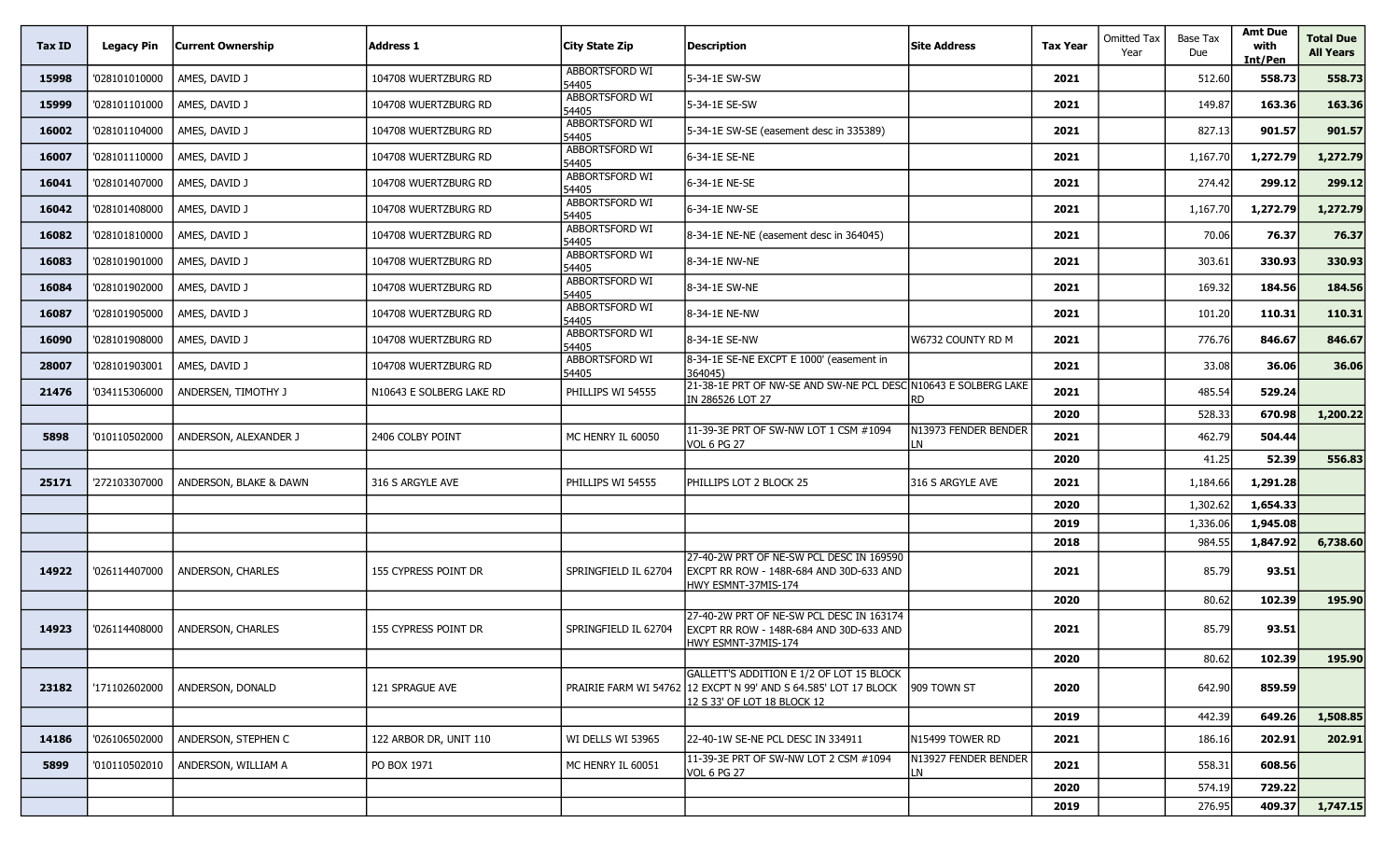| Tax ID | <b>Legacy Pin</b> | <b>Current Ownership</b>               | <b>Address 1</b>                | <b>City State Zip</b>         | <b>Description</b>                                                                                                               | <b>Site Address</b>   | <b>Tax Year</b> | <b>Omitted Tax</b><br>Year | Base Tax<br>Due | <b>Amt Due</b><br>with<br>Int/Pen | <b>Total Due</b><br><b>All Years</b> |
|--------|-------------------|----------------------------------------|---------------------------------|-------------------------------|----------------------------------------------------------------------------------------------------------------------------------|-----------------------|-----------------|----------------------------|-----------------|-----------------------------------|--------------------------------------|
| 25237  | '272104004000     | ARGYLE VENTURES LLC,                   | N9629 DEER CREEK RD             | PHILLIPS WI 54555             | PHILLIPS LOT 8 BLOCK 28                                                                                                          | 126 N ARGYLE AVE      | 2021            |                            | 1,461.35        | 1,592.87                          |                                      |
|        |                   |                                        |                                 |                               |                                                                                                                                  |                       | 2020            |                            | 1,515.64        | 1,924.86                          |                                      |
|        |                   |                                        |                                 |                               |                                                                                                                                  |                       | 2019            |                            | 1,396.76        | 2,033.09                          | 5,550.83                             |
| 13053  | '024105503000     | ARNTSEN, BRIAN J & LISA M              | 1316 W SPRING ST                | APPLETON WI 54914             | 27-35-3E SE-SW (easement desc in 383879)                                                                                         |                       | 2021            |                            | 92.31           | 100.62                            | 100.62                               |
| 3540   | '006114508000     | AUGUSTYN, JOHN                         | 2522 TERRY LANE WEST            | BROADVIEW IL 60155            | 12-37-2W PRT OF NE-NW PCL DESC IN 381134                                                                                         |                       | 2021            |                            | 1,089.97        | 1,188.07                          | 1,188.07                             |
| 3541   | '006114509000     | AUGUSTYN, JOHN                         | 2522 TERRY LANE WEST            | BROADVIEW IL 60155            | 12-37-2W PRT OF NW-NW PCL DESC IN<br>381134                                                                                      |                       | 2021            |                            | 85.63           | 93.34                             | 93.34                                |
| 12613  | '024101101000     | AUMAN, DAVID                           | 17344 KANTISHNA DR              | EAGLE RIVER AK 99577-<br>8117 | 5-35-3E PRT OF NE-NE PCL DESC IN 368084<br>EXCPT HWY ROW DESC IN 90D-323                                                         | W1713 US HIGHWAY 8    | 2021            |                            | 3.52            | 3.84                              | 3.84                                 |
| 12614  | '024101102000     | <b>AUMAN, MARY</b>                     | W11724 BRIDGE RD                |                               | STANLEY WI 54768-8017 5-35-3E PRT OF NE-NE PCL DESC IN 192488                                                                    |                       | 2021            |                            | 1.76            | 1.92                              |                                      |
|        |                   |                                        |                                 |                               |                                                                                                                                  |                       | 2020            |                            | 1.67            | 2.12                              |                                      |
|        |                   |                                        |                                 |                               |                                                                                                                                  |                       | 2019            |                            | 1.83            | 10.44                             |                                      |
|        |                   |                                        |                                 |                               |                                                                                                                                  |                       | 2018            |                            | 1.69            | 9.96                              |                                      |
|        |                   |                                        |                                 |                               |                                                                                                                                  |                       | 2017            |                            | 1.45            | 10.65                             |                                      |
|        |                   |                                        |                                 |                               |                                                                                                                                  |                       | 2016            |                            | 1.63            | 8.54                              |                                      |
|        |                   |                                        |                                 |                               |                                                                                                                                  |                       | 2015            |                            | 1.75            | 3.80                              |                                      |
|        |                   |                                        |                                 |                               |                                                                                                                                  |                       | 2014            |                            | 1.64            | 7.53<br>9.13                      |                                      |
| 7035   | '010125806000     | BACAK, TIMOTHY J & MEREDITH M          | 6104 HAZELWOOD DR               | CRYSTAL LAKE IL 60012         | BYHRE LAKE COUNTY PLAT LOT 80 (LAKE<br>BOTTOM, ISLANDS, COMMON AREA AND<br>PRIVATE ROADS ARE OWNED JOINTLY BY ALL<br>LOT OWNERS) |                       | 2013<br>2021    |                            | 1.78<br>47.83   | 52.13                             | 64.11<br>52.13                       |
| 27376  | '030104510010     | BACHOLL, JOSEPH A                      | N4683 CEMETERY RD               | PRENTICE WI 54556             | 6-35-2E PRT OF NE-SE N 10 ACRES                                                                                                  | N4685 CEMETERY RD     | 2021            |                            | 57.35           | 62.51                             | 62.51                                |
| 22370  | '034125210000     | <b>BALOUN, MATTHEW J</b>               | 1347 BRANCHWOOD CIRCLE, APT 101 | NAPPERVILLE IL 60653          | MAPLE CREST SUBDIVISION LOT 7                                                                                                    |                       | 2021            |                            | 415.66          | 453.07                            | 453.07                               |
| 17620  | '028117409000     | <b>BALSIS, TONIELLE MARIE</b>          | c/o LISA MOORE<br>170 FCR 980   | <b>MEXIA TX 76667</b>         | LUKES HEIGHTS LOT 1                                                                                                              |                       | 2020            |                            | 219.86          | 279.22                            | 279.22                               |
| 17624  | '028117503000     | <b>BALSIS, TONIELLE MARIE</b>          | c/o LISA MOORE<br>170 FCR 980   | <b>MEXIA TX 76667</b>         | LUKES HEIGHTS LOT 5                                                                                                              | N488 LUKES HEIGHTS RD | 2020            |                            | 276.79          | 351.52                            | 351.52                               |
| 17625  | '028117504000     | <b>BALSIS, TONIELLE MARIE</b>          | c/o LISA MOORE<br>170 FCR 980   | <b>MEXIA TX 76667</b>         | LUKES HEIGHTS LOT 6                                                                                                              |                       | 2020            |                            | 217.90          | 276.73                            | 276.73                               |
| 17626  | '028117505000     | <b>BALSIS, TONIELLE MARIE</b>          | c/o LISA MOORE<br>170 FCR 980   | <b>MEXIA TX 76667</b>         | LUKES HEIGHTS LOT 7                                                                                                              |                       | 2020            |                            | 208.08          | 264.26                            | 264.26                               |
| 17627  |                   | '028117506000   BALSIS, TONIELLE MARIE | c/o LISA MOORE<br>170 FCR 980   | MEXIA TX 76667                | LUKES HEIGHTS LOT 8                                                                                                              |                       | 2020            |                            | 206.12          | 261.77                            | 261.77                               |
| 17628  | '028117507000     | <b>BALSIS, TONIELLE MARIE</b>          | c/o LISA MOORE<br>170 FCR 980   | <b>MEXIA TX 76667</b>         | LUKES HEIGHTS LOT 9                                                                                                              |                       | 2020            |                            | 190.41          | 241.82                            | 241.82                               |
| 17629  | '028117508000     | <b>BALSIS, TONIELLE MARIE</b>          | c/o LISA MOORE<br>170 FCR 980   | MEXIA TX 76667                | LUKES HEIGHTS LOT 10                                                                                                             |                       | 2020            |                            | 178.64          | 226.87                            | 226.87                               |
| 17645  | '028117704000     | <b>BALSIS, TONIELLE MARIE</b>          | c/o LISA MOORE<br>170 FCR 980   | <b>MEXIA TX 76667</b>         | LUKES HEIGHTS LOT 26                                                                                                             |                       | 2020            |                            | 129.56          | 164.54                            | 164.54                               |
| 17646  | '028117705000     | <b>BALSIS, TONIELLE MARIE</b>          | c/o LISA MOORE<br>170 FCR 980   | <b>MEXIA TX 76667</b>         | LUKES HEIGHTS LOT 27                                                                                                             |                       | 2020            |                            | 111.89          | 142.10                            | 142.10                               |
| 17647  | '028117706000     | <b>BALSIS, TONIELLE MARIE</b>          | c/o LISA MOORE<br>170 FCR 980   | MEXIA TX 76667                | LUKES HEIGHTS LOT 28                                                                                                             |                       | 2020            |                            | 115.81          | 147.08                            | 147.08                               |
| 17648  | '028117707000     | <b>BALSIS, TONIELLE MARIE</b>          | c/o LISA MOORE<br>170 FCR 980   | <b>MEXIA TX 76667</b>         | LUKES HEIGHTS LOT 29                                                                                                             |                       | 2020            |                            | 117.79          | 149.59                            | 149.59                               |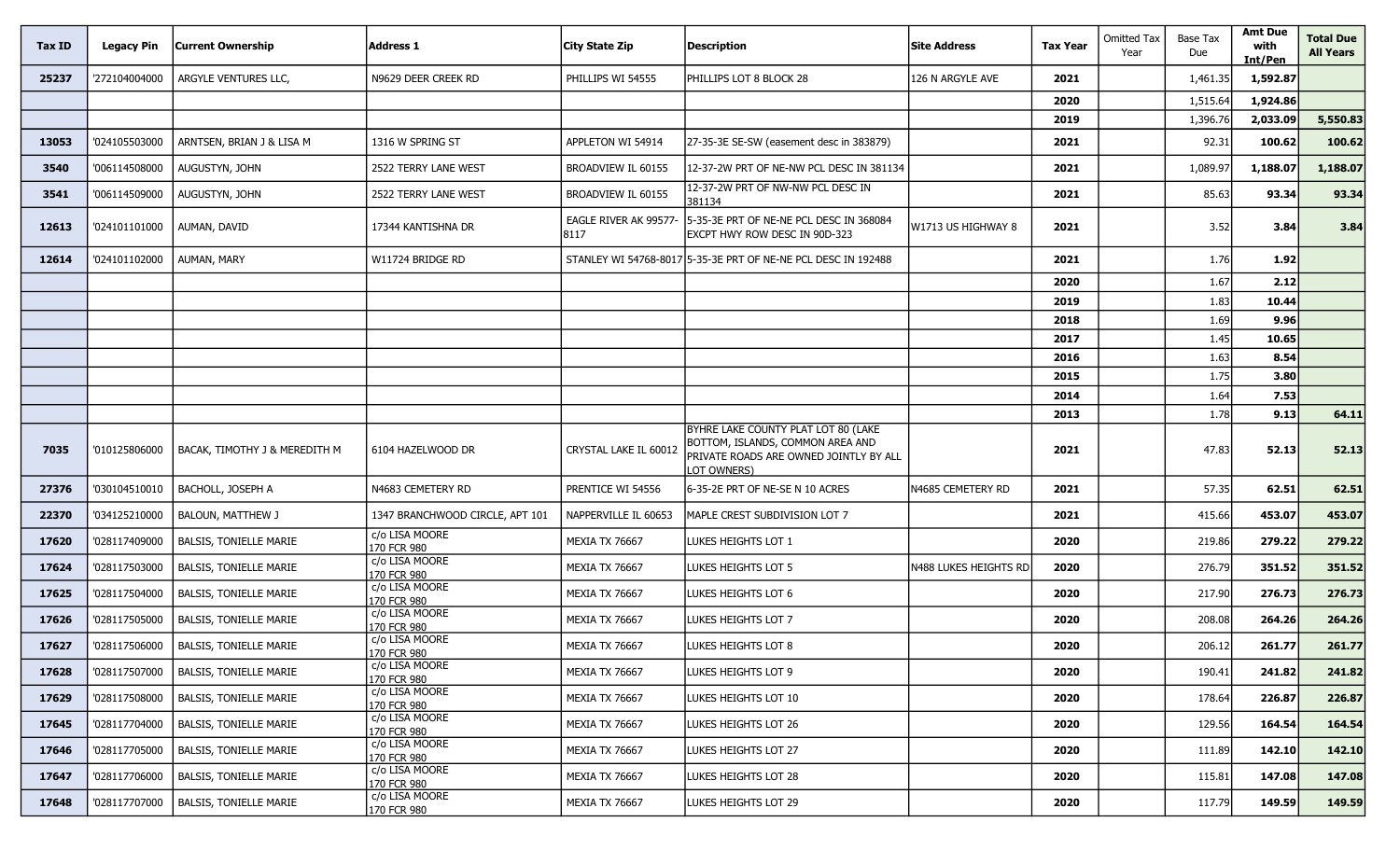| Tax ID | <b>Legacy Pin</b> | <b>Current Ownership</b>      | Address 1                | City State Zip      | <b>Description</b>                                                                                    | <b>Site Address</b>                  | <b>Tax Year</b> | <b>Omitted Tax</b><br>Year | <b>Base Tax</b><br>Due | <b>Amt Due</b><br>with<br>Int/Pen | <b>Total Due</b><br><b>All Years</b> |
|--------|-------------------|-------------------------------|--------------------------|---------------------|-------------------------------------------------------------------------------------------------------|--------------------------------------|-----------------|----------------------------|------------------------|-----------------------------------|--------------------------------------|
| 20667  | '034107201000     | <b>BARATKA, JEFFREY SCOTT</b> | N8357 HIGHLAND ACRES RD  | PHILLIPS WI 54555   | 21-37-1E PRT OF SW-NE PCL DESC IN 361124                                                              | N8357 HIGHLAND ACRES<br>RD           | 2021            |                            | 1,100.76               | 1,199.83                          | 1,199.83                             |
| 25356  | '272105202000     | BARR, GREGORY G & NAOMI D     | 880 ELK LAKE DR          | PHILLIPS WI 54555   | 7-37-1E PRT OF GOVT LOT 3 PCL DESC IN<br>375531                                                       | 880 ELK LAKE DR                      | 2021            |                            | 3,450.21               | 3,760.73                          | 3,760.73                             |
| 20744  | '034107906000     | <b>BAZATTA, CHARLES A</b>     | N8305 ELM GROVE RD       | PHILLIPS WI 54555   | 24-37-1E SE-NW                                                                                        | N8305 ELM GROVE LN                   | 2021            |                            | 1,921.06               | 2,093.96                          | 2,093.96                             |
| 27754  | '026102310001     | BECKER, JAMES P & DEBRA J     | W9617 MEIER RD           | BUTTERNUT WI 54514  | 7-40-1W PRT OF NW-NW BEG AT NE COR S<br>ALG E LN 375' W 975' N 375' TO N LN E 975'<br>alg N LN TO POB | W9617 MEIER RD                       | 2021            |                            | 661.23                 | 720.74                            |                                      |
|        |                   |                               |                          |                     |                                                                                                       |                                      | 2020            |                            | 697.98                 | 886.43                            | 1,607.18                             |
| 13879  | '026103706000     | BELLMORE, WALLACE J           | 660 8TH AVE S, PO Box 42 | PARK FALLS WI 54552 | 11-40-1W SW-NW EXCPT RR ROW - 40D-372                                                                 | N16344 KALEY RD                      | 2021            |                            | 4,132.50               | 4,504.43                          | 4,504.43                             |
| 2368   | '006102902010     | BENDING, JOSEPH A             | W8035 COUNTY RD F        | PHILLIPS WI 54555   | 11-37-1W PRT OF NW-SW PCL DESC IN 312567                                                              | W8035 COUNTY RD F                    | 2021            | 2020 OM                    | 3.02                   | 3.29                              | 3.29                                 |
| 15405  | '026119210030     | <b>BERG, MARY LYNN</b>        | 448 TIMBERLANE DR        | SOMERSET WI 54025   | 13-39-2W PRT OF SW-NW PCL DESC IN 392440<br>EXCPT CSM #1099 AND HWY ROW DESC IN<br>315R-55            |                                      | 2021            |                            | 112.49                 | 122.61                            | 122.61                               |
| 15406  | '026119210031     | BERG, MARY LYNN               | 448 TIMBERLANE DR        | SOMERSET WI 54025   | 13-39-2W PRT OF SW-NW LOT 1 CSM #1009<br>VOL 5 PG 245                                                 |                                      | 2021            |                            | 114.38                 | 124.67                            | 124.67                               |
| 10458  | '018100908000     | <b>BERGENE, TAMMY S</b>       | 9908 COUNTY RD F         | NEWTON WI 53063     | 7-36-1W SW-NW                                                                                         | W9493 E GEORGETOWN<br><b>FIRE LN</b> | 2021            |                            | 1,701.95               | 1,855.13                          | 1,855.13                             |
| 24898  | '272100603000     | <b>BLANCO, MOISES MORALES</b> | 125 S 8TH ST             | MEDFORD WI 54451    | PHILLIPS PRT OF LOT 4 BLOCK 4 ALL FULLY<br><b>DESC IN 392970</b>                                      | 138 S LAKE AVE                       | 2021            |                            | 1,795.77               | 1,957.39                          | 1,957.39                             |
| 12944  | '024104310000     | <b>BLAREK, BILL B</b>         | 581 US HIGHWAY 8         | PRENTICE WI 54556   | 21-35-3E PRT OF NW-SE 1 ACRE IN SE COR OF<br>NW-SE                                                    |                                      | 2021            |                            | 5.28                   | 5.76                              | 5.76                                 |
| 445    | '002104605000     | <b>BLECK, DAWN</b>            | W8317 MOONSHINE ALLEY    | CATAWBA WI 54515    | 15-35-1W PRT OF NE-NW PCL DESC IN 321574                                                              | W8317 MOONSHINE<br>ALLEY             | 2020            |                            | 342.08                 | 434.44                            | 434.44                               |
| 25284  | '272104502000     | <b>BLOK, LUANNE V</b>         | 124 N EYDER AVE          | PHILLIPS WI 54555   | RIORDAN AND ANDREAE ADDITION LOT 7                                                                    | 124 N EYDER AVE                      | 2021            |                            | 992.12                 | 1,081.41                          | 1,081.41                             |
| 11677  | '020107309000     | BLOMBERG, JENNIFER Y          | W2601 HULTMAN LAKE RD    | OGEMA WI 54459      | 36-34-2E PRT OF NW-NE PCL. #2 OF CSM<br>#518 VOL 2 PG 337 (easement desc in 388683) RD                | W2601 HULTMAN LAKE                   | 2021            |                            | 56.43                  | 61.51                             | 61.51                                |
| 26424  | '024102603010     | BOECK, FRANK H & JOY A M      | W2110 PLICHYAN RD        | BERLIN WI 54923     | 12-35-3E E 1/2 OF THE SW-NW                                                                           | W428 E CENTRAL AVE                   | 2021            |                            | 593.41                 | 646.82                            | 646.82                               |
| 24400  | '271110503000     | <b>BOETTCHER, KURT</b>        | 1340 BOETTCHER RD        | PARK FALLS WI 54552 | NORTH RIVER ASSESSOR'S PLAT #5 LOT 11                                                                 | 1345 BOETTCHER RD                    | 2021            |                            | 347.09                 | 378.33                            | 378.33                               |
| 25047  | '272102102002     | BORCHERT, HOWARD R JR         | 254 S ARGYLE AVE         | PHILLIPS WI 54555   | PHILLIPS LOT 6 BLOCK 17                                                                               | 254 S AVON AVE                       | 2021            |                            | 42.78                  | 46.63                             | 46.63                                |
| 7552   | '012104908000     | BOUSKA, DIANE                 | N8305 ELM GROVE RD       | PHILLIPS WI 54555   | 28-38-1W NE-SE EXCPT PCL                                                                              |                                      | 2021            |                            | 217.35                 | 236.91                            |                                      |
|        |                   |                               |                          |                     |                                                                                                       |                                      | 2020            |                            | 214.00                 | 271.78                            | 508.69                               |
| 7553   | '012104909000     | <b>BOUSKA, DIANE</b>          | N8305 ELM GROVE RD       | PHILLIPS WI 54555   | 28-38-1W NW-SE EXCPT PCL AND CSM #1057                                                                | N10201 MAPLE RD                      | 2021            |                            | 919.26                 | 1,001.99                          |                                      |
|        |                   |                               |                          |                     |                                                                                                       |                                      | 2020            |                            | 1,012.05               | 1,285.30                          | 2,287.30                             |
| 7557   | '012104909040     | <b>BOUSKA, DIANE</b>          | N8305 ELM GROVE RD       | PHILLIPS WI 54555   | 28-38-1W PRT OF NE-SE AND NW-SE OUTLOT<br>L CSM #1057 VOL 5 PG 355                                    |                                      | 2021            |                            | 5.48                   | 5.97                              |                                      |
|        |                   |                               |                          |                     |                                                                                                       |                                      | 2020            |                            | 5.44                   | 6.91                              | 12.88                                |
| 13759  | '026102608000     | <b>BRAUN, SUSAN E</b>         | 1816 MALVERN ST          | ST PAUL MN 55113    | 8-40-1W PRT OF GOVT LOT 4 PCL DESC IN<br>334872                                                       |                                      | 2021            |                            | 219.23                 | 238.96                            |                                      |
|        |                   |                               |                          |                     |                                                                                                       |                                      | 2020            |                            | 206.06                 | 261.70                            |                                      |
|        |                   |                               |                          |                     |                                                                                                       |                                      | 2019            |                            | 195.82                 | 291.73                            | 792.39                               |
| 26493  | '026117004050     | <b>BREMER, BETHANY</b>        | 7809 COUNTY RD 8 NW      | MAPLE LAKE MN 55358 | <b>IRIVER GLEN LOT 5</b>                                                                              |                                      | 2021            |                            | 272.62                 | 297.16                            |                                      |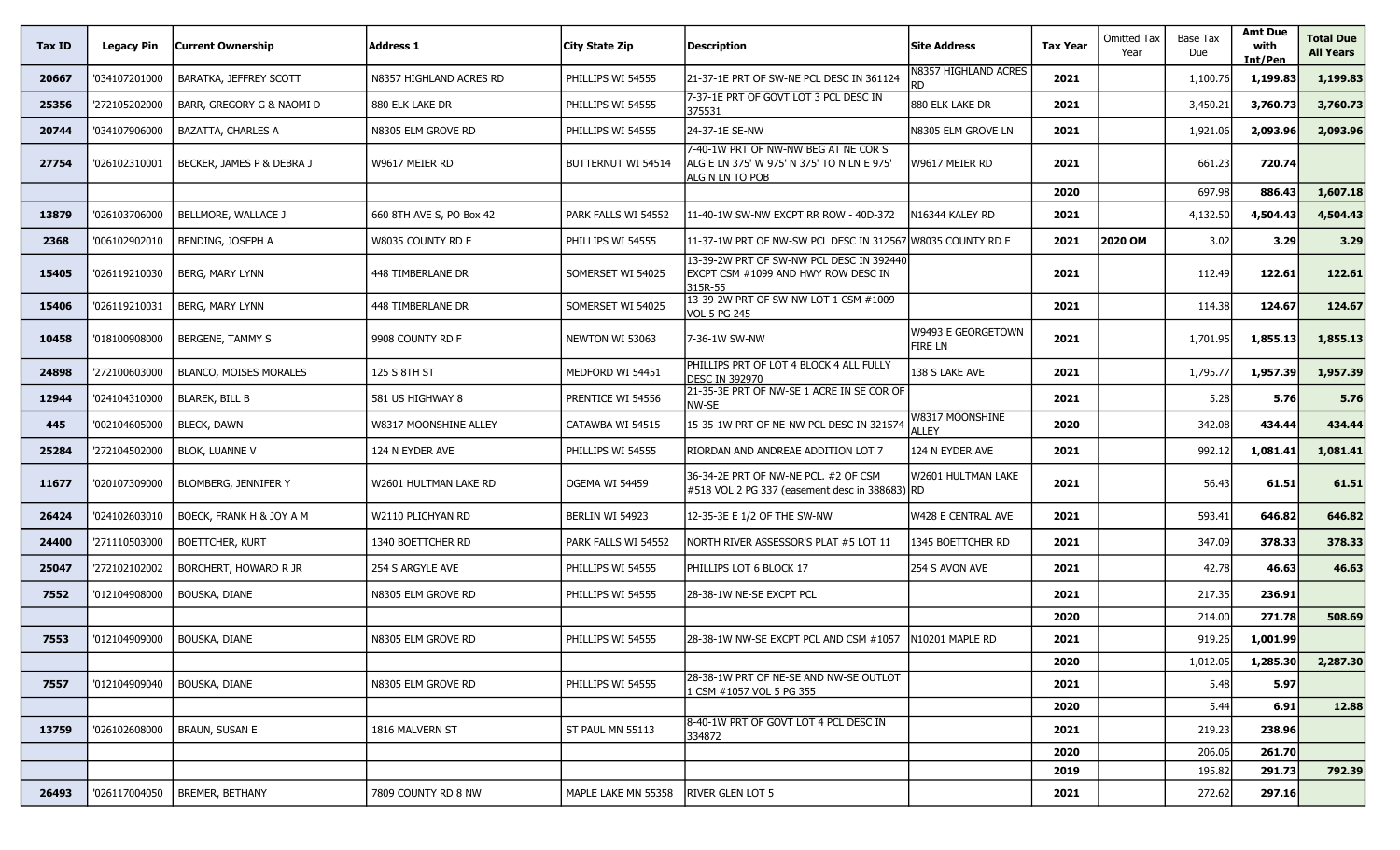| Tax ID | <b>Legacy Pin</b> | <b>Current Ownership</b>                         | <b>Address 1</b>        | City State Zip                     | Description                                                                                                                         | <b>Site Address</b>      | <b>Tax Year</b> | <b>Omitted Tax</b><br>Year | Base Tax<br>Due  | <b>Amt Due</b><br>with<br>Int/Pen | <b>Total Due</b><br><b>All Years</b> |
|--------|-------------------|--------------------------------------------------|-------------------------|------------------------------------|-------------------------------------------------------------------------------------------------------------------------------------|--------------------------|-----------------|----------------------------|------------------|-----------------------------------|--------------------------------------|
|        |                   |                                                  |                         |                                    |                                                                                                                                     |                          | 2020            |                            | 256.22           | 325.40                            | 622.56                               |
| 26104  | '022104210010     | BRENDEL, BETTY ANN Iv trst                       | 11021 LAKEVIEW DR       | BUTTERNUT WI 54514-<br>8530        | 8-35-2W E 1/2 OF THE N 1/2 OF NE-NE EXCPT<br>HWY ROW DESC IN 90D-362                                                                |                          | 2021            |                            | 174.49           | 190.19                            | 190.19                               |
| 12839  | '024103307000     | <b>BRIENEN, WALTER</b>                           | 14311 104TH ST          | KENOSHA WI 53142                   | 16-35-3E SE-NE EXCPT PCLS                                                                                                           | N3983 COUNTY RD D        | 2021            |                            | 1,096.02         | 1,194.66                          | 1,194.66                             |
| 20144  | '034102407000     | BROOKS, CARRIE L & SCOTT M                       | W6775 SQUAW CREEK RD    | PHILLIPS WI 54555                  | 5-37-1E PRT OF NE-NW BEG AT NW COR TH S<br>312' TH E 700' TH N 312' TH W 700' TO POB                                                | W6775 SQUAW CREEK<br>RD. | 2021            |                            | 2,172.51         | 2,368.04                          | 2,368.04                             |
| 12844  | '024103403000     | BROWN, JEFFREY & LORINDA                         | N3926 W KNOX RD         | BRANTWOOD WI 54513<br>9018         | 16-35-3E SW-NW EXCPT 3-ACRES                                                                                                        |                          | 2021            |                            | 778.32           | 848.37                            | 848.37                               |
| 12845  | '024103404000     | BROWN, JEFFREY & LORINDA                         | N3926 W KNOX RD         | BRANTWOOD WI 54513<br>9018         | 16-35-3E PRT OF SW-NW PCL DESC IN 373481                                                                                            | N3926 W KNOX RD          | 2021            |                            | 1,128.21         | 1,229.75                          | 1,229.75                             |
| 25170  | '272103306000     | BUCHKO, JOSEPH JR                                | 2760 MINERVA ST, UNIT 2 | OSHKOSH WI 54901                   | Phillips Lot 1 Block 25                                                                                                             | 306 S ARGYLE AVE         | 2021            |                            | 572.13           | 623.62                            |                                      |
|        |                   |                                                  |                         |                                    |                                                                                                                                     |                          | 2020            |                            | 444.53           | 564.55                            |                                      |
|        |                   |                                                  |                         |                                    |                                                                                                                                     |                          | 2019            |                            | 450.60           | 661.16                            |                                      |
|        |                   |                                                  |                         |                                    |                                                                                                                                     |                          | 2018            |                            | 248.61           | 655.54                            | 2,504.88                             |
| 23945  | '271105805000     | <b>BUCKETT, DOUGLAS A &amp; DEBRA E</b>          | 81517 MAPLE LN E        | BUTTERNUT WI 54514-<br>8610        | <b>GRIEVE'S ADDITION LOT 3 BLOCK 7</b>                                                                                              | 342 8TH AVE S            | 2021            |                            | 101.21           | 110.32                            | 110.32                               |
| 23946  | '271105806000     | BUCKETT, DOUGLAS A & DEBRA E                     | 81517 MAPLE LN E        | BUTTERNUT WI 54514-<br>8610        | GRIEVE'S ADDITION LOT 4 BLOCK 7                                                                                                     | 356 8TH AVE S            | 2021            |                            | 142.27           | 155.07                            | 155.07                               |
| 23947  | '271105807000     | BUCKETT, DOUGLAS A & DEBRA E                     | 81517 MAPLE LN E        | <b>BUTTERNUT WI 54514-</b><br>8610 | GRIEVE'S ADDITION LOTS 5-6-7 BLOCK 7                                                                                                | 366 8TH AVE S            | 2021            |                            | 1,163.68         | 1,268.41                          | 1,268.41                             |
| 24559  | '271111908000     | BUCKETT, DOUGLAS A & DEBRA E                     | 81517 MAPLE LN E        | BUTTERNUT WI 54514-<br>8610        | 23-40-1W PRT OF NW-NE PCLS DESC IN<br>381581                                                                                        | 766 DIVISION ST          | 2021            |                            | 728.36           | 793.91                            | 793.91                               |
| 24560  | '271111909000     | BUCKETT, DOUGLAS A & DEBRA E                     | 81517 MAPLE LN E        | BUTTERNUT WI 54514-<br>8610        | 23-40-1W PRT OF NW-NE PCL DESC IN 382873                                                                                            | 756 DIVISION ST          | 2021            |                            | 372.70           | 406.24                            | 406.24                               |
| 13845  | '026103409000     | BUECHNER, HERMAN W & TRACI L                     | N16323 STATE HIGHWAY 13 | BUTTERNUT WI 54514                 | 10-40-1W PRT OF SE-NW PCL DESC IN 265244                                                                                            | N16323 STATE HIGHWAY     | 2021            |                            | 1,789.65         | 1,950.72                          | 1,950.72                             |
| 16503  | '028106208000     | BULGRIN, DAVID FRANK & ROBIN RENE   1129 HIGH ST |                         |                                    | 19-34-1E PRT OF SW-SE BEG AT SE COR W<br>UNION GROVE WI 53182 ALG S LN 330' N=WTH E LN TO N LN E 330'<br>ALG N LN S ALG E LN TO POB | W6940 COUNTY RD I        | 2021            |                            | 169.32           | 184.56                            | 184.56                               |
| 17820  | '030101605000     | BULL RIDER II LLC,                               | 3346 S PINE TREE RD     | HOBART WI 54155                    | 7-35-1E GOVT LOT 16 MFL-C/08                                                                                                        | N4207 MELQUIST RD        | 2021            |                            | 471.24           | 513.65                            |                                      |
|        |                   |                                                  |                         |                                    |                                                                                                                                     |                          | 2020            |                            | 471.24           | 598.47                            |                                      |
|        |                   |                                                  |                         |                                    |                                                                                                                                     |                          | 2019            |                            | 471.24           | 691.09                            | 1,803.21                             |
| 17821  | '030101606000     | <b>BULL RIDER II LLC,</b>                        | 3346 S PINE TREE RD     | HOBART WI 54155                    | 7-35-1E GOVT LOT 17 MFL-C/08                                                                                                        |                          | 2021            |                            | 381.28           | 415.60                            |                                      |
|        |                   |                                                  |                         |                                    |                                                                                                                                     |                          | 2020            |                            | 381.28           | 484.23                            |                                      |
|        |                   |                                                  |                         |                                    |                                                                                                                                     |                          | 2019            |                            | 381.28           | 560.65                            | 1,460.47                             |
| 17987  |                   | '030103310000   BULL RIDER II LLC,               | 3346 S PINE TREE RD     | HOBART WI 54155                    | 18-35-1E GOVT LOT 4 MFL-C/08                                                                                                        |                          | 2021            |                            | 393.82           | 429.26                            |                                      |
|        |                   |                                                  |                         |                                    |                                                                                                                                     |                          | 2020            |                            | 396.69           | 503.80                            |                                      |
| 17990  | '030103403000     |                                                  |                         | HOBART WI 54155                    |                                                                                                                                     |                          | 2019            |                            | 400.29           | 588.21                            | 1,521.27                             |
|        |                   | <b>BULL RIDER II LLC,</b>                        | 3346 S PINE TREE RD     |                                    | 18-35-1E GOVT LOT 7 MFL-C/08                                                                                                        |                          | 2021            |                            | 408.00           | 444.72                            |                                      |
|        |                   |                                                  |                         |                                    |                                                                                                                                     |                          | 2020            |                            | 408.00           | 518.16                            |                                      |
| 403    | '002104110000     | <b>BULL RIDER LLC,</b>                           | 3346 S PINE TREE RD     | HOBART WI 54155                    | 13-35-1W NE-NE                                                                                                                      |                          | 2019<br>2021    |                            | 408.00<br>646.07 | 599.39<br>704.22                  | 1,562.27                             |
|        |                   |                                                  |                         |                                    |                                                                                                                                     |                          |                 |                            |                  |                                   |                                      |
|        |                   |                                                  |                         |                                    |                                                                                                                                     |                          | 2020            |                            | 876.86           | 1,113.61                          |                                      |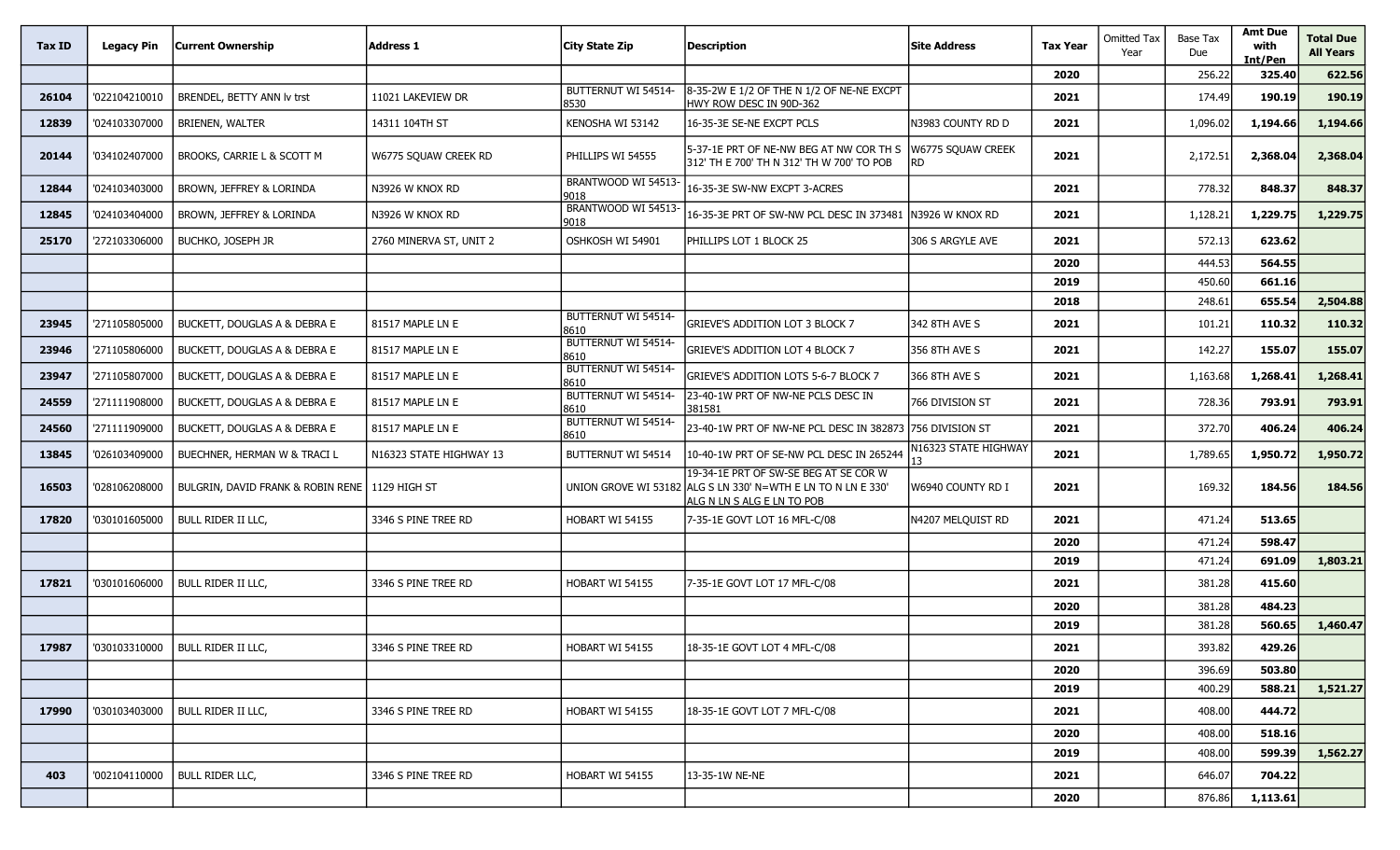| <b>Tax ID</b> | <b>Legacy Pin</b> | <b>Current Ownership</b> | <b>Address 1</b>    | <b>City State Zip</b> | <b>Description</b>      | <b>Site Address</b> | <b>Tax Year</b> | <b>Omitted Tax</b><br>Year | Base Tax<br>Due | <b>Amt Due</b><br>with<br>Int/Pen | <b>Total Due</b><br><b>All Years</b> |
|---------------|-------------------|--------------------------|---------------------|-----------------------|-------------------------|---------------------|-----------------|----------------------------|-----------------|-----------------------------------|--------------------------------------|
|               |                   |                          |                     |                       |                         |                     | 2019            |                            | 776.58          | 1,133.83                          | 2,951.66                             |
| 404           | '002104201000     | <b>BULL RIDER LLC,</b>   | 3346 S PINE TREE RD | HOBART WI 54155       | 13-35-1W NW-NE          |                     | 2021            |                            | 646.07          | 704.22                            |                                      |
|               |                   |                          |                     |                       |                         |                     | 2020            |                            | 876.86          | 1,113.61                          |                                      |
|               |                   |                          |                     |                       |                         |                     | 2019            |                            | 776.58          | 1,133.83                          | 2,951.66                             |
| 405           | '002104202000     | <b>BULL RIDER LLC,</b>   | 3346 S PINE TREE RD | HOBART WI 54155       | 13-35-1W SW-NE MFL-C/08 |                     | 2021            |                            | 390.33          | 425.46                            |                                      |
|               |                   |                          |                     |                       |                         |                     | 2020            |                            | 399.33          | 507.15                            |                                      |
|               |                   |                          |                     |                       |                         |                     | 2019            |                            | 396.80          | 583.15                            | 1,515.76                             |
| 406           | '002104203000     | <b>BULL RIDER LLC,</b>   | 3346 S PINE TREE RD | HOBART WI 54155       | 13-35-1W SE-NE MFL-C/08 |                     | 2021            |                            | 272.44          | 296.96                            |                                      |
|               |                   |                          |                     |                       |                         |                     | 2020            |                            | 344.36          | 437.34                            |                                      |
|               |                   |                          |                     |                       |                         |                     | 2019            |                            | 325.98          | 480.46                            | 1,214.76                             |
| 415           | '002104302000     | <b>BULL RIDER LLC,</b>   | 3346 S PINE TREE RD | HOBART WI 54155       | 13-35-1W NE-SE MFL-C/08 |                     | 2021            |                            | 316.38          | 344.85                            |                                      |
|               |                   |                          |                     |                       |                         |                     | 2020            |                            | 364.60          | 463.04                            |                                      |
|               |                   |                          |                     |                       |                         |                     | 2019            |                            | 352.07          | 518.29                            | 1,326.19                             |
| 416           | '002104303000     | <b>BULL RIDER LLC,</b>   | 3346 S PINE TREE RD | HOBART WI 54155       | 13-35-1W NW-SE MFL-C/08 |                     | 2021            |                            | 408.00          | 444.72                            |                                      |
|               |                   |                          |                     |                       |                         |                     | 2020            |                            | 408.00          | 518.16                            |                                      |
|               |                   |                          |                     |                       |                         |                     | 2019            |                            | 408.00          | 599.39                            | 1,562.27                             |
| 418           | '002104305000     | <b>BULL RIDER LLC,</b>   | 3346 S PINE TREE RD | HOBART WI 54155       | 13-35-1W SE-SE MFL-C/08 |                     | 2021            |                            | 408.00          | 444.72                            |                                      |
|               |                   |                          |                     |                       |                         |                     | 2020            |                            | 408.00          | 518.16                            |                                      |
|               |                   |                          |                     |                       |                         |                     | 2019            |                            | 408.00          | 599.39                            | 1,562.27                             |
| 17813         | '030101508000     | <b>BULL RIDER LLC,</b>   | 3346 S PINE TREE RD | HOBART WI 54155       | 7-35-1E GOVT LOT 9      |                     | 2021            |                            | 869.87          | 948.16                            |                                      |
|               |                   |                          |                     |                       |                         |                     | 2020            |                            | 886.64          | 1,126.03                          |                                      |
|               |                   |                          |                     |                       |                         |                     | 2019            |                            | 907.68          | 1,323.93                          | 3,398.12                             |
| 17815         | '030101510000     | <b>BULL RIDER LLC,</b>   | 3346 S PINE TREE RD | HOBART WI 54155       | 7-35-1E GOVT LOT 11     |                     | 2021            |                            | 843.79          | 919.73                            |                                      |
|               |                   |                          |                     |                       |                         |                     | 2020            |                            | 860.05          | 1,092.26                          |                                      |
|               |                   |                          |                     |                       |                         |                     | 2019            |                            | 880.46          | 1,284.46                          | 3,296.45                             |
| 17816         | '030101601000     | <b>BULL RIDER LLC,</b>   | 3346 S PINE TREE RD | HOBART WI 54155       | 7-35-1E GOVT LOT 12     |                     | 2021            |                            | 797.23          | 868.98                            |                                      |
|               |                   |                          |                     |                       |                         |                     | 2020            |                            | 812.59          | 1,031.99                          |                                      |
|               |                   |                          |                     |                       |                         |                     | 2019            |                            | 831.87          |                                   | $1,214.00$ 3,114.97                  |
| 17817         | '030101602000     | <b>BULL RIDER LLC,</b>   | 3346 S PINE TREE RD | HOBART WI 54155       | 17-35-1E GOVT LOT 13    |                     | 2021            |                            | 746.93          | 814.15                            |                                      |
|               |                   |                          |                     |                       |                         |                     | 2020            |                            | 761.33          | 966.89                            |                                      |
|               |                   |                          |                     |                       |                         |                     | 2019            |                            | 779.38          | 1,137.89                          | 2,918.93                             |
| 17818         | '030101603000     | <b>BULL RIDER LLC,</b>   | 3346 S PINE TREE RD | HOBART WI 54155       | 7-35-1E GOVT LOT 14     |                     | 2021            |                            | 955.55          | 1,041.55                          |                                      |
|               |                   |                          |                     |                       |                         |                     | 2020            |                            | 973.96          | 1,236.93                          |                                      |
|               |                   |                          |                     |                       |                         |                     | 2019            |                            | 997.09          | 1,453.57                          | 3,732.05                             |
| 17822         | '030101607000     | <b>BULL RIDER LLC,</b>   | 3346 S PINE TREE RD | HOBART WI 54155       | 7-35-1E GOVT LOT 18     |                     | 2021            |                            | 629.58          | 686.24                            |                                      |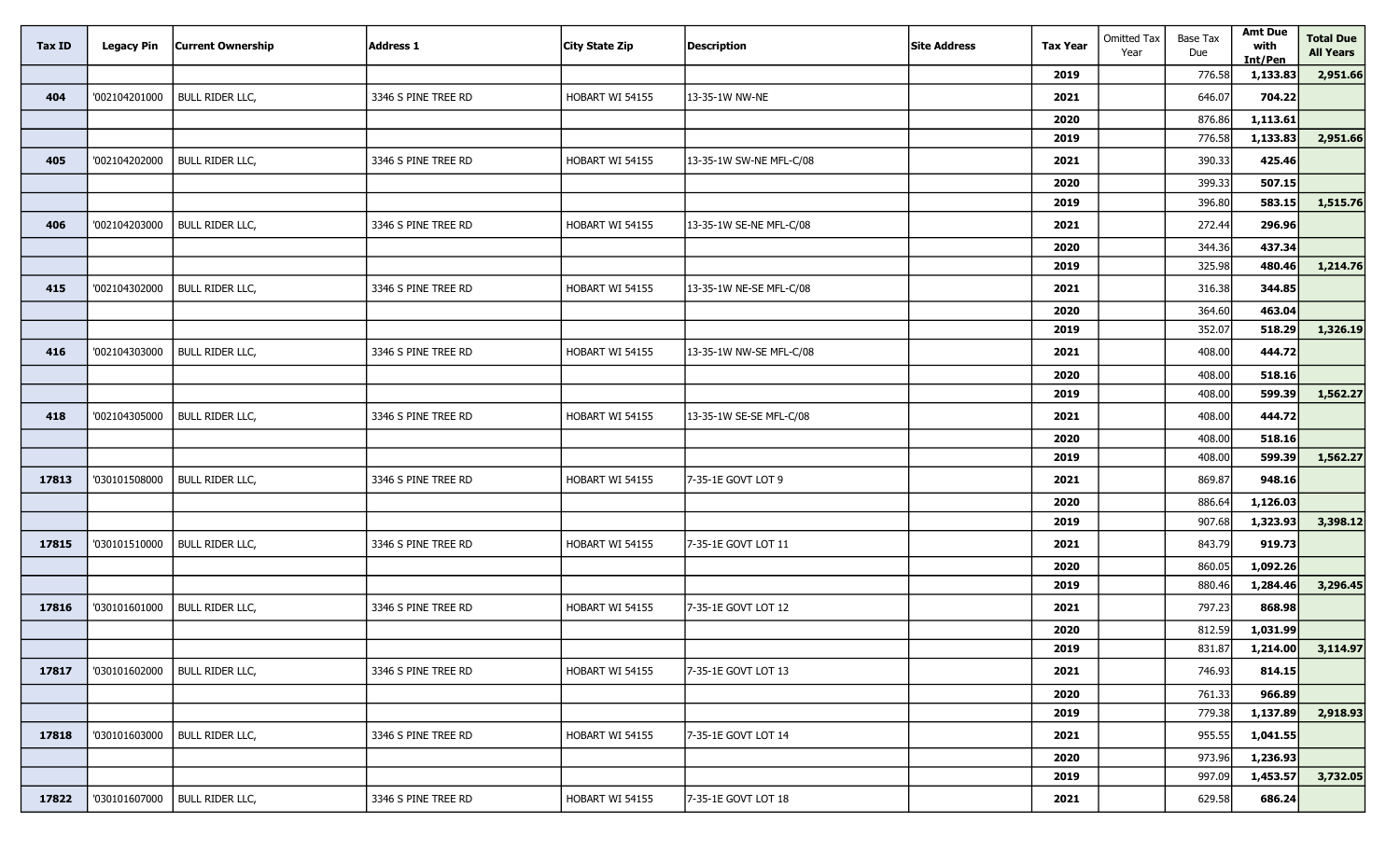| <b>Tax ID</b> | <b>Legacy Pin</b> | <b>Current Ownership</b> | <b>Address 1</b>    | <b>City State Zip</b> | <b>Description</b>            | <b>Site Address</b> | <b>Tax Year</b> | <b>Omitted Tax</b><br>Year | Base Tax<br>Due | <b>Amt Due</b><br>with<br>Int/Pen | <b>Total Due</b><br><b>All Years</b> |
|---------------|-------------------|--------------------------|---------------------|-----------------------|-------------------------------|---------------------|-----------------|----------------------------|-----------------|-----------------------------------|--------------------------------------|
|               |                   |                          |                     |                       |                               |                     | 2020            |                            | 641.72          | 814.98                            |                                      |
|               |                   |                          |                     |                       |                               |                     | 2019            |                            | 656.94          | 960.35                            | 2,461.58                             |
| 17823         | '030101608000     | <b>BULL RIDER LLC,</b>   | 3346 S PINE TREE RD | HOBART WI 54155       | 7-35-1E GOVT LOT 19 MFL-C/93  |                     | 2021            |                            | 60.62           | 66.08                             |                                      |
|               |                   |                          |                     |                       |                               |                     | 2020            |                            | 60.62           | 76.99                             |                                      |
|               |                   |                          |                     |                       |                               |                     | 2019            |                            | 60.62           | 95.69                             | 238.75                               |
| 17824         | '030101609000     | <b>BULL RIDER LLC,</b>   | 3346 S PINE TREE RD | HOBART WI 54155       | 7-35-1E GOVT LOT 20 MFL-C/93  |                     | 2021            |                            | 57.77           | 62.97                             |                                      |
|               |                   |                          |                     |                       |                               |                     | 2020            |                            | 57.77           | 73.37                             |                                      |
|               |                   |                          |                     |                       |                               |                     | 2019            |                            | 57.77           | 91.56                             | 227.89                               |
| 17984         | '030103307000     | <b>BULL RIDER LLC,</b>   | 3346 S PINE TREE RD | HOBART WI 54155       | 18-35-1E GOVT LOT 1 MFL-C/93  |                     | 2021            |                            | 89.25           | 97.28                             |                                      |
|               |                   |                          |                     |                       |                               |                     | 2020            |                            | 89.25           | 113.35                            |                                      |
|               |                   |                          |                     |                       |                               |                     | 2019            |                            | 89.25           | 137.20                            | 347.83                               |
| 17985         | '030103308000     | <b>BULL RIDER LLC,</b>   | 3346 S PINE TREE RD | HOBART WI 54155       | 18-35-1E GOVT LOT 2 MFL-C/93  |                     | 2021            |                            | 95.18           | 103.75                            |                                      |
|               |                   |                          |                     |                       |                               |                     | 2020            |                            | 95.39           | 121.15                            |                                      |
|               |                   |                          |                     |                       |                               |                     | 2019            |                            | 95.66           | 146.50                            | 371.39                               |
| 17986         | '030103309000     | <b>BULL RIDER LLC,</b>   | 3346 S PINE TREE RD | HOBART WI 54155       | 18-35-1E GOVT LOT 3 MFL-C/93  |                     | 2021            |                            | 316.71          | 345.21                            |                                      |
|               |                   |                          |                     |                       |                               |                     | 2020            |                            | 322.28          | 409.30                            |                                      |
|               |                   |                          |                     |                       |                               |                     | 2019            |                            | 329.27          | 485.23                            | 1,239.74                             |
| 17988         | '030103401000     | <b>BULL RIDER LLC,</b>   | 3346 S PINE TREE RD | HOBART WI 54155       | 18-35-1E GOVT LOT 5           | N4131 MELQUIST RD   | 2021            |                            | 3,871.85        | 4,220.32                          |                                      |
|               |                   |                          |                     |                       |                               |                     | 2020            |                            | 3,951.52        | 5,018.43                          |                                      |
|               |                   |                          |                     |                       |                               |                     | 2019            |                            | 4,042.44        | 5,869.33                          | 15,108.07                            |
| 17989         | '030103402000     | <b>BULL RIDER LLC,</b>   | 3346 S PINE TREE RD | HOBART WI 54155       | 18-35-1E GOVT LOT 6           |                     | 2021            |                            | 804.68          | 877.10                            |                                      |
|               |                   |                          |                     |                       |                               |                     | 2020            |                            | 820.17          | 1,041.62                          |                                      |
|               |                   |                          |                     |                       |                               |                     | 2019            |                            | 839.64          | 1,225.27                          | 3,143.99                             |
| 17991         | '030103404000     | <b>BULL RIDER LLC,</b>   | 3346 S PINE TREE RD | HOBART WI 54155       | 18-35-1E GOVT LOT 8           |                     | 2021            |                            | 843.79          | 919.73                            |                                      |
|               |                   |                          |                     |                       |                               |                     | 2020            |                            | 860.05          | 1,092.26                          |                                      |
|               |                   |                          |                     |                       |                               |                     | 2019            |                            | 880.46          | 1,284.46                          | 3,296.45                             |
| 17992         | '030103405000     | <b>BULL RIDER LLC,</b>   | 3346 S PINE TREE RD | HOBART WI 54155       | 18-35-1E GOVT LOT 9 MFL-C/93  |                     | 2021            |                            | 299.84          | 326.83                            |                                      |
|               |                   |                          |                     |                       |                               |                     | 2020            |                            | 305.03          | 387.39                            |                                      |
|               |                   |                          |                     |                       |                               |                     | 2019            |                            | 311.57          | 459.57                            | 1,173.78                             |
| 17993         | '030103406000     | <b>BULL RIDER LLC,</b>   | 3346 S PINE TREE RD | HOBART WI 54155       | 18-35-1E GOVT LOT 10 MFL-C/93 |                     | 2021            |                            | 136.94          | 149.26                            |                                      |
|               |                   |                          |                     |                       |                               |                     | 2020            |                            | 138.21          | 175.53                            |                                      |
|               |                   |                          |                     |                       |                               |                     | 2019            |                            | 139.78          | 210.47                            | 535.26                               |
| 17995         | '030103408000     | <b>BULL RIDER LLC,</b>   | 3346 S PINE TREE RD | HOBART WI 54155       | 18-35-1E GOVT LOT 12          |                     | 2021            |                            | 631.44          | 688.27                            |                                      |
|               |                   |                          |                     |                       |                               |                     | 2020            |                            | 643.61          | 817.38                            |                                      |
|               |                   |                          |                     |                       |                               |                     | 2019            |                            | 658.89          | 963.18                            | 2,468.83                             |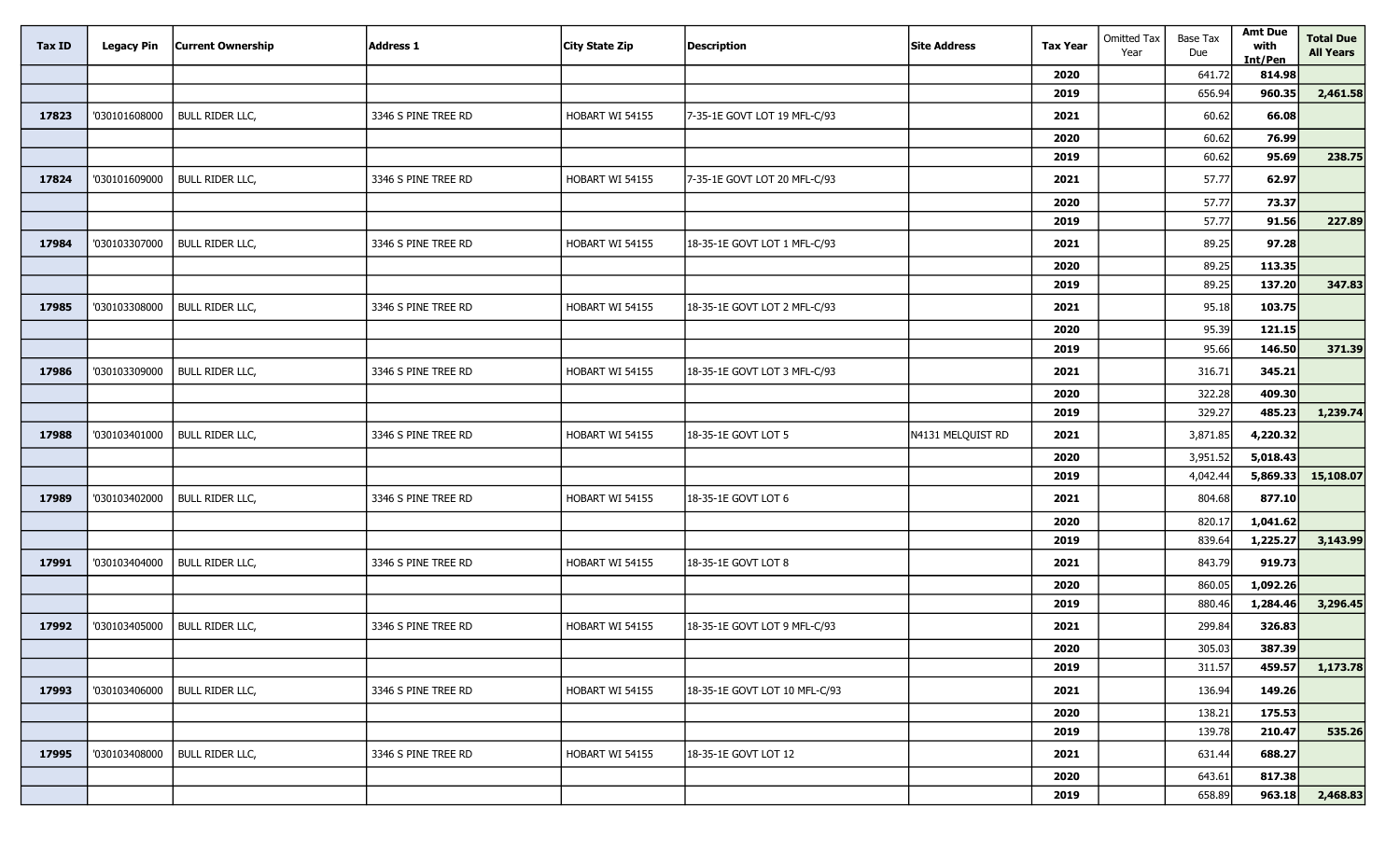| Tax ID | <b>Legacy Pin</b> | <b>Current Ownership</b>      | <b>Address 1</b>        | <b>City State Zip</b> | <b>Description</b>                                      | <b>Site Address</b>         | <b>Tax Year</b> | <b>Omitted Tax</b><br>Year | <b>Base Tax</b><br>Due | <b>Amt Due</b><br>with<br>Int/Pen | <b>Total Due</b><br><b>All Years</b> |
|--------|-------------------|-------------------------------|-------------------------|-----------------------|---------------------------------------------------------|-----------------------------|-----------------|----------------------------|------------------------|-----------------------------------|--------------------------------------|
| 17996  | '030103409000     | <b>BULL RIDER LLC,</b>        | 3346 S PINE TREE RD     | HOBART WI 54155       | 18-35-1E GOVT LOT 13                                    |                             | 2021            |                            | 471.26                 | 513.67                            |                                      |
|        |                   |                               |                         |                       |                                                         |                             | 2020            |                            | 480.34                 | 610.03                            |                                      |
|        |                   |                               |                         |                       |                                                         |                             | 2019            |                            | 491.74                 | 720.81                            | 1,844.52                             |
| 17997  | '030103410000     | <b>BULL RIDER LLC,</b>        | 3346 S PINE TREE RD     | HOBART WI 54155       | 18-35-1E GOVT LOT 14                                    |                             | 2021            |                            | 655.66                 | 714.67                            |                                      |
|        |                   |                               |                         |                       |                                                         |                             | 2020            |                            | 668.30                 | 848.74                            |                                      |
|        |                   |                               |                         |                       |                                                         |                             | 2019            |                            | 684.16                 | 999.82                            | 2,563.23                             |
| 17998  | '030103501000     | <b>BULL RIDER LLC,</b>        | 3346 S PINE TREE RD     | HOBART WI 54155       | 18-35-1E GOVT LOT 15                                    |                             | 2021            |                            | 804.68                 | 877.10                            |                                      |
|        |                   |                               |                         |                       |                                                         |                             | 2020            |                            | 820.17                 | 1,041.62                          |                                      |
|        |                   |                               |                         |                       |                                                         |                             | 2019            |                            | 839.64                 | 1,225.27                          | 3,143.99                             |
| 17999  | '030103502000     | <b>BULL RIDER LLC,</b>        | 3346 S PINE TREE RD     | HOBART WI 54155       | 18-35-1E GOVT LOT 16                                    |                             | 2021            |                            | 1,123.19               | 1,224.28                          |                                      |
|        |                   |                               |                         |                       |                                                         |                             | 2020            |                            | 1,144.83               | 1,453.93                          |                                      |
|        |                   |                               |                         |                       |                                                         |                             | 2019            |                            | 1,172.00               | 1,707.19                          | 4,385.40                             |
| 18000  | '030103503000     | <b>BULL RIDER LLC,</b>        | 3346 S PINE TREE RD     | HOBART WI 54155       | 18-35-1E GOVT LOT 17                                    |                             | 2021            |                            | 881.04                 | 960.33                            |                                      |
|        |                   |                               |                         |                       |                                                         |                             | 2020            |                            | 898.02                 | 1,140.49                          |                                      |
|        |                   |                               |                         |                       |                                                         |                             | 2019            |                            | 919.34                 | 1,340.83                          | 3,441.65                             |
| 18001  | '030103504000     | <b>BULL RIDER LLC,</b>        | 3346 S PINE TREE RD     | HOBART WI 54155       | 18-35-1E GOVT LOT 18 MFL-C/93                           |                             | 2021            |                            | 68.25                  | 74.39                             |                                      |
|        |                   |                               |                         |                       |                                                         |                             | 2020            |                            | 68.25                  | 86.68                             |                                      |
|        |                   |                               |                         |                       |                                                         |                             | 2019            |                            | 68.25                  | 106.75                            | 267.82                               |
| 18002  | '030103505000     | <b>BULL RIDER LLC,</b>        | 3346 S PINE TREE RD     | HOBART WI 54155       | 18-35-1E GOVT LOT 19 MFL-C/93                           |                             | 2021            |                            | 70.55                  | 76.90                             |                                      |
|        |                   |                               |                         |                       |                                                         |                             | 2020            |                            | 70.75                  | 89.85                             |                                      |
|        |                   |                               |                         |                       |                                                         |                             | 2019            |                            | 70.97                  | 110.70                            | 277.45                               |
| 22836  | '141101805000     | <b>BURCH, SAMANTHA DIANE</b>  | N4307 MILWAUKEE ST      | KENNAN WI 54537       | KENNAN PLAT LOT 10 BLOCK 7                              |                             | 2021            |                            | 10.84                  | 11.82                             | 11.82                                |
| 22837  | '141101806000     | BURCH, SAMANTHA DIANE         | N4307 MILWAUKEE ST      | KENNAN WI 54537       | KENNAN PLAT LOT 11 BLOCK 7                              |                             | 2021            |                            | 10.84                  | 11.82                             | 11.82                                |
| 22838  | '141101807000     | BURCH, SAMANTHA DIANE         | N4307 MILWAUKEE ST      | KENNAN WI 54537       | KENNAN PLAT LOT 12 BLOCK 7                              |                             | 2021            |                            | 10.84                  | 11.82                             | 11.82                                |
| 22839  | '141101808000     | BURCH, SAMANTHA DIANE         | N4307 MILWAUKEE ST      | KENNAN WI 54537       | KENNAN PLAT LOT 13 BLOCK 7                              | W10418 LAWRENCE ST          | 2021            |                            | 11.11                  | 12.11                             | 12.11                                |
| 14191  | '026106507000     | CANIK, PATRICK J & SAVANNAH H | N15544 TEETERS RD       | PARK FALLS WI 54552   | 22-40-1W SW-NW                                          | N15544 TEETERS RD           | 2021            |                            | 1,906.14               | 2,077.69                          | 2,077.69                             |
| 27554  | '026106204010     | CANIK, PATRICK J & SAVANNAH H | N15544 TEETERS RD       | PARK FALLS WI 54552   | 21-40-1W SE-NE EXCPT N 66' (easement desc<br>in 377520) |                             | 2021            |                            | 322.19                 | 351.19                            | 351.19                               |
| 20180  | '034102603010     | CATCHPOLE, BENJAMIN           | N9398 E SOLBERG LAKE RD |                       | PHILLIPS WI 54555-7812 5-37-1E PRT OF NW-SE N 500'      | N9510 E SOLBERG LAKE<br>RD. | 2021            |                            | 139.10                 | 151.62                            | 151.62                               |
| 20181  | '034102603020     | CATCHPOLE, DAWN               | W7090 HOLY CROSS RD     | FIFIELD WI 54524      | 5-37-1E PRT OF NW-SE PCL DESC IN 326556                 | N9398 E SOLBERG LAKE        | 2021            |                            | 1,243.07               | 1,354.95                          |                                      |
|        |                   |                               |                         |                       |                                                         |                             | 2020            |                            | 1,202.32               | 1,526.95                          | 2,881.89                             |
| 4948   | '010100009000     | CHAFER, HADLEY D & NANCY A    | PO BOX 98               | FIFIELD WI 54524      | 4-39-1E NW FRAC 1/4 MFL-C/2016                          |                             | 2021            |                            | 764.13                 | 832.90                            |                                      |
|        |                   |                               |                         |                       |                                                         |                             | 2020            |                            | 764.23                 | 970.57                            | 1,803.47                             |
| 4949   | '010100010000     | CHAFER, HADLEY D & NANCY A    | PO BOX 98               | FIFIELD WI 54524      | 4-39-1E NE-SW MFL-C/2016                                | W6336 STATE HIGHWAY<br>70   | 2021            |                            | 1,770.81               | 1,930.18                          |                                      |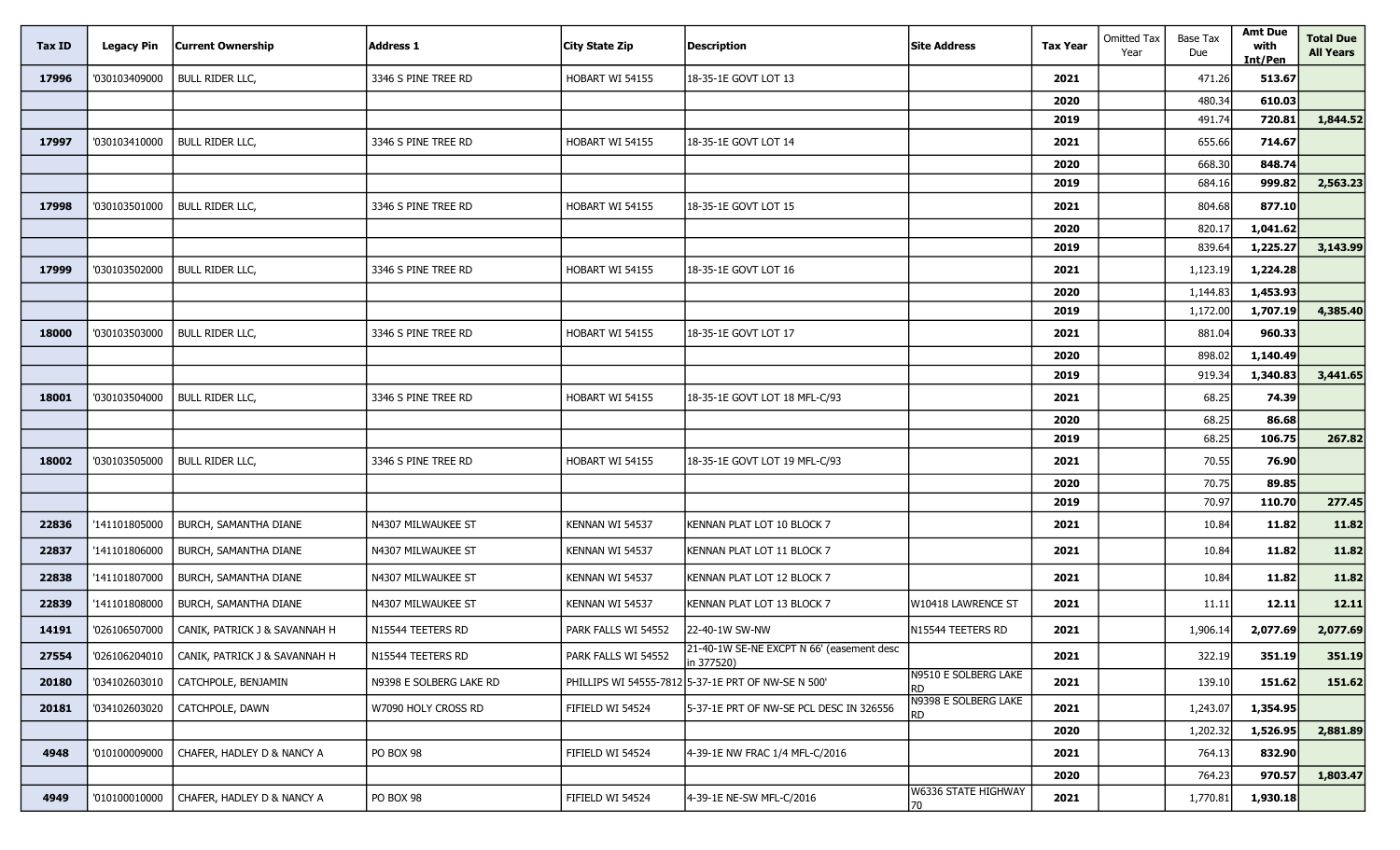| Tax ID | Legacy Pin    | Current Ownership          | <b>Address 1</b>                  | <b>City State Zip</b> | <b>Description</b>                                                                                                                   | Site Address                     | <b>Tax Year</b> | <b>Omitted Tax</b><br>Year | <b>Base Tax</b><br>Due | <b>Amt Due</b><br>with<br>Int/Pen | <b>Total Due</b><br><b>All Years</b> |
|--------|---------------|----------------------------|-----------------------------------|-----------------------|--------------------------------------------------------------------------------------------------------------------------------------|----------------------------------|-----------------|----------------------------|------------------------|-----------------------------------|--------------------------------------|
|        |               |                            |                                   |                       |                                                                                                                                      |                                  | 2020            |                            | 1,777.84               | 2,257.86                          | 4,188.04                             |
| 4950   | '010100101000 | CHAFER, HADLEY D & NANCY A | PO BOX 98                         | FIFIELD WI 54524      | 4-39-1E NW-SW MFL-C/2016                                                                                                             |                                  | 2021            |                            | 326.78                 | 356.19                            |                                      |
|        |               |                            |                                   |                       |                                                                                                                                      |                                  | 2020            |                            | 326.81                 | 415.05                            | 771.24                               |
| 4953   | '010100104000 | CHAFER, HADLEY D & NANCY A | PO BOX 98                         | FIFIELD WI 54524      | 4-39-1E PRT OF SE-SW MFL-C/2016 PRT LYING<br>N OF HWY 70 EXCPT PCLS                                                                  |                                  | 2021            |                            | 238.70                 | 260.18                            |                                      |
|        |               |                            |                                   |                       |                                                                                                                                      |                                  | 2020            |                            | 238.69                 | 303.14                            | 563.32                               |
| 4955   | '010100105000 | CHAFER, HADLEY D & NANCY A | PO BOX 98                         | FIFIELD WI 54524      | 4-39-1E PRT OF SE-SW PCL DESC IN 166981                                                                                              | W6340 STATE HIGHWAY<br>70        | 2021            |                            | 892.62                 | 972.96                            |                                      |
|        |               |                            |                                   |                       |                                                                                                                                      |                                  | 2020            |                            | 987.43                 | 1,254.04                          | 2,226.99                             |
| 27197  | '030105505001 | CHIZEK, LOREN G            | N4435 PIKES PEAK RD               | BRANTWOOD WI 54513    | 12-35-2E NE-NE                                                                                                                       | N4435 PIKES PEAK RD              | 2021            |                            | 874.80                 | 953.53                            |                                      |
|        |               |                            |                                   |                       |                                                                                                                                      |                                  | 2020            |                            | 896.71                 | 1,138.82                          |                                      |
|        |               |                            |                                   |                       |                                                                                                                                      |                                  | 2019            |                            | 915.15                 | 1,334.76                          | 3,427.11                             |
| 8201   | '012112702000 | CINCOTTA, MARK             | 4142 W 126ST, Apt 303             | SAVAGE MN 55318       | 35-38-2W PRT OF NW-SW PCL DESC IN 363307<br>(LOT 30 OF MAP OF SURVEY #L-513)                                                         |                                  | 2021            |                            | 166.20                 | 181.16                            | 181.16                               |
| 17792  | '030101309000 | CLOUTE, ADAM J             | 7638 COUNTY RD A                  | EVANSVILLE WI 53536   | 6-35-1E NE-SE                                                                                                                        | N4651 PENNINGTON RD              | 2021            |                            | 799.09                 | 871.01                            | 871.01                               |
| 25102  | '272102607000 | COLLINS, DIANA L           | 444 S AVON AVE                    | PHILLIPS WI 54555     | PHILLIPS LOT 19 BLOCK 19 EXCPT SE 10'                                                                                                |                                  | 2021            |                            | 141.87                 | 154.64                            | 154.64                               |
| 25103  | '272102608000 | COLLINS, DIANA L           | 444 S AVON AVE                    | PHILLIPS WI 54555     | PHILLIPS LOT 20 BLOCK 19                                                                                                             | 405 S ARGYLE AVE                 | 2021            |                            | 1,261.74               | 1,375.30                          | 1,375.30                             |
| 2974   | '006108803050 | CONRAD, JASON              | 369 WOOD AVE                      | NEKOOSA WI 54457      | 26-37-1W PRT OF SW-NW OUTLOT 1 CSM<br>#944 VOL 5 PG 93                                                                               | N7958 WILSON LAKE RD             | 2021            |                            | 455.05                 | 496.00                            | 496.00                               |
| 19617  | '032106508000 | COTA, KEITH R JR           | N9462 STATE HIGHWAY 102           | RIB LAKE WI 54470     | 32-34-3E PRT OF NW-NE BEG AT INTR S LN<br>AND E ROW LN HWY 102 N ALG ROW 313' E<br>418' = TO S LN S 313' = TO E ROW W 418' TO<br>POB | <b>\408 STATE HIGHWAY</b><br>102 | 2021            |                            | 668.28                 | 728.43                            | 728.43                               |
| 14528  | '026109903000 | COX, DAVID A               | 1910 S STATE ST, UNIT 411         | CHICAGO IL 60616      | 5-40-2W NE-NE MFL-O/88                                                                                                               |                                  | 2021            |                            | 28.45                  | 31.01                             | 31.01                                |
| 14529  | '026109904000 | COX, DAVID A               | 1910 S STATE ST, UNIT 411         | CHICAGO IL 60616      | 5-40-2W NW-NE MFL-O/88                                                                                                               |                                  | 2021            |                            | 28.35                  | 30.90                             | 30.90                                |
| 14530  | '026109905000 | COX, DAVID A               | 1910 S STATE ST, UNIT 411         | CHICAGO IL 60616      | 5-40-2W SW-NE MFL-O/88                                                                                                               |                                  | 2021            |                            | 29.60                  | 32.26                             | 32.26                                |
| 14531  | '026109906000 | COX, DAVID A               | 1910 S STATE ST, UNIT 411         | CHICAGO IL 60616      | 5-40-2W SE-NE MFL-O/88                                                                                                               |                                  | 2021            |                            | 29.60                  | 32.26                             | 32.26                                |
| 14532  | '026109907000 | COX, DAVID A               | 1910 S STATE ST, UNIT 411         | CHICAGO IL 60616      | 5-40-2W NE-NW MFL-O/88                                                                                                               |                                  | 2021            |                            | 28.26                  | 30.80                             | 30.80                                |
| 14533  | '026109908000 | COX, DAVID A               | 1910 S STATE ST, UNIT 411         | CHICAGO IL 60616      | 5-40-2W NW-NW MFL-O/88                                                                                                               |                                  | 2021            |                            | 28.16                  | 30.69                             | 30.69                                |
| 14534  | '026109909000 | COX, DAVID A               | 1910 S STATE ST, UNIT 411         | CHICAGO IL 60616      | 5-40-2W SW-NW MFL-O/88                                                                                                               | N16712 PINE CREEK RD             | 2021            |                            | 616.40                 | 671.88                            | 671.88                               |
| 14535  | '026109910000 | COX, DAVID A               | 1910 S STATE ST, UNIT 411         | CHICAGO IL 60616      | 5-40-2W SE-NW MFL-O/88                                                                                                               |                                  | 2021            |                            | 29.60                  | 32.26                             | 32.26                                |
| 14537  | '026110002000 | COX, DAVID A               | 1910 S STATE ST, UNIT 411         | CHICAGO IL 60616      | 5-40-2W NW-SW MFL-O/88                                                                                                               |                                  | 2021            |                            | 29.60                  | 32.26                             | 32.26                                |
| 14540  | '026110005000 | COX, DAVID A               | 1910 S STATE ST, UNIT 411         | CHICAGO IL 60616      | 5-40-2W NE-SE MFL-O/88                                                                                                               |                                  | 2021            |                            | 300.40                 | 327.44                            | 327.44                               |
| 26236  | '006103308000 | CRESS, DANIEL J            | c/o ARLENE CRESS<br>19450 Mayo Dr | L'ANSE MI 49946       | 12-37-1W PRT OF N 1/2 OF SE 1/4 LAND LEFT<br><b>AFTER SUB-DIVIDING PROPERTY - UNDER</b><br><b>WATER</b>                              |                                  | 2021            |                            | 1.79                   | 1.95                              | 1.95                                 |
| 4136   | '008101709000 | CUMMINGS, JEFFREY J        | W3850 W ELMWOOD DR                | PHILLIPS WI 54555     | 9-37-2E SE-SW                                                                                                                        |                                  | 2021            |                            | 250.77                 | 273.34                            | 273.34                               |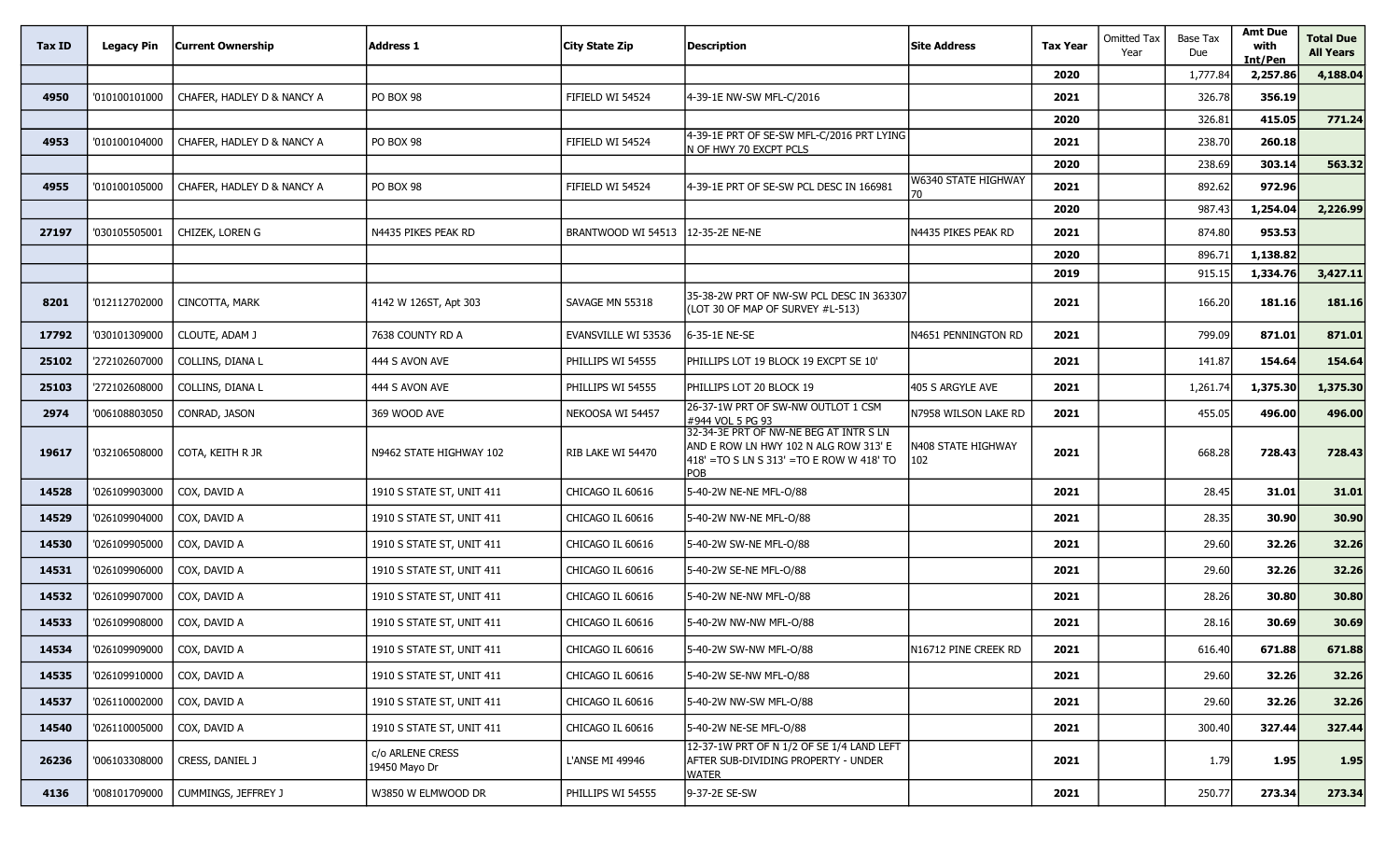| Tax ID | <b>Legacy Pin</b> | <b>Current Ownership</b>                          | <b>Address 1</b>       | City State Zip      | <b>Description</b>                                                                                    | <b>Site Address</b>                      | <b>Tax Year</b> | <b>Omitted Tax</b><br>Year | <b>Base Tax</b><br>Due | <b>Amt Due</b><br>with<br>Int/Pen | <b>Total Due</b><br><b>All Years</b> |
|--------|-------------------|---------------------------------------------------|------------------------|---------------------|-------------------------------------------------------------------------------------------------------|------------------------------------------|-----------------|----------------------------|------------------------|-----------------------------------|--------------------------------------|
| 12838  | '024103306000     | CUMMINGS, JOAN CHRISTINE                          | W7312 COUNTY RD M      | OGEMA WI 54459      | 16-35-3E SW-NE EXCPT OLD RR ROW                                                                       |                                          | 2021            |                            | 710.69                 | 774.65                            |                                      |
|        |                   |                                                   |                        |                     |                                                                                                       |                                          | 2020            |                            | 1,032.23               | 1,310.93                          |                                      |
|        |                   |                                                   |                        |                     |                                                                                                       |                                          | 2019            |                            | 1,130.82               | 1,647.48                          |                                      |
|        |                   |                                                   |                        |                     |                                                                                                       |                                          | 2018            |                            | 1,041.17               | 1,940.21                          | 5,673.27                             |
| 20840  | '034108809000     | CURTIS, BRYAN W & CATHLEEN                        | W6201 EVERGREEN LN     | PHILLIPS WI 54555   | 28-37-1E NE-SW                                                                                        |                                          | 2021            |                            | 471.65                 | 514.10                            | 514.10                               |
| 20846  | '034108905000     | CURTIS, BRYAN W & CATHLEEN                        | W6201 EVERGREEN LN     | PHILLIPS WI 54555   | 28-37-1E NW-SE                                                                                        | W6201 EVERGREEN LN                       | 2021            |                            | 22.30                  | 24.31                             | 24.31                                |
| 3533   | '006114501000     | CZUB, LISA J                                      | N9058 S SOO LAKE RD    | PHILLIPS WI 54555   | 12-37-2W PRT OF GOVT LOT 6 PCL DESC IN<br>384615                                                      | N9058 S SOO LAKE RD                      | 2021            |                            | 1,643.56               | 1,791.48                          |                                      |
|        |                   |                                                   |                        |                     |                                                                                                       |                                          | 2020            |                            | 1,701.81               | 2,161.30                          |                                      |
|        |                   |                                                   |                        |                     |                                                                                                       |                                          | 2019            |                            | 656.21                 | 959.29                            | 4,912.07                             |
| 26991  | '026116606010     | DAHLE, MARK H & JODY K                            | <b>PO BOX 753</b>      | MINOQUA WI 54548    | 4-39-1W PRT OF GOVT LOT 4 LOT 1 CSM<br>#1275 VOL 7 PG 59                                              |                                          | 2021            |                            | 205.90                 | 224.43                            |                                      |
|        |                   |                                                   |                        |                     |                                                                                                       |                                          | 2020            |                            | 60.77                  | 77.18                             | 301.61                               |
| 11718  | '020107805000     | DE LA ROSA, ANTHONY L & MARGARITA 3538 E ALLERTON |                        | CUDAHY WI 53110     | LAMER-MAGNUSON HULTMAN LAKE PLAT LOT<br>11                                                            | W2576 HULTMAN LAKE<br><b>RD</b>          | 2021            |                            | 1,397.92               | 1,523.73                          |                                      |
|        |                   |                                                   |                        |                     |                                                                                                       |                                          | 2020            |                            | 1,397.12               | 1,774.34                          | 3,298.08                             |
| 23460  | '271100805000     | DEBARTOLO, WILLIAM R II                           | 25329 OLD MORSE RD     | GLIDDEN WI 54527    | PARK FALLS LUMBER CO. PLAT LOT 13 BLOCK<br>8 LESS W 38'                                               | 209 2ND AVE N                            | 2021            |                            | 1,422.61               | 1,550.64                          | 1,550.64                             |
| 23461  | '271100806000     | DEBARTOLO, WILLIAM R II                           | 25329 OLD MORSE RD     | GLIDDEN WI 54527    | PARK FALLS LUMBER CO. PLAT W 38' LOT 13<br><b>BLOCK 8</b>                                             | 228 1ST ST N                             | 2021            |                            | 102.44                 | 111.66                            | 111.66                               |
| 16579  | '028107003000     | DECHANTIGNY, ALEX M                               | 525 WALNUT ST          | BURLINGTON WI 53105 | 23-34-1E SE-SE                                                                                        |                                          | 2021            |                            | 779.88                 | 850.07                            | 850.07                               |
| 12581  | '024100708000     | DEHNE, MARK                                       | 1025 S 20TH ST         | MANITOWOC WI 54220  | 3-35-3E S 100' OF W1/2 OF SW-SE                                                                       | N4482 CIRCLE DR                          | 2021            |                            | 61.33                  | 66.85                             | 66.85                                |
| 21919  | '034119809000     | DELAINE, MATTHEW A                                | 16021 MADISON ST       | OMAHA NE 68135      | 36-38-1E PRT OF NE-NW AND SE-NW PCL (O)<br>DESC IN #333936                                            | W5199 ELK RIVER TER                      | 2021            |                            | 1,251.99               | 1,364.67                          | 1,364.67                             |
| 17493  | '028116105000     | DENNY, ALAN R & HELEN J rv trst                   | 1140 E 30TH ST         | MARION IN 46953     | 29-34-1W SE-NE                                                                                        |                                          | 2020            |                            | 628.16                 | 797.76                            | 797.76                               |
| 16899  | '028110206000     | DIEHL, BARBARA A                                  | 7442 BARNGATE DR       | 9701                | SOUTH BELOIT IL 61080-13-35-1E PRT OF NE-SE PARCELS A AND B AS<br>DESC IN 369059 AND RR ROW - 19D-210 | <b>\3841 OGEMA PRENTICE</b><br><b>RD</b> | 2021            |                            | 872.47                 | 950.99                            |                                      |
|        |                   |                                                   |                        |                     |                                                                                                       |                                          | 2020            |                            | 105.18                 | 133.58                            | 1,084.57                             |
| 4590   | '008106406000     | DIETSCHWEILER, RAMON EARL &<br>KATHLEEN ELAINE    | 562 PARK AVE           | TWIN LAKES WI 53181 | 34-37-2E PRT OF NW-NW PCL DESC IN 207001                                                              |                                          | 2021            |                            | 151.79                 | 165.45                            |                                      |
|        |                   |                                                   |                        |                     |                                                                                                       |                                          | 2020            |                            | 151.35                 | 192.21                            |                                      |
|        |                   |                                                   |                        |                     |                                                                                                       |                                          | 2019            |                            | 97.45                  | 149.09                            | 506.76                               |
| 2700   | '006106108000     | DIMOFF, DANIEL T                                  | W205N17073 PARKVIEW DR | JACKSON WI 53037    | 18-37-1W PRT OF SW-NW PCL DESC IN 385774 N8690 CARPENTER                                              | Creek RD                                 | 2021            | 2019 OM                    | 224.15                 | 244.32                            |                                      |
|        |                   |                                                   |                        |                     |                                                                                                       |                                          | 2021            | 2020 OM                    | 262.84                 | 286.50                            | 530.82                               |
| 9012   | '014101302000     | DOCKEN, SCOTT A & KARLA L                         | 2617 HIGHWAY 13        | ADAMS WI 53910      | 22-36-2W NE-SW                                                                                        |                                          | 2021            |                            | 239.37                 | 260.91                            | 260.91                               |
| 9013   | '014101303000     | DOCKEN, SCOTT A & KARLA L                         | 2617 HIGHWAY 13        | ADAMS WI 53910      | 22-36-2W NW-SW                                                                                        |                                          | 2021            |                            | 169.95                 | 185.25                            | 185.25                               |
| 9015   | '014101305000     | DOCKEN, SCOTT A & KARLA L                         | 2617 HIGHWAY 13        | ADAMS WI 53910      | 22-36-2W SE-SW                                                                                        |                                          | 2021            |                            | 388.98                 | 423.99                            | 423.99                               |
| 9105   | '014102110000     | DOCKEN, SCOTT A & KARLA L                         | 2617 HIGHWAY 13        | ADAMS WI 53910      | 27-36-2W NE-NW                                                                                        |                                          | 2021            |                            | 344.70                 | 375.72                            | 375.72                               |
| 9106   | '014102201000     | DOCKEN, SCOTT A & KARLA L                         | 2617 HIGHWAY 13        | ADAMS WI 53910      | 27-36-2W NW-NW                                                                                        |                                          | 2021            |                            | 388.98                 | 423.99                            | 423.99                               |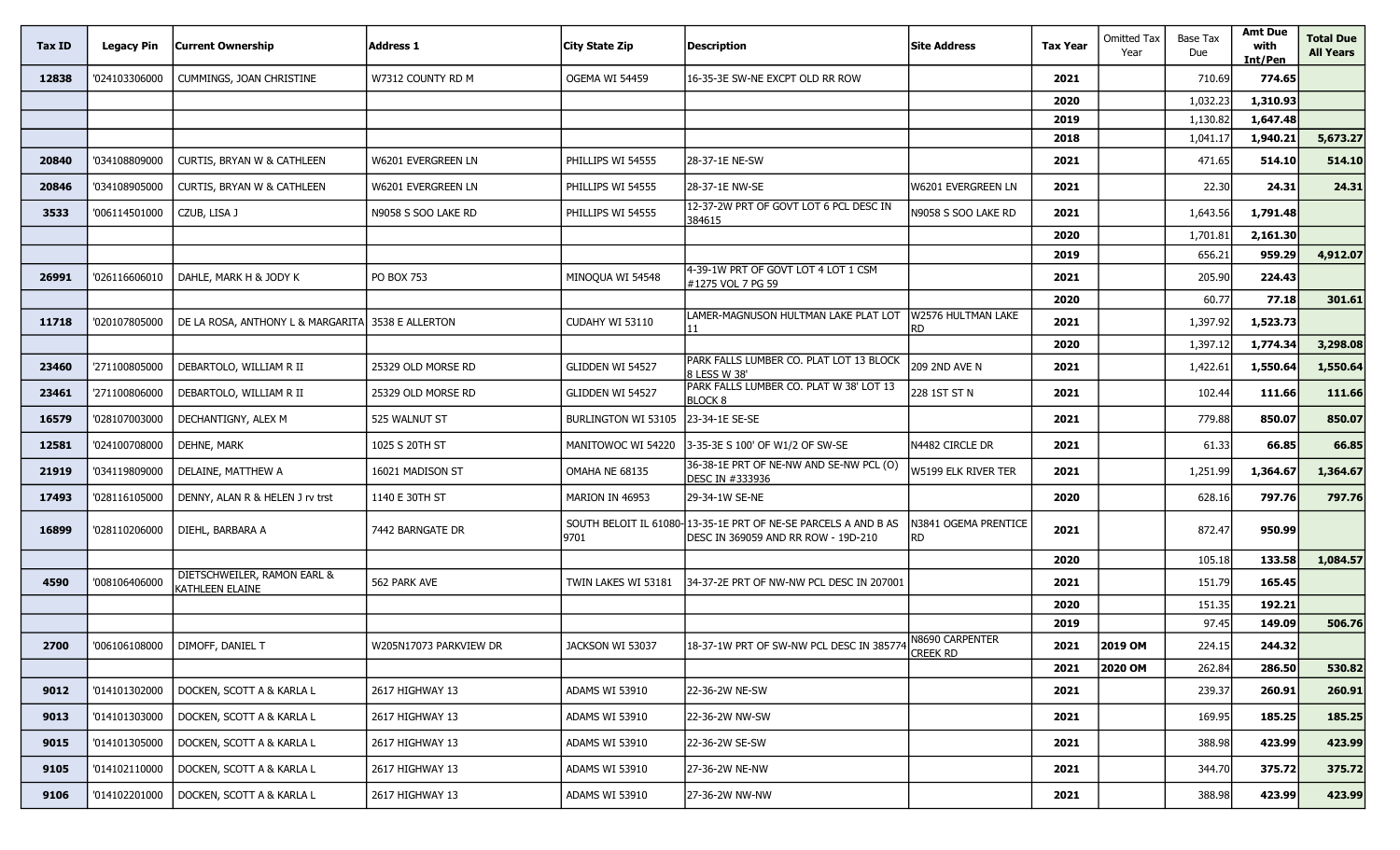| Tax ID | <b>Legacy Pin</b> | <b>Current Ownership</b>   | Address 1                              | <b>City State Zip</b>               | <b>Description</b>                                                                 | lSite Address              | <b>Tax Year</b> | <b>Omitted Tax</b><br>Year | Base Tax<br>Due | <b>Amt Due</b><br>with<br>Int/Pen | <b>Total Due</b><br><b>All Years</b> |
|--------|-------------------|----------------------------|----------------------------------------|-------------------------------------|------------------------------------------------------------------------------------|----------------------------|-----------------|----------------------------|-----------------|-----------------------------------|--------------------------------------|
| 26019  | '014101204000     | DOCKEN, SCOTT A & KARLA L  | 2617 HIGHWAY 13                        | ADAMS WI 53910                      | 22-36-2W NE-NE MFL-C/03 EXCPT PCL CSM<br>#1160                                     | W10559 POPLAR LN           | 2021            |                            | 2,496.93        | 2,721.65                          | 2,721.65                             |
| 1985   | '004112208000     | DOHM, WILLIAM C            | N14707 STATE HIGHWAY 13, PO BOX<br>131 | FIFIELD WI 54524                    | 36-40-1W SE-SW                                                                     |                            | 2021            |                            | 239.31          | 260.85                            | 260.85                               |
| 17883  | '030102210000     | DONAHOE, GREGORY S         | W5989 OLD 8 RD W                       | PRENTICE WI 54556                   | 10-35-1E PRT OF NE-NW LYING S OF TOWN                                              | W5989 OLD 8 RD W           | 2021            |                            | 2.69            | 2.93                              | 2.93                                 |
| 19422  | '032104704000     | DORY, BRIAN K              | N95 W19020 CINDY CIRCLE                | MENOMONEE FALLS WI<br>53051         | 24-34-3E SE-NW EXCPT N 1/2 AND THE W 1/2<br>OF THE S 1/2                           | W311 STRUCKER DR           | 2021            |                            | 834.92          | 910.06                            |                                      |
|        |                   |                            |                                        |                                     |                                                                                    |                            | 2020            |                            | 70.20           | 89.15                             | 999.22                               |
| 16207  | '028103202000     | DOWDEN, JOSEPH M & DONNA L | 228 N CHERRY ST                        | <b>STETSONVILLE WI</b><br>54480     | 12-34-1E PRT OF SW-SW EXCPT HWY ROW<br><b>DESC IN 187R-382</b>                     |                            | 2021            |                            | 838.58          | 914.05                            | 914.05                               |
| 16208  | '028103204000     | DOWDEN, JOSEPH M & DONNA L | 228 N CHERRY ST                        | <b>STETSONVILLE WI</b><br>54480     | 12-34-1E SE-SW EASE, GRANT TO SAN. DIST.<br>NO 1 OF OGEMA                          |                            | 2021            |                            | 996.02          | 1,085.66                          | 1,085.66                             |
| 5274   | '010103610000     | DUERO, MARY M (BROMME)     | 518 FABRA ST, APT 1812                 | BOERNE TX 78006                     | 7-39-1E PRT OF SW-NE PCL DESC IN 283171                                            |                            | 2021            |                            | 219.21          | 238.94                            |                                      |
|        |                   |                            |                                        |                                     |                                                                                    |                            | 2020            |                            | 219.28          | 278.49                            | 517.42                               |
| 15850  | '026124505000     | DUERO, MARY M (BROMME)     | 518 FABRA ST                           | BOERNE TX 78006                     | PIXLEY WILDERNESS SHORES LOT 13                                                    |                            | 2021            |                            | 880.78          | 960.05                            |                                      |
|        |                   |                            |                                        |                                     |                                                                                    |                            | 2020            |                            | 827.80          | 1,051.31                          | 2,011.36                             |
| 4800   | '008109102000     | DUNBAR, KELLY JAMES        | PO BOX 43                              | MARENISCO MI 49947-<br>0043         | 30-37-3E SE-NW MFL-C/2011 (easement desc<br>in 344448)                             |                            | 2021            |                            | 388.95          | 423.96                            | 423.96                               |
| 16890  | '028110107010     | DUNN, STEPHANIE L          | 430 E COLUMBAIN AVE                    | NEENAH WI 54956                     | 13-35-1E W 1/2 OF THE NE-NW                                                        | W5189 COUNTY RD X          | 2021            |                            | 1,777.43        | 1,937.40                          | 1,937.40                             |
| 16893  | '028110110000     | DUNN, STEPHANIE L          | 430 E COLUMBAIN AVE                    | NEENAH WI 54956                     | 13-35-1E SE-NW                                                                     |                            | 2021            |                            | 895.24          | 975.81                            |                                      |
|        |                   |                            |                                        |                                     |                                                                                    |                            | 2020            |                            | 160.21          | 203.47                            | 1,179.28                             |
| 6736   | '010122509000     | DURAND, JOSEPH A JR        | N12293 STATE HIGHWAY 13                | FIFIELD WI 54524                    | 36-39-1W PRT OF N 1/2 OF SE 1/4 PCL DESC<br>IN 370433 EXCPT HWY ROW DESC IN 90D-50 | N12281 STATE HIGHWAY<br>13 | 2021            |                            | 2,681.89        | 2,923.26                          | 2,923.26                             |
| 7354   | '012103109000     | EAST, DONALD & TERRI       | N10814 TOWER RD                        | PHILLIPS WI 54555                   | 19-38-1W PRT OF W 1/2 OF NW 1/4 PCL (AQ)<br>AS FULLY DESC IN 371935                |                            | 2021            |                            | 180.82          | 197.09                            | 197.09                               |
| 11907  | '022102104000     | EDINGER, JENNIFER          | 5652 45TH AVE S                        | MINNEAPOLIS MN 55417 17-34-2W NE-SW |                                                                                    |                            | 2021            |                            | 317.59          | 346.17                            |                                      |
|        |                   |                            |                                        |                                     |                                                                                    |                            | 2020            |                            | 376.85          | 478.60                            |                                      |
|        |                   |                            |                                        |                                     |                                                                                    |                            | 2019            |                            | 323.35          | 476.65                            | 1,301.42                             |
| 11910  | '022102107000     | EDINGER, VALARIE K         | 546 W REDWING ST                       | DULUTH MN 55803-1749 17-34-2W SE-SW |                                                                                    |                            | 2021            |                            | 186.70          | 203.50                            |                                      |
|        |                   |                            |                                        |                                     |                                                                                    |                            | 2020            |                            | 230.61          | 292.87                            | 496.38                               |
| 11911  | '022102108000     | EDINGER, VALARIE K         | 546 w redwing St                       |                                     | DULUTH MN 55803-1749 17-34-2W NE-SE EXCPT PCL DESC 201R-586                        |                            | 2021            |                            | 181.48          | 197.81                            | 197.81                               |
| 4327   | '008103808000     | EHMKE, KEVIN D             | 6612 20TH AVE                          | KENOSHA WI 53143                    | 122-37-2E PRT OF SW-SW A PCL IN SW COR                                             | N8110 COUNTY RD H          | 2021            |                            | 746.40          | 813.58                            |                                      |
|        |                   |                            |                                        |                                     |                                                                                    |                            | 2020            |                            | 683.94          | 868.60                            | 1,682.18                             |
| 5167   | '010102309000     | EITREM, JOANN              | N14025 FLAMBEAU AVE                    | FIFIELD WI 54524                    | FIFIELD PLAT LOTS 1 AND 2 BLOCK 14                                                 | W7203 MAPLE ST             | 2021            |                            | 514.16          | 560.43                            |                                      |
|        |                   |                            | PO Box 191                             |                                     |                                                                                    |                            | 2020            |                            | 523.78          | 665.20                            | 1,225.64                             |
| 5197   | '010102806000     | EITREM, JOANN              | N14025 FLAMBEAU AVE                    | FIFIELD WI 54524                    | FIFIELD PLAT W1/2 OF S1/2 OF LOT 7 BLK 20                                          |                            | 2021            |                            | 14.56           | 15.87                             |                                      |
|        |                   |                            | PO Box 191                             |                                     |                                                                                    |                            | 2020            |                            | 14.36           | 18.24                             | 34.11                                |
| 5200   | '010102809000     | EITREM, JOANN              | N14025 FLAMBEAU AVE                    | FIFIELD WI 54524                    | FIFIELD PLAT W1/2 OF LOT 8 BLOCK 20                                                | W7220 PINE ST              | 2021            |                            | 727.58          | 793.06                            |                                      |
|        |                   |                            | PO Box 191                             |                                     |                                                                                    |                            | 2020            |                            | 734.57          | 932.90                            | 1,725.97                             |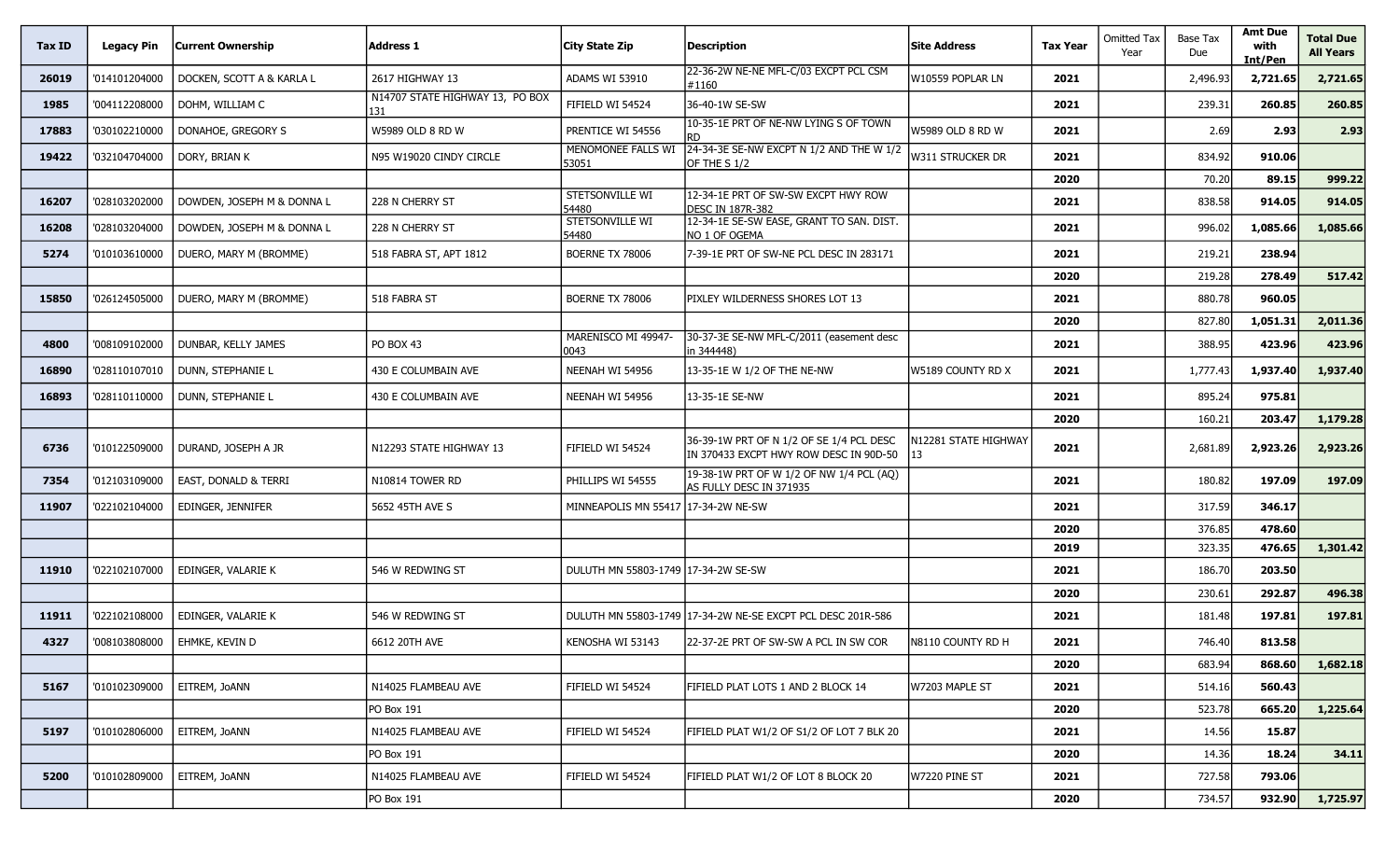| Tax ID | <b>Legacy Pin</b> | Current Ownership                 | <b>Address 1</b>                       | City State Zip               | Description                                                                                                                                          | <b>Site Address</b>        | <b>Tax Year</b> | Omitted Tax<br>Year | Base Tax<br>Due | <b>Amt Due</b><br>with<br>Int/Pen | <b>Total Due</b><br><b>All Years</b> |
|--------|-------------------|-----------------------------------|----------------------------------------|------------------------------|------------------------------------------------------------------------------------------------------------------------------------------------------|----------------------------|-----------------|---------------------|-----------------|-----------------------------------|--------------------------------------|
| 5194   | '010102803000     | EITREM, JOHN JR & ANN             | c/o JOANN EITREM                       | FIFIELD WI 54524             | FIFIELD PLAT LOTS 3 AND 4 BLOCK 20                                                                                                                   | N14025 FLAMBEAU AVE        | 2021            |                     | 261.94          | 285.51                            |                                      |
|        |                   |                                   | PO Box 191                             |                              |                                                                                                                                                      |                            | 2020            |                     | 137.48          | 174.60                            | 460.11                               |
| 1414   | '004105908000     | EITREM, THOMAS                    | W7108 DIVINE RAPIDS RD                 | PARK FALLS WI 54552          | 30-40-1E GOVT LOT 2                                                                                                                                  |                            | 2021            |                     | 656.52          | 715.61                            |                                      |
|        |                   |                                   |                                        |                              |                                                                                                                                                      |                            | 2020            |                     | 306.66          | 389.46                            | 1,105.07                             |
| 1425   | '004106008000     | EITREM, THOMAS                    | W7108 DIVINE RAPIDS RD                 | PARK FALLS WI 54552          | 30-40-1E GOVT LOT 9                                                                                                                                  | W7108 DIVINE RAPIDS<br>RD. | 2021            |                     | 434.35          | 473.44                            |                                      |
|        |                   |                                   |                                        |                              |                                                                                                                                                      |                            | 2020            |                     | 311.65          | 395.80                            | 869.24                               |
| 25389  | '272105309010     | ELK RIVER DEPOT LLC,              | 108 E KOBS ST                          | SPENCER WI 54479             | 7-37-1E PRT OF GOVT LOTS 4 AND 16 PCL<br><b>DESC IN 390958</b>                                                                                       | 985 N LAKE AVE             | 2021            |                     | 410.07          | 446.98                            | 446.98                               |
| 17922  | '030102704010     | ELLIS, BRIAN D & APRIL J          | W5296 COUNTY RD A                      | PRENTICE WI 54556            | 12-35-1E PRT OF SW-NW PCL DESC IN 330834                                                                                                             | W5296 COUNTY RD A          | 2021            |                     | 757.43          | 825.60                            | 825.60                               |
| 17921  | '030102704000     | ELLIS, DAVID & DONNA              | W5298 COUNTY RD A                      | PRENTICE WI 54556            | 12-35-1E SW-NW LESS W OF HWY AND PCLS                                                                                                                | W5298 COUNTY RD A          | 2021            |                     | 1,509.96        | 1,645.86                          |                                      |
|        |                   |                                   |                                        |                              |                                                                                                                                                      |                            | 2020            |                     | 24.31           | 30.87                             | 1,676.73                             |
| 3999   | '008100405000     | ENGEL, DALE                       | 1973 EMERY ST                          | EAST TROY WI 53120           | 3-37-2E NW-NW                                                                                                                                        | N9640 COUNTY RD H          | 2021            |                     | 533.30          | 581.30                            | 581.30                               |
| 465    | '002104804000     | ERDMANN, JUDITH M                 | N3980 OXBOW RD                         | CATAWBA WI 54515             | 16-35-1W SW-NW                                                                                                                                       | N3980 oxbow rd             | 2021            |                     | 232.09          | 252.98                            | 252.98                               |
| 23070  | '171101405000     | ERICKSON, TRAVIS R & ASHLEY E     | 641 MAIN ST                            | PRENTICE WI 54556            | PRENTICE PLAT LOT 8 BLOCK 4                                                                                                                          | 641 MAIN ST                | 2021            |                     | 628.03          | 684.55                            | 684.55                               |
| 25099  | '272102604000     | FARINA, PATTI JO                  | 445 S ARGYLE AVE                       | PHILLIPS WI 54555            | PHILLIPS LOT 16 BLOCK 19                                                                                                                             | 445 S ARGYLE AVE           | 2021            |                     | 528.51          | 576.08                            |                                      |
|        |                   |                                   |                                        |                              |                                                                                                                                                      |                            | 2020            |                     | 623.31          | 791.60                            |                                      |
|        |                   |                                   |                                        |                              |                                                                                                                                                      |                            | 2019            |                     | 564.18          | 825.85                            |                                      |
|        |                   |                                   |                                        | WATERTOWN WI 53094-          |                                                                                                                                                      |                            | 2018            |                     | 357.02          | 581.94                            | 2,775.47                             |
| 16957  | '028110710000     | FELDER, JOSHUA A                  | PO BOX 633                             | 0633                         | 20-35-1E SW-NW                                                                                                                                       | N3554 PENNINGTON RD        | 2020            |                     | 929.31          | 1,180.22                          | 1,180.22                             |
| 22631  | '111101801000     | FELDNER, THOMAS W                 | PO BOX 101                             | CAMERON WI 54822             | 8-35-1W PRT OF NW-NW BEG AT PT 274 9/12'<br>S OF NE COR W 33' POB W 141 9/12' N 50' E<br>141 9/12' S 50' TO POB                                      | N4485 COUNTY RD I          | 2021            |                     | 355.40          | 387.39                            | 387.39                               |
| 5252   | '010103310010     | FIFIELD HOUSING LMT PART,         | c/o RIDGEVIEW FIFIELD, PO BOX 124      | SPENCER IA 51301             | FIRST ADDITION TO FIFIELD PRT OF LOTS 1-<br>3AND14-16 BLK 33 PRT OF LOTS 8AND9<br>BLOCK 34 7-39-1E PRT OF GOVT LOT 6 LOT 1<br>CSM # 676 VOL 3 PG 285 | 13939 RIDGE AVE            | 2021            |                     | 7,783.15        | 8,483.63                          |                                      |
|        |                   |                                   |                                        |                              |                                                                                                                                                      |                            | 2020            |                     | 3,433.73        | 4,360.84                          | 12,844.47                            |
| 24841  | '272100005000     | FIRST NATIONAL BANK OF PARK FALLS | c/o FORWARD BANK<br>1001 N CENTRAL AVE | MARSHFIELD WI 54449          | Phillips Lot 4 Block 1                                                                                                                               | 366 N LAKE AVE             | 2021            |                     | 6,252.84        | 6,815.60                          | 6,815.60                             |
| 3595   | '006115010000     | FISHER, NANCY L                   | N8955 E ISLAND RD                      | PHILLIPS WI 54555            | 12-37-2W PRT OF SW 1/4 PCL DESC IN 375703 N8955 E ISLAND RD                                                                                          |                            | 2021            |                     | 940.70          | 1,025.36                          |                                      |
|        |                   |                                   |                                        |                              |                                                                                                                                                      |                            | 2021            | 2020 OM             | 288.44          | 314.40                            | 1,339.76                             |
| 4584   | '008106310000     | FLEMING, BONNIE M                 | 600 AVALON AVE                         | ROMEOVILLE IL 60446          | 34-37-2E SW-NE                                                                                                                                       | N7598 S ELK RD             | 2021            |                     | 408.18          | 444.92                            | 444.92                               |
| 14852  | '026113802000     | FLEMING, WILLIAM S II             | 11058 W CURRY RD                       | SAXON WI 54559               | 24-40-2W NW-SW                                                                                                                                       |                            | 2020            |                     | 61.49           | 78.09                             | 78.09                                |
| 14854  | '026113804000     | FLEMING, WILLIAM S II             | 11058 W CURRY RD                       | SAXON WI 54559               | 24-40-2W SE-SW                                                                                                                                       |                            | 2020            |                     | 61.73           | 78.40                             | 78.40                                |
| 17290  | '028114010000     | FLOOD, DAN B                      | PO BOX 510762                          | NEW BERLIN WI 53151-<br>0762 | 35-35-1E NE-NE EXCPT HWY ROW DESC IN<br>90D-62                                                                                                       |                            | 2021            |                     | 0.39            | 0.43                              | 0.43                                 |
| 26759  | '034110304010     | FOUR-J-FARMS LLC,                 | W6817 PINE GROVE LN                    | PHILLIPS WI 54555            | 32-37-1E PRT OF NE-SW LOT 1 CSM #1248<br><b>VOL 6 PG 365</b>                                                                                         |                            | 2021            |                     | 28.53           | 31.10                             | 31.10                                |
| 18785  | '030111404000     | FOWLER, ROY L & MARY G            | N8335 22ND AVE, PO BOX 253             | NESHKORO WI 54960            | 26-36-2E PRT OF SW-NE S 1/2 OF N 1/2 OF SW-<br>NE                                                                                                    |                            | 2021            |                     | 389.30          | 424.34                            |                                      |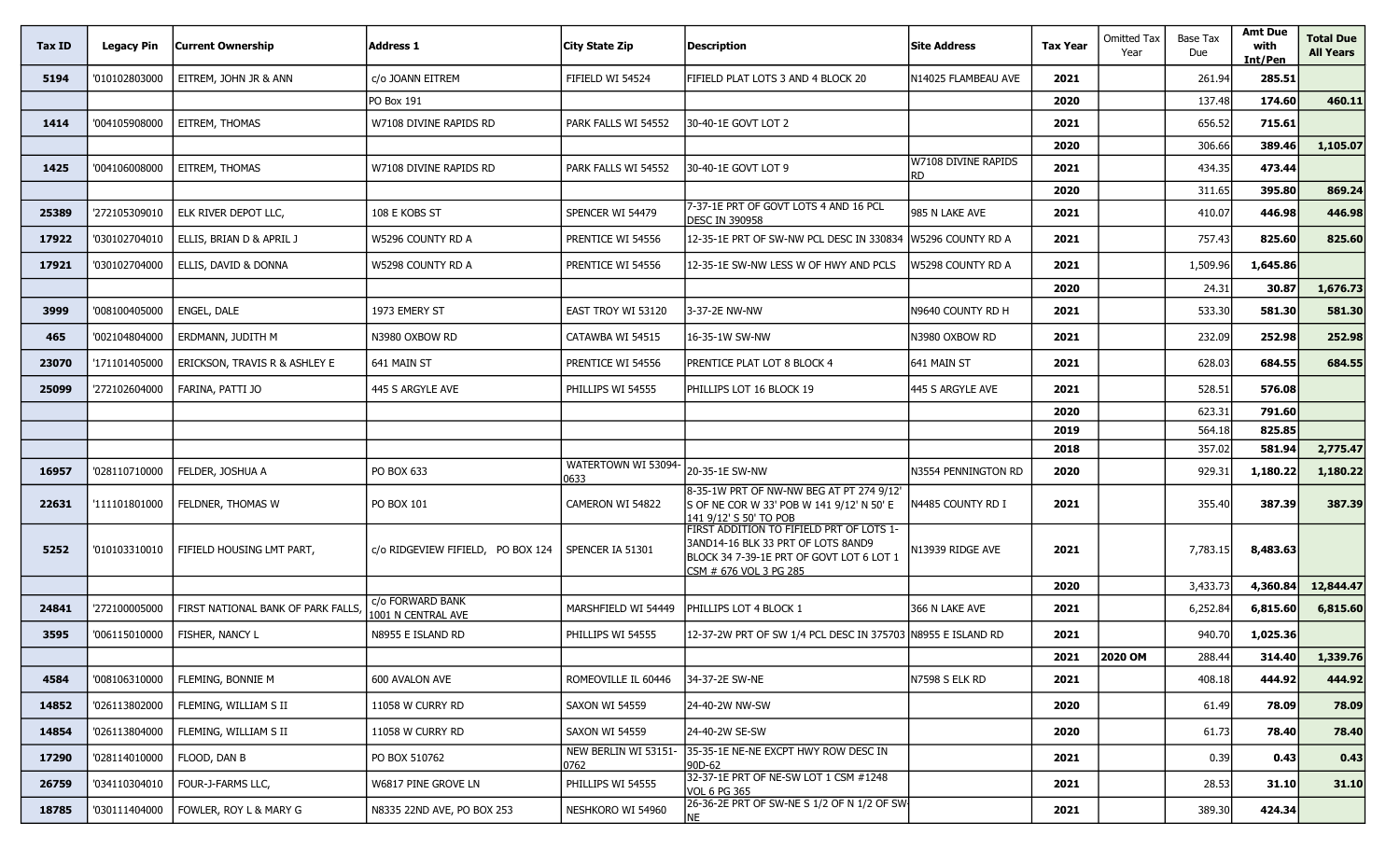| Tax ID | <b>Legacy Pin</b> | Current Ownership           | <b>Address 1</b>             | <b>City State Zip</b>           | Description                                                                                                                        | <b>Site Address</b>  | <b>Tax Year</b> | <b>Omitted Tax</b><br>Year | <b>Base Tax</b><br>Due | <b>Amt Due</b><br>with<br>Int/Pen | <b>Total Due</b><br><b>All Years</b> |
|--------|-------------------|-----------------------------|------------------------------|---------------------------------|------------------------------------------------------------------------------------------------------------------------------------|----------------------|-----------------|----------------------------|------------------------|-----------------------------------|--------------------------------------|
|        |                   |                             |                              |                                 |                                                                                                                                    |                      | 2020            |                            | 396.80                 | 503.94                            |                                      |
|        |                   |                             |                              |                                 |                                                                                                                                    |                      | 2019            |                            | 406.22                 | 596.81                            |                                      |
|        |                   |                             |                              |                                 |                                                                                                                                    |                      | 2018            |                            | 104.41                 | 210.92                            | 1,736.00                             |
| 18790  | '030111410000     | FOWLER, ROY L & MARY G      | N8335 22ND AVE, PO BOX 253   | NESHKORO WI 54960               | 26-36-2E PRT OF SE-NE S 1/2 OF S 1/2 OF SE-<br><b>NE</b>                                                                           |                      | 2021            |                            | 258.91                 | 282.21                            |                                      |
|        |                   |                             |                              |                                 |                                                                                                                                    |                      | 2020            |                            | 263.89                 | 335.14                            |                                      |
|        |                   |                             |                              |                                 |                                                                                                                                    |                      | 2019            |                            | 270.16                 | 399.52                            |                                      |
|        |                   |                             |                              |                                 |                                                                                                                                    |                      | 2018            |                            | 272.98                 | 565.81                            | 1,582.68                             |
| 3418   | '006113304000     | FRIEDELL, JOHN JR           | 1718 AURORA ST               | MIDDLETON WI 53562-<br>3149     | 10-37-2W PRT OF GOVT LOT 4 PCL DESC IN<br>256278                                                                                   | N9085 Down River RD  | 2019            |                            | 16.90                  | 32.30                             | 32.30                                |
| 26859  | '030105406010     | FRIES, CHARLES E & BONNIE L | 5407 S 72ND COURT            | SUMMIT IL 60501                 | 11-35-2E PRT OF NW-SW S 440' (easement<br>desc in 354465)                                                                          |                      | 2021            |                            | 339.00                 | 369.51                            | 369.51                               |
| 14040  | '026105010000     | FURTAK, JAKE                | 116 S 5TH ST                 | BUTTERNUT WI 54514              | 17-40-1W PRT OF GOVT LOT 1 PCL DESC IN<br>386401                                                                                   | N16075 NEHIBA RD     | 2021            |                            | 875.19                 | 953.96                            | 953.96                               |
| 10368  | '018100206000     | GABAY, JAMES R & CAROYLN J  | N10515 E SOLBERG LAKE RD     |                                 | PHILLIPS WI 54555-8428 2-36-1W NW-NE (easement desc in 391369)                                                                     |                      | 2021            |                            | 275.89                 | 300.72                            | 300.72                               |
| 10369  | '018100207000     | GABAY, JAMES R & CAROYLN J  | N10515 E SOLBERG LAKE RD     |                                 | PHILLIPS WI 54555-8428 2-36-1W SW-NE (easement desc in 391369)                                                                     | W7730 CORK RD        | 2021            |                            | 311.64                 | 339.69                            | 339.69                               |
| 17204  | '028113206000     | GAGAS, ERIC R               | 1285 COUNTY RD I             | CUSTER WI 54423                 | 31-35-1E PRT OF NW-NE EXCPT PCL                                                                                                    |                      | 2021            |                            | 1,023.68               | 1,115.81                          |                                      |
|        |                   |                             |                              |                                 |                                                                                                                                    |                      | 2019            |                            | 1,062.60               | 1,548.56                          |                                      |
|        |                   |                             |                              |                                 |                                                                                                                                    |                      | 2018            |                            | 469.59                 | 765.43                            | 3,429.80                             |
| 17206  | '028113208000     | GAGAS, ERIC R               | 1285 COUNTY RD I             | CUSTER WI 54423                 | 31-35-1E PRT OF SW-NE EXCPT PCLS                                                                                                   | W7022 KEARNEY RD     | 2021            |                            | 1,713.23               | 1,867.42                          |                                      |
|        |                   |                             |                              |                                 |                                                                                                                                    |                      | 2019            |                            | 1,780.26               | 2,589.17                          |                                      |
|        |                   |                             |                              |                                 |                                                                                                                                    |                      | 2018            |                            | 1,721.29               | 2,805.70                          | 7,262.29                             |
| 17207  | '028113209000     | GAGAS, ERIC R & CHARLOTTE B | 1285 COUNTY RD I             | CUSTER WI 54423                 | 31-35-1E PRT OF SW-NE PCL DESC IN 297749                                                                                           | W7026 KEARNEY RD     | 2021            |                            | 212.71                 | 231.85                            |                                      |
|        |                   |                             |                              |                                 |                                                                                                                                    |                      | 2019            |                            | 222.73                 | 330.75                            | 562.60                               |
| 12796  | '024102901020     | GEDDE, GEORGE K             | N3801 COUNTY RD YY           | TRIPOLI WI 54564                | 13-35-3E PRT OF THE SE-SE W 807' LYING N<br>OF THE TOWN RD                                                                         | W226 TOWN 40 RD      | 2021            |                            | 239.84                 | 261.43                            | 261.43                               |
| 3610   | '006115205000     | <b>GEHRKE, THOMAS F</b>     | PO BOX 482                   | WINNECONNE WI 54986             | 12-37-2W PRT OF NW-SW PCL DESC IN 330723                                                                                           | N9021 W ISLAND RD    | 2021            |                            | 736.90                 | 803.22                            | 803.22                               |
| 1920   | '004111604000     | GIBBONS, JOHN P             | 310 LAFITTE CT               | MERRITT ISLAND FL<br>32953-6832 | 25-40-1W PRT OF NW-SE PCL DESC IN 264735                                                                                           |                      | 2021            |                            | 7.21                   | 7.86                              |                                      |
|        |                   |                             |                              |                                 |                                                                                                                                    |                      | 2020            |                            | 6.72                   | 8.53                              | 16.39                                |
| 23265  | '171103409010     | GIOVANNONI, RONALD R        | 707 RAILROAD AVE, PO BOX 161 | PRENTICE WI 54556               | VAN DUSEN'S ADDITION TO PRENTICE LOTS 2<br>THRU 6 BLOCK 27 AND PRT OF LOT 1 BLOK 27 707 RAILROAD AVE<br>LOT 2 CSM #935 VOL 5 PG 71 |                      | 2021            |                            | 1,175.96               | 1,281.80                          |                                      |
|        |                   |                             |                              |                                 |                                                                                                                                    |                      | 2020            |                            | 1,091.08               | 1,385.67                          |                                      |
|        |                   |                             |                              |                                 |                                                                                                                                    |                      | 2019            |                            | 1,126.73               | 1,641.55                          |                                      |
|        |                   |                             |                              |                                 |                                                                                                                                    |                      | 2018            |                            | 1,118.58               | 2,073.60                          | 6,382.61                             |
| 24222  | '271108610000     | <b>GLAESER, NICHOLAS R</b>  | 555 AVERY AVE                | PARK FALLS WI 54552             | RIVERVIEW ADD. LOT 2 BLOCK 11                                                                                                      | 555 AVERY AVE        | 2021            |                            | 544.49                 | 593.49                            | 593.49                               |
| 27833  | '006104710010     | GOLL, JOEL R                | N8707 N JOBES DAM RD         | PHILLIPS WI 54555               | 14-37-1W PRT OF SE-NE LOT 3 CSM #1437<br>VOL 8 PG 159                                                                              | N8707 N JOBES DAM RD | 2021            | 2020 OM                    | 309.01                 | 336.82                            | 336.82                               |
| 24122  | '271107608000     | GOMEZ, FRANK & SHIRLEY      | N7312 W DOVER RD             | PHILLIPS WI 54555               | EAST WHITE CITY LOT 24 BLOCK 1                                                                                                     | 860 ATWOOD AVE       | 2021            |                            | 662.93                 | 722.59                            |                                      |
|        |                   |                             |                              |                                 |                                                                                                                                    |                      | 2020            |                            | 836.72                 | 1,062.63                          |                                      |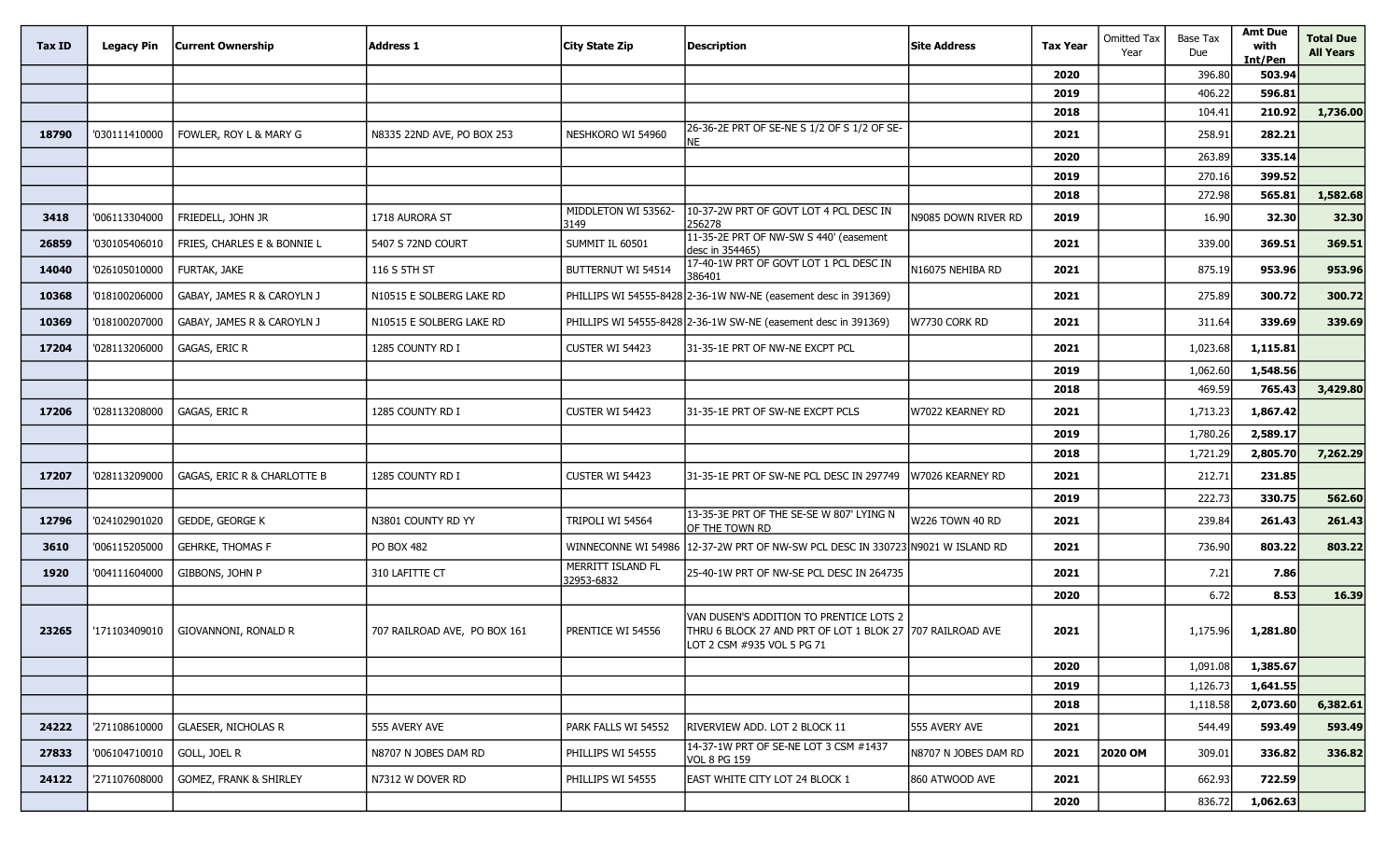| Tax ID | <b>Legacy Pin</b> | <b>Current Ownership</b>                      | <b>Address 1</b>       | City State Zip                 | Description                                                                                                                                          | <b>Site Address</b>         | <b>Tax Year</b> | <b>Omitted Tax</b><br>Year | Base Tax<br>Due | <b>Amt Due</b><br>with<br>Int/Pen | <b>Total Due</b><br><b>All Years</b> |
|--------|-------------------|-----------------------------------------------|------------------------|--------------------------------|------------------------------------------------------------------------------------------------------------------------------------------------------|-----------------------------|-----------------|----------------------------|-----------------|-----------------------------------|--------------------------------------|
|        |                   |                                               |                        |                                |                                                                                                                                                      |                             | 2019            |                            | 646.53          | 945.26                            | 2,730.49                             |
| 4626   | '008106804000     | GOMEZ, FRANK D                                | N7312 W DOVER RD       | PHILLIPS WI 54555              | 35-37-2E PRT OF SW-SE PCL DESC IN 370266                                                                                                             | N7324 W DOVER RD            | 2021            |                            | 171.59          | 187.03                            |                                      |
|        |                   |                                               |                        |                                |                                                                                                                                                      |                             | 2020            |                            | 171.10          | 217.30                            | 404.33                               |
| 4656   | '008107107000     | GOMEZ, FRANK D & SHIRLEY J                    | N7312 W DOVER RD       | PHILLIPS WI 54555              | 2-36-2E PRT OF NW-NE PCL DESC IN 347536<br><b>PCL 17</b>                                                                                             | N7300 W DOVER RD            | 2021            |                            | 292.69          | 319.03                            |                                      |
|        |                   |                                               |                        |                                |                                                                                                                                                      |                             | 2020            |                            | 292.39          | 371.34                            |                                      |
|        |                   |                                               |                        |                                |                                                                                                                                                      |                             | 2019            |                            | 112.09          | 162.53                            | 852.90                               |
| 1601   | '004107809000     | <b>GORSKI, JUSTINE L</b>                      | <b>405 SYCAMORE ST</b> | LAKE JACKSON TX 77566-<br>5512 | 1-40-2E S 1/2 OF NE-SE EXCPT S 85'                                                                                                                   | N16619 PATTERSON<br>ake RD. | 2021            |                            | 1,141.43        | 1,244.16                          |                                      |
|        |                   |                                               |                        |                                |                                                                                                                                                      |                             | 2020            |                            | 265.79          | 337.55                            | 1,581.71                             |
| 3167   | '006110707000     | GOTH, ROBERT W & JOYCE MARIE real<br>est trst | 2984 NORMANDY DR       | ELLIOTT CITY MD 21043-<br>3343 | 36-37-1W NE-SE                                                                                                                                       |                             | 2021            |                            | 829.52          | 904.18                            | 904.18                               |
| 20974  | '034110101000     | GOTH, ROBERT W & JOYCE MARIE real<br>est trst | 2984 NORMANDY DR       | 3343                           | ELLIOTT CITY MD 21043-31-37-1E S 1/2 OF GOVT LOT 16 EXCPT WLY<br>20 ACRES AND HWY ROW DESC IN 90D-251                                                |                             | 2021            |                            | 196.16          | 213.81                            | 213.81                               |
| 12545  | '024100406000     | GREAT NORTHERN ESCAPE LLC,                    | 8388 NORTH ANN ST      | MILWAUKEE WI 53224             | 2-35-3E SW-NW                                                                                                                                        |                             | 2021            |                            | 521.98          | 568.96                            | 568.96                               |
| 12546  | '024100407000     | GREAT NORTHERN ESCAPE LLC,                    | 8388 NORTH ANN ST      | MILWAUKEE WI 53224             | 2-35-3E SE-NW                                                                                                                                        | N4775 LITTLE CREEK RD       | 2021            |                            | 619.86          | 675.65                            | 675.65                               |
| 2217   | '006101303000     | GREENWOOD, JOHN L & CAROL A                   | W9530 COUNTY RD S      | PHILLIPS WI 54555              | 7-37-1W PRT OF GOVT LOT 2 PARCELS #1<br>AND #2 AS DESC IN 322882                                                                                     | W9530 COUNTY RD S           | 2021            |                            | 410.88          | 447.86                            | 447.86                               |
| 25965  | '008104401005     | GRETZON, LARRY D & KELLY L                    | W2823 COUNTY RD D      | PHILLIPS WI 54555              | 25-37-2E PRT OF NW-NW E 1/2 EXCPT PCLS                                                                                                               |                             | 2021            |                            | 204.16          | 222.53                            | 222.53                               |
| 12569  | '024100606000     | <b>GRUBBS, VANCE JR</b>                       | 2538 JADE HILL         | SAN ANTIONIO TX<br>78251       | 3-35-3E W1/2 SE-NW                                                                                                                                   | W1180 CIRCLE DR             | 2021            |                            | 956.70          | 1,042.80                          | 1,042.80                             |
| 3585   | '006114910000     | GUND, JOHN E & TRUDY                          | c/o SUE NICHOLSON      | CAPE CARNAVRAL FL<br>32920     | 12-37-2W PRT OF SW 1/4 LOT 2 CSM #383<br>VOL 2 PG 113                                                                                                | W10034 DEBARDOLEOSH<br>RD   | 2021            |                            | 2,613.55        | 2,848.77                          |                                      |
|        |                   |                                               | 223 FILLMORE AVE       |                                |                                                                                                                                                      |                             | 2020            |                            | 2,541.98        | 3,228.31                          |                                      |
|        |                   |                                               |                        |                                |                                                                                                                                                      |                             | 2019            |                            | 2,163.15        | 3,144.36                          | 9,221.44                             |
| 13440  | '024109205000     | <b>GUSTAFSON, JAMES A</b>                     | N5011 N RIVER RD       | BRANTWOOD WI 54513             | 35-36-3E NE-SE EXCPT W 208' OF THE N 1/2                                                                                                             | 45011 N RIVER RD            | 2021            |                            | 609.87          | 664.76                            |                                      |
|        |                   |                                               |                        |                                |                                                                                                                                                      |                             | 2020            |                            | 756.80          | 961.14                            | 1,625.89                             |
| 13443  | '024109208000     | <b>GUSTAFSON, JAMES A</b>                     | N5011 N RIVER RD       | BRANTWOOD WI 54513             | 35-36-3E S1/2 OF NW-SE                                                                                                                               |                             | 2021            |                            | 33.50           | 36.52                             |                                      |
|        |                   |                                               |                        |                                |                                                                                                                                                      |                             | 2020            |                            | 29.96           | 38.05                             | 74.56                                |
| 13444  | '024109209000     | <b>GUSTAFSON, JAMES A</b>                     | N5011 N RIVER RD       | BRANTWOOD WI 54513             | 135-36-3E SW-SE N OF RR                                                                                                                              |                             | 2021            |                            | 257.46          | 280.63                            |                                      |
|        |                   |                                               |                        |                                |                                                                                                                                                      |                             | 2020            |                            | 61.60           | 78.23                             | 358.86                               |
| 13446  | '024109301000     | <b>GUSTAFSON, JAMES A</b>                     | N5011 N RIVER RD       | BRANTWOOD WI 54513             | 35-36-3E SE-SE EXCPT PCLS AND RR ROW IN<br>10D-38                                                                                                    |                             | 2021            |                            | 98.76           | 107.65                            |                                      |
|        |                   |                                               |                        |                                |                                                                                                                                                      |                             | 2020            |                            | 103.22          | 131.09                            | 238.74                               |
| 13448  | '024109303000     | <b>GUSTAFSON, JAMES A</b>                     | N5011 N RIVER RD       | BRANTWOOD WI 54513             | 35-36-3E PRT OF SE-SE BEG AT SE COR N LN<br>SEC LN 295'3" SLY =TO E LN 295'3" E 295'3"<br>TO S LN E ON SEC LN 295'3" TO POB EXCPT RR<br>ROW - 10D-38 |                             | 2021            |                            | 10.59           | 11.54                             |                                      |
|        |                   |                                               |                        |                                |                                                                                                                                                      |                             | 2020            |                            | 16.66           | 21.16                             | 32.70                                |
| 18330  | '030106802000     | <b>GUSTAFSON, LORNE M</b>                     | 634 CENTER ST          | PRENTICE WI 54556              | 19-35-2E PRT OF NE-NE PCL DESC IN 379804                                                                                                             | N3619 STUB RD               | 2021            |                            | 152.09          | 165.78                            |                                      |
|        |                   |                                               |                        |                                |                                                                                                                                                      |                             | 2020            |                            | 160.07          | 203.29                            | 369.07                               |
| 23080  | '171101505000     | GUSTAFSON, LORNE M                            | 634 CENTER ST          | PRENTICE WI 54556              | PRENTICE PLAT LOT 17 BLOCK 4                                                                                                                         | 634 CENTER ST               | 2020            |                            | 68.25           | 86.68                             | 86.68                                |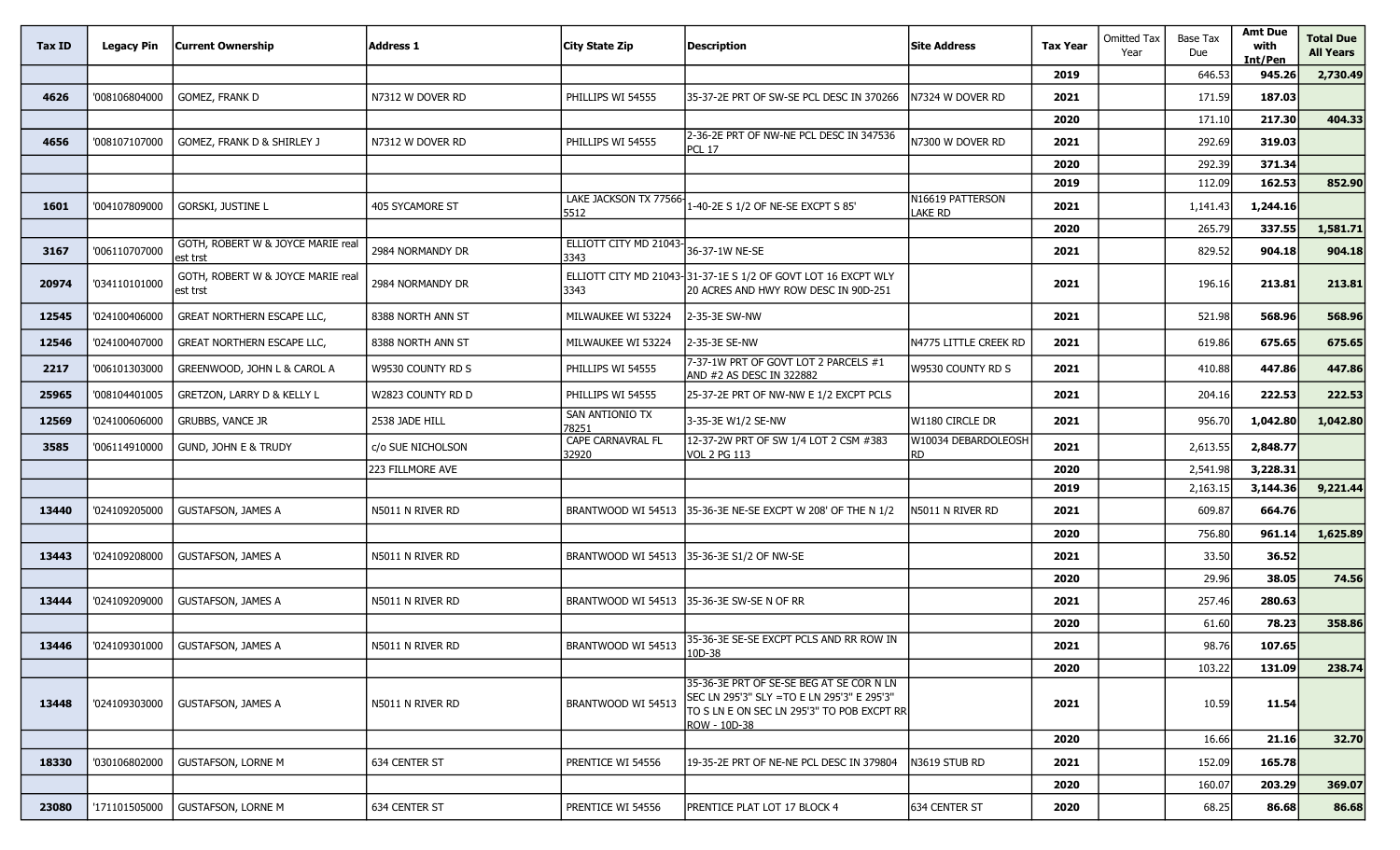| Tax ID | <b>Legacy Pin</b> | <b>Current Ownership</b>                  | <b>Address 1</b>          | <b>City State Zip</b>      | <b>Description</b>                                                                           | <b>Site Address</b>         | <b>Tax Year</b> | <b>Omitted Tax</b><br>Year | <b>Base Tax</b><br>Due | <b>Amt Due</b><br>with<br>Int/Pen | <b>Total Due</b><br><b>All Years</b> |
|--------|-------------------|-------------------------------------------|---------------------------|----------------------------|----------------------------------------------------------------------------------------------|-----------------------------|-----------------|----------------------------|------------------------|-----------------------------------|--------------------------------------|
| 13441  | '024109206000     | <b>GUSTAFSON, MILTON L &amp; PATRICIA</b> | W599 BRANTWOOD AVE        | BRANTWOOD WI 54513         | 35-36-3E PRT OF NE-SE W 208' OF THE N 1/2                                                    | W599 BRANTWOOD AVE          | 2021            |                            | 627.51                 | 683.99                            |                                      |
|        |                   |                                           |                           |                            |                                                                                              |                             | 2020            |                            | 605.29                 | 768.72                            |                                      |
|        |                   |                                           |                           |                            |                                                                                              |                             | 2019            |                            | 515.89                 | 755.83                            | 2,208.53                             |
| 17968  | '030103201000     | <b>GUZINSKI, THOMAS J</b>                 | N4028 PENNINGTON RD       | PRENTICE WI 54556          | 17-35-1E NW-NW                                                                               | N4028 PENNINGTON RD         | 2021            |                            | 612.14                 | 667.23                            |                                      |
|        |                   |                                           |                           |                            |                                                                                              |                             | 2020            |                            | 715.46                 | 908.63                            | 1,575.87                             |
| 17970  | '030103203000     | <b>GUZINSKI, THOMAS J</b>                 | N4028 PENNINGTON RD       | PRENTICE WI 54556          | 17-35-1E SE-NW                                                                               |                             | 2021            |                            | 311.08                 | 339.08                            | 339.08                               |
| 24967  | '272101302000     | <b>GUZINSKI, THOMAS J</b>                 | N4028 PENNINGTON RD       | PRENTICE WI 54556          | PHILLIPS LOT 13 BLOCK 7                                                                      | 475 S AVON AVE              | 2021            |                            | 645.58                 | 703.68                            |                                      |
|        |                   |                                           |                           |                            |                                                                                              |                             | 2020            |                            | 835.90                 | 1,061.59                          | 1,765.28                             |
| 25647  | '272108102000     | <b>GUZINSKI, THOMAS J</b>                 | N4028 PENNINGTON RD       | PRENTICE WI 54556          | HOUGHTON'S ADDITION TO PHILLIPS LOT 1<br><b>BLOCK 1</b>                                      | 514 FLAMBEAU AVE            | 2021            |                            | 404.90                 | 441.34                            |                                      |
|        |                   |                                           |                           |                            |                                                                                              |                             | 2020            |                            | 586.75                 | 745.17                            | 1,186.51                             |
| 25966  | '030102110000     | <b>GUZINSKI, THOMAS J</b>                 | N4028 PENNINGTON RD       | PRENTICE WI 54556          | 9-35-1E E 1/2 OF THE NE-SE EXEPT S 198'                                                      | N4279 HAY CREEK RD          | 2021            |                            | 891.57                 | 971.81                            |                                      |
|        |                   |                                           |                           |                            |                                                                                              |                             | 2020            |                            | 911.90                 | 1,158.11                          | 2,129.92                             |
| 26438  | '030101803010     | <b>GUZINSKI, THOMAS J</b>                 | N4028 PENNINGTON RD       | PRENTICE WI 54556          | 8-35-1E PRT OF NW-NW PCL DESC IN 350479                                                      | N4416 PENNINGTON RD         | 2021            |                            | 390.52                 | 425.67                            |                                      |
|        |                   |                                           |                           |                            |                                                                                              |                             | 2020            |                            | 403.09                 | 511.92                            | 937.59                               |
| 16173  | '028102804000     | H O T TRUCKING LLC,                       | 438 5TH ST N              | BAYPORT MN 55003           | 12-34-1E PRT OF SW-NE PCL DESC IN 384858                                                     | W5004 SCHOOL HOUSE          | 2021            |                            | 6.06                   | 6.61                              | 6.61                                 |
| 12656  | '024101503000     | HAAPAKOSKI, SCOTT M                       | 1930 E ELM RD             | OAK CREEK WI 53154         | 6-35-3E SW-SE                                                                                | W2202 W CENTRAL AVE         | 2021            |                            | 782.11                 | 852.50                            |                                      |
|        |                   |                                           |                           |                            |                                                                                              |                             | 2020            |                            | 976.13                 | 1,239.69                          |                                      |
|        |                   |                                           |                           |                            |                                                                                              |                             | 2019            |                            | 1,032.78               | 1,505.32                          | 3,597.51                             |
| 27421  | '012104907040     | HAGUE, AMBER R                            | 45 DEMONT AVE W           | LITTLE CANADA MN<br>55117  | 28-38-1W PRT OF SE-SW LOT 4 CSM #1358<br><b>VOL 7 PG 259</b>                                 |                             | 2020            |                            | 1.45                   | 1.84                              | 1.84                                 |
| 27420  | '012104907020     | HAGUE, JOSHUA L                           | 976 GRAND AVE             | ST PAUL MN 55105           | 28-38-1W PRT OF SE-SW AND SW-SE LOT 2<br>CSM #1358 VOL 7 PG 259                              | <b>V10125 SHADY LANE RD</b> | 2021            |                            | 113.24                 | 123.43                            |                                      |
|        |                   |                                           |                           |                            |                                                                                              |                             | 2020            |                            | 17.67                  | 22.44                             | 145.87                               |
| 14223  | '026106808000     | HALL, AGNES                               | 4915 SCHOEN RD, LOT 64    | 9719                       | UNION GROVE WI 53182 23-40-1W PRT OF SE-NW PCL DESC IN 394402                                | N15561 9TH AVE S            | 2021            |                            | 658.97                 | 718.28                            | 718.28                               |
| 16994  | '028111107000     | HALLSTRAND, JENNIFER                      | 4829 SOARING EAGLE SHORES | <b>HAZELHURST WI 54531</b> | 22-35-1E SW-NW                                                                               | N3568 HALLSTRAND RD         | 2021            |                            | 757.63                 | 825.82                            |                                      |
|        |                   |                                           |                           |                            |                                                                                              |                             | 2020            |                            | 204.83                 | 260.13                            | 1,085.95                             |
| 16995  | '028111108000     | HALLSTRAND, JENNIFER                      | 4829 SOARING EAGLE SHORES | <b>HAZELHURST WI 54531</b> | 22-35-1E SE-NW                                                                               |                             | 2021            |                            | 778.47                 | 848.53                            |                                      |
|        |                   |                                           |                           |                            |                                                                                              |                             | 2020            |                            | 784.17                 | 995.90                            | 1,844.43                             |
| 23629  | '271102606000     | HANLON, JINIA                             | 10500 161ST ST            | CHIPPEWA FALLS WI<br>54729 | SOUTH PARK ADDITION TO PARK FALLS LOTS<br>2 AND 3 BLOCK 2                                    | <b>607 4TH AVE S</b>        | 2021            |                            | 13.87                  | 15.12                             | 15.12                                |
| 21263  | '034113108020     | HANS, JASON M & HEATHER A                 | 319 TABOT ST              | DOUSMAN WI 53118-<br>9355  | 18-38-1E PRT OF GOVT LOT 5 S 1/2 LYING W<br>OF HWY 13 EXCPT PCL (easement desc in<br>337528) | N11231 STATE HIGHWAY        | 2021            |                            | 330.03                 | 359.73                            |                                      |
|        |                   |                                           |                           |                            |                                                                                              |                             | 2020            |                            | 318.35                 | 404.30                            | 764.04                               |
| 21265  | '034113109000     | HANS, JASON M & HEATHER A                 | 319 TABOT ST              | DOUSMAN WI 53118-<br>9355  | 18-38-1E GOVT LOT 6 EXPCT E OF HWY 13                                                        |                             | 2021            |                            | 611.66                 | 666.71                            |                                      |
|        |                   |                                           |                           |                            |                                                                                              |                             | 2020            |                            | 592.20                 | 752.09                            | 1,418.80                             |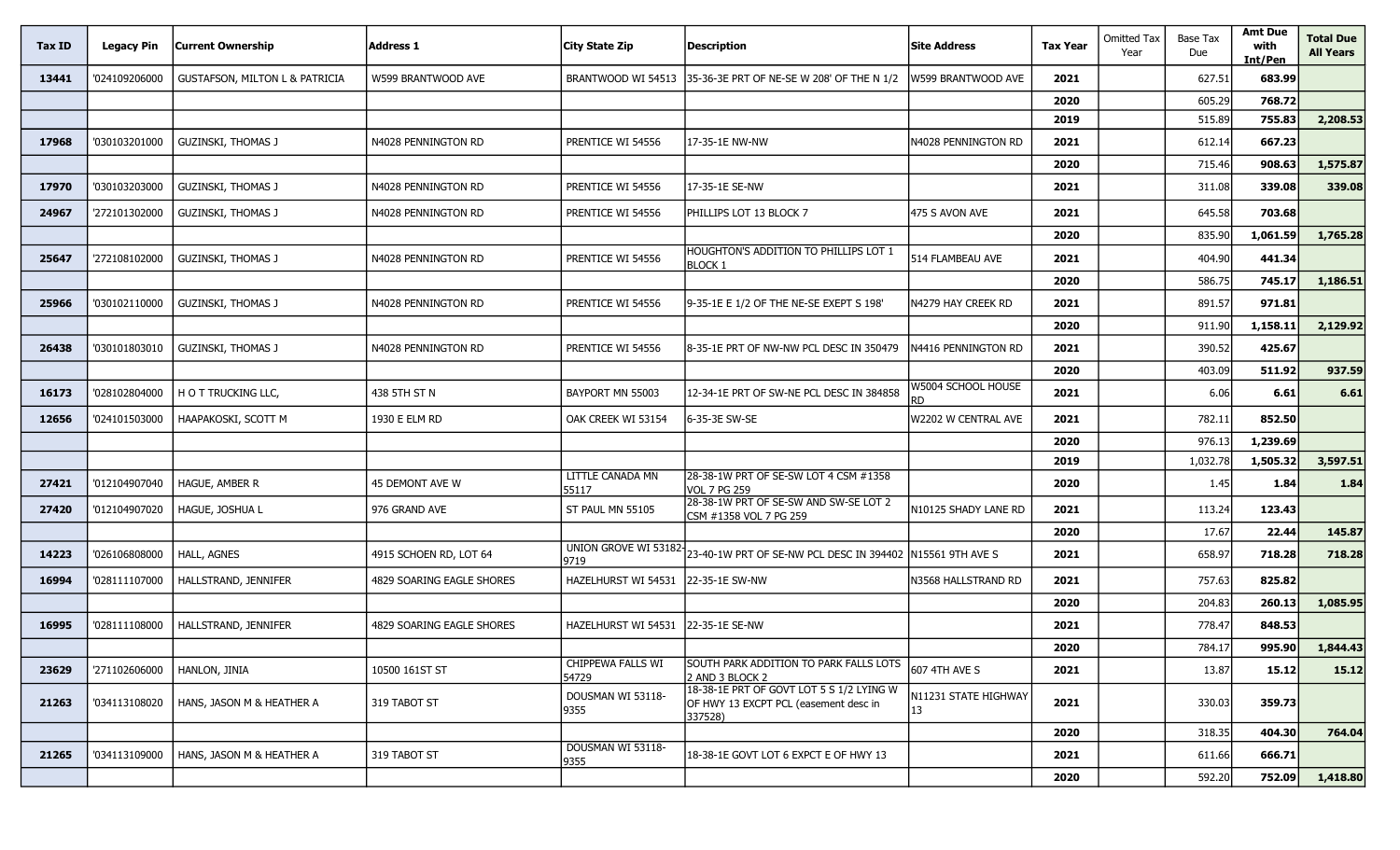| Tax ID | <b>Legacy Pin</b> | <b>Current Ownership</b>        | <b>Address 1</b>                 | City State Zip                       | <b>Description</b>                                                                      | <b>Site Address</b>             | <b>Tax Year</b> | Omitted Tax<br>Year | Base Tax<br>Due | <b>Amt Due</b><br>with<br>Int/Pen | <b>Total Due</b><br><b>All Years</b> |
|--------|-------------------|---------------------------------|----------------------------------|--------------------------------------|-----------------------------------------------------------------------------------------|---------------------------------|-----------------|---------------------|-----------------|-----------------------------------|--------------------------------------|
| 25602  | '272107604000     | HANSEN, DONALD G & JENNIFER A   | 508 N LAKE AVE                   | PHILLIPS WI 54555                    | PALM'S ADDITION TO PHILLIPS ALL THT PRT<br>OF LOTS 10 AND 11 BLOCK 1 N OF S 240'        |                                 | 2021            |                     | 261.82          | 285.38                            | 285.38                               |
| 25622  | '272107805000     | HANSEN, DONALD G & JENNIFER A   | 508 N LAKE AVE                   | PHILLIPS WI 54555                    | BAILEY'S ADDITION TO PHILLIPS LOTS 1-2-3-4<br><b>BLOCK 1</b>                            | 508 N LAKE AVE                  | 2021            |                     | 1,895.02        | 2,065.57                          | 2,065.57                             |
| 23047  | '171101201000     | HANSEN, TIMOTHY J               | 1 S RUSSIAN OLIVE CT, PO Box 274 | ROCK RIVER WY 82083                  | PRENTICE PLAT LOT 9 BLOCK 1                                                             | 637 PARK ST                     | 2021            |                     | 1,289.36        | 1,405.40                          | 1,405.40                             |
| 13439  | '024109204000     | HARING, MARIE                   | W6904 STATE HWY 86               | TOMAHAWK WI 54487                    | 35-36-3E E 1/2 OF THE SE-SW N OF RR                                                     |                                 | 2021            |                     | 49.37           | 53.81                             | 53.81                                |
| 463    | '002104802010     | HAUBERT, BRIAN LEE & TAMMY LYNN | W8769 MOONSHINE ALLEY            | CATAWBA WI 54515                     | 16-35-1W PRT OF NE-NW PCL DESC IN 280331                                                | W8769 MOONSHINE<br><b>ALLEY</b> | 2021            |                     | 499.01          | 543.92                            | 543.92                               |
| 464    | '002104803000     | HAUBERT, BRIAN LEE & TAMMY LYNN | W8769 MOONSHINE ALLEY            | CATAWBA WI 54515                     | 16-35-1W NW-NW                                                                          | W8837 MOONSHINE<br><b>ALLEY</b> | 2021            |                     | 1,371.74        | 1,495.20                          | 1,495.20                             |
| 16202  | '028103105000     | HAZIMZE, BRAHIM                 | 5219 CHURCH ST                   | McFARLAND WI 53558                   | 12-34-1E PRT OF NE-SW PCL DESC IN 391655                                                |                                 | 2021            |                     | 17.14           | 18.68                             | 18.68                                |
| 17535  | '028116606020     | HEBERT, KAYE LANI RAE           | 1002 MAIN ST W                   | ASHLAND WI 54806                     | 32-34-1W PRT OF SE-NE PCL DESC IN 377018<br><b>EXCPT LUKES HEIGHTS</b>                  |                                 | 2021            |                     | 488.49          | 532.45                            | 532.45                               |
| 18600  | '030109409000     | HELVEY, HAROLD L If est         | N168 SCOTT RD                    | MERRILL WI 54452-8131 34-35-2E NW-NE |                                                                                         |                                 | 2021            |                     | 784.18          | 854.76                            |                                      |
|        |                   |                                 |                                  |                                      |                                                                                         |                                 | 2020            |                     | 799.30          | 1,015.11                          |                                      |
|        |                   |                                 |                                  |                                      |                                                                                         |                                 | 2019            |                     | 818.26          | 1,194.27                          | 3,064.13                             |
| 18601  | '030109410000     | HELVEY, HAROLD L If est         | N168 SCOTT RD                    |                                      | MERRILL WI 54452-8131 34-35-2E SW-NE EXCPT HWY DESC IN 268028                           |                                 | 2021            |                     | 542.04          | 590.82                            |                                      |
|        |                   |                                 |                                  |                                      |                                                                                         |                                 | 2020            |                     | 552.48          | 701.65                            | 1,292.47                             |
| 18605  | '030109504000     | HELVEY, HAROLD L If est         | N168 SCOTT RD                    | MERRILL WI 54452-8131 34-35-2E SW-NW |                                                                                         |                                 | 2021            |                     | 365.08          | 397.94                            |                                      |
|        |                   |                                 |                                  |                                      |                                                                                         |                                 | 2020            |                     | 372.12          | 472.59                            | 870.53                               |
| 18606  | '030109505000     | HELVEY, HAROLD L If est         | N168 SCOTT RD                    |                                      | MERRILL WI 54452-8131 34-35-2E SE-NW EXCPT HWY DESC IN 268027                           | N2759 COUNTY RD C               | 2021            |                     | 1,211.96        | 1,321.04                          |                                      |
|        |                   |                                 |                                  |                                      |                                                                                         |                                 | 2020            |                     | 1,240.35        | 1,575.24                          |                                      |
|        |                   |                                 |                                  |                                      |                                                                                         |                                 | 2019            |                     | 946.53          | 1,372.47                          | 4,268.75                             |
| 6955   | '010125005000     | HENRICHS, JAMES A & DEBORAH S   | 551 WEST FAIRFIELD COURT         | <b>GLENDALE WI 53217</b>             | SAILOR LAKE ADDITION LOT 8                                                              | N12815 SAILOR LAKE RD           | 2021            |                     | 74.05           | 80.71                             | 80.71                                |
| 12853  | '024103502000     | HEYDEN, JOSEPH C                | 1200 E 3RD ST                    | MERRILL WI 54452                     | 16-35-3E NW-SE                                                                          |                                 | 2021            |                     | 684.24          | 745.82                            |                                      |
|        |                   |                                 |                                  |                                      |                                                                                         |                                 | 2020            |                     | 899.04          | 1,141.78                          |                                      |
|        |                   |                                 |                                  |                                      |                                                                                         |                                 | 2018            |                     | 915.87          | 1,743.18                          | 3,630.78                             |
| 24456  | '271111004000     | HICKEY, WILLIAM J est           | c/o TANYA SCHNEIDER              | PARK FALLS WI 54552                  | 14-40-1W PRT OF NE-SE PCL DESC IN 256051<br>EXCPT S 7.5'                                | 807 3RD AVE N                   | 2020            |                     | 2,047.97        | 2,600.92                          |                                      |
|        |                   |                                 | 177 Division St, APT 1           |                                      |                                                                                         |                                 | 2019            |                     | 1,457.67        | 2,121.41                          | 4,722.33                             |
| 6335   |                   | '010115805000   HINTZE, CAROL A | N14697 TURNER LAKE RD            | LAC DU FLAMBEAU WI<br>54538          | 36-40-3E PRT OF NE-SE AND GOVT LOT 1 LOT N14697 TURNER LAKE<br>1 CSM #1158 VOL 6 PG 163 | <b>RD</b>                       | 2021            |                     | 2,743.31        | 2,990.21                          |                                      |
|        |                   |                                 |                                  |                                      |                                                                                         |                                 | 2020            |                     | 3,027.45        | 3,844.86                          |                                      |
|        |                   |                                 |                                  |                                      |                                                                                         |                                 | 2019            |                     | 2,815.86        | 4,090.79                          | 10,925.86                            |
| 6336   | '010115805010     | HINTZE, CAROL A                 | N14697 TURNER LAKE RD            | LAC DU FLAMBEAU WI<br>54538          | 36-40-3E PRT OF NE-SE AND GOVT LOT 1 LOT<br>2 CSM #976 VOL 5 PG 171                     |                                 | 2021            |                     | 372.33          | 405.84                            |                                      |
|        |                   |                                 |                                  |                                      |                                                                                         |                                 | 2020            |                     | 377.88          | 479.91                            |                                      |
|        |                   |                                 |                                  |                                      |                                                                                         |                                 | 2019            |                     | 352.31          | 518.64                            | 1,404.39                             |
| 25580  | '272107402000     | HLAVACEK, MICHAEL D             | 615 STORMS RD                    | PHILLIPS WI 54555                    | 18-37-1E PRT OF GOVT LOT 15 S 1/2 OF NW<br>1/4 GOVT LOT 15                              | 615 STORMS RD                   | 2020            |                     | 1,673.18        | 2,124.94                          | 2,124.94                             |
| 6946   | '010124905000     | <b>HOEGSTED, MATTHEW G</b>      | 405 27TH ST                      | CALEDONIA WI 53108                   | LONGWOOD SHORES LOT 8 1/8TH INTEREST<br>IN OUTLOT 1                                     |                                 | 2021            |                     | 584.81          | 637.44                            |                                      |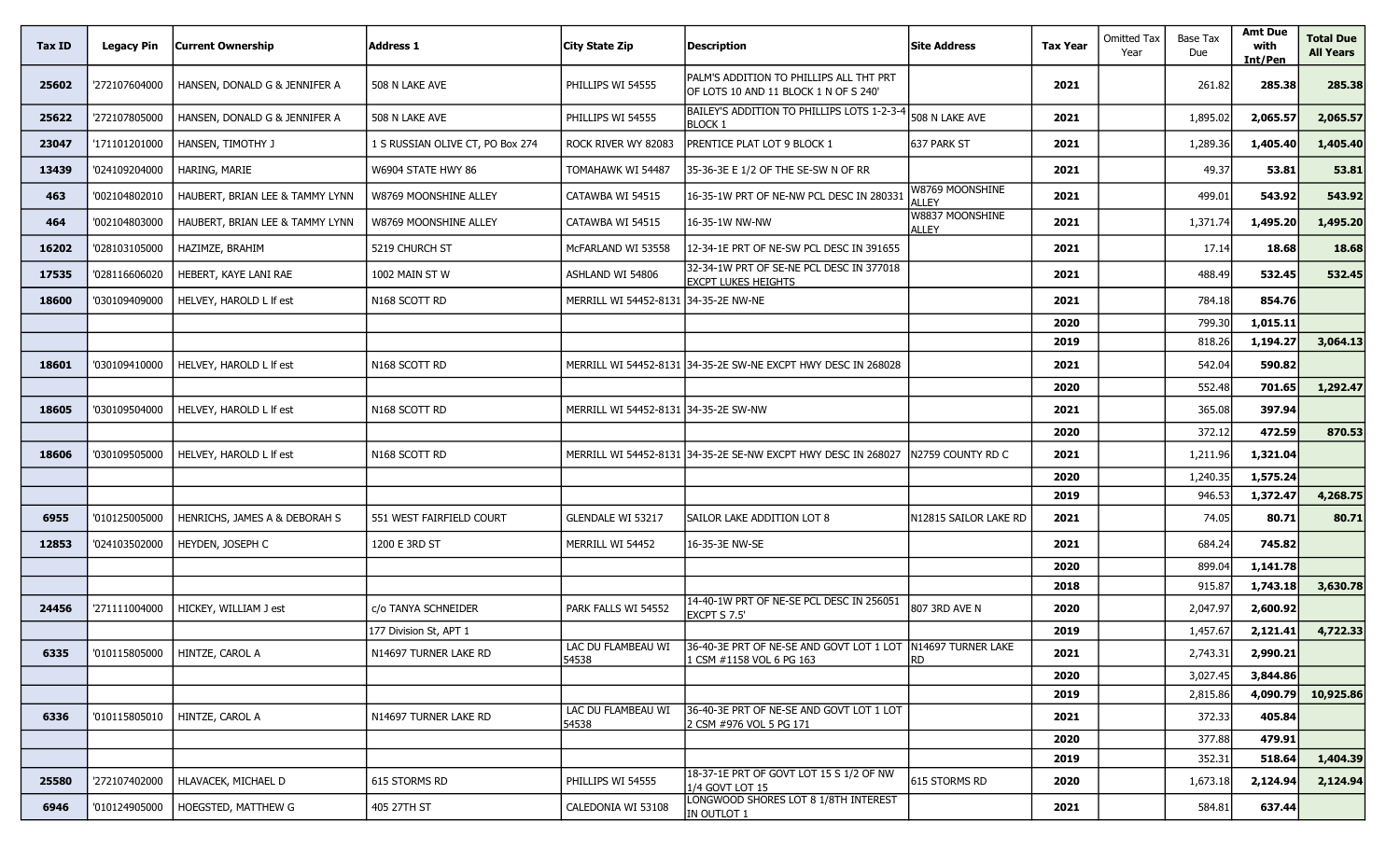| Tax ID | Legacy Pin    | <b>Current Ownership</b>        | <b>Address 1</b>              | City State Zip           | <b>Description</b>                                                                  | <b>Site Address</b>               | <b>Tax Year</b> | <b>Omitted Tax</b><br>Year | <b>Base Tax</b><br>Due | <b>Amt Due</b><br>with<br>Int/Pen | <b>Total Due</b><br><b>All Years</b> |
|--------|---------------|---------------------------------|-------------------------------|--------------------------|-------------------------------------------------------------------------------------|-----------------------------------|-----------------|----------------------------|------------------------|-----------------------------------|--------------------------------------|
|        |               |                                 |                               |                          |                                                                                     |                                   | 2020            |                            | 593.52                 | 753.77                            |                                      |
|        |               |                                 |                               |                          |                                                                                     |                                   | 2019            |                            | 553.38                 | 810.19                            |                                      |
|        |               |                                 |                               |                          |                                                                                     |                                   | 2018            |                            | 554.30                 | 1,153.82                          | 3,355.22                             |
| 3972   | '008100104000 | HOEKSTRA, CYNTHIA SUE           | W11938 CANADIAN ISLAND        | RANDOLPH WI 53936        | 1-37-2E PRT OF NE-SE PCL AA DESC IN 357813 N9394 FR 503                             |                                   | 2021            |                            | 155.75                 | 169.77                            | 169.77                               |
| 23690  | '271103203000 | <b>HOUCK, RONALD L</b>          | 260 9TH ST S                  | PARK FALLS WI 54552      | SOUTH TONW ADDITION TO PARK FALLS S 1/2<br>LOT 2 BLOCK G                            | 260 9TH ST S                      | 2020            |                            | 6.62                   | 8.41                              | 8.41                                 |
| 12093  | '022104205000 | HOWARD, TIMOTHY E               | N5490 HILLTOP RD              | LADYSMITH WI 54848       | 7-35-2W NE-SE                                                                       | N4253 SPUR RD                     | 2021            |                            | 961.65                 | 1,048.20                          | 1,048.20                             |
| 25104  | '272102609000 | HRADNANSKY, MICHAEL             | 514 S AVON AVE                | PHILLIPS WI 54555        | PHILLIPS LOT 1 BLOCK 20                                                             |                                   | 2021            |                            | 177.34                 | 193.30                            |                                      |
|        |               |                                 |                               |                          |                                                                                     |                                   | 2020            |                            | 183.60                 | 233.17                            | 426.47                               |
| 25105  | '272102610000 | HRADNANSKY, MICHAEL             | 514 S AVON AVE                | PHILLIPS WI 54555        | PHILLIPS LOT 2 BLOCK 20                                                             | 514 S AVON AVE                    | 2021            |                            | 1,242.94               | 1,354.80                          |                                      |
|        |               |                                 |                               |                          |                                                                                     |                                   | 2020            |                            | 1,362.94               | 1,730.93                          | 3,085.74                             |
| 20676  | '034107210000 | HRADNANSKY, MICHAEL M & COLLEEN | 514 S AVON AVE                | PHILLIPS WI 54555        | 21-37-1E SE-NW                                                                      | N6369 CROSS CUT RD                | 2021            |                            | 189.16                 | 206.18                            |                                      |
|        |               |                                 |                               |                          |                                                                                     |                                   | 2020            |                            | 178.51                 | 226.71                            | 432.89                               |
| 20677  | '034107301000 | HRADNANSKY, MICHAEL M & COLLEEN | 514 S AVON AVE                | PHILLIPS WI 54555        | 21-37-1E NE-SW                                                                      |                                   | 2021            |                            | 386.96                 | 421.79                            |                                      |
|        |               |                                 |                               |                          |                                                                                     |                                   | 2020            |                            | 372.92                 | 473.61                            | 895.39                               |
| 18300  | '030106505000 | HUEBNER, RICHARD A              | N3838 COUNTY RD C, PO Box 122 | PRENTICE WI 54556        | 17-35-2E NE-SE                                                                      |                                   | 2021            |                            | 897.81                 | 978.61                            | 978.61                               |
| 18301  | '030106506000 | HUEBNER, RICHARD A              | N3838 COUNTY RD C             | PRENTICE WI 54556        | 17-35-2E PRT OF NW-SE EXCPT LYING W OF<br>CO TRK C                                  | N3838 COUNTY RD C                 | 2021            |                            | 1,141.14               | 1,243.84                          |                                      |
|        |               |                                 |                               |                          |                                                                                     |                                   | 2020            |                            | 1,173.21               | 1,489.98                          | 2,733.82                             |
| 1369   | '004105502010 | HUNTOON, LEE M                  | 4956 ELM ISLAND CIRCLE        | WATERFORD WI 53185       | 28-40-1E PRT OF E 1/2 NE 1/4 PCL DESC IN<br>325362                                  |                                   | 2021            |                            | 233.83                 | 254.87                            |                                      |
|        |               |                                 |                               |                          |                                                                                     |                                   | 2020            |                            | 218.44                 | 277.42                            | 532.29                               |
| 27320  | '004105504001 | HUNTOON, LEE M                  | 4956 ELM ISLAND CIRCLE        | WATERFORD WI 53185       | 28-40-1E SW-NE EXCPT S 400' LYING E OF<br><b>RIVER AND THT PRT LYING W OF RIVER</b> |                                   | 2021            |                            | 575.58                 | 627.38                            |                                      |
|        |               |                                 |                               |                          |                                                                                     |                                   | 2020            |                            | 491.61                 | 624.34                            | 1,251.73                             |
| 27322  | '004105509001 | HUNTOON, LEE M                  | 4956 ELM ISLAND CIRCLE        | WATERFORD WI 53185       | 28-40-1E SE-NW EXCPT THT PRT LYING W OF<br><b>RIVER</b>                             |                                   | 2021            |                            | 147.50                 | 160.78                            |                                      |
|        |               |                                 |                               |                          |                                                                                     |                                   | 2020            |                            | 119.65                 | 151.96                            | 312.73                               |
| 11026  | '020101108010 | HURST, WILLIAM E JR & MANDY RAE | W5994 GREENWOOD RD            | TOMAHAWK WI 54487        | 6-34-2E PRT OF NW-NW PCL DESC IN 361943                                             | <b>V2436 OGEMA PRENTICE</b><br>RD | 2021            |                            | 978.04                 | 1,066.06                          | 1,066.06                             |
| 16258  | '028103707000 | HURST, WILLIAM E JR & MANDY RAE | W5994 GREENWOOD RD            | TOMAHAWK WI 54487        | 12-34-1E PRT OF NW-SE PCL DESC IN 368948                                            | W5057 STATE HIGHWAY               | 2021            |                            | 1,150.39               | 1,253.93                          | 1,253.93                             |
| 23372  | '171104610000 | HURST, WILLIAM E JR & MANDY RAE | W5994 GREENWOOD RD            | TOMAHAWK WI 54487        | <b>GREEN RIDGE SUBDIVISION SECOND</b><br>ADDITION LOT 31                            | 433 GREEN TREE DR                 | 2021            |                            | 1,677.19               | 1,828.14                          | 1,828.14                             |
| 17758  | '030101005010 | HURST, WILLIAM E JR             | W5994 GREENWOOD RD            | TOMAHAWK WI 54487        | 6-35-1E PRT OF SE-NE E 300' LYING N OF HWY                                          | N4705 PENNINGTON RD               | 2021            |                            | 545.12                 | 594.18                            | 594.18                               |
| 7626   | '012105604030 | ICZKOWSKI, GREGORY A            | 2048 STATE HIGHWAY 153        | KRONENWETTER WI<br>54455 | 32-38-1W PRT OF S 1/3 OF NE 1/4 PCL DESC<br>IN 345990                               | W8938 CRANE CHASE RD              | 2021            |                            | 438.08                 | 477.51                            | 477.51                               |
| 5271   | '010103606000 | ISHAM, JERRY A & KATHERINE B    | N14039 DIVINE RAPIDS RD       | PARK FALLS WI 54552      | 7-39-1E PRT OF W1/2 OF NE1/4 PCL DESC IN<br>272942                                  | N14039 DIVINE RAPIDS<br>RD.       | 2021            |                            | 1,376.12               | 1,499.97                          |                                      |
|        |               |                                 |                               |                          |                                                                                     |                                   | 2020            |                            | 1,471.08               | 1,868.27                          |                                      |
|        |               |                                 |                               |                          |                                                                                     |                                   | 2019            |                            | 1,332.87               | 1,940.45                          | 5,308.69                             |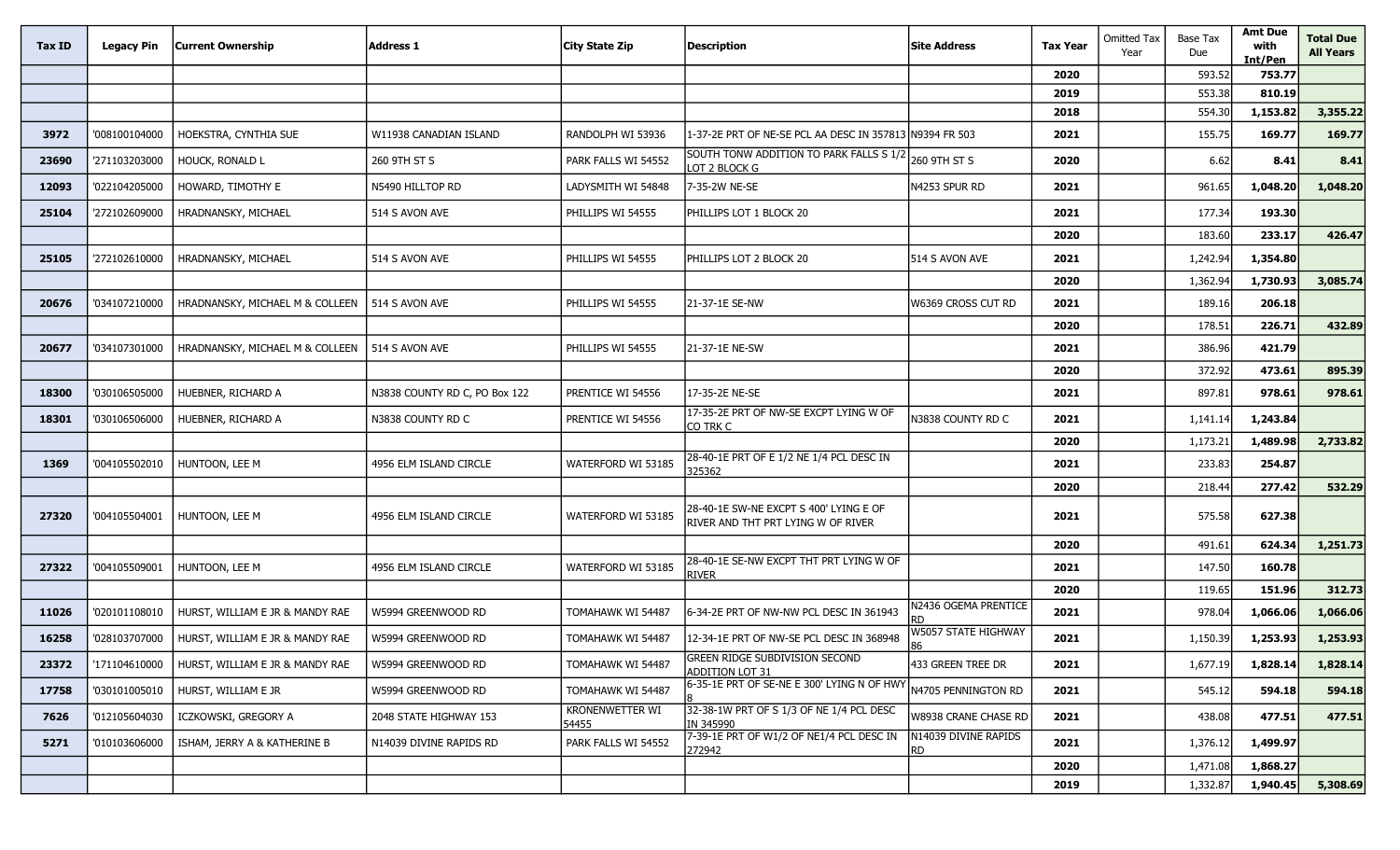| Tax ID | <b>Legacy Pin</b> | Current Ownership               | Address 1                           | City State Zip              | <b>Description</b>                                                                                                                       | <b>Site Address</b>              | <b>Tax Year</b> | <b>Omitted Tax</b><br>Year | <b>Base Tax</b><br>Due | <b>Amt Due</b><br>with<br>Int/Pen | <b>Total Due</b><br><b>All Years</b> |
|--------|-------------------|---------------------------------|-------------------------------------|-----------------------------|------------------------------------------------------------------------------------------------------------------------------------------|----------------------------------|-----------------|----------------------------|------------------------|-----------------------------------|--------------------------------------|
| 24993  | '272101510000     | JACOBI, JEFFREY                 | 295 ELM ST                          | PHILLIPS WI 54555           | PHILLIPS SW 55' OF LOTS 18-19-20 BLK 14<br>DESC IN 380747 AND PRT OF LOT 17 BLK 14<br><b>DESC IN 303450</b>                              | 295 ELM ST                       | 2021            |                            | 15.84                  | 17.27                             | 17.27                                |
| 18493  | '030108407000     | JANIK, JAMES                    | N3106 COUNTY RD C                   | OGEMA WI 54459              | 28-35-2E SW-NW EXCPT HWY DESC IN 267068 N3106 COUNTY RD C                                                                                |                                  | 2021            |                            | 538.98                 | 587.49                            | 587.49                               |
| 14307  | '026107708000     | JESKE, RITA D survivor's trst   | W8739 COUNTY RD E                   | PARK FALLS WI 54552         | 28-40-1W NE-NW EXCPT CO HWY DESC IN 90D-<br>507                                                                                          | W8739 COUNTY RD E                | 2021            |                            | 2,084.65               | 2,272.27                          | 2,272.27                             |
| 14308  | '026107709000     | JESKE, RITA D survivor's trst   | W8739 COUNTY RD E                   | PARK FALLS WI 54552         | 28-40-1W PRT OF NW-NW EXCPT PCLS AND<br>CO HWY IN 90D-507                                                                                |                                  | 2021            |                            | 148.97                 | 162.38                            | 162.38                               |
| 25329  | '272104906000     | JOHNSON, BRENT                  | 445 S LAKE AVE                      | PHILLIPS WI 54555           | 17-37-1E PRT OF GOVT LOT 4 PCLS DESC IN<br>368594                                                                                        | 445 S LAKE AVE                   | 2021            |                            | 718.69                 | 783.37                            |                                      |
|        |                   |                                 |                                     |                             |                                                                                                                                          |                                  | 2020            |                            | 1,790.47               | 2,273.90                          | 3,057.27                             |
| 17061  | '028111807000     | JOHNSON, BRIAN L                | 1308 SYCAMORE DR                    | ROCK FALLS IL 61071         | 25-35-1E NE-SW                                                                                                                           |                                  | 2021            |                            | 877.72                 | 956.71                            |                                      |
|        |                   |                                 |                                     |                             |                                                                                                                                          |                                  | 2020            |                            | 885.32                 | 1,124.36                          | 2,081.07                             |
| 17062  | '028111808000     | Johnson, Brian L                | 1308 SYCAMORE DR                    | ROCK FALLS IL 61071         | 25-35-1E PRT OF NW-SW E OF RR ROW                                                                                                        | N3017 CARLSON RD                 | 2021            |                            | 2,443.03               | 2,662.90                          |                                      |
|        |                   |                                 |                                     |                             |                                                                                                                                          |                                  | 2020            |                            | 2,468.47               | 3,134.96                          | 5,797.86                             |
| 17065  | '028111901000     | JOHNSON, BRIAN L                | 1308 SYCAMORE DR                    | ROCK FALLS IL 61071         | 25-35-1E PRT OF SW-SW PCL DESC IN 321986                                                                                                 |                                  | 2021            |                            | 93.42                  | 101.83                            | 101.83                               |
| 17077  | '028112003000     | Johnson, Brian L                | 1308 SYCAMORE DR                    | ROCK FALLS IL 61071         | 25-35-1E NW-SE                                                                                                                           |                                  | 2021            |                            | 1,122.94               | 1,224.00                          |                                      |
|        |                   |                                 |                                     |                             |                                                                                                                                          |                                  | 2020            |                            | 1,132.67               | 1,438.49                          | 2,662.50                             |
| 24955  | '272101110000     | JOHNSON, CHRISTOPHER R & NICOLE | 406 S LAKE AVE                      | PHILLIPS WI 54555           | PHILLIPS LOT 1 BLOCK 7                                                                                                                   | 406 S LAKE AVE                   | 2021            |                            | 1,662.25               | 1,811.85                          | 1,811.85                             |
| 1562   | '004107406000     | JOHNSON, JESSE & ALANA          | N7373 COUNTY XX                     | HOLMEN WI 54636             | 36-40-1E PRT OF NE-SE BEG AT SE COR W ON<br>S LN 380' N = TO E LN TO SHR POB RETR TO S<br>LNW 80' N=TO E LN TO SHR ELY ALG SHR TO<br>POB | W4942 DEER LN                    | 2021            |                            | 1,950.83               | 2,126.40                          | 2,126.40                             |
| 7162   | '012101103000     | JOHNSON, KENNETH B              | N11547 POPPLE HILL RD               | PHILLIPS WI 54555           | 8-38-1W NE-NE MFL-O/2012                                                                                                                 |                                  | 2021            |                            | 81.60                  | 88.94                             | 88.94                                |
| 7163   | '012101104000     | Johnson, Kenneth B              | N11547 POPPLE HILL RD               | PHILLIPS WI 54555           | 8-38-1W NW-NE MFL-O/2012                                                                                                                 |                                  | 2021            |                            | 81.60                  | 88.94                             | 88.94                                |
| 7164   | '012101105000     | Johnson, Kenneth B              | N11547 POPPLE HILL RD               | PHILLIPS WI 54555           | 8-38-1W PRT OF SW-NE MFL-C/2012 N 1/2                                                                                                    |                                  | 2021            |                            | 204.00                 | 222.36                            | 222.36                               |
| 7167   | '012101108000     | Johnson, Kenneth B              | N11547 POPPLE HILL RD               | PHILLIPS WI 54555           | 8-38-1W PRT OF SE-NE MFL-C/2012 S 1/2                                                                                                    | N11543 POPPLE HILL RD            | 2021            |                            | 815.69                 | 889.10                            | 889.10                               |
| 27128  | '034120309001     | JOHNSON, SAM A                  | 190 GERMAINIA AVE                   | PHILLIPS WI 54555           | 4-38-2E NE-SE (easement DESC IN 364764)                                                                                                  | N11825 POPPLE CREEK<br><b>RD</b> | 2021            |                            | 927.43                 | 1,010.90                          |                                      |
|        |                   |                                 |                                     |                             |                                                                                                                                          |                                  | 2020            |                            | 896.72                 | 1,138.83                          |                                      |
|        |                   |                                 |                                     |                             |                                                                                                                                          |                                  | 2019            |                            | 735.66                 | 1,074.50                          | 3,224.23                             |
| 16864  | '028109903000     | JOHNSON, MARLENE L If est       | c/o TINA JOHNSON<br>W6498 ST HWY 64 | MEDFORD WI 54451            | 36-34-1E SW-SW                                                                                                                           | N160 SUNNYSIDE RD                | 2021            |                            | 401.14                 | 437.24                            | 437.24                               |
| 18887  | '030112502000     | JONES, RICKY LEE & DAWN T       | W3980 US HIGHWAY 8                  | PRENTICE WI 54556           | 33-36-2E NE-SW                                                                                                                           |                                  | 2021            |                            | 445.18                 | 485.25                            | 485.25                               |
| 18890  | '030112505000     | JONES, RICKY LEE & DAWN T       | W3980 US HIGHWAY 8                  | PRENTICE WI 54556           | 33-36-2E SE-SW EXCPT PCL AND HWY DESC -<br>90D-157                                                                                       |                                  | 2021            |                            | 316.66                 | 345.16                            | 345.16                               |
| 7076   | '012100110000     | JOSWICK, DALE                   | 10408 W VILLA AVE                   | MILWAUKEE WI 53224-<br>2657 | 2-38-1W NE-SW                                                                                                                            |                                  | 2021            |                            | 1,053.90               | 1,148.75                          |                                      |
|        |                   |                                 |                                     |                             |                                                                                                                                          |                                  | 2020            |                            | 1,046.38               | 1,328.90                          | 2,477.65                             |
| 7078   | '012100202000     | JOSWICK, DALE                   | 10408 W VILLA AVE                   | MILWAUKEE WI 53224-<br>2657 | 2-38-1W SW-SW                                                                                                                            |                                  | 2021            |                            | 670.32                 | 730.65                            |                                      |
|        |                   |                                 |                                     |                             |                                                                                                                                          |                                  | 2020            |                            | 665.54                 | 845.24                            |                                      |
|        |                   |                                 |                                     |                             |                                                                                                                                          |                                  | 2019            |                            | 413.05                 | 606.71                            | 2,182.60                             |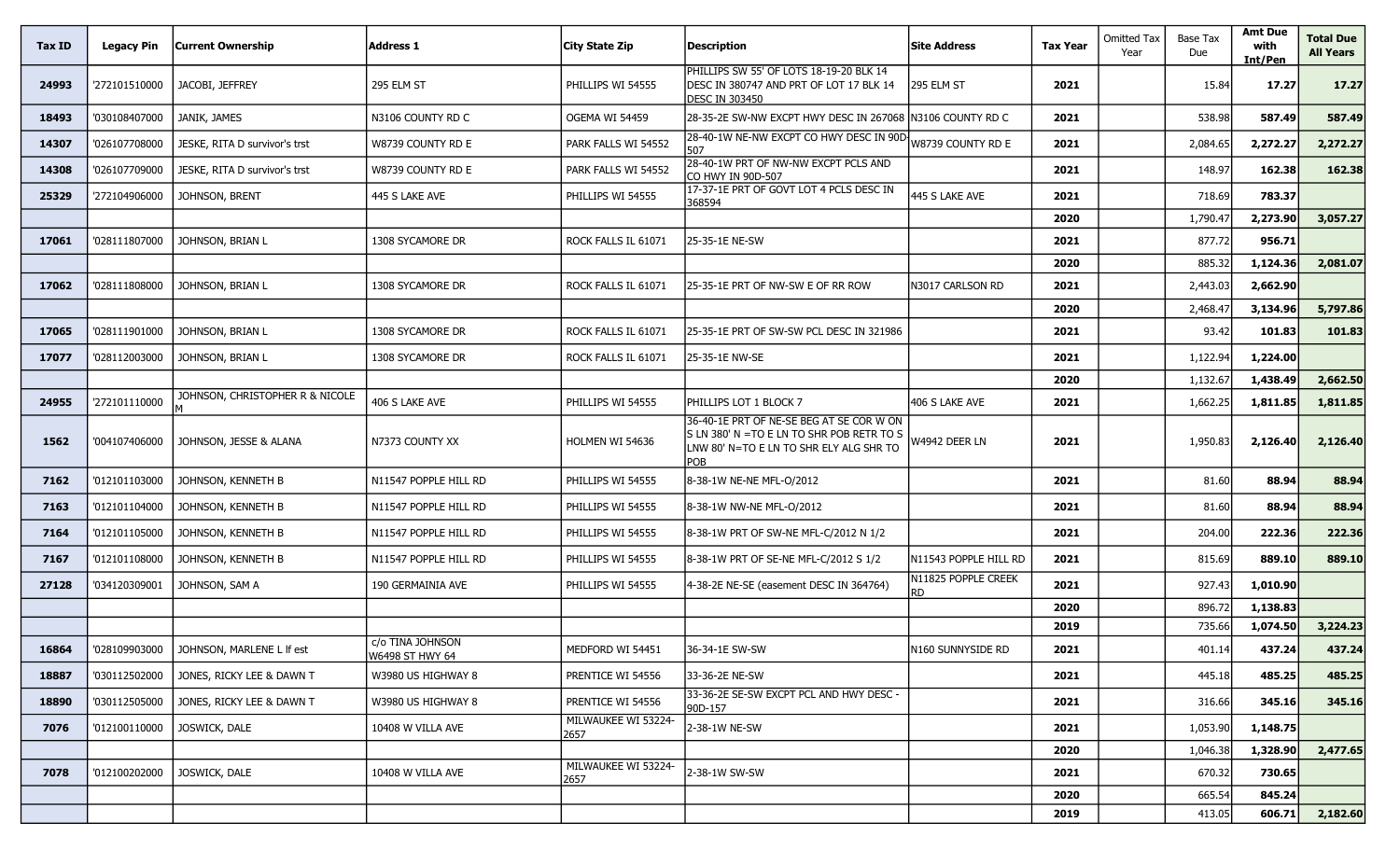| Tax ID | <b>Legacy Pin</b> | <b>Current Ownership</b>        | <b>Address 1</b>            | City State Zip                  | <b>Description</b>                                                                             | Site Address                 | <b>Tax Year</b> | <b>Omitted Tax</b><br>Year | Base Tax<br>Due | <b>Amt Due</b><br>with<br>Int/Pen | <b>Total Due</b><br><b>All Years</b> |
|--------|-------------------|---------------------------------|-----------------------------|---------------------------------|------------------------------------------------------------------------------------------------|------------------------------|-----------------|----------------------------|-----------------|-----------------------------------|--------------------------------------|
| 7079   | '012100203000     | JOSWICK, DALE                   | 10408 W VILLA AVE           | MILWAUKEE WI 53224-<br>2657     | 2-38-1W SE-SW                                                                                  | W7900 FRANKS LN              | 2021            |                            | 1,196.09        | 1,303.74                          |                                      |
|        |                   |                                 |                             |                                 |                                                                                                |                              | 2020            |                            | 1,187.82        | 1,508.53                          |                                      |
|        |                   |                                 |                             |                                 |                                                                                                |                              | 2019            |                            | 1,056.09        | 1,539.12                          | 4,351.39                             |
| 7235   | '012101808000     | JOSWICK, DALE                   | 10408 W VILLA AVE           | MILWAUKEE WI 53224-<br>2657     | 11-38-1W LOT 7                                                                                 |                              | 2021            |                            | 1,139.74        | 1,242.32                          |                                      |
|        |                   |                                 |                             |                                 |                                                                                                |                              | 2020            |                            | 1,131.61        | 1,437.14                          |                                      |
|        |                   |                                 |                             |                                 |                                                                                                |                              | 2019            |                            | 1,008.33        | 1,469.87                          | 4,149.33                             |
| 3766   | '006117005000     | JOYNER, GERALD S                | N8110 E WILSON FLWG RD      | PHILLIPS WI 54555               | 18-37-1E PRT OF GOVT LOT 8 LOT 1 CSM<br>#472 VOL 2 PG 239                                      | W7126 COUNTY RD W            | 2021            |                            | 1,047.29        | 1,141.55                          |                                      |
|        |                   |                                 |                             |                                 |                                                                                                |                              | 2020            |                            | 457.30          | 580.77                            | 1,722.32                             |
| 9697   | '016103601000     | JT ELECTRICAL CONTRACTORS INC,  | 6909 NORTH LELAND           | HARWOOD HEIGHTS IL<br>60706     | 25-36-1E SE-SE EXCPT HWY ROW 79D-629                                                           | n5304 county rd a            | 2021            |                            | 369.56          | 402.82                            |                                      |
|        |                   |                                 |                             |                                 |                                                                                                |                              | 2020            |                            | 232.93          | 295.82                            | 698.64                               |
| 16508  | '028106210000     | KAAE, JAMES JAY                 | W6904 COUNTY RD I           | OGEMA WI 54459-7856             | 19-34-1E PRT OF SE-SE PCL DESC IN 348433                                                       | w6904 county rd i            | 2020            |                            | 296.21          | 376.19                            | 376.19                               |
| 16903  | '028110208000     | KAHELSKI, THOMAS J & MICHELLE A | N168W21700 MAIN ST, Unit 53 | JACKSON WI 53037                | 13-35-1E SW-SE EXCPT RR ROW 6 A - 19D-210 W5034 MORNER RD                                      |                              | 2021            |                            | 1,570.30        | 1,711.63                          | 1,711.63                             |
| 4174   | '008102204000     | KAISER, JAMES A                 | E7870 NORTH AVE             | LYNDON STATION WI<br>53944-9605 | 12-37-2E S 1/2 OF THE NW-NE (easement desc<br>in 382505)                                       | W2688 FORESTVIEW LN          | 2021            |                            | 438.53          | 478.00                            | 478.00                               |
| 12532  | '024100303000     | KALSCHEUR, JAMES R              | 4803 ST LAWRENCE BLUFF RD   | POYNETTE WI 53955               | 1-35-3E N 1/2 OF SE-SE EXCPT PCL AND HWY                                                       | N4581 COUNTY RD YY           | 2021            |                            | 442.84          | 482.70                            | 482.70                               |
| 24025  | '271106609000     | KANT, EDWARD A & DEBORAH S      | N12573 REYNOLDS RD          | PARK FALLS WI 54552             | LEVALLEY'S 2ND ADDITION TO PARK FALLS<br>LOT 7 BLOCK 4                                         | 821 2ND AVE N                | 2021            |                            | 594.62          | 648.14                            |                                      |
|        |                   |                                 |                             |                                 |                                                                                                |                              | 2020            |                            | 1,232.21        | 1,564.91                          | 2,213.04                             |
| 12499  | '022108509000     | KASEMODEL, TIM J                | 807 PARK ST E               | WAYZATA MN 55391                | 36-35-2W SW-SE (easement desc 296R-505-<br>506)                                                | W9878 TOWNSHIP<br>CORNERS RD | 2021            |                            | 930.67          | 1,014.43                          | 1,014.43                             |
| 25045  | '272102010000     | KATT, JOHN J & PATTI L          | 234 S AVON AVE              | PHILLIPS WI 54555               | PHILLIPS LOT 4 BLOCK 17                                                                        | 234 S AVON AVE               | 2021            |                            | 205.36          | 223.84                            | 223.84                               |
| 185    | '002101908000     | KAUTZER, STEPHEN & CHRISTINA    | 2170 N SUNRISE DR           | ROUND LAKE BEACH IL<br>60017    | 13-34-1W NW-NW                                                                                 |                              | 2021            |                            | 184.85          | 201.49                            | 201.49                               |
| 25175  | '272103401000     | KELLER, SHAWN A                 | 356 S ARGYLE AVE            | PHILLIPS WI 54555               | PHILLIPS LOT 6 BLOCK 25                                                                        | 356 S ARGYLE AVE             | 2019            |                            | 2.41            | 11.28                             | 11.28                                |
| 2009   | '004112506000     | KELLER, TINA A                  | W4999 E SUGAR BUSH LN       | PARK FALLS WI 54552             | SUGAR BUSH ESTATES LOT 13                                                                      |                              | 2021            |                            | 179.87          | 196.06                            | 196.06                               |
| 2011   | '004112508000     | KELLER, TINA A                  | W4999 E SUGAR BUSH LN       | PARK FALLS WI 54552             | SUGAR BUSH ESTATES LOT 15                                                                      |                              | 2021            |                            | 179.87          | 196.06                            | 196.06                               |
| 26704  | '010105903010     | KELLESVIG, ERIC J               | N13246 STATE HIGHWAY 13     | FIFIELD WI 54524-9424           | 19-39-1E PRT OF GOVT LOT 5 PCL LYING E OF N13246 STATE HIGHWAY<br>HWY EXCPT PCL AND S 10 ACRES |                              | 2021            |                            | 1,808.41        | 1,971.17                          |                                      |
|        |                   |                                 |                             |                                 |                                                                                                |                              | 2020            |                            | 1,766.39        | 2,243.32                          | 4,214.48                             |
| 7809   | '012107502000     | KELLY, JOHN S                   | N11162 TOWN HALL RD         | PHILLIPS WI 54555               | LUGERVILLE PLAT LOTS 4 THRU 10 AND 14<br>BLOCK 7                                               | N11186 TOWN HALL RD          | 2020            |                            | 25.40           | 32.26                             | 32.26                                |
| 7810   | '012107503000     | KELLY, JOHN S                   | N11162 TOWN HALL RD         | PHILLIPS WI 54555               | LUGERVILLE PLAT LOT 15 BLOCK 7                                                                 | N11174 TOWN HALL RD          | 2020            |                            | 68.92           | 87.53                             | 87.53                                |
| 7811   | '012107504000     | KELLY, JOHN S                   | N11162 TOWN HALL RD         | PHILLIPS WI 54555               | LUGERVILLE PLAT LOTS 16 THRU 20 INCL<br><b>BLOCK7</b>                                          | N11162 TOWN HALL RD          | 2020            |                            | 141.45          | 179.64                            |                                      |
|        |                   |                                 |                             |                                 |                                                                                                |                              | 2019            |                            | 42.56           | 61.71                             | 241.35                               |
| 9261   | '014103703000     | KEMPEN, DAVID M & JENNIFER M    | N5806 HILLTOP RD            | CATAWBA WI 54515                | 35-36-2W N 1/2 OF NE-NW                                                                        | W10381 LIBERTY LN            | 2021            |                            | 356.97          | 389.10                            | 389.10                               |
| 10663  | '018103205000     | KEMPEN, JENNIFER M              | N5806 HILLTOP RD            | CATAWBA WI 54515                | 19-36-1W PRT OF NW-SE PCL DESC IN 342964 N5806 HILLTOP RD                                      |                              | 2021            |                            | 744.18          | 811.16                            | 811.16                               |
| 5263   | '010103506000     | KEMPER, PAUL J                  | PO BOX 141                  | FIFIELD WI 54524                | 7-39-1E PRT OF W1/2 OF NE1/4 PCL DESC IN<br>377629                                             |                              | 2021            |                            | 676.09          | 736.94                            |                                      |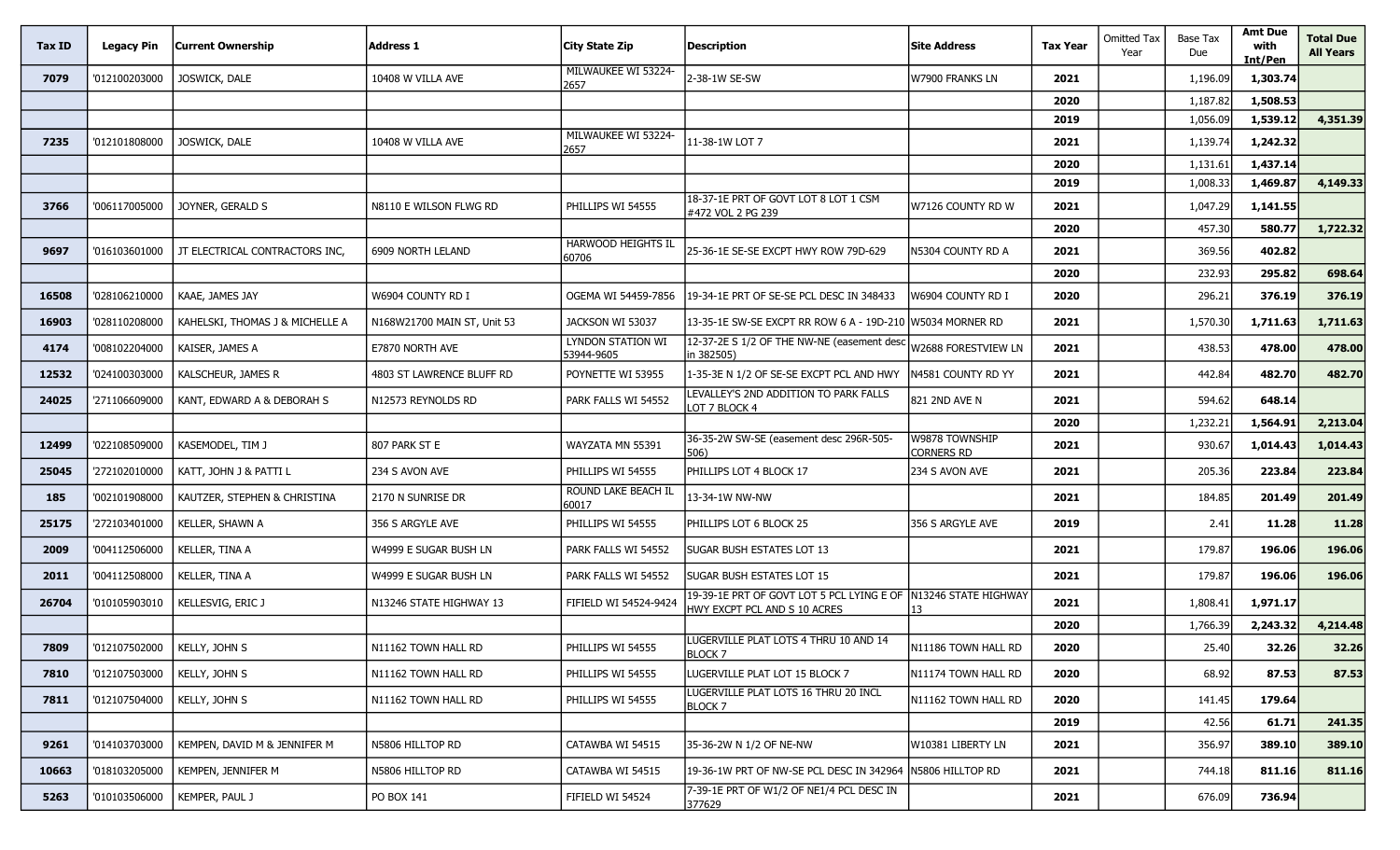| Tax ID | Legacy Pin    | <b>Current Ownership</b>       | <b>Address 1</b>           | <b>City State Zip</b>        | <b>Description</b>                                                       | <b>Site Address</b>               | <b>Tax Year</b> | <b>Omitted Tax</b><br>Year | Base Tax<br>Due | <b>Amt Due</b><br>with<br>Int/Pen | <b>Total Due</b><br><b>All Years</b> |
|--------|---------------|--------------------------------|----------------------------|------------------------------|--------------------------------------------------------------------------|-----------------------------------|-----------------|----------------------------|-----------------|-----------------------------------|--------------------------------------|
|        |               |                                |                            |                              |                                                                          |                                   | 2020            |                            | 676.30          | 858.90                            | 1,595.84                             |
| 5264   | '010103507000 | KEMPER, PAUL J                 | PO BOX 141                 | FIFIELD WI 54524             | 7-39-1E PRT OF SW-NE PCL DESC IN 377629                                  | N13987 DIVINE RAPIDS<br><b>RD</b> | 2021            |                            | 543.00          | 591.87                            |                                      |
|        |               |                                |                            |                              |                                                                          |                                   | 2020            |                            | 332.26          | 421.97                            | 1,013.84                             |
| 14255  | '026107107000 | KENNEDY, JOSEPH V & KIMBERLY L | 11250 AGENDA RD            | BUTTERNUT WI 54514           | 23-40-1W PRT OF SE-NW PCL DESC IN 376007                                 | W7961 DIVISION ST                 | 2021            |                            | 243.38          | 265.28                            | 265.28                               |
| 24085  | '271107210000 | KENNEDY, KEGAN L               | 1209 1ST AVE N             | PARK FALLS WI 54552          | NORTH WHITE CITY LOT 12 BLOCK 4                                          | 1209 1ST AVE N                    | 2021            |                            | 794.88          | 866.42                            |                                      |
|        |               |                                |                            |                              |                                                                          |                                   | 2020            |                            | 537.72          | 682.90                            | 1,549.32                             |
| 12536  | '024100308000 | KERCH, EDWARD                  | 4739N 103 ST               | WAUWATOSA WI 53225           | 2-35-3E PRT OF NE-NE LYING S OF HWY 8                                    |                                   | 2021            |                            | 617.24          | 672.79                            |                                      |
|        |               |                                |                            |                              |                                                                          |                                   | 2020            |                            | 792.48          | 1,006.45                          | 1,679.24                             |
| 16296  | '028104108000 | KINKEAD-IMMER, CAROLYN B       | W4927 STATE HIGHWAY 86     | OGEMA WI 54459               | OGEMA PLAT 2ND ADDITION LOTS 6 AND 7<br><b>BLOCK 3</b>                   | W4927 STATE HIGHWAY               | 2021            |                            | 1,527.36        | 1,664.82                          | 1,664.82                             |
| 16298  | '028104110000 | KINKEAD-IMMER, CAROLYN B       | W4927 STATE HIGHWAY 86     | OGEMA WI 54459               | OGEMA PLAT 2ND ADDITION LOTS 9 AND 10<br><b>BLOCK3</b>                   |                                   | 2021            |                            | 62.11           | 67.70                             | 67.70                                |
| 5205   | '010102903010 | KLEINSCHMIDT, THOMAS M         | N11762 STATE HIGHWAY 13    | FIFIELD WI 54524-9128        | FIFIELD PLAT PRT OF LTS 14 THRU 16 BLK 20<br>LOT B CSM #774 VOL 4 PG 105 | W7227 BALSAM ST                   | 2021            |                            | 177.06          | 193.00                            |                                      |
|        |               |                                |                            |                              |                                                                          |                                   | 2020            |                            | 180.60          | 229.36                            |                                      |
|        |               |                                |                            |                              |                                                                          |                                   | 2019            |                            | 72.33           | 112.67                            |                                      |
|        |               |                                |                            |                              |                                                                          |                                   | 2018            |                            | 869.89          | 1,668.23                          | 2,203.26                             |
| 21980  | '034121303000 | KOCH, ANDREW D & CHRISTINA     | N10481 POPPLE CREEK RD     | PHILLIPS WI 54555            | 20-38-2E GOVT LOT 1 (easement desc in<br>366133)                         |                                   | 2021            |                            | 691.91          | 754.18                            |                                      |
|        |               |                                |                            |                              |                                                                          |                                   | 2020            |                            | 669.89          | 850.76                            |                                      |
|        |               |                                |                            |                              |                                                                          | N10481 POPPLE CREEK               | 2019            |                            | 587.73          | 860.00                            | 2,464.94                             |
| 21981  | '034121304000 | KOCH, ANDREW D & CHRISTINA     | N10481 POPPLE CREEK RD     | PHILLIPS WI 54555            | 20-38-2E GOVT LOT 2 (easement desc in<br>366133)                         | <b>RD</b>                         | 2021            |                            | 2,996.38        | 3,266.05                          |                                      |
|        |               |                                |                            |                              |                                                                          |                                   | 2020            |                            | 2,959.24        | 3,758.23                          |                                      |
|        |               |                                |                            | SAND SPRINGS OK              | 15-40-2E PRT OF SW-NE LOT 2 CSM #542 VOL                                 | W3438 STATE HIGHWAY               | 2019            |                            | 1,121.85        | 1,634.47                          | 8,658.76                             |
| 1688   | '004108806000 | KOCH KRAEMER, SARAH L          | 1300 N GARFIELD AVE        | 74063                        | 3 PG 3                                                                   | 182                               | 2021            |                            | 411.53          | 448.57                            | 448.57                               |
| 26376  | '004101904020 | KOECK, ROBERT R                | N15761 SUGAR BUSH RD       | PARK FALLS WI 54552-<br>7624 | 13-40-1E PRT OF SW-SW LOT 1 CSM #1208<br><b>VOL 6 PG 273</b>             | N15761 SUGAR BUSH RD              | 2021            |                            | 35.75           | 38.97                             | 38.97                                |
| 23076  | '171101501000 | KOEHLER, NATHAN D & EVELYN G   | <b>654 CENTER ST</b>       | PRENTICE WI 54556            | PRENTICE PLAT LOT 14 BLOCK 4                                             | 654 CENTER ST                     | 2021            |                            | 625.18          | 681.45                            | 681.45                               |
| 26800  | '012104202010 | KOSINA JR, FRANK J             | N10402 HILL RD             | PHILLIPS WI 54555            | 25-38-1W PRT OF NW-NW PCL DESC IN<br>352732                              | N10402 HILL RD                    | 2021            |                            | 1,530.29        | 1,668.02                          |                                      |
|        |               |                                |                            |                              |                                                                          |                                   | 2020            |                            | 884.21          | 1,122.95                          | 2,790.96                             |
| 838    | '004100008000 | KOZAK, NICHOLAS A              | 13124 W MEADOW LN          | NEW BERLIN WI 53151          | 13-40-1E NW-NW                                                           | N16672 HOFFMAN LAKE<br>IRD.       | 2021            |                            | 467.66          | 509.75                            | 509.75                               |
| 839    | '004100101000 | KOZAK, NICHOLAS A              | 13124 W MEADOW LN          | NEW BERLIN WI 53151          | 4-40-1E NE-NE MFL-C/99                                                   | N16847 HOFFMAN LAKE               | 2021            |                            | 63.72           | 69.45                             | 69.45                                |
| 16150  | '028102602000 | <b>KRAUS, THOMAS J</b>         | 600 16TH AVE               | GREEN BAY WI 54303           | 11-34-1E PRT OF NW-NW EXCPT PCL                                          | N2046 TEN CROSSING<br><b>RD</b>   | 2021            |                            | 31.93           | 34.80                             | 34.80                                |
| 25623  | '272107806000 | <b>KROG, MARTY R</b>           | W7290 COUNTY RD W          | PHILLIPS WI 54555            | BAILEY'S ADDITION TO PHILLIPS LOTS 5-6-7<br>BLOCK 1 LESS S 120'          | 548 N LAKE AVE                    | 2021            |                            | 1,865.36        | 2,033.24                          | 2,033.24                             |
| 14672  | '026111405000 | KUNDINGER, DANNY G & RENEE M   | 1304 PINE RIDGE RD         | PHILLIPS WI 54555            | 13-40-2W E 1/2 OF THE NW-SW MFL-O/2010                                   |                                   | 2021            |                            | 1.19            | 1.30                              | 1.30                                 |
| 1528   | '004107102000 | KUNDINGER, STEVEN P            | W227 N4537 DUPLAINVILLE RD | PEWAUKEE WI 53072            | 33-40-1E SW-SE MFL-C/00                                                  | N14631 SUGAR BUSH RD              | 2021            |                            | 58.77           | 64.06                             | 64.06                                |
| 2072   | '004113205000 | KUTZ, CLAYTON J & NICOLE A     | W136 S8295 HOLZ DR         | MUSKEGO WI 53150             | UPPER PARK FALLS LAKE LOT 1 BLOCK 1                                      |                                   | 2021            |                            | 552.20          | 601.90                            | 601.90                               |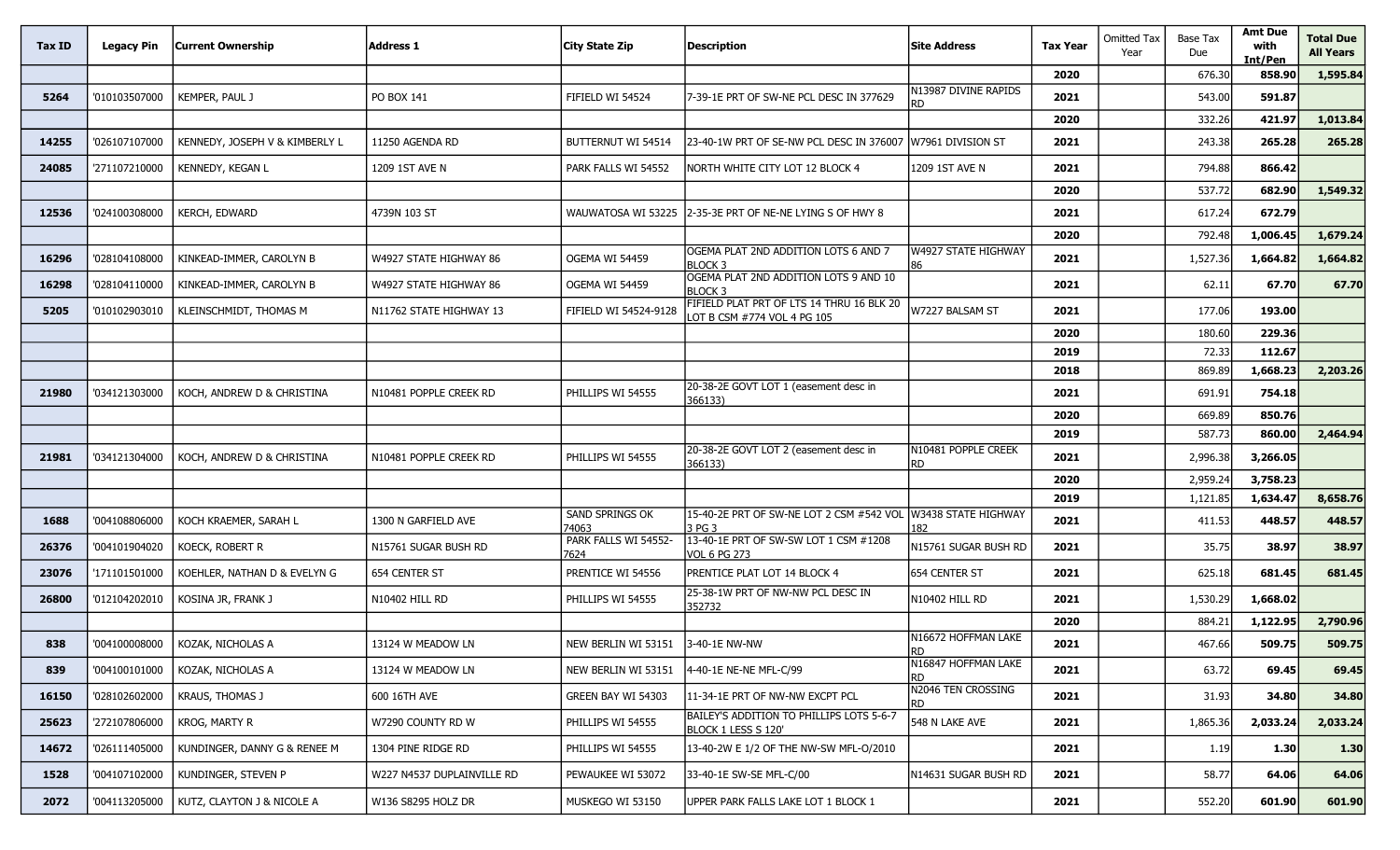| Tax ID | <b>Legacy Pin</b> | <b>Current Ownership</b> | <b>Address 1</b>                         | City State Zip           | <b>Description</b>                                                                                                                                                             | <b>Site Address</b>          | <b>Tax Year</b> | Omitted Tax<br>Year | Base Tax<br>Due | <b>Amt Due</b><br>with<br>Int/Pen | <b>Total Due</b><br><b>All Years</b> |
|--------|-------------------|--------------------------|------------------------------------------|--------------------------|--------------------------------------------------------------------------------------------------------------------------------------------------------------------------------|------------------------------|-----------------|---------------------|-----------------|-----------------------------------|--------------------------------------|
| 24981  | '272101406000     | LANGRECK, CARL           | 324 N AVON AVE                           | PHILLIPS WI 54555        | PHILLIPS LOT 3 BLOCK 13                                                                                                                                                        | 324 N AVON AVE               | 2021            |                     | 1,769.89        | 1,929.18                          |                                      |
|        |                   |                          |                                          |                          |                                                                                                                                                                                |                              | 2020            |                     | 1,538.03        | 1,953.30                          | 3,882.48                             |
| 24982  | '272101407000     | LANGRECK, CARL           | 324 N AVON AVE                           | PHILLIPS WI 54555        | PHILLIPS LOT 4 BLOCK 13                                                                                                                                                        |                              | 2021            |                     | 108.94          | 118.74                            | 118.74                               |
| 24983  | '272101408000     | LANGRECK, CARL           | 324 N AVON AVE                           | PHILLIPS WI 54555        | PHILLIPS LOT 5 BLOCK 13                                                                                                                                                        |                              | 2021            |                     | 50.66           | 55.22                             | 55.22                                |
| 9866   | '016105501000     | LANGSTAFF, SAMANTHA J    | c/o DAVID F HARMON<br>W3967 HOMESTEAD RD | PHILLIPS WI 54555        | 4-36-2E NE-NW FRAC                                                                                                                                                             | W3967 HOMESTEAD RD           | 2021            |                     | 513.27          | 559.46                            | 559.46                               |
| 19142  | '032101809000     | LANSER, MARY M           | c/o ROBERT LEISCH<br>N1864 ST Hwy 102    | OGEMA WI 54459           | 9-34-3E N 1/2 OF THE NW-SE                                                                                                                                                     | N1864 STATE HIGHWAY<br>102   | 2021            |                     | 544.57          | 593.58                            | 593.58                               |
| 13835  | '026103309000     | LARSON, SHIRLEY A        | 5127 S WINCHESTER AVE                    | CHICAGO IL 60609         | 10-40-1W PRT OF SE-NE PCL DESC IN 380375                                                                                                                                       | N16331 KALEY RD              | 2021            |                     | 695.18          | 757.75                            | 757.75                               |
| 8976   | '014100902000     | LATSCH, KOLE L           | N5261 N HELENVILLE RD                    | HELENVILLE WI 53137      | 15-36-2W SE-SW                                                                                                                                                                 | W10704 POPLAR LN             | 2021            |                     | 881.15          | 960.45                            | 960.45                               |
| 5378   | '010104608000     | LaVOIE, ROBERT           | N8067 STATE HIGHWAY 13                   | PHILLIPS WI 54555        | 9-39-1E PRT OF NE-NE BEG NE COR S ALG E<br>1/4 LN 626.13' W 208.71' N TO N LN OF SD 1/4 W6099 STATE HIGHWAY<br>E ALG 1/4 LN TO 208.71' TO POB EXCPT HWY<br>ROW DESC IN 90D-125 | 170                          | 2021            |                     | 1,354.31        | 1,476.20                          |                                      |
|        |                   |                          |                                          |                          |                                                                                                                                                                                |                              | 2020            |                     | 1,216.97        | 1,545.55                          |                                      |
|        |                   |                          |                                          |                          |                                                                                                                                                                                |                              | 2019            |                     | 580.53          | 849.56                            | 3,871.31                             |
| 19603  | '032106403000     | LAVORA, MARGO J          | W1321 JORDAN LN                          | WI DELLS WI 53965        | 31-34-3E PRT OF GOVT LT 6 COM AT C 1/16<br>PST OF SW 1/4 E 300' N 200' POB E 310' N 100<br>FT W 295' TO POB                                                                    | N2391 SPIRIT WOOD<br>AVE     | 2021            |                     | 207.35          | 226.01                            | 226.01                               |
| 19586  | '032106207010     | LAVORA, THOMAS E & GINA  | 3482 E OAKWOOD RD                        | OAK CREEK WI 53154       | 31-34-3E E 990' OF THE SW-SW                                                                                                                                                   |                              | 2021            |                     | 988.22          | 1,077.16                          |                                      |
|        |                   |                          |                                          |                          |                                                                                                                                                                                |                              | 2020            |                     | 809.16          | 1,027.63                          | 2,104.79                             |
| 439    | '002104509000     | LAWSON, BARBARA          | 29 W520 WYNN AVE                         | WEST CHICAGO IL<br>60185 | 15-35-1W NE-NE EXCEPT PCL                                                                                                                                                      |                              | 2021            |                     | 238.40          | 259.86                            | 259.86                               |
| 443    | '002104603000     | LAWSON, BARBARA          | 29 W520 WYNN AVE                         | WEST CHICAGO IL<br>60185 | 15-35-1W SE-NE                                                                                                                                                                 |                              | 2021            |                     | 334.33          | 364.42                            | 364.42                               |
| 22726  | '141100603000     | LEAKE, JORDYN & JARED    | W10333 LAWRENCE ST                       | KENNAN WI 54537          | 11-35-2W PRT OF NE-SW PCL DESC IN 368604 W10333 LAWRENCE ST                                                                                                                    |                              | 2021            |                     | 354.22          | 386.10                            | 386.10                               |
| 12107  | '022104308010     | LEBAL, BERTHA            | W11649 US HIGHWAY 8                      | HAWKINS WI 54530         | 8-35-2W PRT OF NW-NW PCL DESC IN 377118 N4482 SPUR RD                                                                                                                          |                              | 2021            |                     | 84.59           | 92.20                             | 92.20                                |
| 12114  | '022104404000     | LEBAL, KELLY L           | N5408 COUNTY HWY M                       | HAWKINS WI 54530         | 8-35-2W SE-SW EXCPT PCLS                                                                                                                                                       | W11584 MIDWAY RD             | 2021            |                     | 501.10          | 546.20                            | 546.20                               |
| 12115  | '022104404010     | LEBAL, KELLY L           | N5408 COUNTY HWY M                       | HAWKINS WI 54530         | 8-35-2W PRT OF SE-SW PCL DESC IN 316931                                                                                                                                        | W11556 MIDWAY RD             | 2021            |                     | 1,380.84        | 1,505.12                          | 1,505.12                             |
| 902    | '004100704010     | LEMKE, BEVERLY ANN       | N16336 ERICKSON RD                       | PARK FALLS WI 54552      | 7-40-1E PRT OF GOVT LOT 8 S 400' LYING E<br>OF CENTERLINE OF ERICKSON RD                                                                                                       | <b>\16336 ERICKSON RD</b>    | 2021            |                     | 326.44          | 355.82                            |                                      |
|        |                   |                          |                                          |                          |                                                                                                                                                                                |                              | 2020            |                     | 364.69          | 463.16                            | 818.98                               |
| 1546   | '004107209000     | LEMKE, JOHN R If est     | W5039 WINTERGREEN LAKE RD                | PARK FALLS WI 54552      | 36-40-1E PRT OF SE-NE BEG AT SW COR N ON<br>W LN 700' E 150' POB E 150' N 208' TO S LN<br>OF HWY W 150' S 208' TO POB                                                          | W5039 WINTERGREEN<br>LAKE RD | 2021            |                     | 1,024.32        | 1,116.51                          |                                      |
|        |                   |                          |                                          |                          |                                                                                                                                                                                |                              | 2020            |                     | 588.06          | 746.84                            | 1,863.35                             |
| 1561   | '004107404000     | LEMKE, JOHN R If est     | W5039 WINTERGREEN LAKE RD                | PARK FALLS WI 54552      | 36-40-1E PRT OF SE-NE PCL DESC IN 358959                                                                                                                                       | W5039 WINTERGREEN<br>lake RD | 2021            |                     | 175.54          | 191.34                            |                                      |
|        |                   |                          |                                          |                          |                                                                                                                                                                                |                              | 2020            |                     | 83.13           | 105.58                            | 296.91                               |
| 1575   | '004107508010     | LEMKE, JOHN R If est     | W5039 WINTERGREEN LAKE RD                | PARK FALLS WI 54552      | 36-40-1E PRT OF NE-SE LOT 11 CSM #441 VOL W4998 WINTERGREEN<br>2 PG 188                                                                                                        | Lake RD                      | 2021            |                     | 595.36          | 648.94                            |                                      |
|        |                   |                          |                                          |                          |                                                                                                                                                                                |                              | 2020            |                     | 278.09          | 353.17                            | 1,002.12                             |
| 16689  | '028108106000     | LENNON, SEAN M           | 401 S 5TH AVE, APT 1                     | WAUSAU WI 54401          | 29-34-1E NE-NE EXCPT W 1/2                                                                                                                                                     |                              | 2021            |                     | 465.78          | 507.70                            | 507.70                               |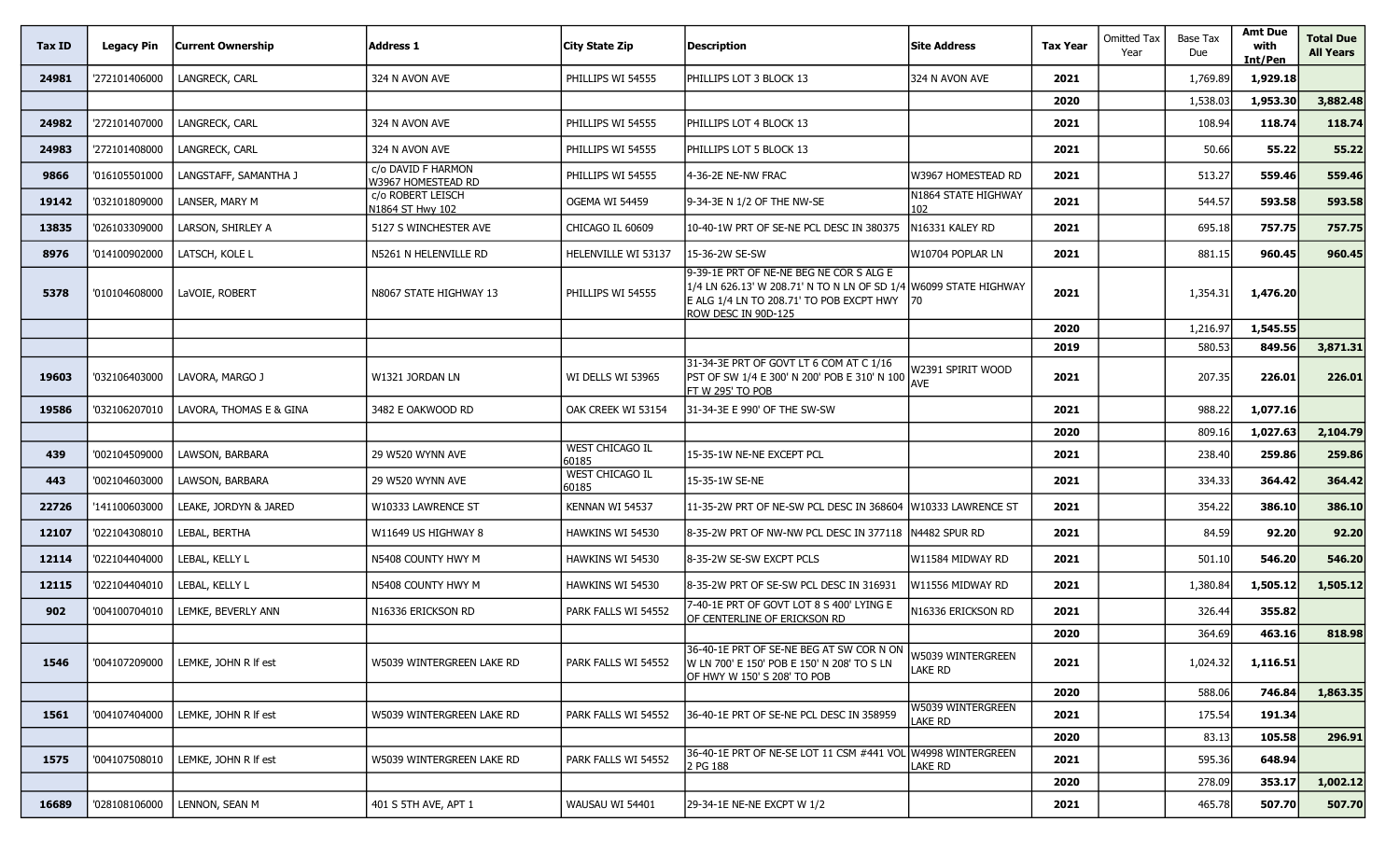| Tax ID | Legacy Pin    | <b>Current Ownership</b>         | <b>Address 1</b>      | City State Zip                       | Description                                                                                                                                                                                                                                  | <b>Site Address</b>         | <b>Tax Year</b> | <b>Omitted Tax</b><br>Year | Base Tax<br>Due | <b>Amt Due</b><br>with<br>Int/Pen | <b>Total Due</b><br><b>All Years</b> |
|--------|---------------|----------------------------------|-----------------------|--------------------------------------|----------------------------------------------------------------------------------------------------------------------------------------------------------------------------------------------------------------------------------------------|-----------------------------|-----------------|----------------------------|-----------------|-----------------------------------|--------------------------------------|
| 22939  | '171100405010 | LEO, WILLIAM T                   | 960 COUNTY RD A       | PRENTICE WI 54556                    | 1-35-1E PRT OF SW-SE BEG AT E 1/16 PST ON<br>S LN OF SEC N ON 1/16 LN 65' TO N BNDY CO<br>RD A N ON SD LN 300' POB W ALG N LN OF<br>PCL IN 146D-261 500' N=TO 1/16 LN TO SLY<br>LN RR ROW SELY ALG RR TO E 1/16 LN S ALG<br>1/16 E LN TO POB |                             | 2021            |                            | 24.94           | 27.18                             | 27.18                                |
| 22941  | '171100407000 | LEO, WILLIAM T                   | 960 COUNTY RD A       | PRENTICE WI 54556                    | 1-35-1E PRT OF SW-SE WLY 490' OF PCL DESC<br>IN 368476                                                                                                                                                                                       | 960 COUNTY RD A             | 2021            |                            | 5,088.91        | 5,546.91                          |                                      |
|        |               |                                  |                       |                                      |                                                                                                                                                                                                                                              |                             | 2020            |                            | 4,795.52        | 6,090.31                          | 11,637.22                            |
| 14873  | '026114002000 | LEWANDOWSKI, PATTY M             | N15044 E BUCKHORN RD  | PARK FALLS WI 54552                  | 25-40-2W NW-SW LESS 1.84a CO HWY IN<br>453R-203                                                                                                                                                                                              | n15044 e buckhorn RD        | 2020            |                            | 1,259.60        | 1,599.69                          | 1,599.69                             |
| 23324  | '171104104000 | LEYENDECKER, JOSHUA A & SARA M   | 841 APPLE ST          | PRENTICE WI 54556                    | CRESTVIEW PLAT LOT 58                                                                                                                                                                                                                        |                             | 2021            |                            | 117.93          | 128.54                            | 128.54                               |
| 27029  | '034111001002 | LIND, TORY C                     | W5625 S WORCESTER RD  | PHILLIPS WI 54555                    | 35-37-1E PRT OF NW-NW PCL DESC IN 377269                                                                                                                                                                                                     | W5625 S WORCESTER           | 2021            |                            | 656.74          | 715.85                            | 715.85                               |
| 15795  | '026123907000 | LINDBERG, PHILIP M & CHARMAINE M | 426 ROLLING HILL LANE | HUDSON WI 54016                      | PIXLEY EAST SHORE LOT 27                                                                                                                                                                                                                     | N14435 PIXLEY SHORES        | 2021            |                            | 1,775.46        | 1,935.25                          | 1,935.25                             |
| 11531  | '020105909010 | LINDEN, GREGORY A SR             | 4464 S 48 ST          | GREENFIELD WI 53220                  | 29-34-2E NW-NE EXCPT A PCL 320' SQUARE IN<br>SW COR                                                                                                                                                                                          | N886 LINDEN RD              | 2020            |                            | 536.53          | 681.39                            | 681.39                               |
| 25761  | '272109207000 | LINDSAY, PHILIP J                | 720 PINECREST AVE     | PHILLIPS WI 54555                    | PINE CREST SUBDIVISION LOT 3                                                                                                                                                                                                                 | 720 PINECREST AVE           | 2021            |                            | 1,485.53        | 1,619.23                          | 1,619.23                             |
| 4138   | '008101710010 | LJD HOLDINGS LLC,                | 13866 VANCE LN        | MANITOWISH WATERS<br>WI 54545        | 9-37-2E PRT OF NE-SE PCL DESC IN 364157                                                                                                                                                                                                      | N9015 COUNTY RD H           | 2021            |                            | 830.53          | 905.28                            | 905.28                               |
| 24108  | '271107504000 | LJD HOLDINGS LLC,                | 13866 VANCE LN        | MANITOWISH WATERS<br>WI 54545        | EAST WHITE CITY LOT 7 BLOCK 1                                                                                                                                                                                                                | 917 SAUNDERS AVE            | 2021            |                            | 936.07          | 1,020.32                          | 1,020.32                             |
| 24165  | '271108104000 | LOVELACE HOLDINGS LLC,           | 311 SAUNDERS AVE      | PARK FALLS WI 54552                  | RIVERVIEW ADDITION LOTS 3 AND 4 BLOCK 3<br>S 8' LOT 2 BLOCK 3                                                                                                                                                                                | 311 SAUNDERS AVE            | 2021            |                            | 5,596.66        | 6,100.36                          |                                      |
|        |               |                                  |                       |                                      |                                                                                                                                                                                                                                              |                             | 2020            |                            | 5,473.29        | 6,951.08                          | 13,051.44                            |
| 24166  | '271108105000 | LOVELACE HOLDINGS LLC,           | 311 SAUNDERS AVE      | PARK FALLS WI 54552                  | <b>RIVERVIEW ADDITION LOT 5 BLOCK 3 EXCPT</b><br>W 95'                                                                                                                                                                                       |                             | 2021            |                            | 122.35          | 133.36                            |                                      |
|        |               |                                  |                       |                                      |                                                                                                                                                                                                                                              |                             | 2020            |                            | 119.54          | 151.82                            | 285.18                               |
| 24167  | '271108106000 | LOVELACE HOLDINGS LLC,           | 311 SAUNDERS AVE      | PARK FALLS WI 54552                  | RIVERVIEW ADDITION W 95' LOT 5 BLOCK 3                                                                                                                                                                                                       |                             | 2021            |                            | 213.40          | 232.61                            |                                      |
|        |               |                                  |                       |                                      |                                                                                                                                                                                                                                              |                             | 2020            |                            | 208.50          | 264.80                            | 497.40                               |
| 19550  | '032105907000 | LUKES, LEVI J                    | N695 COUNTY RD C      | OGEMA WI 54459                       | 30-34-3E PRT OF GOVT LOT 3 AND NE-SW LOT<br>1 OF CSM #477 VOL 2 PG 249                                                                                                                                                                       | N695 COUNTY RD C            | 2020            |                            | 576.61          | 732.29                            | 732.29                               |
| 22619  | '111101609000 | LUKES, RANDOLPH & MICHELLE       | N1751 COUNTY RD I     | CATAWBA WI 54515                     | 8-35-1W PRT OF NW-NW BEG 30 RODS AND 3'<br>E OF NW COR S 13 RODS E 10 RODS N 13<br>RODS W 10 RODS TO POB EXCPT HWY ROW<br>DESC IN 90D-303                                                                                                    | W9265 US HIGHWAY 8          | 2021            |                            | 441.53          | 481.27                            | 481.27                               |
| 23120  | '171101906000 | LUTZKE, BARBRA ANN               | 655 KNOX ST           | PRENTICE WI 54556                    | PRENTICE PLAT LOT 10 BLOCK 8                                                                                                                                                                                                                 | 655 KNOX ST                 | 2019            |                            | 231.56          | 343.55                            | 343.55                               |
| 1180   | '004103408000 | LYON, BROOKE                     | PO BOX 244            | MASS CITY MI 49948                   | 19-40-1E PRT OF GOVT LOT 3 BEG SW COR N   W7187 STATE HIGHWAY<br>53 RDS E 30 RDS S 53 RDS W 30 RDS TO POB 182                                                                                                                                |                             | 2021            |                            | 1,249.36        | 1,361.80                          | 1,361.80                             |
| 1181   | '004103409000 | LYON, BROOKE                     | PO BOX 244            | MASS CITY MI 49948                   | 19-40-1E PRT OF GOVT LOT 3 BEG AT SW COR<br>NLY ON W LN 53 RODS 1ST PT N ALG W LN 5<br>1/2 CHNS 7LNKS ELY =WTH S LN 8 1/2 CHNS<br>$SLY = WTH$ W LN 5.8 CHNS WL $= WTH$ SLY LN 8<br>1/2 CHNS TO 1ST PT                                        |                             | 2021            |                            | 39.56           | 43.12                             | 43.12                                |
| 21774  | '034118402000 | MAD MANAGEMENT LLC,              | 13866 VANCE LN        | <b>MANITOWISH WATERS</b><br>WI 54545 | 32-38-1E PRT OR NW-SE S 1/2                                                                                                                                                                                                                  | N9844 E SOLBERG LAKE<br>RD. | 2021            |                            | 1,877.91        | 2,046.92                          | 2,046.92                             |
| 24949  | '272101104000 | MAD MANAGEMENT LLC,              | 13866 VANCE LN        | MANITOWISH WATERS<br>WI 54545        | PHILLIPS LOT 14 BLOCK 6                                                                                                                                                                                                                      | 365 S AVON AVE              | 2021            |                            | 1,458.80        | 1,590.09                          |                                      |
|        |               |                                  |                       |                                      |                                                                                                                                                                                                                                              |                             | 2020            |                            | 1,513.03        | 1,921.55                          | 3,511.64                             |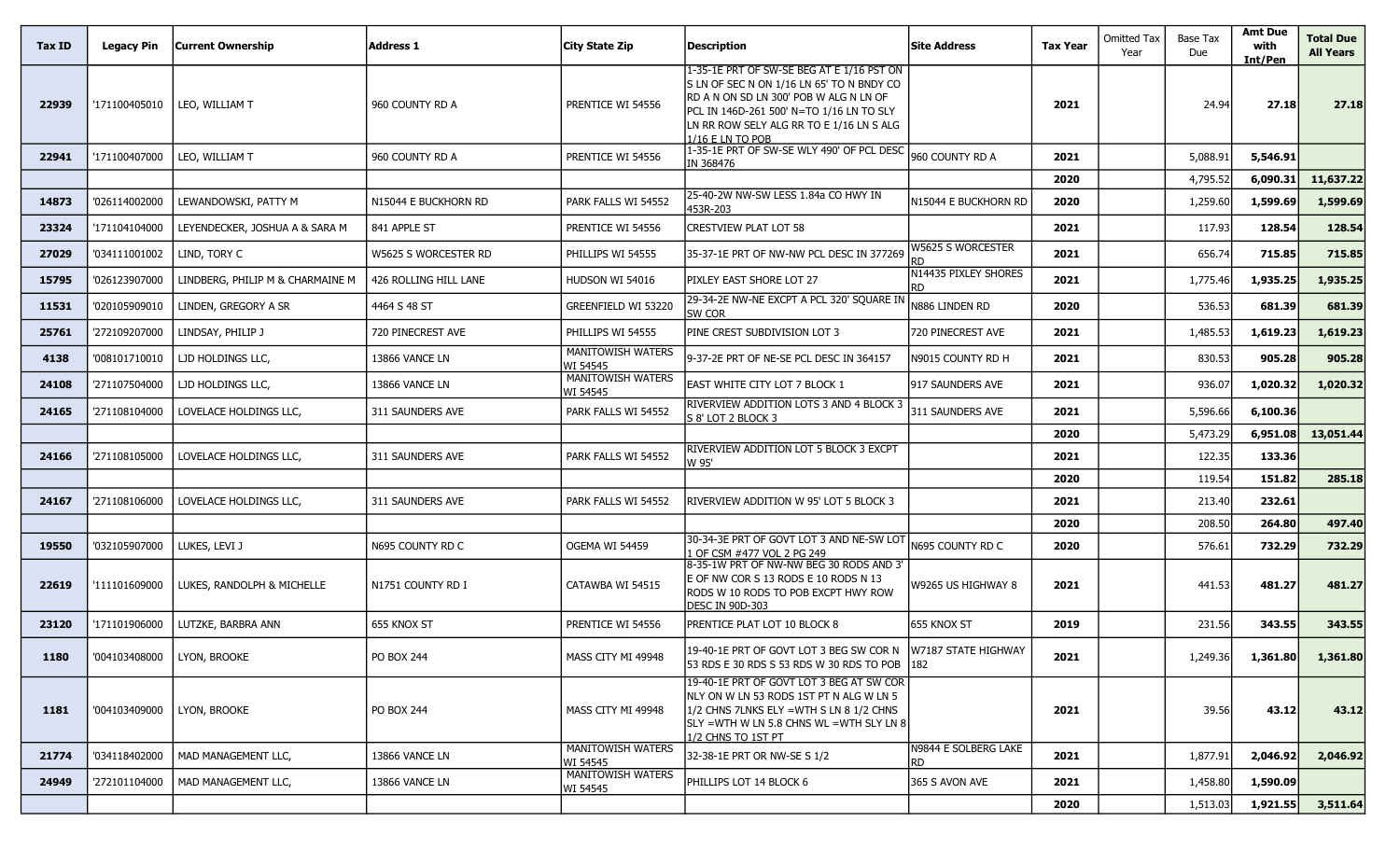| Tax ID | <b>Legacy Pin</b> | Current Ownership                 | Address 1                | <b>City State Zip</b>      | <b>Description</b>                                                                                               | <b>Site Address</b>       | <b>Tax Year</b> | <b>Omitted Tax</b><br>Year | <b>Base Tax</b><br>Due | <b>Amt Due</b><br>with<br>Int/Pen | <b>Total Due</b><br><b>All Years</b> |
|--------|-------------------|-----------------------------------|--------------------------|----------------------------|------------------------------------------------------------------------------------------------------------------|---------------------------|-----------------|----------------------------|------------------------|-----------------------------------|--------------------------------------|
| 26650  | '016110205001     | MAKI, WILLIAM                     | W1956 Johnson ave        | BRANTWOOD WI 54513         | 117-36-3E SE-SW EXCPT E 33'                                                                                      |                           | 2021            |                            | 293.98                 | 320.44                            | 320.44                               |
| 26652  | '024106306001     | MAKI, WILLIAM                     | W1956 JOHNSON AVE        | BRANTWOOD WI 54513         | 20-36-3E NE-NW EXCPT E 33'                                                                                       |                           | 2021            |                            | 830.61                 | 905.36                            | 905.36                               |
| 12913  | '024104008000     | MAKI, RICHARD T & AMY MARIE JR    | N11421 COUNTY RD U       | TOMAHAWK WI 54487          | 20-35-3E NW-NE (easement desc in 383842)                                                                         |                           | 2020            |                            | 782.51                 | 993.79                            | 993.79                               |
| 12914  | '024104009000     | MAKI, RICHARD T & AMY MARIE JR    | N11421 COUNTY RD U       | TOMAHAWK WI 54487          | 20-35-3E SW-NE (easement desc in 383842)                                                                         |                           | 2020            |                            | 922.35                 | 1,171.38                          | 1,171.38                             |
| 12916  | '024104101000     | MAKI, RICHARD T & AMY MARIE JR    | N11421 COUNTY RD U       | TOMAHAWK WI 54487          | 20-35-3E NE-NW (easement desc in 383842)                                                                         |                           | 2020            |                            | 665.97                 | 845.78                            | 845.78                               |
| 12918  | '024104103000     | MAKI, RICHARD T & AMY MARIE JR    | N11421 COUNTY RD U       | Tomahawk wi 54487          | 20-35-3E SW-NW (easement desc in 383842)                                                                         |                           | 2020            |                            | 1,132.13               | 1,437.81                          | 1,437.81                             |
| 12919  | '024104104000     | MAKI, RICHARD T & AMY MARIE JR    | N11421 COUNTY RD U       | Tomahawk wi 54487          | 20-35-3E SE-NW (easement desc in 383842)                                                                         | N3599 W KNOX RD           | 2020            |                            | 1,059.37               | 1,345.40                          | 1,345.40                             |
| 12921  | '024104106000     | MAKI, RICHARD T & AMY MARIE JR    | N11421 COUNTY RD U       | TOMAHAWK WI 54487          | 20-35-3E NW-SW (easement desc in 383842)                                                                         |                           | 2020            |                            | 1,132.13               | 1,437.81                          | 1,437.81                             |
| 12925  | '024104110000     | MAKI, RICHARD T & AMY MARIE JR    | N11421 COUNTY RD U       | TOMAHAWK WI 54487          | 20-35-3E NW-SE (easement desc in 383842)                                                                         |                           | 2020            |                            | 1,132.13               | 1,437.81                          | 1,437.81                             |
| 23074  | '171101409000     | MALCHOW, JANICE A                 | 643 E 6TH ST             | <b>OWEN WI 54460</b>       | PRENTICE PLAT PRT OF LOT 12 BLOCK 4 W<br>48.5' FRONT AND 37' BACK OF LOT 12 BLOCK 4                              | 671 MAIN ST               | 2021            |                            | 603.01                 | 657.28                            | 657.28                               |
| 24312  | '271109601000     | MALLAK, DIANE ELIZABETH           | 636 SHERRY AVE           | PARK FALLS WI 54552        | RIVERVIEW ADDITION PRT OF BLOCK 28 BEG<br>AT PT 70' N OF SW COR N 50' E 96' S 50' W 96' 636 SHERRY AVE<br>to pob |                           | 2021            |                            | 498.98                 | 543.89                            |                                      |
|        |                   |                                   |                          |                            |                                                                                                                  |                           | 2020            |                            | 575.13                 | 730.42                            | 1,274.30                             |
| 25506  | '272106607000     | MANGERT, STEVEN D & DIANE M       | 265 ELK AVE              | PHILLIPS WI 54555          | BEEBE'S ADDITION TO PHILLIPS LOT 3 BLOCK<br>7 EXCPT E 3 1/2'                                                     | 265 ELK AVE               | 2021            |                            | 726.12                 | 791.47                            |                                      |
|        |                   |                                   |                          |                            |                                                                                                                  |                           | 2020            |                            | 827.88                 | 1,051.41                          |                                      |
| 4935   | '008111006000     | MARHAL, JASON R                   | 8210 W BECHER ST         | WEST ALLIS WI 53219        | SOUTHSHORE PLAT LOT 21                                                                                           |                           | 2019<br>2021    |                            | 755.00<br>49.50        | 1,102.54<br>53.96                 | 2,945.42<br>53.96                    |
| 12761  | '024102601000     | MARHEINE, ELISE P & GARY W If est | N6622 WEST CHICAWATHA CT | SHAWANO WI 54166           | 12-35-3E E1/2 OF NE-NW                                                                                           |                           | 2021            |                            | 423.24                 | 461.33                            | 461.33                               |
| 12766  | '024102606000     | MARHEINE, ELISE P & GARY W If est | N6622 WEST CHICAWATHA CT | SHAWANO WI 54166           | 12-35-3E E1/2 OF SE-NW                                                                                           | W348 E CENTRAL AVE        | 2021            |                            | 794.45                 | 865.95                            | 865.95                               |
| 17974  | '030103207000     | MARQUARDT, BRADLEY J & CHERI L    | N3762 PENNINGTON RD      | PRENTICE WI 54556          | 17-35-1E SE-SW                                                                                                   |                           | 2021            |                            | 642.62                 | 700.46                            |                                      |
|        |                   |                                   |                          |                            |                                                                                                                  |                           | 2020            |                            | 655.01                 | 831.86                            | 1,532.32                             |
| 239    | '002102601000     | MARQUARDT, BRADLY & CHERI         | N3762 PENNINGTON RD      | PRENTICE WI 54556          | 1-35-1W SE-NW EXCPT HWY 8 DESC IN 90D-<br>211                                                                    | W7600 US HIGHWAY 8        | 2021            |                            | 695.56                 | 758.16                            |                                      |
|        |                   |                                   |                          |                            |                                                                                                                  |                           | 2020            |                            | 778.37                 | 988.53                            | 1,746.69                             |
| 20779  | '034108302000     | MARTIN, MICHAEL J & HAZEL C       | 5236 PENNSYLVANIA AVE N  | NEW HOPE MN 55428          | 25-37-1E GOVT LOT 3                                                                                              | W5020 CEDAR LN            | 2021            |                            | 255.01                 | 277.96                            |                                      |
|        |                   |                                   |                          |                            |                                                                                                                  |                           | 2020            |                            | 246.89                 | 313.55                            | 591.51                               |
| 5325   | '010104107000     | MARTINOVICH, TODD E & SHERRY L    | W7071 STATE HIGHWAY 70   | FIFIELD WI 54524           | 7-39-1E GOVT LOT 10 LYING S OF HWY 70<br><b>EXCPT PCL</b>                                                        | W7071 STATE HIGHWAY<br>70 | 2021            |                            | 3,588.78               | 3,911.77                          | 3,911.77                             |
| 25213  | '272103709000     | MASON, TERENCE C                  | W2325 US HIGHWAY 8       | BRANTWOOD WI 54513<br>9246 | PHILLIPS LOT 3 BLOCK 27                                                                                          | 126 S ARGYLE AVE          | 2021            |                            | 3,006.33               | 3,276.90                          |                                      |
|        |                   |                                   |                          |                            |                                                                                                                  |                           | 2020            |                            | 2,399.65               | 3,047.56                          |                                      |
|        |                   |                                   |                          |                            |                                                                                                                  |                           | 2019            |                            | 1,554.85               | 2,262.32                          | 8,586.78                             |
| 16430  | '028105601010     | McCANN, EVAN J                    | W7121 COUNTY RD M        | OGEMA WI 54459             | 18-34-1E PRT OF GOVT LOT 3 PCL IN NE COR<br>505' SQUARE                                                          | W7121 COUNTY RD M         | 2021            |                            | 792.27                 | 863.57                            | 863.57                               |
| 16293  | '028104105000     | MEETZ, ROBERT P                   | PO BOX 1054              | BROOKFIELD WI 53008        | FIRST ADDITION TO OGEMA LOT 1 AND S 1/2<br>LOT 2 BLOCK 3                                                         | N1882 2ND ST              | 2021            |                            | 668.42                 | 728.58                            | 728.58                               |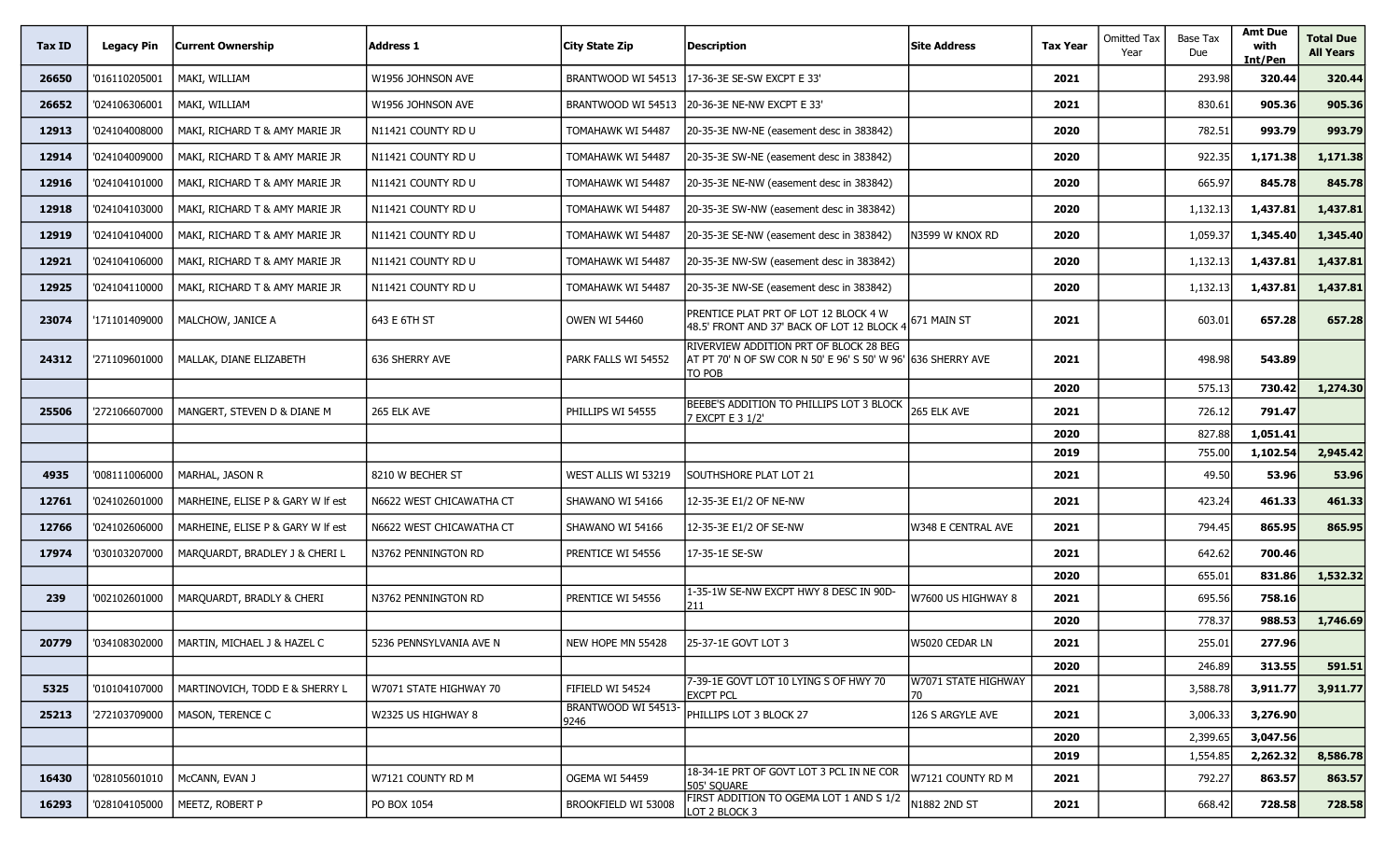| Tax ID | <b>Legacy Pin</b> | <b>Current Ownership</b>                   | <b>Address 1</b> | <b>City State Zip</b> | <b>Description</b>                                       | <b>Site Address</b> | <b>Tax Year</b> | <b>Omitted Tax</b><br>Year | <b>Base Tax</b><br>Due | <b>Amt Due</b><br>with<br>Int/Pen | <b>Total Due</b><br><b>All Years</b> |
|--------|-------------------|--------------------------------------------|------------------|-----------------------|----------------------------------------------------------|---------------------|-----------------|----------------------------|------------------------|-----------------------------------|--------------------------------------|
| 20022  | '034101207000     | MEETZ, ROBERT P                            | PO BOX 1054      | BROOKFIELD WI 53008   | 8-36-1E NW-SW EXCPT E1/2 EXCPT HWY ROW<br>DESC IN 87D-41 | N6680 STATE HIGHWAY | 2021            |                            | 574.34                 | 626.03                            | 626.03                               |
| 23431  | '271100507000     | MEETZ, ROBERT P                            | PO BOX 1054      | BROOKFIELD WI 53008   | PARK FALLS LUMBER CO. PLAT LOT 12 BLOCK                  | 307 2ND AVE N       | 2021            |                            | 560.49                 | 610.93                            | 610.93                               |
| 25533  | '272106904000     | MEETZ, ROBERT P                            | PO BOX 1054      | BROOKFIELD WI 53008   | BEEBE'S ADDITION TO PHILLIPS LOT 8 BLOCK                 | 214 GERMANIA AVE    | 2021            |                            | 901.46                 | 982.59                            | 982.59                               |
| 20043  | '034101408000     | MEETZ, ROBERT P & JUDITH A                 | PO BOX 1054      | BROOKFIELD WI 53008   | 1-37-1E NW-SE MFL-O/02                                   |                     | 2021            |                            | 29.60                  | 32.26                             | 32.26                                |
| 20402  | '034104603000     | MEETZ, ROBERT P & JUDITH A                 | PO BOX 1054      | BROOKFIELD WI 53008   | 11-37-1E NE-SE                                           |                     | 2021            |                            | 142.67                 | 155.51                            | 155.51                               |
| 20403  | '034104603010     | MEETZ, ROBERT P & JUDITH A                 | PO BOX 1054      | BROOKFIELD WI 53008   | 11-37-1E NW-SE                                           |                     | 2021            |                            | 142.67                 | 155.51                            | 155.51                               |
| 20404  | '034104603020     | MEETZ, ROBERT P & JUDITH A                 | PO BOX 1054      | BROOKFIELD WI 53008   | 11-37-1E SW-SE MFL-O/02                                  |                     | 2021            |                            | 137.01                 | 149.34                            | 149.34                               |
| 20405  | '034104603030     | MEETZ, ROBERT P & JUDITH A                 | PO BOX 1054      | BROOKFIELD WI 53008   | 11-37-1E SE-SE                                           |                     | 2021            |                            | 142.67                 | 155.51                            | 155.51                               |
| 20409  | '034104608000     | MEETZ, ROBERT P & JUDITH A                 | PO BOX 1054      | BROOKFIELD WI 53008   | 12-37-1E SE-NE MFL-O/02                                  |                     | 2021            |                            | 153.19                 | 166.98                            | 166.98                               |
| 20413  | '034104702000     | MEETZ, ROBERT P & JUDITH A                 | PO BOX 1054      | BROOKFIELD WI 53008   | 12-37-1E SE-NW MFL-O/02                                  |                     | 2021            |                            | 141.14                 | 153.84                            | 153.84                               |
| 20414  | '034104703000     | MEETZ, ROBERT P & JUDITH A                 | PO BOX 1054      | BROOKFIELD WI 53008   | 12-37-1E NE-SW MFL-O/02                                  |                     | 2021            |                            | 111.40                 | 121.43                            | 121.43                               |
| 20415  | '034104704000     | MEETZ, ROBERT P & JUDITH A                 | PO BOX 1054      | BROOKFIELD WI 53008   | 12-37-1E NW-SW MFL-O/02                                  |                     | 2021            |                            | 139.84                 | 152.43                            | 152.43                               |
| 20416  | '034104705000     | MEETZ, ROBERT P & JUDITH A                 | PO BOX 1054      | BROOKFIELD WI 53008   | 12-37-1E SW-SW MFL-O/02                                  |                     | 2021            |                            | 130.89                 | 142.67                            | 142.67                               |
| 20421  | '034104710000     | MEETZ, ROBERT P & JUDITH A                 | PO BOX 1054      | BROOKFIELD WI 53008   | 12-37-1E SE-SE MFL-O/02                                  |                     | 2021            |                            | 120.05                 | 130.85                            | 130.85                               |
| 20423  | '034104803000     | MEETZ, ROBERT P & JUDITH A                 | PO BOX 1054      | BROOKFIELD WI 53008   | 13-37-1E NW-NE MFL-O/02                                  |                     | 2021            |                            | 120.05                 | 130.85                            | 130.85                               |
| 20424  | '034104804000     | MEETZ, ROBERT P & JUDITH A                 | PO BOX 1054      | BROOKFIELD WI 53008   | 13-37-1E SW-NE MFL-O/02                                  |                     | 2021            |                            | 138.32                 | 150.77                            | 150.77                               |
| 20429  | '034104809000     | MEETZ, ROBERT P & JUDITH A                 | PO BOX 1054      | BROOKFIELD WI 53008   | 13-37-1E SE-NW MFL-O/02                                  |                     | 2021            |                            | 163.46                 | 178.17                            | 178.17                               |
| 20430  | '034104810000     | MEETZ, ROBERT P & JUDITH A                 | PO BOX 1054      | BROOKFIELD WI 53008   | 13-37-1E NE-SW MFL-O/02                                  |                     | 2021            |                            | 137.75                 | 150.15                            | 150.15                               |
| 20439  | '034104910000     | MEETZ, ROBERT P & JUDITH A                 | PO BOX 1054      | BROOKFIELD WI 53008   | 14-37-1E NW-NE MFL-O/02                                  |                     | 2021            |                            | 138.32                 | 150.77                            | 150.77                               |
| 20440  | '034105001000     | MEETZ, ROBERT P & JUDITH A                 | PO BOX 1054      | BROOKFIELD WI 53008   | 14-37-1E SW-NE MFL-O/02                                  |                     | 2021            |                            | 116.01                 | 126.45                            | 126.45                               |
| 20447  | '034105008000     | MEETZ, ROBERT P & JUDITH A                 | PO BOX 1054      | BROOKFIELD WI 53008   | 14-37-1E NW-SW MFL-C/02                                  |                     | 2021            |                            | 138.60                 | 151.07                            | 151.07                               |
| 20452  | '034105103000     | MEETZ, ROBERT P & JUDITH A                 | PO BOX 1054      | BROOKFIELD WI 53008   | 14-37-1E SW-SE MFL-O/02                                  |                     | 2021            |                            | 148.59                 | 161.96                            | 161.96                               |
| 20453  |                   | '034105104000   MEETZ, ROBERT P & JUDITH A | PO BOX 1054      | BROOKFIELD WI 53008   | 14-37-1E SE-SE MFL-O/02                                  |                     | 2021            |                            | 59.34                  | 64.68                             | 64.68                                |
| 25114  | '272102709000     | MEETZ, ROBERT P & JUDITH A                 | PO BOX 1054      | BROOKFIELD WI 53008   | PHILLIPS LOT 17 BLOCK 20                                 | 535 S ARGYLE AVE    | 2021            |                            | 997.73                 | 1,087.53                          |                                      |
|        |                   |                                            |                  |                       |                                                          |                     | 2020            |                            | 1,035.69               | 1,315.33                          | 2,402.85                             |
| 25115  | '272102710000     | MEETZ, ROBERT P & JUDITH A                 | PO BOX 1054      | BROOKFIELD WI 53008   | PHILLIPS LOT 18 BLOCK 20                                 | 525 S ARGYLE AVE    | 2021            |                            | 1,101.60               | 1,200.74                          |                                      |
|        |                   |                                            |                  |                       |                                                          |                     | 2020            |                            | 1,143.20               | 1,451.86                          | 2,652.61                             |
| 25161  | '272103207000     | MEETZ, ROBERT P & JUDITH A                 | PO BOX 1054      | BROOKFIELD WI 53008   | PHILLIPS LOT 10 BLOCK 24                                 | 496 S ARGYLE AVE    | 2021            |                            | 1,061.05               | 1,156.54                          |                                      |
|        |                   |                                            |                  |                       |                                                          |                     | 2020            |                            | 1,208.73               | 1,535.09                          | 2,691.63                             |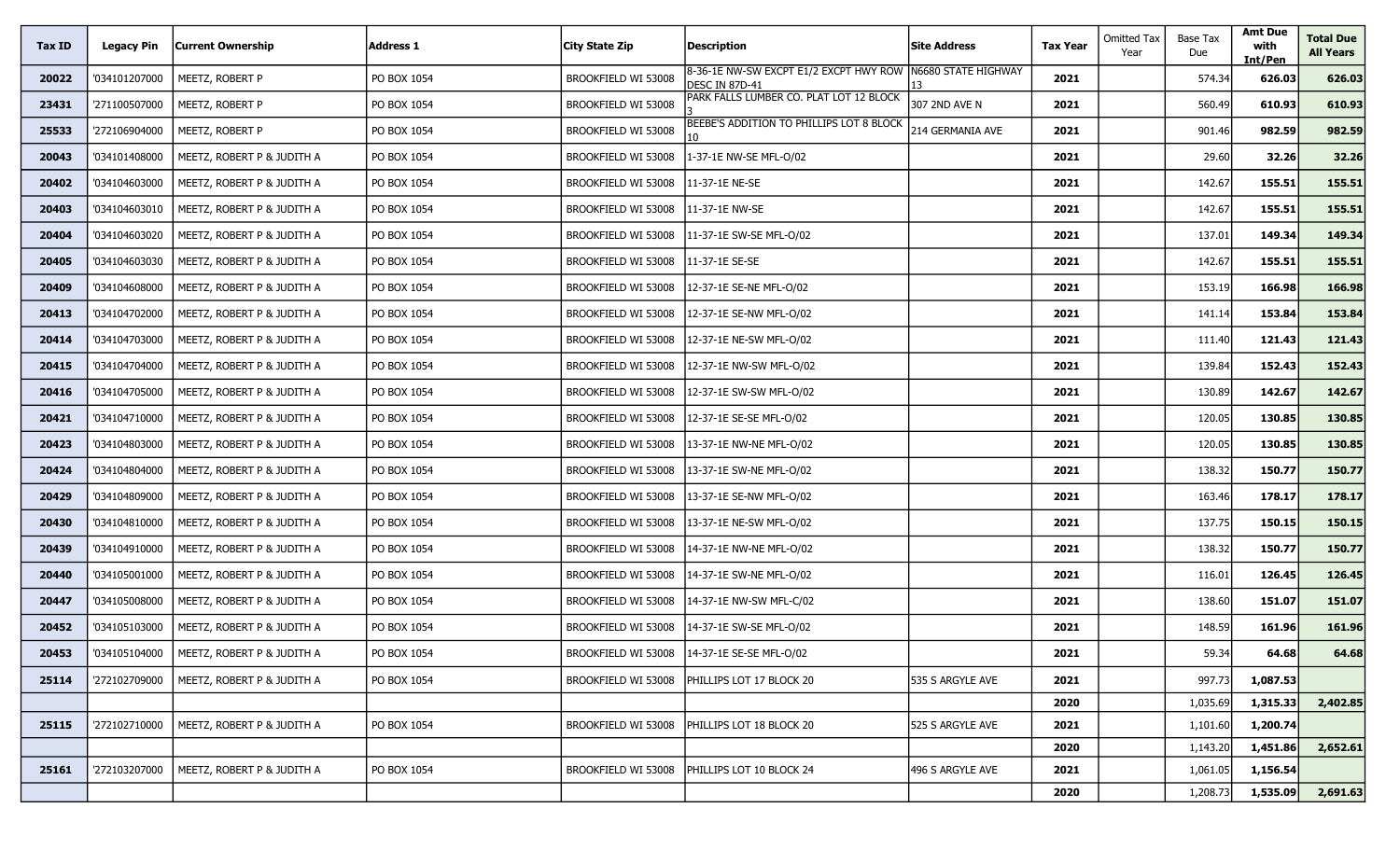| Tax ID | <b>Legacy Pin</b> | <b>Current Ownership</b>             | <b>Address 1</b>                                | City State Zip               | <b>Description</b>                                                        | <b>Site Address</b>  | <b>Tax Year</b> | <b>Omitted Tax</b><br>Year | Base Tax<br>Due | <b>Amt Due</b><br>with<br>Int/Pen | <b>Total Due</b><br><b>All Years</b> |
|--------|-------------------|--------------------------------------|-------------------------------------------------|------------------------------|---------------------------------------------------------------------------|----------------------|-----------------|----------------------------|-----------------|-----------------------------------|--------------------------------------|
| 23941  | '271105802000     | MEETZ, ROBERT PAUL                   | PO BOX 1054                                     | BROOKFIELD WI 53008<br>1054  | GRIEVE'S ADDITION LOT 17-18-19 BLOCK 6                                    | 349 8TH AVE S        | 2021            |                            | 3,311.89        | 3,609.96                          |                                      |
|        |                   |                                      |                                                 |                              |                                                                           |                      | 2020            |                            | 3,240.93        | 4,115.98                          |                                      |
|        |                   |                                      |                                                 |                              |                                                                           |                      | 2019            |                            | 3,287.74        | 4,775.01                          |                                      |
|        |                   |                                      |                                                 |                              |                                                                           |                      | 2018            |                            | 3,156.75        | 5,395.81                          | 17,896.77                            |
| 24210  | '271108508000     | MEETZ, ROBERT PAUL                   | PO BOX 1054                                     | BROOKFIELD WI 53008-<br>1054 | RIVERVIEW ADD. LOT 8 BLOCK 8                                              | 263 WISCONSIN ST     | 2021            |                            | 1,496.59        | 1,631.28                          | 1,631.28                             |
| 4076   | '008101109000     | MEETZ, ROBERT equity trst co         | PO BOX 1054                                     | BROOKFIELD WI 53008          | 6-37-2E NW-NW EXCPT N OF MUSSER DR                                        |                      | 2021            |                            | 727.57          | 793.05                            | 793.05                               |
| 4078   | '008101110000     | MEETZ, ROBERT equity trst co         | PO BOX 1054                                     | BROOKFIELD WI 53008          | 6-37-2E SW-NW                                                             |                      | 2021            |                            | 405.84          | 442.37                            | 442.37                               |
| 4081   | '008101203000     | MEETZ, ROBERT equity trst co         | PO BOX 1054                                     | BROOKFIELD WI 53008          | 6-37-2E NW-SW                                                             |                      | 2021            |                            | 219.43          | 239.18                            | 239.18                               |
| 19257  | '032103005000     | MEIER, LANCE & JENNIFER A            | W1036 APPLE AVE                                 | OGEMA WI 54459               | 15-34-3E SE-SW                                                            |                      | 2021            |                            | 344.90          | 375.94                            | 375.94                               |
| 19376  | '032104301000     | MEIER, LANCE & JENNIFER A            | W1036 APPLE AVE                                 | OGEMA WI 54459               | 22-34-3E NW-NE                                                            |                      | 2021            |                            | 350.49          | 382.03                            | 382.03                               |
| 19380  | '032104305000     | MEIER, LANCE & JENNIFER A            | W1036 APPLE AVE                                 | OGEMA WI 54459               | 22-34-3E NE-NW                                                            |                      | 2021            |                            | 207.33          | 225.99                            | 225.99                               |
| 3073   | '006109801000     | MEIVES, TAYLOR J                     | 906 MAIN ST                                     | ONALASKA WI 54650            | 30-37-1W SW-SE                                                            |                      | 2021            |                            | 998.97          | 1,088.88                          | 1,088.88                             |
| 23203  | '171102804000     | MENDOLA, JOSHUA GUY                  | c/o DALE L & BRENDA K NIKKILA                   | PRENTICE WI 54556            | GALLETT'S ADDITION LOTS 1 AND 2 BLOCK 15<br>EXCPT W 100' AND E 170'       | 716 BALSAM ST        | 2021            |                            | 1,015.66        | 1,107.07                          |                                      |
|        |                   |                                      | 716 BALSAM ST                                   |                              |                                                                           |                      | 2020            |                            | 612.47          | 777.84                            | 1,884.91                             |
| 7653   | '012105804000     | MERGEN, JAMES T                      | W8651 CRANE CHASE RD                            | PHILLIPS WI 54555            | 33-38-1W PRT OF NW-NE PCL DESC IN 362250 W8651 CRANE CHASE RD             |                      | 2021            |                            | 1,150.37        | 1,253.90                          | 1,253.90                             |
| 17494  | '028116106000     | MERKOVICH, WAYNE A                   | 2860 S 71ST ST                                  | MILWAUKEE WI 53219           | 29-34-1W NE-NW                                                            |                      | 2021            |                            | 838.81          | 914.30                            | 914.30                               |
| 17498  | '028116110000     | MERKOVICH, WAYNE A                   | 2860 S 71ST ST                                  | MILWAUKEE WI 53219           | 29-34-1W SE-NW                                                            |                      | 2021            |                            | 272.48          | 297.00                            | 297.00                               |
| 17499  | '028116201000     | MERKOVICH, WAYNE A                   | 2860 S 71ST ST                                  | MILWAUKEE WI 53219           | 29-34-1W NE-SW                                                            |                      | 2021            |                            | 155.69          | 169.70                            | 169.70                               |
| 17502  | '028116204000     | MERKOVICH, WAYNE A                   | 2860 S 71ST ST                                  | MILWAUKEE WI 53219           | 29-34-1W SE-SW                                                            | W9026 COUNTY RD I    | 2021            |                            | 350.90          | 382.48                            | 382.48                               |
| 25069  | '272102304000     | MERRILL, LINDA M                     | 354 S AVON AVE                                  | PHILLIPS WI 54555            | PHILLIPS LOT 6 BLOCK 18                                                   | 354 S AVON AVE       | 2021            |                            | 14.90           | 16.24                             | 16.24                                |
| 25294  | '272104602000     | MEYER, SHANNON M                     | N7774 STATE HIGHWAY 13                          | PHILLIPS WI 54555            | RIORDAN AND ANDREAE ADDITION LOT 17                                       |                      | 2021            |                            | 116.54          | 127.03                            | 127.03                               |
| 21057  | '034110806010     | MILBRADT, KRISTOPHER                 | W5906 LITTLE CHICAGO RD                         | PHILLIPS WI 54555            | 34-37-1E PRT OF SE-SW PCL DESC IN 293896                                  | W5906 LITTLE CHICAGO | 2021            |                            | 1,079.36        | 1,176.50                          | 1,176.50                             |
| 11562  | '020106209010     | MILLARD, KEITH E & MARY ANN          | N3174 NYMPH RD                                  | lake geneva wi 5314.         | 30-34-2E PRT OF NW-SW BEG AT NW COR E<br>313' S 835' W 313' N 835' TO POB | N676 HILL OGEMA RD   | 2021            |                            | 5.15            | 5.61                              | 5.61                                 |
| 7368   |                   | '012103206015   MINCHESKI, MICHAEL S | 512 SCOTT DR                                    | GREEN BAY WI 54303           | 19-38-1W PRT OF GOVT LOT 1 W 330' OF THE<br>N 660' LYING S OF TWN RD ROW  |                      | 2021            |                            | 162.57          | 177.20                            | 177.20                               |
| 26323  | '010109702070     | MINOCQUA LAND INVESTMENTS LLC,       | c/o WILLIAM GARDNER<br>1051 OLSEN ST, UNIT 3411 | HENDERSON NV 89011           | PIKE LAKE ESTATES OUTLOT 1                                                |                      | 2021            |                            | 7.79            | 8.49                              | 8.49                                 |
| 419    | '002104307000     | MITCHELL, DAN J                      | c/o THOMAS SPAHN ASSOC                          |                              | WESTCHESTER IL 60154 14-35-1W N 1/2 OF N 1/2 OF NE 1/4                    |                      | 2021            |                            | 742.98          | 809.85                            |                                      |
|        |                   |                                      | 10500 WEST CERMAK RD                            |                              |                                                                           |                      | 2020            |                            | 986.45          | 1,252.79                          |                                      |
|        |                   |                                      |                                                 |                              |                                                                           |                      | 2019            |                            | 843.86          | 1,231.39                          | 3,294.03                             |
| 3736   | '006116604000     | MORRONE, ANTHONY J                   | 1327 N 31ST AVE                                 | MELROSE PARK IL 60160        | 7-37-1E PRT OF GOVT LOT 19 PCL DESC IN<br>374784                          | N8978 LAKE SHORE LN  | 2021            | 2019 OM                    | 648.19          | 706.53                            |                                      |
|        |                   |                                      |                                                 |                              |                                                                           |                      | 2021            | 2020 OM                    | 760.11          | 828.52                            | 1,535.05                             |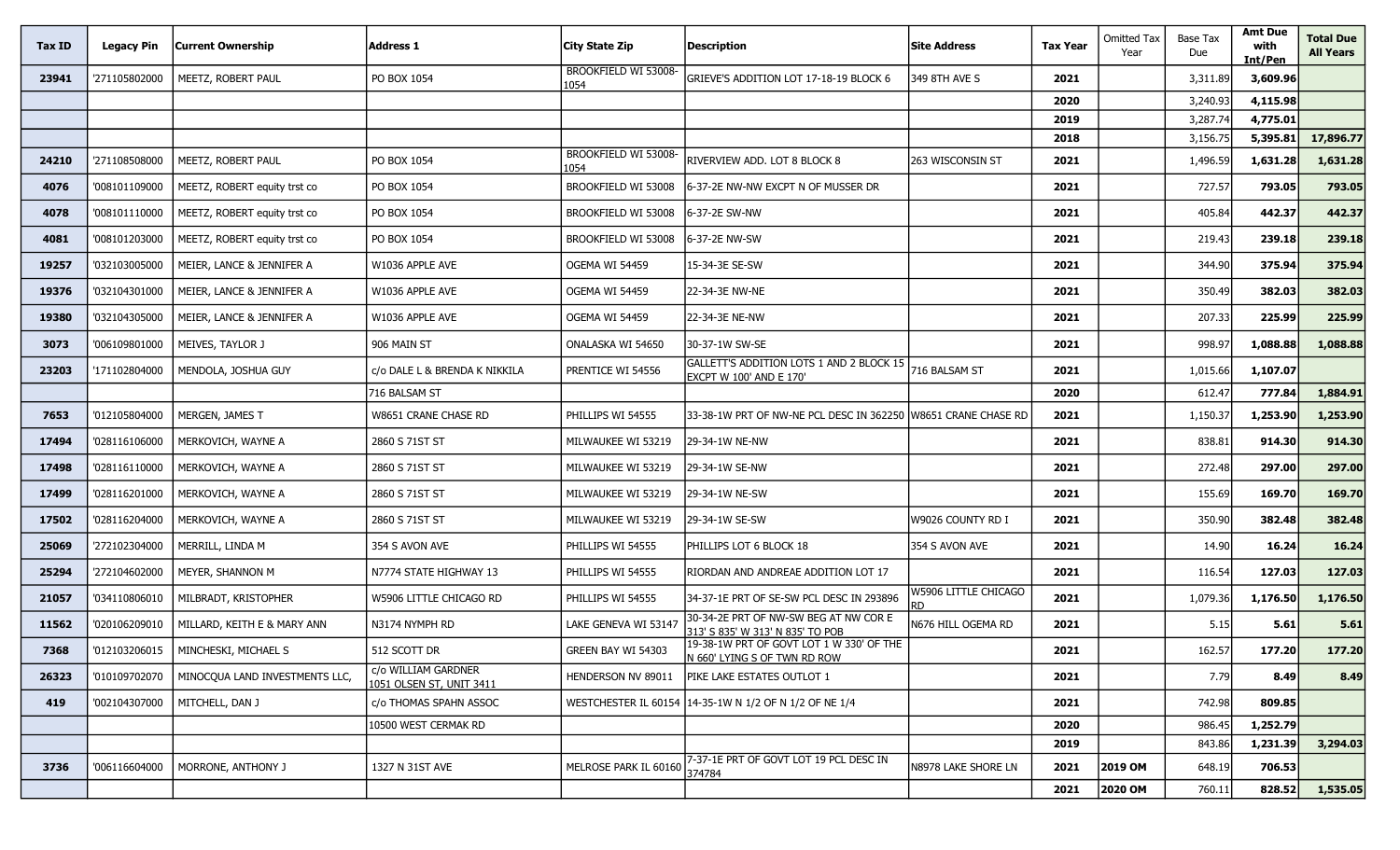| Tax ID | <b>Legacy Pin</b> | Current Ownership              | Address 1               | <b>City State Zip</b>              | Description                                                                                                                                                | <b>Site Address</b>  | <b>Tax Year</b> | Omitted Tax<br>Year | Base Tax<br>Due | <b>Amt Due</b><br>with<br>Int/Pen | <b>Total Due</b><br><b>All Years</b> |
|--------|-------------------|--------------------------------|-------------------------|------------------------------------|------------------------------------------------------------------------------------------------------------------------------------------------------------|----------------------|-----------------|---------------------|-----------------|-----------------------------------|--------------------------------------|
| 1237   | '004104008010     | MUDGETT, PATRICIA L            | W6546 HOEFFERLE RD      | PARK FALLS WI 54552                | 21-40-1E PRT OF SW-NW LOT 1 CSM #850<br><b>VOL 4 PG 265</b>                                                                                                | W6546 HOEFFERLE RD   | 2021            |                     | 18.46           | 20.12                             | 20.12                                |
| 19098  | '032101403000     | MURPHY, MICHAEL & SUZANNE      | N2095 WEST RD           | OGEMA WI 54459                     | 8-34-3E PRT OF NE-NE PCL DESC IN 309022                                                                                                                    | N2095 S WEST RD      | 2021            |                     | 263.54          | 287.26                            | 287.26                               |
| 9078   | '014101905000     | MWANGI, CHRIS                  | 6972 IDEAL AVE          | COTTAGE GROVE MN<br>55016          | 25-36-2W PRT OF SE-SE BEG AT SW COR E 13<br>Rods N 12 Rods 6' W 13 Rods S 12 Rods 6'<br>TO POB                                                             | W9792 LIBERTY LN     | 2021            |                     | 1,128.58        | 1,230.15                          | 1,230.15                             |
| 8800   | '012119004000     | MYERS, GREG                    | 5417 N RIVER RD         | JANESVILLE WI 53545                | 18-38-1W PRT OF W1/2 OF THE NE1/4 AND<br>E1/2 OF THE NW1/4 LOTS 1 AND 2 CSM #597<br>VOL 3 PG 117                                                           |                      | 2021            |                     | 151.33          | 164.95                            | 164.95                               |
| 24899  | '272100604000     | NATIONAL RETAIL PROPERTIES LP, | 450 ORANGE AVE, STE 900 | ORLANDO FL 32801                   | PHILLIPS PRT OF LOT 4 BLOCK 4 DESC IN<br>332093                                                                                                            |                      | 2021            |                     | 4.75            | 5.18                              | 5.18                                 |
| 24900  | '272100605000     | NATIONAL RETAIL PROPERTIES LP, | 450 ORANGE AVE, STE 900 | ORLANDO FL 32801                   | PHILLIPS LOT 5 AND N 1/2 LOT 6 BLOCK 4                                                                                                                     | 148 S LAKE AVE       | 2021            |                     | 67.87           | 73.98                             | 73.98                                |
| 22612  | '111101601010     | NEHLS, ASHLYN L                | W9211 CHURCH AVE        | CATAWBA WI 54514                   | 5-35-1W PRT OF SW-SW PCL 2 DESC IN<br>388837                                                                                                               | W9211 CHURCH AVE     | 2021            |                     | 1,454.40        | 1,585.30                          | 1,585.30                             |
| 25625  | '272107808000     | NEIDLEIN-EDGERTON, HOLLIE J    | 562 N LAKE AVE          | PHILLIPS WI 54555                  | BAILEY'S ADDITION TO PHILLIPS LOTS 8 AND<br>9 BLOCK 1 PRT OF LOT 10 BLOCK PCL DESC IN [562 N LAKE AVE<br>376400 EXCPT HWY ROW DESC IN 174R-188             |                      | 2021            |                     | 3,082.21        | 3,359.61                          | 3,359.61                             |
| 16785  | '028109102000     | NELSON, GARY & VIRGINIA        | N3166 STATE HIGHWAY 13  | OGEMA WI 54459                     | 32-34-1E SE-NE                                                                                                                                             |                      | 2021            |                     | 455.29          | 496.27                            | 496.27                               |
| 12229  | '022105505000     | NOLLER, RONDO I                | 1545 plymouth Cr        | <b>CARPENTERSVILLE IL</b><br>60110 | 16-35-2W NE-NE EXCPT RR ROW - 5D-622                                                                                                                       |                      | 2021            |                     | 767.78          | 836.88                            |                                      |
|        |                   |                                |                         |                                    |                                                                                                                                                            |                      | 2020            |                     | 1,049.94        | 1,333.42                          | 2,170.30                             |
| 6428   | '010116704000     | NORTHWOODS GROUP REALTY LLC,   | 1209 ORANGE ST          | WILMINGTON DE 19801                | 3-39-1W PRT OF NW-NW BEG AT NW COR E<br> ALG SEC LN 458' SWLY = WTH AND 50' ELY OF<br>RR TO W LN N ALG W LN 501.7' TO POB                                  |                      | 2021            |                     | 90.15           | 98.26                             | 98.26                                |
| 15204  | '026117307000     | NORTHWOODS GROUP REALTY LLC,   | 1209 ORANGE ST          | WILMINGTON DE 19801                | 18-39-1W GOVT LOT 2 PCL DESC IN 396775                                                                                                                     | W8865 STATE HIGHWAY  | 2021            |                     | 224.96          | 245.21                            | 245.21                               |
| 23376  | '271100002000     | NORTHWOODS GROUP REALTY LLC,   | 1209 ORANGE ST          | WILMINGTON DE 19801                | PARK FALLS LUMBER CO. PLAT LOTS 2, 3, AND<br>N 1/2 LOT 6 BLOCK A                                                                                           |                      | 2021            |                     | 182.11          | 198.50                            | 198.50                               |
| 23551  | '271101802000     | NORTHWOODS GROUP REALTY LLC,   | 1209 ORANGE ST          | WILMINGTON DE 19801                | PARK FALLS LUMBER CO. PLAT LOTS 1-4-5-8-<br>9AND12 BLOCK 19 AND PRT OF VACATED 1ST<br>AVE S EXCPT TPP #374849                                              | <b>200 1ST AVE N</b> | 2021            |                     | 24,247.60       | 26,429.88                         | 26,429.88                            |
| 23555  | '271101806000     | NORTHWOODS GROUP REALTY LLC,   | 1209 ORANGE ST          | WILMINGTON DE 19801                | PARK FALLS LUMBER CO. PLAT E 100' OF LOT<br>1 AND 4 BLOCK 22 LOT 5 BLOCK 22 W OF RR<br>ROW LESS STRIP IN LOT 4 AND LOTS<br>5,8,9AND12                      |                      | 2021            |                     | 361.36          | 393.88                            | 393.88                               |
| 23556  | '271101807000     | NORTHWOODS GROUP REALTY LLC,   | 1209 ORANGE ST          | WILMINGTON DE 19801                | PARK FALLS LUMBER CO. PLAT W 20'1 OF<br>LOTS 1 AND 4 BLK 22                                                                                                |                      | 2021            |                     | 71.12           | 77.52                             | 77.52                                |
| 23557  | '271101808000     | NORTHWOODS GROUP REALTY LLC,   | 1209 ORANGE ST          | WILMINGTON DE 19801                | PARK FALLS LUMBER CO. PLAT E 25' OF LOT 2<br>BLOCK 22 N 25' OF E 25' LOT 3 BLK 22                                                                          |                      | 2021            |                     | 79.67           | 86.84                             | 86.84                                |
| 23558  | '271101809000     | NORTHWOODS GROUP REALTY LLC,   | 1209 ORANGE ST          | WILMINGTON DE 19801                | PARK FALLS LUMBER CO. PLAT LOT 2 AND 3<br>BLOCK 22 LOT 3 BLOCK 22 EXCPT 25'X25' AND<br>LOTS 4 - 10 AND 12 BLOCK 23 EXCPT PCLS ALL<br><b>DESC IN 396775</b> | 185 1ST ST S         | 2021            |                     | 998.66          | 1,088.54                          | 1,088.54                             |
| 23560  | '271101901000     | NORTHWOODS GROUP REALTY LLC,   | 1209 ORANGE ST          | WILMINGTON DE 19801                | PARK FALLS LUMBER CO. PLAT LOTS 7-10-11<br>BLOCK 23 AND N 1/2 VACATED 2ND ST                                                                               | 245 1ST ST S         | 2021            |                     | 694.21          | 756.69                            | 756.69                               |
| 24285  | '271109306000     | NORTHWOODS GROUP REALTY LLC.   | 1209 ORANGE ST          | WILMINGTON DE 19801                | RIVERVIEW ADDITION LOT 4 BLOCK 19 PRT<br>OF VACATED CASE AVE EXCPT PRT OF CSM<br>#744                                                                      |                      | 2021            |                     | 130.88          | 142.66                            | 142.66                               |
| 24286  | '271109307000     | NORTHWOODS GROUP REALTY LLC,   | 1209 ORANGE ST          | WILMINGTON DE 19801                | RIVERVIEW ADD LOTS 5-6 BLOCK 19 AND S<br>130' PRT OF VACATED EVERGREEN ST. AND<br>CASE AVE EXCPT PRT OF CSM #744                                           |                      | 2021            |                     | 182.11          | 198.50                            | 198.50                               |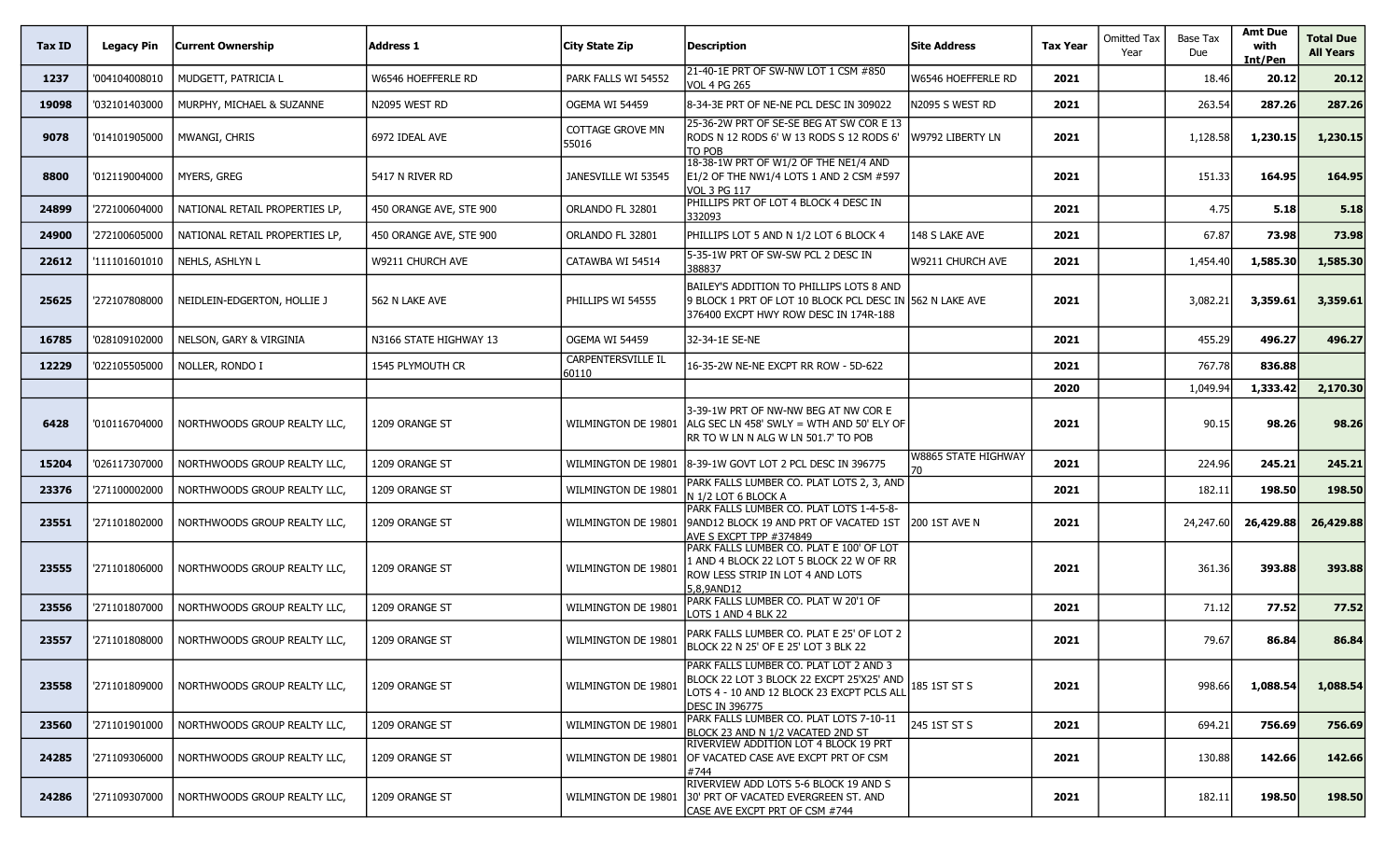| Tax ID | Legacy Pin    | <b>Current Ownership</b>     | Address 1              | City State Zip        | <b>Description</b>                                                                                                                                                                                          | <b>Site Address</b>       | <b>Tax Year</b> | <b>Omitted Tax</b><br>Year | Base Tax<br>Due  | <b>Amt Due</b><br>with<br>Int/Pen | <b>Total Due</b><br><b>All Years</b> |
|--------|---------------|------------------------------|------------------------|-----------------------|-------------------------------------------------------------------------------------------------------------------------------------------------------------------------------------------------------------|---------------------------|-----------------|----------------------------|------------------|-----------------------------------|--------------------------------------|
| 24287  | '271109308000 | NORTHWOODS GROUP REALTY LLC, | 1209 ORANGE ST         | WILMINGTON DE 19801   | RIVERVIEW ADD. LOTS 1 THRU 6 AND S 1/2<br><b>IPRT OF VACATED MAPLE ST AND EVERGREEN</b><br>ST AND CASE AVE BLOCK 20                                                                                         |                           | 2021            |                            | 162.18           | 176.78                            | 176.78                               |
| 24288  | '271109310000 | NORTHWOODS GROUP REALTY LLC, | 1209 ORANGE ST         | WILMINGTON DE 19801   | RIVERVIEW ADD. LOTS 1-2-3-6-7-8 BLOCK 21<br>PRT OF VACATED WI ST AND LAWRENCE ST                                                                                                                            |                           | 2021            |                            | 381.27           | 415.58                            | 415.58                               |
| 24301  | '271109503000 | NORTHWOODS GROUP REALTY LLC. | 1209 ORANGE ST         | WILMINGTON DE 19801   | RIVERVIEW ADDITION PRT OF BLOCK 24 AND<br>PART OF VACATED LAWRENCE ST DESC IN<br>357R-468 EXCPT TPP #374849                                                                                                 | 600 BIRCH ST              | 2021            |                            | 517.85           | 564.46                            | 564.46                               |
| 24305  | '271109504000 | NORTHWOODS GROUP REALTY LLC, | 1209 ORANGE ST         | WILMINGTON DE 19801   | RIVERVIEW ADDITION PRT OF BLOCK 25 PRT<br>OF VACATED ST EXCPT PCLS                                                                                                                                          |                           | 2021            |                            | 199.17           | 217.10                            | 217.10                               |
| 24306  | '271109505000 | NORTHWOODS GROUP REALTY LLC, | 1209 ORANGE ST         | WILMINGTON DE 19801   | RIVERVIEW ADDITION PRT OF BLOCK 26 PRT<br>OF VACATED ST EXCPT PCL                                                                                                                                           |                           | 2021            |                            | 361.36           | 393.88                            | 393.88                               |
| 24308  | '271109507000 | NORTHWOODS GROUP REALTY LLC, | 1209 ORANGE ST         | WILMINGTON DE 19801   | RIVERVIEW ADDITION BLOCK 27 EXCPT PCL                                                                                                                                                                       |                           | 2021            |                            | 128.04           | 139.56                            | 139.56                               |
| 24397  | '271110409000 | NORTHWOODS GROUP REALTY LLC, | 1209 ORANGE ST         | WILMINGTON DE 19801   | 13-40-1W PRT OF GOVT LOT 5 PCL DESC IN<br>396775                                                                                                                                                            | 370 COURT ST              | 2021            |                            | 73.98            | 80.64                             | 80.64                                |
| 24756  | '271113608000 | NORTHWOODS GROUP REALTY LLC, | 1209 ORANGE ST         | WILMINGTON DE 19801   | PARK FALLS LUMBER CO. PLAT PRT OF<br>OUTLOT 3 ALL OF BLOCKS 11 AND 20 PFCLP<br>PRT OF BLOCK 10 24-40-1W PRT OF GOVT LOT 200 1ST AVE N<br>2 LOWER YARD DESC AS PCL 40 PLANT<br>DESCRIPTION EXCPT TPP #374849 |                           | 2021            |                            | 49,488.25        | 53,942.19                         | 53,942.19                            |
| 24758  | '271113609000 | NORTHWOODS GROUP REALTY LLC. | 1209 ORANGE ST         | WILMINGTON DE 19801   | LOWER YARD DESCRIPTION 23-40-1W PRT OF<br>GL 2, 3 AND 1 PRT OF BLOCK C SOUTHTOWN<br>ADD                                                                                                                     | 215 1ST ST S              | 2021            |                            | 3,781.35         | 4,121.67                          | 4,121.67                             |
| 27344  | '271110502001 | NORTHWOODS GROUP REALTY LLC, | 1209 ORANGE ST         | WILMINGTON DE 19801   | 13-40-1W PRT OF GOVT LOTS 5 AND 6 PCL<br>DESC IN 396775 EXCPT PCLS AND CSM #1340                                                                                                                            | 200 1ST AVE N             | 2021            |                            | 2,637.55         | 2,874.93                          | 2,874.93                             |
| 16199  | '028103102000 | OCHODNICKY, TODD & LOIS      | W5160 STATE HIGHWAY 86 | OGEMA WI 54459        | 12-34-1E PRT OF NE-SW PCL DESC IN 302307                                                                                                                                                                    |                           | 2021            |                            | 51.41            | 56.04                             | 56.04                                |
| 16200  | '028103103000 | OCHODNICKY, TODD & LOIS      | W5160 STATE HIGHWAY 86 | <b>OGEMA WI 54459</b> | 12-34-1E PRT OF NE-SW PCL DESC IN 302307                                                                                                                                                                    | W5160 STATE HIGHWAY<br>86 | 2021            |                            | 1,432.43         | 1,561.35                          | 1,561.35                             |
| 17972  | '030103205000 | OESTERREICH, JOSEPH W        | <b>PO BOX 223</b>      | OSHKOSH WI 54903      | 17-35-1E NW-SW                                                                                                                                                                                              | N3850 pennington RD       | 2021            |                            | 807.75           | 880.45                            |                                      |
|        |               |                              |                        |                       |                                                                                                                                                                                                             |                           | 2020            |                            | 828.36           | 1,052.02                          |                                      |
|        |               |                              |                        |                       | FIFIELD PLAT LOT 12 BLOCK 13 S 1/2 OF LOT                                                                                                                                                                   |                           | 2019            |                            | 845.18           | 1,233.30                          | 3,165.77                             |
| 5164   | '010102301000 | OLIVER, JEREMY               | 132 S WASHINGTON       | KIMBERLY WI 54136     | 13 BLOCK 13                                                                                                                                                                                                 | N13958 FLAMBEAU AVE       | 2021            |                            | 1,309.68         | 1,427.55                          |                                      |
|        |               |                              |                        |                       |                                                                                                                                                                                                             |                           | 2020<br>2019    |                            | 576.40<br>672.35 | 732.03<br>982.70                  | 3,142.28                             |
| 25427  | '272105805000 | OLSON, EFFIE MARIE           | 135 SHAW ST            | PHILLIPS WI 54555     | SHAW'S ADDITION TO PHILLIPS LOT 6 BLOCK                                                                                                                                                                     | 145 SHAW ST               | 2020            |                            | 251.62           | 319.56                            | 319.56                               |
| 5172   | '010102407000 | O'MEARA, EDWARD F & AMY J    | 1725 MARION AVE        | NOVATO CA 94945       | FIFIELD PLAT OUT LOT 15                                                                                                                                                                                     |                           | 2021            |                            | 108.58           | 118.35                            | 118.35                               |
| 13400  | '024108804000 | PAGE, ANNIE & XAVIER (PRICE) | PO BOX 1050            | BOURBON MO 65441      | 33-36-3E PRT OF SW-SE PCL DESC IN 362037<br>EXCPT HWY ROW DESC IN 90D-327                                                                                                                                   | W1498 US HIGHWAY 8        | 2021            |                            | 200.15           | 218.16                            |                                      |
|        |               |                              |                        |                       |                                                                                                                                                                                                             |                           | 2020            |                            | 195.30           | 248.03                            | 466.19                               |
| 13401  | '024108805000 | PAGE, ANNIE & XAVIER (PRICE) | PO BOX 1050            | BOURBON MO 65441      | 33-36-3E PRT OF S1/2 OF THE SW-SE PCLS<br>FULLY DESC IN 362037 EXCPT HWY ROW<br>DESC IN 90D-367                                                                                                             | W1494 US HIGHWAY 8        | 2021            |                            | 156.06           | 170.11                            |                                      |
|        |               |                              |                        |                       |                                                                                                                                                                                                             |                           | 2020            |                            | 415.07           | 527.14                            | 697.24                               |
| 6534   | '010120802000 | PATTERSON, BARBARA L         | 801 N HAWTHORNE DR     | APPLETON WI 54915     | 14-39-1W NE-NW MFL-O/2016 (easement desc<br>in 396461)                                                                                                                                                      |                           | 2021            |                            | 1.21             | 1.32                              | 1.32                                 |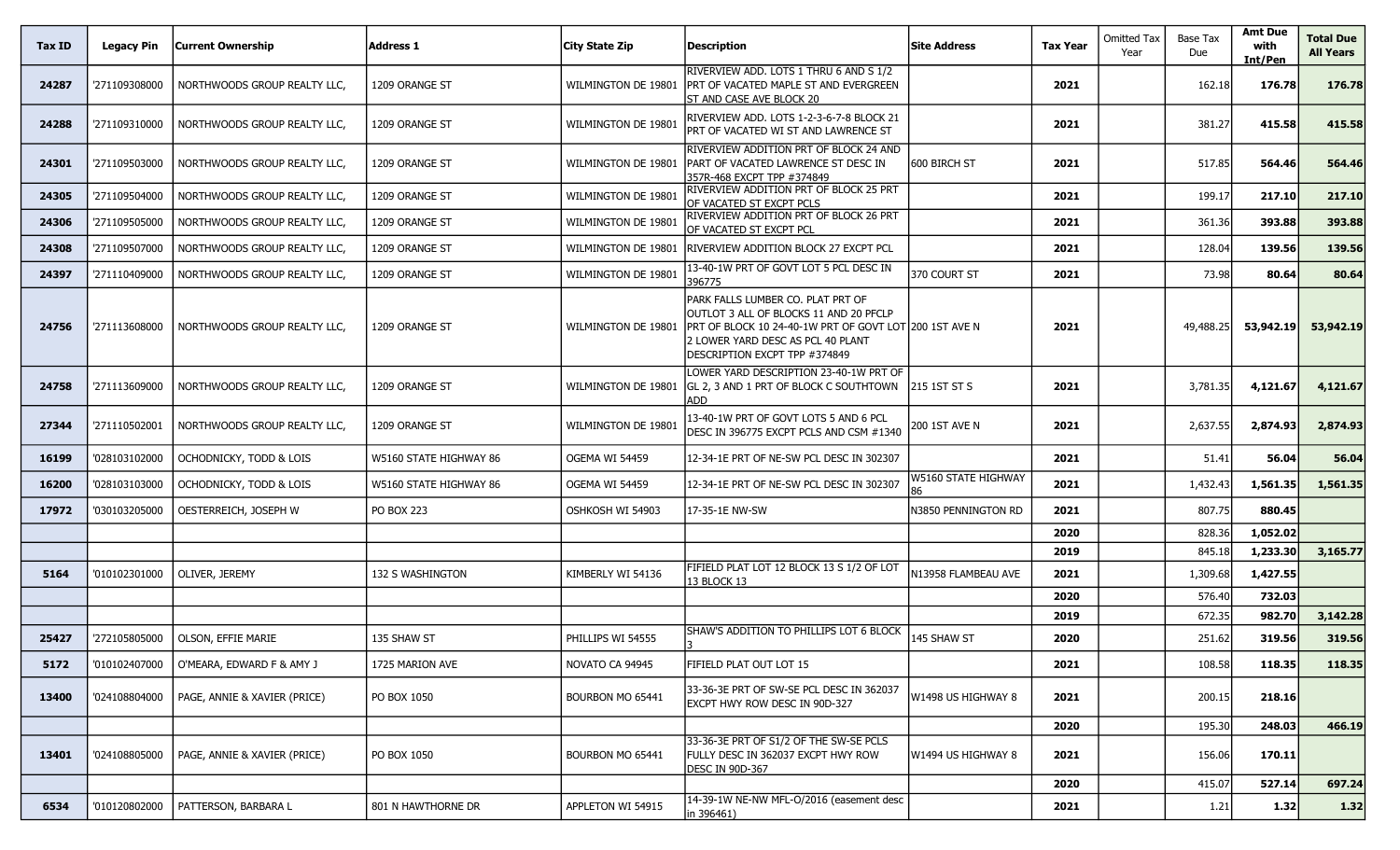| Tax ID | <b>Legacy Pin</b> | <b>Current Ownership</b>                  | <b>Address 1</b>    | <b>City State Zip</b> | <b>Description</b>                                                                                                                                           | <b>Site Address</b> | <b>Tax Year</b> | <b>Omitted Tax</b><br>Year | Base Tax<br>Due | <b>Amt Due</b><br>with<br>Int/Pen | <b>Total Due</b><br><b>All Years</b> |
|--------|-------------------|-------------------------------------------|---------------------|-----------------------|--------------------------------------------------------------------------------------------------------------------------------------------------------------|---------------------|-----------------|----------------------------|-----------------|-----------------------------------|--------------------------------------|
| 6448   | '010119904000     | PATTERSON, JEFFERY K & IVA                | 5840 BARBER RD      | HASTINGS MI 49058     | 10-39-1W SE-NE MFL-O/05 (easement desc in<br>396679)                                                                                                         |                     | 2021            |                            | 81.60           | 88.94                             | 88.94                                |
| 5783   | '010109303000     | PAWLOWICZ, CRAIG S                        | W2638 MANN RD       | SPENCER WI 54479      | 29-39-2E PRT OF GOVT LOT 2 PCL DESC IN<br>384710                                                                                                             |                     | 2021            |                            | 2,173.74        | 2,369.38                          |                                      |
|        |                   |                                           |                     |                       |                                                                                                                                                              |                     | 2020            |                            | 1,988.35        | 2,525.20                          |                                      |
|        |                   |                                           |                     |                       |                                                                                                                                                              |                     | 2019            |                            | 1,821.92        | 2,649.57                          | 7,544.16                             |
| 5785   | '010109305000     | PAWLOWICZ, CRAIG S                        | W2638 MANN RD       | SPENCER WI 54479      | 29-39-2E GOVT LOT 3 EXCPT W 330'                                                                                                                             |                     | 2021            |                            | 1,303.01        | 1,420.28                          |                                      |
|        |                   |                                           |                     |                       |                                                                                                                                                              |                     | 2020            |                            | 1,303.40        | 1,655.32                          |                                      |
|        |                   |                                           |                     |                       |                                                                                                                                                              |                     | 2019            |                            | 1,218.76        | 1,774.99                          |                                      |
|        |                   |                                           |                     |                       |                                                                                                                                                              |                     | 2018            |                            | 925.45          | 1,508.48                          | 6,359.07                             |
| 24335  | '271109807000     | PEMBLE, KENNETH                           | 932 ATWOOD AVE      | PARK FALLS WI 54552   | HINES PARK ASSESSOR'S PLAT #4 LOT 18                                                                                                                         |                     | 2021            |                            | 412.57          | 449.70                            | 449.70                               |
| 16896  | '028110203000     | PEMPER, TODD J                            | W5284 MORNER RD     | PRENTICE WI 54556     | 13-35-1E PRT OF SW-SW EXCPT PCL AND HWY<br>ROW IN 90D-56                                                                                                     | W5284 MORNER RD     | 2021            |                            | 650.26          | 708.78                            | 708.78                               |
| 17695  | '030100402000     | PENNINGTON PROPERTIES,                    | N4028 PENNINGTON RD | PRENTICE WI 54556     | 3-35-1E PRT OF SW-NW BEG AT SW COR N<br>804' ALG E TO E LN TWN RD POB ELY R> TO<br>IW SH SHR HAY CRK SWLY ALG CRK TO E LN<br>TWN RD N ALG E LN TWN RD TO POB | 44764 hay Creek RD  | 2021            |                            | 854.32          | 931.21                            |                                      |
|        |                   |                                           |                     |                       |                                                                                                                                                              |                     | 2020            |                            | 875.83          | 1,112.30                          | 2,043.51                             |
| 17696  | '030100403000     | PENNINGTON PROPERTIES,                    | N4028 PENNINGTON RD | PRENTICE WI 54556     | 3-35-1E SW-NW LESS PCL                                                                                                                                       |                     | 2021            |                            | 862.42          | 940.04                            |                                      |
|        |                   |                                           |                     |                       |                                                                                                                                                              |                     | 2020            |                            | 879.04          | 1,116.38                          | 2,056.42                             |
| 22902  | '171100006000     | PENNINGTON PROPERTIES,                    | N4028 PENNINGTON RD | PRENTICE WI 54556     | 1-35-1E PRT OF NE-NE F/K/A LOTS 1 THRU 7<br>BLOCK 16 GALLETTS ADD EXCPT PCL DESC IN 1800 CHERRY ST<br>328864                                                 |                     | 2021            |                            | 2,017.38        | 2,198.94                          |                                      |
|        |                   |                                           |                     |                       |                                                                                                                                                              |                     | 2020            |                            | 1,872.76        | 2,378.41                          | 4,577.35                             |
| 8949   | '014100603000     | PETERSON, NEIL                            | 19122 STATE RT 33   | <b>HOLT MO 64048</b>  | 13-36-2W SW-SE                                                                                                                                               |                     | 2021            |                            | 829.84          | 904.53                            |                                      |
|        |                   |                                           |                     |                       |                                                                                                                                                              |                     | 2020            |                            | 1,134.18        | 1,440.41                          | 2,344.93                             |
| 10455  | '018100905000     | PETERSON, NEIL                            | 19122 STATE RT 33   | <b>HOLT MO 64048</b>  | 7-36-1W SE-NE                                                                                                                                                |                     | 2021            |                            | 761.24          | 829.75                            |                                      |
|        |                   |                                           |                     |                       |                                                                                                                                                              |                     | 2020            |                            | 754.43          | 958.13                            | 1,787.88                             |
| 12214  | '022105310000     | PETRIE, TRISHA                            | W10686 BURR OAK RD  | Kennan WI 54537       | 15-35-2W PRT OF NE-SW PCL DESC IN 375580                                                                                                                     | W10686 BURR OAK RD  | 2021            |                            | 591.51          | 644.75                            |                                      |
|        |                   |                                           |                     |                       |                                                                                                                                                              |                     | 2020            |                            | 246.98          | 313.66                            | 958.41                               |
| 25783  | '272109501000     | PHILLIPS LIONITE WOOD PRODUCTS<br>CO LLC, | PO BOX 89           | PHILLIPS WI 54555     | PHILLIPS OUT LOTS 2-3-4 PRT OF 1 18-37-1E<br>PRT OF GOVT LOTS 1 AND 3 LOTS 1AND2<br>CSM#679 VOL3 PG291 (easement desc in<br>378042)                          | 115 DEPOT RD        | 2021            |                            | 69,266.83       | 75,500.84                         |                                      |
|        |                   |                                           |                     |                       |                                                                                                                                                              |                     | 2020            |                            |                 | 72,106.97 91,575.85               |                                      |
|        |                   |                                           |                     |                       |                                                                                                                                                              |                     | 2019            |                            |                 | 71,418.22 103,564.21              |                                      |
|        |                   |                                           |                     |                       |                                                                                                                                                              |                     | 2018            |                            |                 | 85,948.57 140,346.48              |                                      |
|        |                   |                                           |                     |                       |                                                                                                                                                              |                     | 2017            |                            | 14,846.40       |                                   | 26,871.98 437,859.37                 |
| 25793  | '272109507020     | PHILLIPS LIONITE WOOD PRODUCTS<br>CO LLC, | PO BOX 89           | PHILLIPS WI 54555     | PHILLIPS PRT OF OUTLOT 4 18-37-1E PCL<br><b>DESC IN 378042</b>                                                                                               |                     | 2021            |                            | 904.44          | 985.84                            |                                      |
|        |                   |                                           |                     |                       |                                                                                                                                                              |                     | 2020            |                            | 936.33          | 1,189.14                          |                                      |
|        |                   |                                           |                     |                       |                                                                                                                                                              |                     | 2019            |                            | 873.35          | 1,274.15                          |                                      |
|        |                   |                                           |                     |                       |                                                                                                                                                              |                     | 2018            |                            | 846.19          | 1,629.60                          | 5,078.73                             |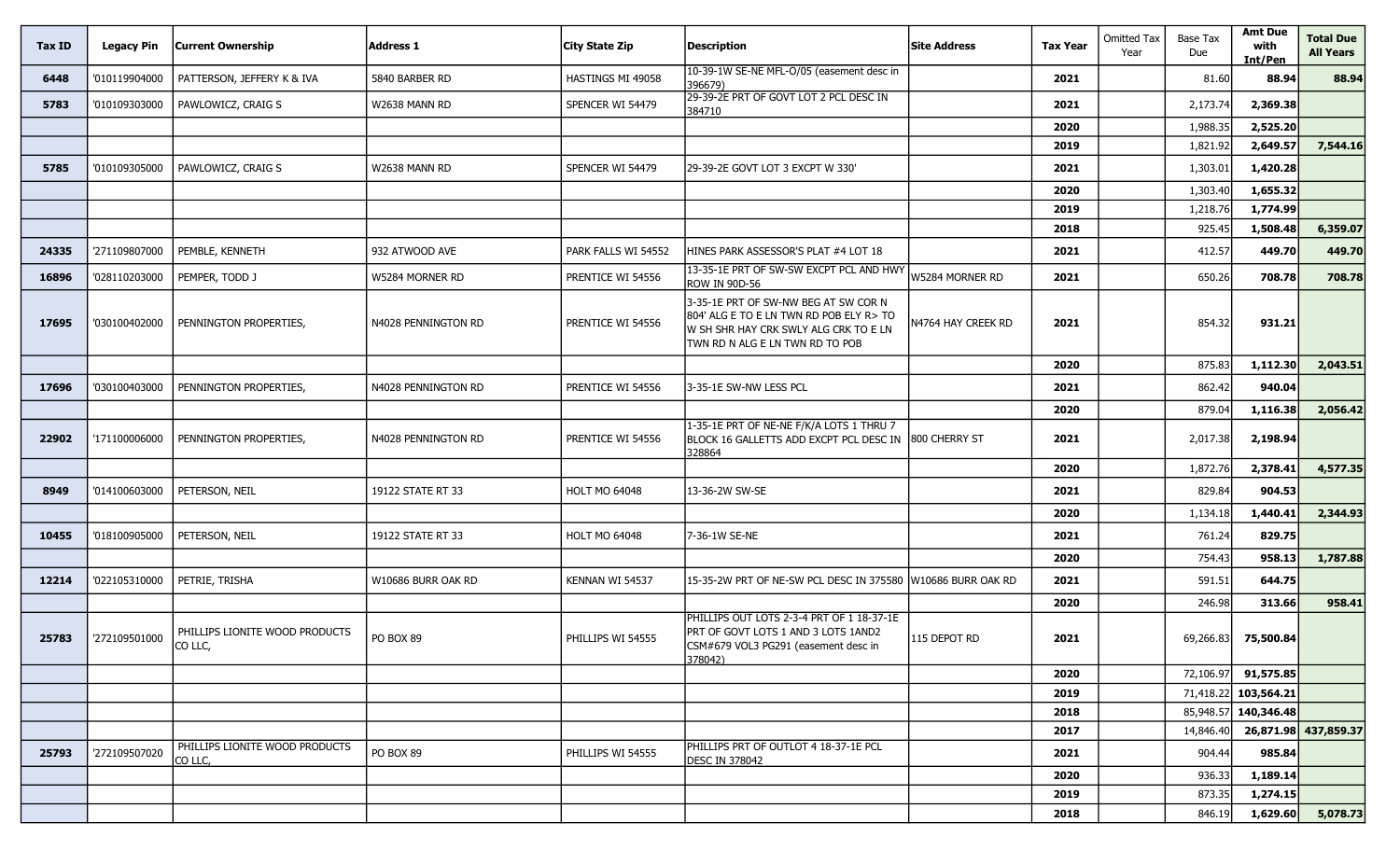| Tax ID | <b>Legacy Pin</b> | <b>Current Ownership</b>     | <b>Address 1</b>      | <b>City State Zip</b>             | <b>Description</b>                                                | <b>Site Address</b>               | <b>Tax Year</b> | <b>Omitted Tax</b><br>Year | <b>Base Tax</b><br>Due | <b>Amt Due</b><br>with<br>Int/Pen | <b>Total Due</b><br><b>All Years</b> |
|--------|-------------------|------------------------------|-----------------------|-----------------------------------|-------------------------------------------------------------------|-----------------------------------|-----------------|----------------------------|------------------------|-----------------------------------|--------------------------------------|
| 8816   | '012119110000     | PIERSON, DANIEL G & ERICKA J | 4541 COUNTY RD K      | OSHKOSH WI 54904-<br>8980         | 18-38-1W PRT OF NW-SW AND NE-SW PCL<br>(ML) AS DESC IN 378879     |                                   | 2019            |                            | 7.34                   | 18.43                             | 18.43                                |
| 16720  | '028108404000     | PINGEL, DENNIS & RHONDA      | 631 IDLEWILD ST       | KAUKAUNA WI 54130                 | 30-34-1E N 1/2 OF GOVT LOT 4                                      |                                   | 2021            |                            | 85.09                  | 92.75                             | 92.75                                |
| 12841  | '024103310000     | PIQUETTE, KELLY              | 5406 W CALUMET RD     | MILWAUKEE WI 53223                | 16-35-3E NE-NW EXCPT OLD RR ROW                                   |                                   | 2021            |                            | 433.83                 | 472.87                            |                                      |
|        |                   |                              |                       |                                   |                                                                   |                                   | 2020            |                            | 487.80                 | 619.51                            |                                      |
|        |                   |                              |                       |                                   |                                                                   |                                   | 2019            |                            | 534.39                 | 782.66                            |                                      |
|        |                   |                              |                       |                                   |                                                                   |                                   | 2018            |                            | 496.94                 | 957.24                            | 2,832.28                             |
| 12842  | '024103401000     | PIQUETTE, KELLY              | 5406 W CALUMET RD     | MILWAUKEE WI 53223                | 16-35-3E E1/2 OF NW1/4 100' ROW THRU<br><b>SAME</b>               |                                   | 2021            |                            | 26.45                  | 28.83                             |                                      |
|        |                   |                              |                       |                                   |                                                                   |                                   | 2020            |                            | 28.30                  | 35.94                             |                                      |
|        |                   |                              |                       |                                   |                                                                   |                                   | 2019            |                            | 31.00                  | 52.74                             | 117.51                               |
| 12847  | '024103406000     | PIQUETTE, KELLY              | 5406 W CALUMET RD     | MILWAUKEE WI 53223                | 16-35-3E SE-NW EXCPT OLD RR ROW                                   |                                   | 2021            |                            | 438.22                 | 477.66                            |                                      |
|        |                   |                              |                       |                                   |                                                                   |                                   | 2020            |                            | 312.99                 | 397.50                            |                                      |
|        |                   |                              |                       |                                   |                                                                   |                                   | 2019            |                            | 341.07                 | 502.34                            | 1,377.50                             |
| 12596  | '024100903000     | PITTMAN, DANIEL H            | N4790 W KNOX RD       | BRANTWOOD WI 54513                | 4-35-3E SW-NW                                                     | N4790 W KNOX RD                   | 2021            |                            | 1,089.55               | 1,187.61                          |                                      |
|        |                   |                              |                       |                                   |                                                                   |                                   | 2020            |                            | 1,121.70               | 1,424.56                          |                                      |
|        |                   |                              |                       |                                   |                                                                   |                                   | 2019            |                            | 353.71                 | 512.88                            | 3,125.05                             |
| 4471   | '008105301000     | PLISKA, MARY A & KENNETH M   | W3872 COUNTY RD D     | PHILLIPS WI 54555                 | 28-37-2E PRT OF SW-SE LOT 1 CSM #323 VOL<br>2 PG 29               | W3872 COUNTY RD D                 | 2021            |                            | 952.03                 | 1,037.71                          |                                      |
|        |                   |                              |                       |                                   |                                                                   |                                   | 2020            |                            | 141.85                 | 180.15                            | 1,217.86                             |
| 22705  | '141100403000     | PLONDKE, DAKOTA              | 303 NORMA AVE         | PRAIRIE DU CHIEN WI<br>53821-8030 | 11-35-2W NE-NW EXCPT HWY ROW DESC IN<br>90D-331                   | W10405 US HIGHWAY 8               | 2021            |                            | 911.95                 | 994.03                            |                                      |
|        |                   |                              |                       |                                   |                                                                   |                                   | 2020            |                            | 915.27                 | 1,162.39                          | 2,156.42                             |
| 22283  | '034124204000     | PONTILLO, DEBRA              | PO BOX 1547           | PORT TOWNSEND WA<br>98368-0051    | 33-38-2E PRT OF SW-NW LOT 7 OF CSM #347<br>VOL 2 PG 60-61         | W4030 MUSSER<br><b>HEIGHTS LN</b> | 2021            |                            | 205.21                 | 223.68                            |                                      |
|        |                   |                              |                       |                                   |                                                                   |                                   | 2020            |                            | 45.14                  | 57.33                             | 281.01                               |
| 22293  | '034124303000     | PONTILLO, DEBRA              | PO BOX 1547           | PORT TOWNSEND WA<br>98368-0051    | 33-38-2E PRT OF SW-NW AND SE-NW LOT 10<br>OF CSM #348 VOL 2 PG 62 |                                   | 2021            |                            | 213.99                 | 233.25                            |                                      |
|        |                   |                              |                       |                                   |                                                                   |                                   | 2020            |                            | 207.18                 | 263.12                            | 496.37                               |
| 14885  | '026114103000     | PRITZL, ALLEN H & JUDITH L   | W10292 COUNTY RD E    | PARK FALLS WI 54552               | 26-40-2W SW-NE LESS 1.65a CO HWY IN<br>304758                     | W10292 COUNTY RD E                | 2021            |                            | 2,654.70               | 2,893.62                          | 2,893.62                             |
| 14701  | '026111705000     | PRITZL, JOSHUA J             | W8055 SEIFERT RD      | PARK FALLS WI 54552               | 15-40-2W PRT OF GOVT LOT 3 PCL DESC IN<br>357527                  | W10711 BASS LAKE DR               | 2021            |                            | 1,156.96               | 1,261.09                          | 1,261.09                             |
| 17255  | '028113702000     | PRZYBYLSKI, THOMAS & LINDA   | W6558 COUNTY RD O     | PRENTICE WI 54556                 | 32-35-1E PRT OF SE-SE PCL DESC IN 275320                          | W6558 COUNTY RD O                 | 2020            |                            | 245.17                 | 311.37                            |                                      |
|        |                   |                              |                       |                                   |                                                                   |                                   | 2019            |                            | 128.66                 | 194.35                            | 505.71                               |
| 22713  | '141100502000     | PULS, JAMES M                | <b>W10303 MAIN ST</b> | KENNAN WI 54537                   | 11-35-2W PRT OF SE-NW PCL DESC IN 368208                          | W10301 MAIN ST                    | 2021            |                            | 2,135.40               | 2,327.59                          |                                      |
|        |                   |                              |                       |                                   |                                                                   |                                   | 2020            |                            | 2,191.08               | 2,782.67                          |                                      |
|        |                   |                              |                       |                                   |                                                                   |                                   | 2019            |                            | 2,065.33               | 3,002.52                          |                                      |
|        |                   |                              |                       |                                   |                                                                   |                                   | 2018            |                            | 337.92                 | 801.12                            | 8,913.90                             |
| 7070   | '012100103000     | PUTNAM, ALBERT J             | 3321 N KENNETH AVE    | CHICAGO IL 60641                  | 1-38-1W LOT 2 (easement desc in 307232)                           | N11985 STATE HIGHWAY              | 2021            |                            | 2,191.48               | 2,388.71                          | 2,388.71                             |
| 15634  | '026122003000     | PYRAMID WEALTH LLC,          | 1605 3RD ST W         | ASHLAND WI 54806                  | LYMAN BROS. 2ND ADDITION TO PARK FALLS<br>LOT 6 BLOCK 4           | N15621 CHERRY ST                  | 2021            |                            | 1,974.42               | 2,152.12                          | 2,152.12                             |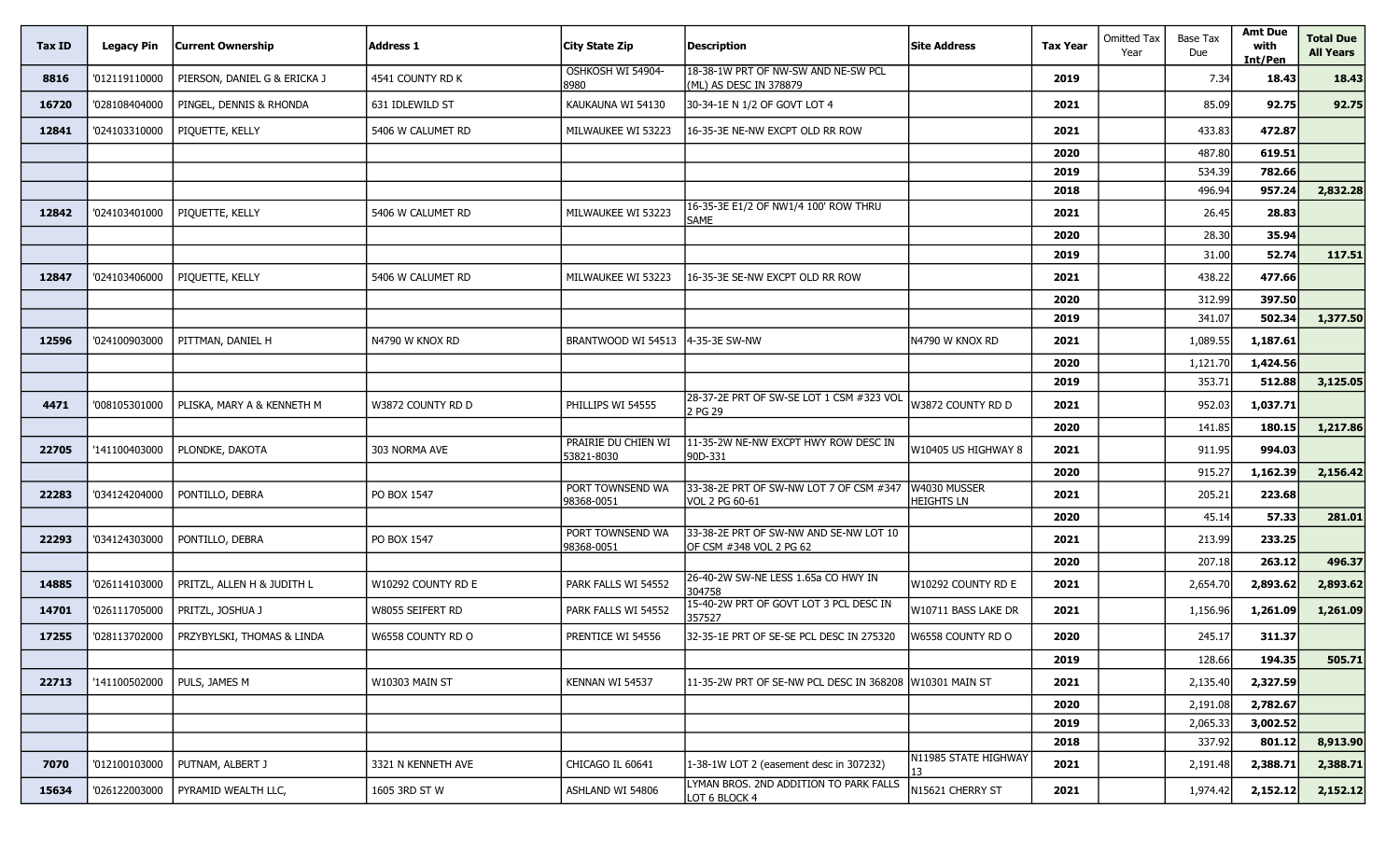| Tax ID | <b>Legacy Pin</b> | <b>Current Ownership</b>        | <b>Address 1</b>       | City State Zip      | <b>Description</b>                                                                                                                       | <b>Site Address</b>        | <b>Tax Year</b> | <b>Omitted Tax</b><br>Year | <b>Base Tax</b><br>Due | <b>Amt Due</b><br>with<br>Int/Pen | <b>Total Due</b><br><b>All Years</b> |
|--------|-------------------|---------------------------------|------------------------|---------------------|------------------------------------------------------------------------------------------------------------------------------------------|----------------------------|-----------------|----------------------------|------------------------|-----------------------------------|--------------------------------------|
| 15635  | '026122004000     | PYRAMID WEALTH LLC,             | 1605 3RD ST W          | ASHLAND WI 54806    | LYMAN BROS. 2ND ADDITION TO PARK FALLS<br>LOTS 7-8-9-10 BLOCK 4                                                                          |                            | 2021            |                            | 53.38                  | 58.18                             | 58.18                                |
| 5475   | '010105607000     | RAIKOWSKI, WILLIAM J & SHEILA M | 159652 CAMP RD         | MOSINEE WI 54455    | 18-39-1E PRT OF GOVT LOT 16 BEG IN SW<br>COR E ALG S LN TO WLY LN OF HWY 13 NLY<br>ALG WLY LN 250' W=WTH S LN TO W LN OF<br>LOT S TO POB | N13307 STATE HIGHWAY<br>13 | 2021            |                            | 1,165.82               | 1,270.74                          |                                      |
|        |                   |                                 |                        |                     |                                                                                                                                          |                            | 2020            |                            | 1,172.77               | 1,489.42                          |                                      |
|        |                   |                                 |                        |                     |                                                                                                                                          |                            | 2019            |                            | 1,090.04               | 1,588.35                          |                                      |
|        |                   |                                 |                        |                     |                                                                                                                                          |                            | 2018            |                            | 1,038.28               | 1,935.50                          | 6,284.01                             |
| 6220   | '010114507010     | RAMKER, JASON M                 | 227 N LEXINGTON PKWY   | DEFOREST WI 53532   | 26-40-3E PRT OF SW-SW PCL DESC IN 340985                                                                                                 | W861 OTTER LN              | 2021            |                            | 1,152.87               | 1,256.63                          |                                      |
|        |                   |                                 |                        |                     |                                                                                                                                          |                            | 2020            |                            | 147.49                 | 187.31                            | 1,443.94                             |
| 6214   | '010114503000     | RAMKER, NATHAN J rv trst        | 13420 COON HUNTER RD   | BLUE GRASS IA 52726 | 26-40-3E SW-SW EXCPT PCLS                                                                                                                |                            | 2020            |                            | 933.82                 | 1,185.95                          | 1,185.95                             |
| 25382  | '272105306020     | RASKIE, TREVOR J                | 705 S AIRPORT RD       | PHILLIPS WI 54555   | 7-37-1E PRT OF W 1/2 OF THE NE 1/4 LOT 1<br>CSM #747 VOL 4 PG 51                                                                         | 705 S AIRPORT RD           | 2021            |                            | 1,624.23               | 1,770.41                          | 1,770.41                             |
| 19225  | '032102703000     | RHODY, DEREK M                  | 785 SHERWOOD DR        | YUBA CITY CA 95991  | 14-34-3E NW-NE                                                                                                                           |                            | 2021            |                            | 3.48                   | 3.79                              | 3.79                                 |
| 6986   | '010125307000     | RICHWALSKI, KENNETH J           | W2372 SHADY KNOLL RD   | PARK FALLS WI 54552 | BYHRE LAKE COUNTY PLAT LOT 31 (LAKE<br>BOTTOM, ISLANDS, COMMON AREA AND<br>PRIVATE ROADS ARE OWNED JOINTLY BY ALL<br>LOT OWNERS)         |                            | 2021            |                            | 879.17                 | 958.30                            |                                      |
|        |                   |                                 |                        |                     |                                                                                                                                          |                            | 2020            |                            | 892.27                 | 1,133.18                          |                                      |
|        |                   |                                 |                        |                     |                                                                                                                                          |                            | 2019            |                            | 819.81                 | 1,196.51                          | 3,287.99                             |
| 4457   | '008105107000     | RIED, PAUL & AMY                | N7999 COUNTY RD H      | PHILLIPS WI 54555   | 28-37-2E PRT OF SE-NE N 1/2                                                                                                              | N7999 COUNTY RD H          | 2021            |                            | 633.79                 | 690.83                            |                                      |
|        |                   |                                 |                        |                     |                                                                                                                                          |                            | 2020            |                            | 698.00                 | 886.46                            |                                      |
|        |                   |                                 |                        |                     |                                                                                                                                          |                            | 2019            |                            | 654.54                 | 956.87                            |                                      |
|        |                   |                                 |                        |                     |                                                                                                                                          |                            | 2018            |                            | 630.99                 | 1,278.82                          | 3,812.99                             |
| 7502   | '012104503010     | RILEY, ANDREW A                 | N10122 COUNTY RD F     | PHILLIPS WI 54555   | 26-38-1W PRT OF SW-SW A PCL 500' SQUARE<br>IN SW COR                                                                                     | N10122 COUNTY RD F         | 2021            |                            | 348.53                 | 379.90                            | 379.90                               |
| 25593  | '272107505000     | RINGERSMA, JENNIFER E           | 164 FLAMBEAU AVE       | PHILLIPS WI 54555   | PALM'S ADDITION TO PHILLIPS LOT 3 AND<br>PRT OF LOT 2 BLOCK 1 DESC IN 387001                                                             | 164 FLAMBEAU AVE           | 2021            |                            | 1,196.70               | 1,304.40                          | 1,304.40                             |
| 2341   | '006102606010     | RINGERSMA, MATTHEW H            | N7898 COUNTY RD K      | PHILLIPS WI 54555   | 10-37-1W PRT OF SW-NW PCL DESC IN 387000 W8425 COUNTY RD S                                                                               |                            | 2021            |                            | 988.43                 | 1,077.39                          |                                      |
|        |                   |                                 |                        |                     |                                                                                                                                          |                            | 2020            |                            | 399.76                 | 507.70                            | 1,585.08                             |
| 25571  | '272107302000     | RINGERSMA, SHARON E & DUANE H   | N7798 COUNTY RD K      | PHILLIPS WI 54555   | 18-37-1E PRT OF GOVT LOTS 13 AND 14 FULLY<br><b>DESC IN 319990</b>                                                                       |                            | 2021            |                            | 212.31                 | 231.42                            | 231.42                               |
| 27970  | '272110709057     | ROACH, DENNIS A & MARIA         | 2313 W IOWA ST         | CHICAGO IL 60622    | PHILLIPS ASSESSOR'S PLAT NO 1 LOT 57                                                                                                     | 611 FLAMBEAU AVE           | 2021            |                            | 2,179.74               | 2,375.92                          | 2,375.92                             |
| 25140  | '272103006000     | ROBINSON, ROBERT                | 750 MAIN ST EAST       | MAYVILLE ND 58257   | PHILLIPS LOT 9 BLOCK 23 N 15' OF LOT 10<br>BLOCK 23                                                                                      | 586 S ARGYLE AVE           | 2021            |                            | 777.91                 | 847.92                            | 847.92                               |
| 22567  | '111101103000     | ROTH, EMIL SR                   | N5069 STATE HIGHWAY 73 | GLEN FLORA WI 54526 | GRUBER PAGE ADDITION TO CATAWBA LOT 4<br><b>BLOCK 1</b>                                                                                  | W9212 US HIGHWAY 8         | 2021            |                            | 446.38                 | 486.55                            |                                      |
|        |                   |                                 |                        |                     |                                                                                                                                          |                            | 2020            |                            | 422.83                 | 536.99                            |                                      |
|        |                   |                                 |                        |                     |                                                                                                                                          |                            | 2019            |                            | 3,442.23               | 4,999.02                          |                                      |
|        |                   |                                 |                        |                     | GRUBER PAGE ADDITION TO CATAWBA LOT 5                                                                                                    |                            | 2018            |                            | 407.09                 | 913.87                            | 6,936.44                             |
| 22568  | '111101104000     | ROTH, EMIL SR                   | N5069 STATE HIGHWAY 73 | GLEN FLORA WI 54526 | BLOCK 1                                                                                                                                  |                            | 2021            |                            | 16.17                  | 17.63                             |                                      |
|        |                   |                                 |                        |                     |                                                                                                                                          |                            | 2020            |                            | 17.42                  | 22.12                             |                                      |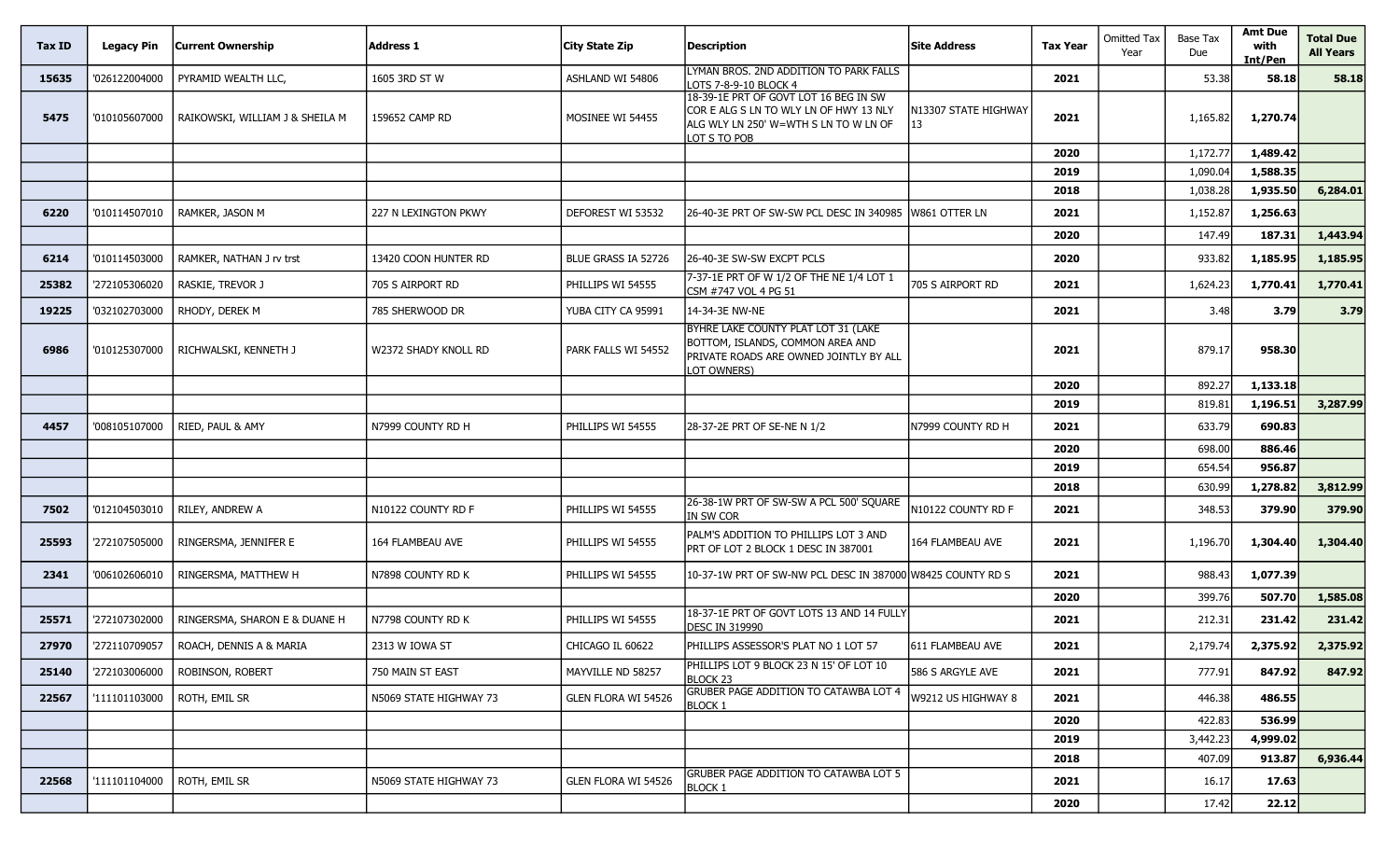| Tax ID | <b>Legacy Pin</b> | <b>Current Ownership</b>                 | Address 1                  | <b>City State Zip</b>           | <b>Description</b>                                                                                                                                   | <b>Site Address</b>   | <b>Tax Year</b> | <b>Omitted Tax</b><br>Year | Base Tax<br>Due | <b>Amt Due</b><br>with<br>Int/Pen | <b>Total Due</b><br><b>All Years</b> |
|--------|-------------------|------------------------------------------|----------------------------|---------------------------------|------------------------------------------------------------------------------------------------------------------------------------------------------|-----------------------|-----------------|----------------------------|-----------------|-----------------------------------|--------------------------------------|
|        |                   |                                          |                            |                                 |                                                                                                                                                      |                       | 2019            |                            | 15.41           | 30.13                             |                                      |
|        |                   |                                          |                            |                                 |                                                                                                                                                      |                       | 2018            |                            | 15.55           | 275.66                            | 345.54                               |
| 27247  | '012100401023     | ROUGEAU, GLENN C JR                      | N11992 POPPLE HILL RD      | PHILLIPS WI 54555               | 4-38-1W PRT OF W 1/2 OF THE NW 1/4 PCL<br><b>DESC IN 368018</b>                                                                                      | N11992 POPPLE HILL RD | 2021            |                            | 812.46          | 885.58                            | 885.58                               |
| 11559  | '020106207000     | RUTHERFORD, ROBERT T                     | N730 HILL OGEMA RD         | OGEMA WI 54459                  | 30-34-2E SE-NW MFL-C/03                                                                                                                              |                       | 2021            |                            | 70.00           | 76.30                             | 76.30                                |
| 11561  | '020106209000     | RUTHERFORD, ROBERT T                     | N730 HILL OGEMA RD         | OGEMA WI 54459                  | 30-34-2E NW-SW MFL-C/03 EXCPT PCL                                                                                                                    |                       | 2021            |                            | 70.00           | 76.30                             | 76.30                                |
| 27222  | '020103802001     | SALM, MARK J                             | 1805 DUBLIN TRAIL, APT 127 | NEENAH WI 54956                 | 18-34-2E E 1/2 OF THE SW-SE                                                                                                                          |                       | 2021            |                            | 87.46           | 95.33                             |                                      |
|        |                   |                                          |                            |                                 |                                                                                                                                                      |                       | 2020            |                            | 85.89           | 109.08                            | 204.41                               |
| 27224  | '020103801001     | SALM, MARK J                             | 1805 DUBLIN TRAIL, APT 127 | NEENAH WI 54956                 | 18-34-2E NW-SE EXCPT PCL                                                                                                                             |                       | 2021            |                            | 139.93          | 152.52                            |                                      |
|        |                   |                                          |                            |                                 |                                                                                                                                                      |                       | 2020            |                            | 135.51          | 172.10                            | 324.62                               |
| 3650   | '006115609000     | <b>SATTLER, BRET A</b>                   | W11160 STATE RD 16         | PORTAGE WI 53901                | 13-37-2W PRT OF SE-NE BEG AT SE COR W ON<br>LN 15 CHNS POB W 4CHNS 97 LNKS TO W LN<br>IN ON W LN TO S BNDY RD ELY ALG S BNDY RD<br>5 CHNS SLY TO POB |                       | 2021            |                            | 124.87          | 136.11                            |                                      |
|        |                   |                                          |                            |                                 |                                                                                                                                                      |                       | 2019            |                            | 106.01          | 161.50                            | 297.61                               |
| 27796  | '006103601100     | SAWYER, MICAH & ASHLYN N                 | W7486 HARVEST LN           | PHILLIPS WI 54555               | 12-37-1W PRT OF GOVT LOT 2 KNOWN AS<br>HARVEST LN FULLY DESC IN 392902                                                                               |                       | 2021            |                            | 3.57            | 3.89                              | 3.89                                 |
| 10846  | '018105306000     | SCHELLIN, WILLIAM A IV                   | W5488 OLD 8 RD W           | PRENTICE WI 54556               | 33-36-1W NW-NE                                                                                                                                       |                       | 2021            |                            | 357.62          | 389.81                            | 389.81                               |
| 12650  | '024101407000     | SCHNEIDER, JAMES T                       | 57 WESLEY AVE              | LAKE VILLA IL 60046-<br>8980    | 6-35-3E PRT OF NW-SW DESC IN 523R-430                                                                                                                |                       | 2021            |                            | 1.76            | 1.92                              |                                      |
|        |                   |                                          |                            |                                 |                                                                                                                                                      |                       | 2020            |                            | 18.32           | 23.27                             |                                      |
|        |                   |                                          |                            |                                 |                                                                                                                                                      |                       | 2019            |                            | 20.06           | 36.88                             |                                      |
|        |                   |                                          |                            |                                 |                                                                                                                                                      |                       | 2018            |                            | 18.65           | 30.40                             |                                      |
|        |                   |                                          |                            |                                 |                                                                                                                                                      |                       | 2017            |                            | 16.00           | 36.99                             |                                      |
|        |                   |                                          |                            |                                 |                                                                                                                                                      |                       | 2016            |                            | 17.96           | 41.04                             |                                      |
|        |                   |                                          |                            |                                 |                                                                                                                                                      |                       | 2015            |                            | 19.19           | 41.64                             |                                      |
|        |                   |                                          |                            |                                 |                                                                                                                                                      |                       | 2014            |                            | 18.13           | 46.29                             |                                      |
|        |                   |                                          |                            |                                 |                                                                                                                                                      |                       | 2013            |                            | 19.44           | 53.81                             |                                      |
|        |                   |                                          |                            |                                 | JACKSON'S ADDITION TO PHILLIPS LOT 4                                                                                                                 |                       | 2012            |                            | 18.76           | 55.44                             | 367.67                               |
| 25300  | '272104609000     | SCHOLZ, TAMMY J                          | 587 S LAKE AVE             | PHILLIPS WI 54555               | <b>BLOCK 1</b>                                                                                                                                       | 587 S LAKE AVE        | 2021            |                            | 1,108.65        | 1,208.43                          | 1,208.43                             |
| 18913  | '030112708000     | SCHROEDER, DEAN E                        | W3481 NYBERG HILL RD       | PRENTICE WI 54556               | 34-36-2E NW-SE                                                                                                                                       | W3481 NYBERG HILL RD  | 2021            |                            | 405.39          | 441.88                            | 441.88                               |
| 16997  |                   | '028111110000   SCHWARTZ, DANIEL B       | 1040 FRANK HOECK RD        | <b>CARB ORCHARD KY</b><br>40419 | 22-35-1E NW-SW                                                                                                                                       | W6051 BERG RD         | 2021            |                            | 358.68          | 390.96                            | 390.96                               |
| 5645   | '010107301000     | SCHWARTZ, NICHOLAS E                     | 69095 KERR RD              | ASHLAND WI 54806                | 29-39-1E NE-SW                                                                                                                                       |                       | 2021            |                            | 1,171.88        | 1,277.35                          |                                      |
|        |                   |                                          |                            |                                 |                                                                                                                                                      |                       | 2020            |                            | 1,172.24        | 1,488.74                          | 2,766.09                             |
| 5648   | '010107304000     | SCHWARTZ, NICHOLAS E                     | 69095 KERR RD              | ASHLAND WI 54806                | 29-39-1E SE-SW                                                                                                                                       |                       | 2021            |                            | 1,044.86        | 1,138.90                          |                                      |
|        |                   |                                          |                            |                                 |                                                                                                                                                      |                       | 2020            |                            | 1,045.19        | 1,327.39                          | 2,466.29                             |
| 27526  | '006115109001     | SCHWARZ, MICHAEL W & BONNIE M rv<br>trst | N8968 W ISLAND RD          | PHILLIPS WI 54555               | 12-37-2W PRT OF NW-SW AND GOVT LOT 4<br>PCL DESC IN 377662                                                                                           | N8968 W ISLAND RD     | 2021            | 2019 OM                    | 633.04          | 690.01                            |                                      |
|        |                   |                                          |                            |                                 |                                                                                                                                                      |                       | 2021            | 2020 OM                    | 742.36          | 809.17                            | 1,499.19                             |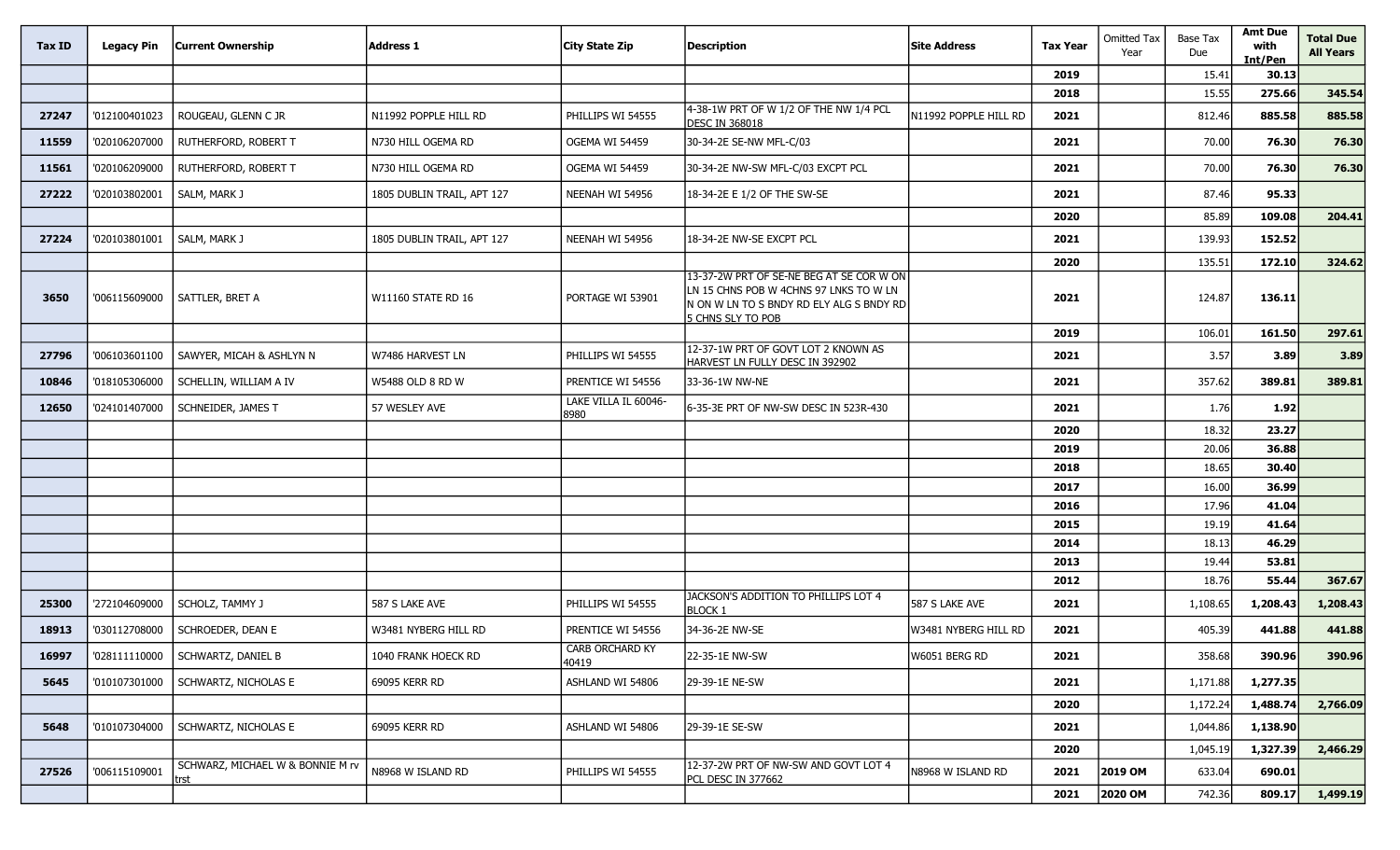| Tax ID | <b>Legacy Pin</b> | <b>Current Ownership</b>          | <b>Address 1</b>                            | City State Zip      | <b>Description</b>                                                                                     | <b>Site Address</b>                | <b>Tax Year</b> | <b>Omitted Tax</b><br>Year | Base Tax<br>Due | <b>Amt Due</b><br>with<br>Int/Pen | <b>Total Due</b><br><b>All Years</b> |
|--------|-------------------|-----------------------------------|---------------------------------------------|---------------------|--------------------------------------------------------------------------------------------------------|------------------------------------|-----------------|----------------------------|-----------------|-----------------------------------|--------------------------------------|
| 7474   | '012104302010     | SEACRIST, JOHN & AMY              | 6236 WINDCHESTER DR                         | ROCKFORD IL 61109   | 25-38-1W PRT OF NW-SE PCL DESC IN 387825<br>(easement desc in 387825)                                  | W7406 MINK SPRINGS<br>RD.          | 2021            |                            | 1,557.73        | 1,697.93                          |                                      |
|        |                   |                                   |                                             |                     |                                                                                                        |                                    | 2020            |                            | 1,546.89        | 1,964.55                          | 3,662.48                             |
| 16206  | '028103110000     | SERRAHN, KEN                      | c/o SALLY SERRAHN                           | OGEMA WI 54459      | 12-34-1E PRT OF NW-SW PCL DESC IN 351423<br>EXCPT HWY ROW DESC IN 189R-508                             | W5285 STATE HIGHWAY<br>86          | 2021            |                            | 288.27          | 314.21                            |                                      |
|        |                   |                                   | W5285 ST HWY 86                             |                     |                                                                                                        |                                    | 2018            |                            | 387.40          | 881.77                            |                                      |
|        |                   |                                   |                                             |                     |                                                                                                        |                                    | 2017            |                            | 132.03          | 238.97                            | 1,434.96                             |
| 15897  | '028100101000     | <b>SG TIMBERLAND LLC.</b>         | c/o ADAM SWENSON<br>5000 W 36th ST, STE 130 |                     | MINNEAPOLIS MN 55416 1-34-1E SE-NW (easement desc in 358764)                                           |                                    | 2021            |                            | 1,167.70        | 1,272.79                          | 1,272.79                             |
| 15898  | '028100102000     | SG TIMBERLAND LLC,                | c/o ADAM SWENSON<br>5000 W 36th ST, STE 130 |                     | MINNEAPOLIS MN 55416 1-34-1E NE-SW (easement desc in 358764)                                           |                                    | 2021            |                            | 1,167.70        | 1,272.79                          | 1,272.79                             |
| 22284  | '034124205000     | SHALLCROSS, NICHOLE               | 34713 14TH SW PL                            | 7036                | FEDERAL WAY WA 98023 33-38-2E PRT OF SW-NW AND SE-NW LOT 9<br>OF CSM #347 VOL 2 PG 60-61               |                                    | 2021            |                            | 105.21          | 114.68                            |                                      |
|        |                   |                                   |                                             |                     |                                                                                                        |                                    | 2020            |                            | 101.87          | 129.37                            | 244.05                               |
| 22294  | '034124304000     | SHALLCROSS, NICHOLE               | 34713 14TH SW PL                            | 7036                | FEDERAL WAY WA 98023 33-38-2E PRT OF SE-NW LOT 11 CSM #348<br>VOL 2 PG 62 AND 63                       |                                    | 2021            |                            | 272.84          | 297.40                            |                                      |
|        |                   |                                   |                                             |                     |                                                                                                        |                                    | 2020            |                            | 264.16          | 335.48                            | 632.88                               |
| 22295  | '034124305000     | SHALLCROSS, NICHOLE               | 34713 14TH SW PL                            | 7036                | FEDERAL WAY WA 98023 33-38-2E PRT OF SE-NW LOT 12 CSM #348<br>VOL 2 PG 62 AND 63                       |                                    | 2021            |                            | 203.29          | 221.59                            |                                      |
|        |                   |                                   |                                             |                     |                                                                                                        |                                    | 2020            |                            | 196.82          | 249.96                            | 471.55                               |
| 1602   | '004107810000     | SHILTS, BRANDON & KELLY           | 5512 56TH AVE                               | KENOSHA WI 53144    | 1-40-2E PRT OF S 1/2 OF NE-SE S 85'                                                                    | N16595 PATTERSON<br><b>LAKE RD</b> | 2021            |                            | 970.56          | 1,057.91                          | 1,057.91                             |
| 24141  | '271107808000     | SHILTS, BRANDON A                 | 5512 56TH AVE                               | KENOSHA WI 53144    | PARK ADDITION TO PARK FALLS N 50' OF<br>LOTS 3 AND 4                                                   | 722 ATWOOD AVE                     | 2021            |                            | 529.19          | 576.82                            | 576.82                               |
| 1605   | '004107905000     | SHILTS, NICHOLAS S                | 2017 74TH ST                                | KENOSHA WI 53143    | 1-40-2E N 60' OF SE-SE                                                                                 |                                    | 2021            |                            | 241.02          | 262.71                            | 262.71                               |
| 11997  | '022103301000     | SIMO, JOHN E                      | W10232 US HIGHWAY 8                         | KENNAN WI 54537     | 2-35-2W SW-SE EXCPT HWY ROW DESC IN<br>90D-311                                                         | W10232 US HIGHWAY 8                | 2021            |                            | 1,284.26        | 1,399.84                          |                                      |
|        |                   |                                   |                                             |                     |                                                                                                        |                                    | 2020            |                            | 920.93          | 1,169.58                          |                                      |
|        |                   |                                   |                                             |                     |                                                                                                        |                                    | 2019            |                            | 435.59          | 631.61                            | 3,201.03                             |
| 10441  | '018100709000     | SIMPSON, SUSANNE M                | N7280 CARPENTER CREEK RD                    | PHILLIPS WI 54555   | 5-36-1W NE-NE                                                                                          |                                    | 2021            |                            | 545.39          | 594.48                            | 594.48                               |
| 10442  | '018100710000     | SIMPSON, SUSANNE M                | N7280 CARPENTER CREEK RD                    | PHILLIPS WI 54555   | 5-36-1W NW-NE PCL DESC IN 296951                                                                       | N7280 CARPENTER<br>Creek RD        | 2021            |                            | 1,350.72        | 1,472.28                          | 1,472.28                             |
| 10450  | '018100809000     | SIMPSON, SUSANNE M                | N7280 CARPENTER CREEK RD                    | PHILLIPS WI 54555   | 5-36-1W SW-SE                                                                                          |                                    | 2021            |                            | 521.12          | 568.02                            | 568.02                               |
| 14185  | '026106501000     | SINGER, RANDALL W                 | N15549 TOWER RD                             | PARK FALLS WI 54552 | $\sqrt{22-40-1W}$ S 1/2 OF NE 1/4 LYING S OF OMAHA $_{\big  N15547}$ TOWER RD<br><b>ROW EXCPT PCL</b>  |                                    | 2021            |                            | 2,800.26        | 3,052.28                          | 3,052.28                             |
| 20906  | '034109409010     | SKOMAROSKE, BRIAN                 | c/o COUNTRY SAUSAGE<br>N7871 ST HWY 13      | PHILLIPS WI 54555   | 30-37-1E PRT OF NE-SE BEG AT NE COR S 500'<br>ALG HWY 13 ROW POB S 250' W 500' N 250' E<br>500' TO POB | N7871 STATE HIGHWAY                | 2021            |                            | 910.30          | 992.23                            | 992.23                               |
| 11635  | '020106910000     | SLACHETKA, TIMOTHY P & KRISTINA A | N450 SPOKE RD                               | OGEMA WI 54459      | 34-34-2E NE-NE EXCPT PCL                                                                               |                                    | 2020            |                            | 159.38          | 202.41                            | 202.41                               |
| 16947  | '028110609000     | SLAPPEY, ALEX H                   | 2128 HORSEHOE LN                            | DELAVAN WI 53115    | 19-35-1E NE-SE                                                                                         | N3523 PENNINGTON RD                | 2021            |                            | 1,281.16        | 1,396.46                          |                                      |
|        |                   |                                   |                                             |                     |                                                                                                        |                                    | 2020            |                            | 1,296.55        | 1,646.62                          | 3,043.08                             |
| 27445  | '010121709001     | SMASAL, BILL A                    | N12567 STATE HIGHWAY 13                     | FIFIELD WI 54524    | 25-39-1W PRT OF SW-SE LOT 1 CSM #1362<br>VOL 7 PG 269 (easement desc in 286381)                        | N12567 STATE HIGHWAY<br>13         | 2021            |                            | 2,955.73        | 3,221.75                          |                                      |
|        |                   |                                   |                                             |                     |                                                                                                        |                                    | 2020            |                            | 3,051.15        | 3,874.96                          | 7,096.71                             |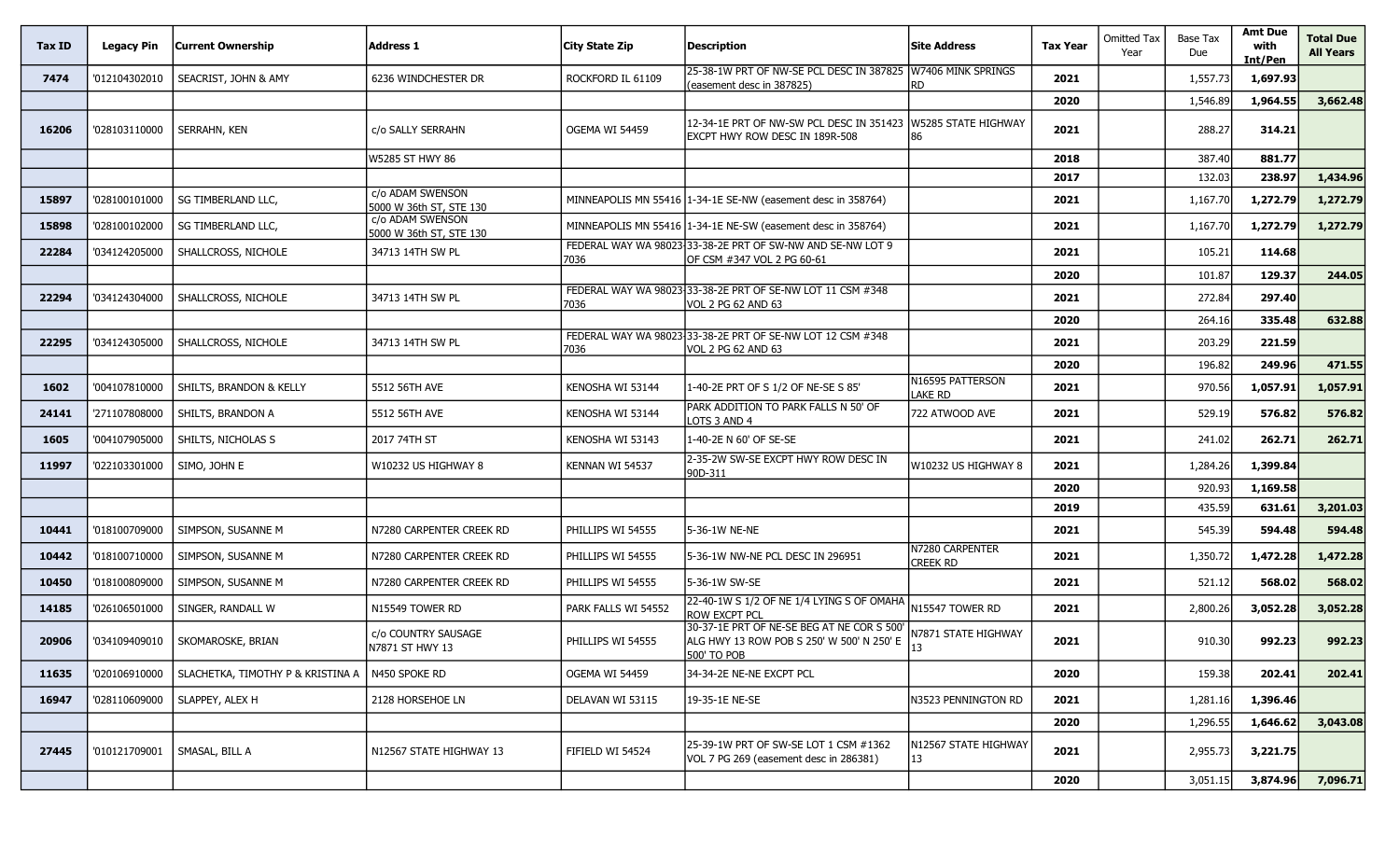| Tax ID | <b>Legacy Pin</b> | <b>Current Ownership</b>        | Address 1                   | <b>City State Zip</b> | <b>Description</b>                                                                                     | <b>Site Address</b>        | <b>Tax Year</b> | Omitted Tax<br>Year | Base Tax<br>Due  | <b>Amt Due</b><br>with<br>Int/Pen | Total Due<br><b>All Years</b> |
|--------|-------------------|---------------------------------|-----------------------------|-----------------------|--------------------------------------------------------------------------------------------------------|----------------------------|-----------------|---------------------|------------------|-----------------------------------|-------------------------------|
| 2864   | '006107710000     | SMITH, AMY A                    | 200 14TH ST S               | LA CROSSE WI 54601    | 24-37-1W PRT OF NW-NE BEG AT E 1/16 PST<br>ON N LN S 215' W 245' N 215' E 245' TO POB                  | N8495 E WILSON FLWG<br>RD. | 2021            |                     | 1,712.68         | 1,866.82                          | 1,866.82                      |
| 12352  | '022106805000     | SMITH, TERRY & ERIKA            | W10133 WEB CREEK RD         | KENNAN WI 54537       | 23-35-2W NE-SE (easement desc in 379045)                                                               | W10133 WEB CREEK RD        | 2021            |                     | 1,134.19         | 1,236.27                          | 1,236.27                      |
| 12353  | '022106806000     | SMITH, TERRY & ERIKA            | W10133 WEB CREEK RD         | KENNAN WI 54537       | 23-35-2W NW-SE EXCPT PCL DESC 219R-523<br>(easement desc in 379045)                                    |                            | 2021            |                     | 179.72           | 195.89                            | 195.89                        |
| 27590  | '022106809010     | <b>SMITH, TERRY &amp; ERIKA</b> | W10133 WEB CREEK RD         | KENNAN WI 54537       | 23-35-2W N 460' OF THE SE-SE                                                                           |                            | 2021            |                     | 38.38            | 41.83                             | 41.83                         |
| 23521  | '271101501000     | SOLBERG-LANGNR, BECKY S         | 142 4TH AVE S, APT B        | PARK FALLS WI 54552   | PARK FALLS LUMBER CO. PLAT N 25' OF LOT 5<br><b>BLOCK 16</b>                                           | 142 4TH AVE S              | 2021            |                     | 1,049.87         | 1,144.36                          | 1,144.36                      |
| 25310  | '272104708000     | SOPA, JUDITH M                  | 414 NORTH ST                | WAUPACA WI 54981      | JACKSON'S ADDITION TO PHILLIPS LOT 5<br><b>BLOCK 2</b>                                                 | 505 S LAKE AVE             | 2021            |                     | 708.37           | 772.12                            | 772.12                        |
| 10381  | '018100309010     | SPACEK, TAMMY KAY               | W7776 KATIE LN              | PHILLIPS WI 54555     | 2-36-1W PRT OF SE-SE PCL DESC IN 286893                                                                | W7776 KATIE LN             | 2021            |                     | 1,354.82         | 1,476.75                          | 1,476.75                      |
| 25416  | '272105702000     | SPANJER, MICHAEL J & MARIE C    | 155 FAYETTE ST              | PHILLIPS WI 54555     | SHAW'S ADDITION TO PHILLIPS LOT 8 BLOCK                                                                | 145 FAYETTE ST             | 2021            |                     | 1,154.91         | 1,258.85                          | 1,258.85                      |
| 22565  | '111101101000     | SPENCER, KATHERINE              | N3116 COUNTY RD N           | KENNAN WI 54537       | <b>GRUBER PAGE ADDITION TO CATAWBA LOT 2</b><br><b>BLOCK 1</b>                                         | W9202 US HIGHWAY 8         | 2021            |                     | 1,175.85         | 1,281.68                          | 1,281.68                      |
| 22221  | '034123609016     | SPRING, ROMAINE R               | c/o NATIONSTAR MORTGAGE     | DALLAS TX 75235-0605  | MUSSER LAKE DEVELOPMENT PRT OF LOT 1 31<br>38-2E PRT OF N 1/2 - NE 1/4 LOT 2 CSM<br>#1218 VOL 6 PG 293 |                            | 2021            |                     | 44.57            | 48.58                             |                               |
|        |                   |                                 | PO BOX 35605                |                       |                                                                                                        |                            | 2020            |                     | 43.17            | 54.83                             |                               |
|        |                   |                                 |                             |                       |                                                                                                        |                            | 2019            |                     | 37.87            | 62.70                             |                               |
|        |                   |                                 |                             |                       | 31-38-2E PRT OF NW-NE EXCPT CSM'S #426;                                                                |                            | 2018            |                     | 36.72            | 310.16                            | 476.27                        |
| 26087  | '034123004000     | SPRING, ROMAINE R               | c/o NATIONSTAR MORTGAGE     | DALLAS TX 75235-0605  | #470 AND #1178                                                                                         |                            | 2021            |                     | 12.48            | 13.60                             |                               |
|        |                   |                                 | PO BOX 35605                |                       |                                                                                                        |                            | 2020            |                     | 12.09            | 15.35                             |                               |
|        |                   |                                 |                             |                       |                                                                                                        |                            | 2019            |                     | 10.59            | 23.15                             |                               |
| 2933   | '006108501000     | STADE, DAVID                    | 307 S BENTLEY AVE           | LOS ANGELES CA 90049  | 26-37-1W PRT OF NE-NE MFL-C/99 PCL DESC                                                                |                            | 2018<br>2020    |                     | 10.29<br>130.53  | 267.08<br>165.77                  | 319.19<br>165.77              |
|        |                   |                                 |                             |                       | IN 383802                                                                                              | <b>N8041 E WILSON FLWG</b> |                 |                     |                  |                                   |                               |
| 2938   | '006108506000     | STADE, DAVID                    | 307 S BENTLEY AVE           | LOS ANGELES CA 90049  | 26-37-1W PRT OF NW-NE PCL DESC IN 383802                                                               |                            | 2020            |                     | 768.39           | 975.86                            | 975.86                        |
| 11063  | '020101406000     | STADE, JOHN F & KELLY A SR      | 303 RAILROAD AVE, PO BOX 81 | POWERS LAKE ND 58773  | 7-34-2E SE-NW EXCPT PCLS. AND HWY ROW<br>DESC IN 272125 AND 272887                                     | W4729 STATE HIGHWAY<br>36  | 2021            |                     | 645.71           | 703.82                            |                               |
|        |                   |                                 |                             |                       |                                                                                                        |                            | 2020            |                     | 634.64           | 805.99                            | 1,509.82                      |
| 16592  | '028107108000     | STANFORD, PRIDE                 | W5136 COUNTY RD I           | OGEMA WI 54459        | 24-34-1E PRT OF SE-SW EXCPT HWY ROW<br>DESC IN 168R-233 AND 89D-51                                     | W5136 COUNTY RD I          | 2021            |                     | 1,296.38         | 1,413.05                          |                               |
|        |                   |                                 |                             |                       |                                                                                                        |                            | 2020            |                     | 1,401.38         | 1,779.75                          |                               |
|        |                   |                                 |                             |                       | 12-34-1E PRT OF NE-SE PCL DESC IN 337490                                                               | W4992 STATE HIGHWAY        | 2019            |                     | 1,270.82         | 1,850.48                          | 5,043.29                      |
| 16224  | '028103401000     | STAPLES, DONALD G               | 379 JACKSON AVE             | PHILLIPS WI 54555     | (easement desc in 337490)                                                                              | 86                         | 2021            |                     | 492.46           | 536.78                            |                               |
|        |                   |                                 |                             |                       |                                                                                                        |                            | 2020            |                     | 515.51           | 654.70                            |                               |
|        |                   |                                 |                             |                       |                                                                                                        |                            | 2019            |                     | 477.87           | 700.70                            |                               |
|        |                   |                                 |                             |                       | BAILEY'S ADDITION TO PHILLIPS LOT 5 BLOCK                                                              |                            | 2018            |                     | 477.69           | 1,028.94                          | 2,921.13                      |
| 25637  | '272108001000     | STAPLES, DONALD G               | 379 JACKSON AVE             | PHILLIPS WI 54555     |                                                                                                        | 379 JACKSON AVE            | 2021            |                     | 759.95           | 828.35                            |                               |
|        |                   |                                 |                             |                       |                                                                                                        |                            | 2020            |                     | 644.30           | 818.26                            |                               |
|        |                   |                                 |                             |                       |                                                                                                        |                            | 2019<br>2018    |                     | 642.73<br>725.86 | 939.75<br>1,433.46                | 4,019.82                      |
|        |                   |                                 |                             |                       |                                                                                                        |                            |                 |                     |                  |                                   |                               |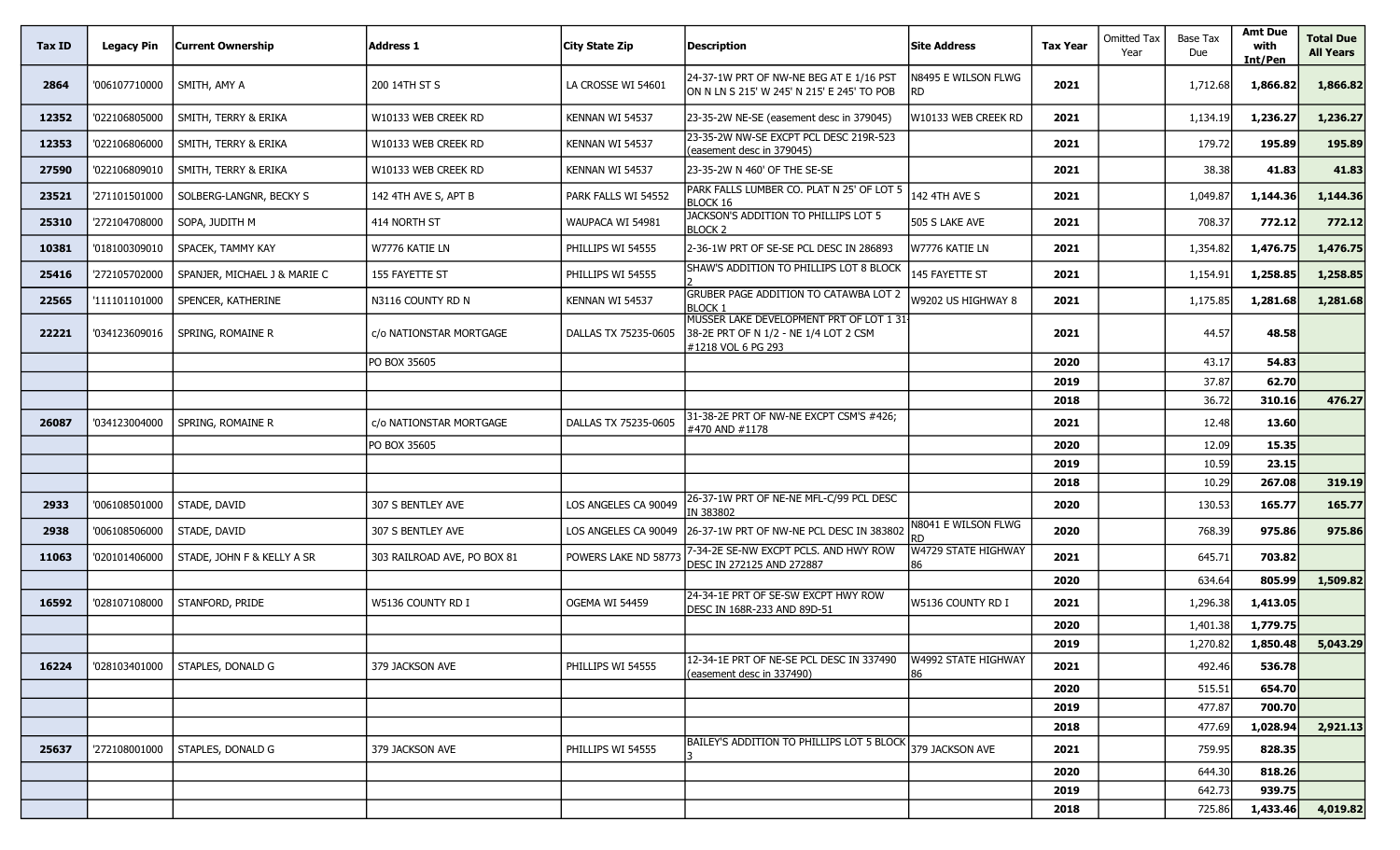| Tax ID | <b>Legacy Pin</b> | <b>Current Ownership</b> | <b>Address 1</b>    | City State Zip               | <b>Description</b>                                                                     | <b>Site Address</b>        | <b>Tax Year</b> | <b>Omitted Tax</b><br>Year | Base Tax<br>Due | <b>Amt Due</b><br>with<br>Int/Pen | <b>Total Due</b><br><b>All Years</b> |
|--------|-------------------|--------------------------|---------------------|------------------------------|----------------------------------------------------------------------------------------|----------------------------|-----------------|----------------------------|-----------------|-----------------------------------|--------------------------------------|
| 25740  | '272109004000     | <b>STAPLES, DONALD G</b> | 379 JACKSON AVE     | PHILLIPS WI 54555            | 18-37-1E PRT OF GOVT LOT 5 PCL DESC IN<br>373459                                       | 515 FLAMBEAU AVE           | 2020            |                            | 797.01          | 1,012.20                          |                                      |
|        |                   |                          |                     |                              |                                                                                        |                            | 2019            |                            | 743.48          | 1,085.84                          |                                      |
|        |                   |                          |                     |                              |                                                                                        |                            | 2018            |                            | 539.04          | 1,128.95                          | 3,226.98                             |
| 27966  | '272110709053     | STAPLES, DONALD G        | 379 JACKSON AVE     | PHILLIPS WI 54555            | PHILLIPS ASSESSOR'S PLAT NO 1 LOT 53                                                   | 515 FLAMBEAU AVE           | 2021            |                            | 577.28          | 629.24                            | 629.24                               |
| 9751   | '016104209000     | STEPHAN, MATTHEW JAMES   | W5311 GARTON RD     | PLYMOUTH WI 53073            | 31-36-1E PRT OF SE-SE PCL DESC IN 345311                                               | W6928 PENNINGTON RD        | 2021            |                            | 171.66          | 187.11                            | 187.11                               |
| 20255  | '034103201000     | STEWART, BILLY B JR      | N9301 DEER LAKE LN  | PHILLIPS WI 54555            | 6-37-1E GOVT LOT 16 ALL LAND BET RR AND<br><b>HWY 13</b>                               | N9301 DEER LAKE LN         | 2021            |                            | 1,236.29        | 1,347.56                          | 1,347.56                             |
| 18032  | '030103804000     | STIBS, ADDISON est       | c/o HEIDI WNUK      | PLATTSMUOTH NE<br>68048-7328 | 2-35-2E NW-NE FLP EXCPT HWY ROW DESC IN<br>90D-103 AND RR ROW - 8D-103                 |                            | 2021            |                            | 460.08          | 501.49                            |                                      |
|        |                   |                          | 18406 PETERSON RD   |                              |                                                                                        |                            | 2020            |                            | 468.94          | 595.55                            | 1,097.04                             |
| 18927  | '030112810000     | STIBS, ADDISON est       | c/o HEIDI WNUK      | PLATTSMUOTH NE<br>68048-7328 | 35-36-2E NE-SW FLP                                                                     |                            | 2021            |                            | 217.94          | 237.55                            | 237.55                               |
| 18931  | '030112904000     | STIBS, ADDISON est       | c/o HEIDI WNUK      | PLATTSMUOTH NE<br>68048-7328 | 35-36-2E SE-SW FLP EXCPT HWY ROW DESC<br>IN 90D-167                                    | W3128 STIBS RD             | 2021            |                            | 450.11          | 490.62                            |                                      |
|        |                   |                          | 18406 PETERSON RD   |                              |                                                                                        |                            | 2020            |                            | 458.16          | 581.86                            | 1,072.48                             |
| 18361  | '030107010000     | SUCKOW, JOHN             | 740 PINE ST         | PRENTICE WI 54556            | 20-35-2E SE-NW                                                                         | N3497 COUNTY RD C          | 2021            |                            | 633.98          | 691.04                            | 691.04                               |
| 23411  | '271100307000     | SUTTON, PAMELA M         | 342 1ST AVE N       | PARK FALLS WI 54552          | PARK FALLS LUMBER CO. PLAT LOT 7 BLOCK 1<br>N 1/2 OF LOT 10 BLOCK 1 ALL DESC IN 350549 | 342 1ST AVE N              | 2021            |                            | 809.10          | 881.92                            |                                      |
|        |                   |                          |                     |                              |                                                                                        |                            | 2020            |                            | 878.15          | 1,115.25                          |                                      |
|        |                   |                          |                     |                              |                                                                                        |                            | 2019            |                            | 864.92          | 1,261.92                          | 3,259.09                             |
| 23412  | '271100308000     | <b>SUTTON, PAMELA M</b>  | 342 1ST AVE N       | PARK FALLS WI 54552          | PARK FALLS LUMBER CO. PLAT RECTANGULAR<br>PCL 80'X100' BACK OF LOTS 7 AND 10 BLOCK 1   |                            | 2021            |                            | 36.99           | 40.32                             |                                      |
|        |                   |                          |                     |                              |                                                                                        |                            | 2020            |                            | 36.14           | 45.90                             |                                      |
|        |                   |                          |                     |                              |                                                                                        |                            | 2019            |                            | 36.69           | 60.99                             | 147.21                               |
| 23199  | '171102708000     | SWANSEY, PEGGY K         | 712 RIVER SPRING DR | PRENTICE WI 54556            | GALLETT'S ADDITION N 1/2 LOT 8 BLOCK 14<br>EXCPT W 20' LOTS 9 AND 10 BLOCK 14          | 712 RIVER SPRING DR        | 2021            |                            | 505.31          | 550.79                            |                                      |
|        |                   |                          |                     |                              |                                                                                        |                            | 2020            |                            | 537.33          | 682.41                            |                                      |
|        |                   |                          |                     |                              |                                                                                        |                            | 2019            |                            | 426.44          | 626.13                            | 1,859.33                             |
| 1090   | '004102505000     | SWEDEEN LIVING TRUST,    | c/o AMBER MIMBACH   | PARK FALLS WI 54552          | 16-40-1E PRT OF NE-SE W 1/4 OF E 20 ACRES<br>Lying N of HWY 182                        | W6148 STATE HIGHWAY<br>182 | 2021            |                            | 1,510.16        | 1,646.07                          |                                      |
|        |                   |                          | W6148 ST HWY 182    |                              |                                                                                        |                            | 2020            |                            | 1,413.05        | 1,794.57                          |                                      |
|        |                   |                          |                     |                              |                                                                                        |                            | 2019            |                            | 868.72          | 1,267.43                          | 4,708.08                             |
| 12835  | '024103303000     | SWENSON, TRAVIS C        | N4079 COUNTY RD D   | BRANTWOOD WI 54513           | 16-35-3E NE-NE EXCPT PCLS DESC 210R-298<br>AND 342R-553                                | N4079 COUNTY RD D          | 2020            |                            | 808.73          | 1,027.09                          | 1,027.09                             |
| 3552   | '006114608000     | SWIATEK, THOMAS W JR     | N9172 W SOO LAKE RD | PHILLIPS WI 54555            | 12-37-2W PRT OF W 1/2 OF NW 1/4 PCL DESC<br>IN 306534                                  | N9172 W SOO LAKE RD        | 2021            |                            | 959.89          | 1,046.28                          | 1,046.28                             |
| 11879  | '022101809000     | SYKES, BENJAMIN P        | 2904 COLFAX ST      | EVANSTON IL 60201            | 15-34-2W NE-NW MFL-O/99                                                                |                            | 2021            |                            | 29.60           | 32.26                             | 32.26                                |
| 11880  | '022101810000     | SYKES, BENJAMIN P        | 2904 COLFAX ST      | EVANSTON IL 60201            | 15-34-2W NW-NW MFL-O/99                                                                |                            | 2021            |                            | 29.60           | 32.26                             | 32.26                                |
| 11881  | '022101901000     | SYKES, BENJAMIN P        | 2904 COLFAX ST      | EVANSTON IL 60201            | 15-34-2W SW-NW MFL-O/99                                                                |                            | 2021            |                            | 29.60           | 32.26                             | 32.26                                |
| 11882  | '022101902000     | SYKES, BENJAMIN P        | 2904 COLFAX ST      | EVANSTON IL 60201            | 15-34-2W SE-NW MFL-O/99                                                                |                            | 2021            |                            | 29.60           | 32.26                             | 32.26                                |
| 11883  | '022101903000     | SYKES, BENJAMIN P        | 2904 COLFAX ST      | EVANSTON IL 60201            | 15-34-2W NE-SW MFL-O/99                                                                |                            | 2021            |                            | 29.60           | 32.26                             | 32.26                                |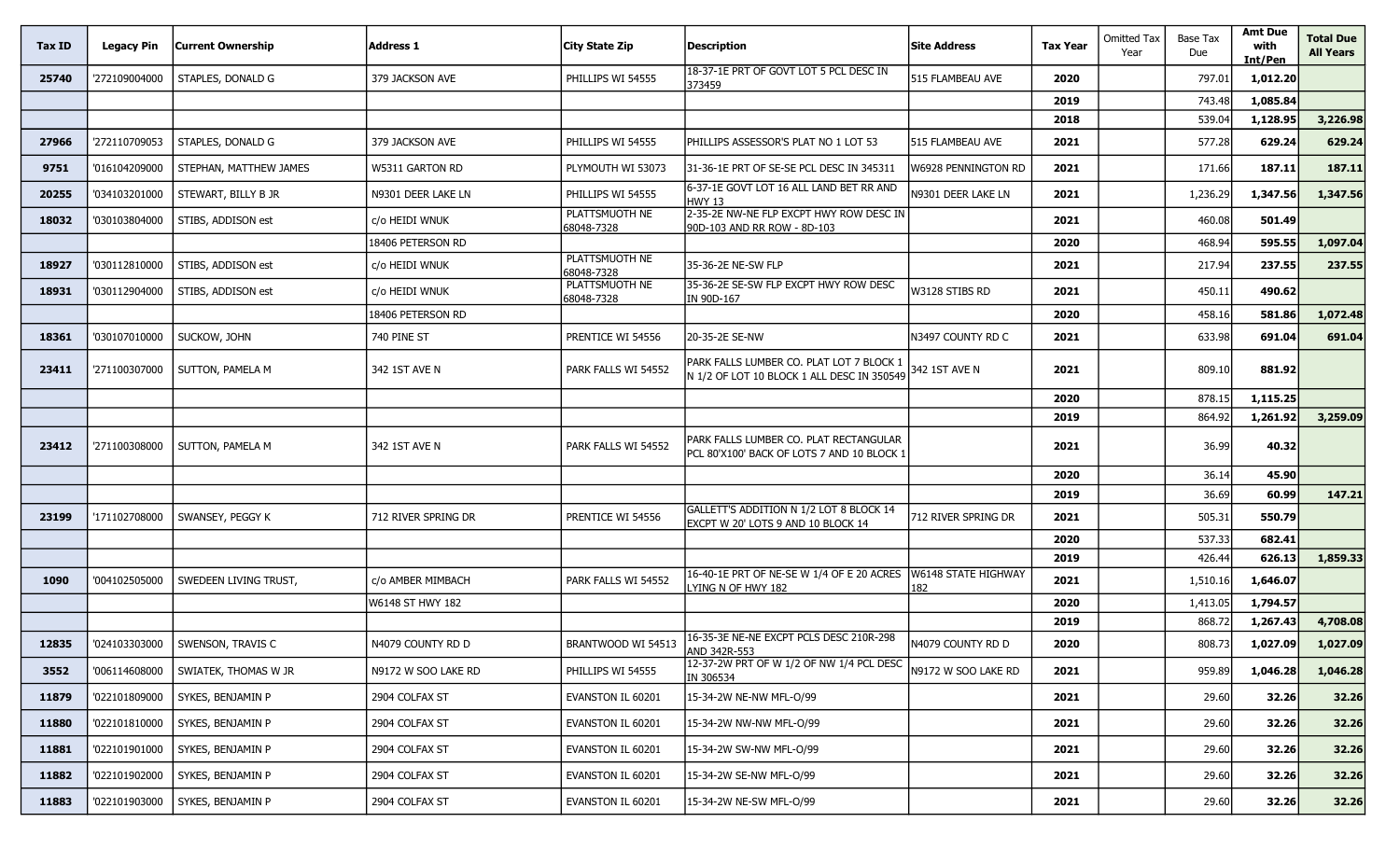| Tax ID | <b>Legacy Pin</b> | <b>Current Ownership</b>          | <b>Address 1</b>          | City State Zip       | <b>Description</b>                                                                                      | <b>Site Address</b>          | <b>Tax Year</b> | <b>Omitted Tax</b><br>Year | <b>Base Tax</b><br>Due | <b>Amt Due</b><br>with<br>Int/Pen | <b>Total Due</b><br><b>All Years</b> |
|--------|-------------------|-----------------------------------|---------------------------|----------------------|---------------------------------------------------------------------------------------------------------|------------------------------|-----------------|----------------------------|------------------------|-----------------------------------|--------------------------------------|
| 11884  | '022101904000     | SYKES, BENJAMIN P                 | 2904 COLFAX ST            | EVANSTON IL 60201    | 15-34-2W NW-SW MFL-O/99                                                                                 |                              | 2021            |                            | 29.60                  | 32.26                             | 32.26                                |
| 11885  | '022101905000     | SYKES, BENJAMIN P                 | 2904 COLFAX ST            | EVANSTON IL 60201    | 15-34-2W SW-SW MFL-O/99                                                                                 |                              | 2021            |                            | 29.60                  | 32.26                             | 32.26                                |
| 11886  | '022101906000     | SYKES, BENJAMIN P                 | 2904 COLFAX ST            | EVANSTON IL 60201    | 15-34-2W SE-SW MFL-O/99                                                                                 |                              | 2021            |                            | 29.60                  | 32.26                             | 32.26                                |
| 23227  | '171103005000     | TEELE, DIANE                      | 1640 TOWN ST              | PRENTICE WI 54556    | GALLETT'S ADDITION LOT 5 BLOCK 20                                                                       | 1640 TOWN ST                 | 2021            |                            | 834.17                 | 909.25                            |                                      |
|        |                   |                                   |                           |                      |                                                                                                         |                              | 2020            |                            | 842.84                 | 1,070.41                          |                                      |
|        |                   |                                   |                           |                      |                                                                                                         |                              | 2019            |                            | 781.29                 | 1,140.66                          |                                      |
|        |                   |                                   |                           |                      |                                                                                                         |                              | 2018            |                            | 516.97                 | 1,092.97                          | 4,213.28                             |
| 9292   | '014104003000     | TEGEN, SIMON                      | W9984 OAK RIDGE LN        | KENNAN WI 54537      | 36-36-2W SE-SW PCL DESC IN 360033                                                                       | W9988 OAK RIDGE LN           | 2021            |                            | 607.53                 | 662.21                            |                                      |
|        |                   |                                   |                           |                      |                                                                                                         |                              | 2020            |                            | 554.67                 | 704.43                            |                                      |
|        |                   |                                   |                           |                      |                                                                                                         |                              | 2018            |                            | 463.97                 | 1,006.58                          | 2,373.22                             |
| 7454   | '012104107000     | THAO, CHUE                        | 1352 WINCHELL ST          | ST PAUL MN 55106     | 25-38-1W NE-NE                                                                                          |                              | 2021            |                            | 295.88                 | 322.51                            | 322.51                               |
| 2903   | '006108110000     | THOMPSON, GERALD M                | 1501 HIGHLAND DR          | MERRILL WI 54452     | 24-37-1W SW-SW MFL-C/99 EXCPT PCL                                                                       | W7666 DAMA RD                | 2021            |                            | 923.57                 | 1,006.69                          | 1,006.69                             |
| 27644  | '006108206010     | THOMPSON, GERALD M                | 1872 GRANT ST, UNIT 503   | DENVER CO 80203      | 24-37-1W W 635' OF THE SW-SE (easement<br>desc in 398328)                                               |                              | 2020            |                            | 99.34                  | 126.16                            | 126.16                               |
| 12256  | '022105801000     | TIEGS, MARIE L                    | N5775 MILL ST             | GLEN FLORA WI 54526  | 17-35-2W NW-NW                                                                                          |                              | 2021            |                            | 827.12                 | 901.56                            | 901.56                               |
| 12257  | '022105802000     | TIEGS, MARIE L                    | N5775 MILL ST             | GLEN FLORA WI 54526  | 17-35-2W SW-NW EXCPT RR ROW - 10D-38                                                                    |                              | 2021            |                            | 328.97                 | 358.58                            | 358.58                               |
| 12258  | '022105803000     | TIEGS, MARIE L                    | N5775 MILL ST             | GLEN FLORA WI 54526  | 17-35-2W SE-NW LYING N OF RR ROW                                                                        |                              | 2021            |                            | 293.25                 | 319.64                            | 319.64                               |
| 19990  | '034100905000     | TIHLARIK, CHARLES D               | W7093 STATE HIGHWAY 111   | PHILLIPS WI 54555    | 6-36-1E PRT OF GOVT. LOT 2 LOT IN CSM VOL<br>1 PG 223 EXCPT HWY ROW DESC IN 90D-242                     | W7063 STATE HIGHWAY<br>111   | 2021            |                            | 167.98                 | 183.10                            | 183.10                               |
| 22595  | '111101404000     | TIMMERS, ROBERT C                 | W9098 US HIGHWAY 8        | CATAWBA WI 54515     | 5-35-1W PRT OF SW-SE PCL DESC IN 250416                                                                 | W9098 US HIGHWAY 8           | 2021            |                            | 1,100.67               | 1,199.73                          | 1,199.73                             |
| 16490  | '028106109000     | TINKER, FREDERICK W & ELIZABETH A | 438 E MASTERSON AVE       | FORT WAYINE IN 46803 | 19-34-1E GOVT LOT 16 E 1/2                                                                              |                              | 2021            |                            | 311.39                 | 339.42                            | 339.42                               |
| 595    | '002106103000     | TORRES, LUCAS L & JESSICA M       | W7719 WEARS RD            | CATAWBA WI 54515     | 23-35-1W PRT OF NE-NE WESTERN 201' OF<br><b>EASTERN 402'</b>                                            | W7719 WEARS RD               | 2021            |                            | 1,820.55               | 1,984.40                          | 1,984.40                             |
| 21389  | '034114403000     | TRIMBO, DONALD GUSTAS             | c/o SCOTT TRIMBO          | CARVER MN 55315      | 20-38-1E PRT OF NW-SW PCL DESC IN 382065<br>(LOT 145)                                                   | 110579 SWISS POINT RD        | 2021            |                            | 818.64                 | 892.32                            |                                      |
|        |                   |                                   | 7930 JOYCE RD             |                      |                                                                                                         |                              | 2020            |                            | 791.41                 | 1,005.09                          |                                      |
|        |                   |                                   |                           |                      |                                                                                                         |                              | 2019            |                            | 471.50                 | 691.47                            | 2,588.87                             |
| 23518  | '271101408000     | TUMA, MARK S                      | 344 2ND AVE N             | PARK FALLS WI 54552  | PARK FALLS LUMBER CO. PLAT E 1/2 LOTS 2<br>AND 3 BLOCK 16                                               | 459 DIVISION ST              | 2021            |                            | 782.41                 | 852.83                            |                                      |
|        |                   |                                   |                           |                      |                                                                                                         |                              | 2020            |                            | 769.54                 | 977.32                            | 1,830.14                             |
| 25430  | '272105808000     | UPSON, JOSHUA                     | 175 SHAW ST               | PHILLIPS WI 54555    | SHAW'S ADDITION TO PHILLIPS LOT 9 BLOCK                                                                 | 175 SHAW ST                  | 2021            |                            | 1,701.16               | 1,854.26                          | 1,854.26                             |
| 21739  | '034118001000     | VALIGA, JOHN A                    | W7296 PINE LN             | PHILLIPS WI 54555    | 31-38-1E PRT OF GOVT LOT 16 PCL DESC IN<br>269115 EXCPT HWY ROW IN 90D-29 AND 173R-W7296 PINE LN<br>518 |                              | 2021            |                            | 181.96                 | 198.34                            | 198.34                               |
| 1545   | '004107208010     | VAN ZEELAND, GARY F               | W4945 WINTERGREEN LAKE RD | PARK FALLS WI 54552  | 36-40-1E PRT OF SE-NE LOT B CSM #651 VOL<br>3 PG 233                                                    | W4945 WINTERGREEN<br>lake RD | 2021            |                            | 2,817.60               | 3,071.18                          | 3,071.18                             |
| 1817   | '004110406000     | VAN ZEELAND, GARY F               | W4945 WINTERGREEN LAKE RD | PARK FALLS WI 54552  | 31-40-2E PRT OF SW-NW VOL 1 CSM PG 164                                                                  | W4945 WINTERGREEN<br>lake RD | 2021            |                            | 1,127.05               | 1,228.48                          | 1,228.48                             |
| 18137  | '030104904000     | VANDERHOOF, LARRY J & RONI D      | N4130 COUNTY RD C         | PRENTICE WI 54556    | 8-35-2E SW-SW                                                                                           | N4130 COUNTY RD C            | 2021            |                            | 1,092.70               | 1,191.04                          | 1,191.04                             |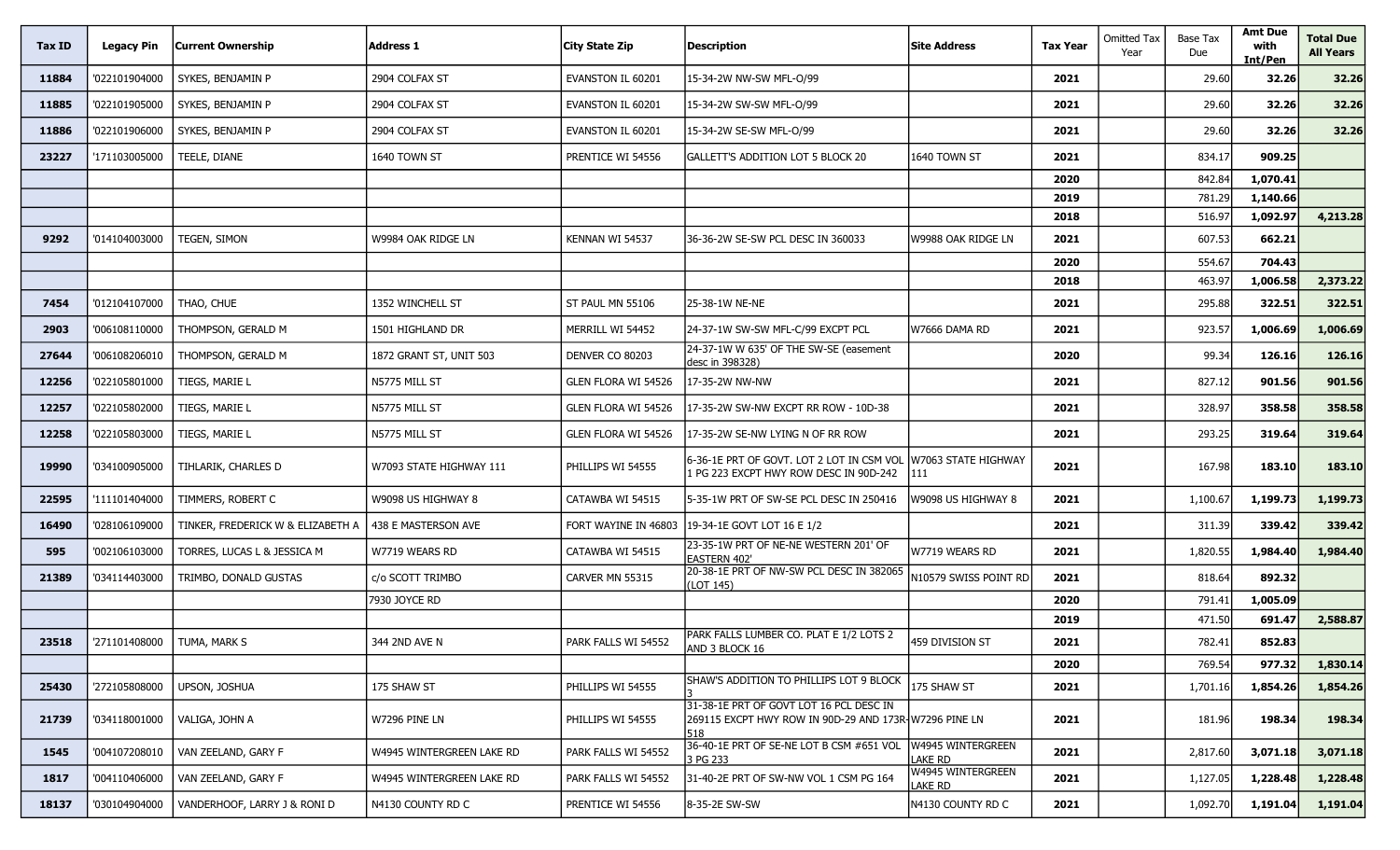| <b>Tax ID</b> | <b>Legacy Pin</b> | <b>Current Ownership</b> | Address 1        | City State Zip       | <b>Description</b>                                                                 | <b>Site Address</b> | <b>Tax Year</b> | <b>Omitted Tax</b><br>Year | Base Tax<br>Due | <b>Amt Due</b><br>with<br>Int/Pen | <b>Total Due</b><br><b>All Years</b> |
|---------------|-------------------|--------------------------|------------------|----------------------|------------------------------------------------------------------------------------|---------------------|-----------------|----------------------------|-----------------|-----------------------------------|--------------------------------------|
| 25036         | '272102001000     | VASEK, KIM M             | 145 S ARGYLE AVE | PHILLIPS WI 54555    | PHILLIPS LOT 16 BLOCK 16 AND S 5' OF LOT<br>17 BLOCK 16 EXCPT PCL 3'X20' OM NE COR | 145 S ARGYLE AVE    | 2021            |                            | 1,174.53        | 1,280.24                          |                                      |
|               |                   |                          |                  |                      |                                                                                    |                     | 2020            |                            | 1,142.13        | 1,450.51                          |                                      |
|               |                   |                          |                  |                      |                                                                                    |                     | 2019            |                            | 348.02          | 512.42                            | 3,243.16                             |
| 13384         | '024108608000     | VAUGHN INDUSTRIAL SALES, | 796 FAIRWAY DR   | BENSENVILLE IL 60106 | 33-36-3E PRT OF SE-NW PCL DESC IN 228457<br><b>EXCPT RR ROW AND PCLS</b>           |                     | 2021            |                            | 8.82            | 9.61                              |                                      |
|               |                   |                          |                  |                      |                                                                                    |                     | 2020            |                            | 69.92           | 88.80                             |                                      |
|               |                   |                          |                  |                      |                                                                                    |                     | 2019            |                            | 76.60           | 118.86                            |                                      |
|               |                   |                          |                  |                      |                                                                                    |                     | 2018            |                            | 71.24           | 116.12                            |                                      |
|               |                   |                          |                  |                      |                                                                                    |                     | 2017            |                            | 61.09           | 118.60                            |                                      |
|               |                   |                          |                  |                      |                                                                                    |                     | 2016            |                            | 68.57           | 147.75                            |                                      |
|               |                   |                          |                  |                      |                                                                                    |                     | 2015            |                            | 73.34           | 159.15                            |                                      |
|               |                   |                          |                  |                      |                                                                                    |                     | 2014            |                            | 69.23           | 162.69                            |                                      |
|               |                   |                          |                  |                      |                                                                                    |                     | 2013            |                            | 74.24           | 187.83                            |                                      |
|               |                   |                          |                  |                      |                                                                                    |                     | 2012            |                            | 71.65           | 194.17                            |                                      |
|               |                   |                          |                  |                      |                                                                                    |                     | 2011            |                            | 74.85           | 216.32                            |                                      |
|               |                   |                          |                  |                      |                                                                                    |                     | 2010            |                            | 85.07           | 261.16                            |                                      |
|               |                   |                          |                  |                      |                                                                                    |                     | 2009            |                            | 83.47           | 271.28                            |                                      |
|               |                   |                          |                  |                      |                                                                                    |                     | 2008            |                            | 74.51           | 255.57                            | 2,307.92                             |
| 13386         | '024108610000     | VAUGHN INDUSTRIAL SALES, | 796 FAIRWAY DR   | BENSENVILLE IL 60106 | 33-36-3E PRT OF NE-SW PCL DESC IN 183270                                           |                     | 2021            |                            | 3.52            | 3.84                              |                                      |
|               |                   |                          |                  |                      |                                                                                    |                     | 2020            |                            | 23.31           | 29.60                             |                                      |
|               |                   |                          |                  |                      |                                                                                    |                     | 2019            |                            | 25.54           | 44.82                             |                                      |
|               |                   |                          |                  |                      |                                                                                    |                     | 2018            |                            | 23.74           | 38.70                             |                                      |
|               |                   |                          |                  |                      |                                                                                    |                     | 2017            |                            | 20.37           | 44.90                             |                                      |
|               |                   |                          |                  |                      |                                                                                    |                     | 2016            |                            | 22.85           | 56.77                             |                                      |
|               |                   |                          |                  |                      |                                                                                    |                     | 2015            |                            | 24.44           | 53.03                             |                                      |
|               |                   |                          |                  |                      |                                                                                    |                     | 2014            |                            | 23.07           | 54.21                             |                                      |
|               |                   |                          |                  |                      |                                                                                    |                     | 2013            |                            | 24.73           | 62.57                             |                                      |
|               |                   |                          |                  |                      |                                                                                    |                     | 2012            |                            | 23.89           | 64.74                             |                                      |
|               |                   |                          |                  |                      |                                                                                    |                     | 2011            |                            | 24.95           | 72.11                             |                                      |
|               |                   |                          |                  |                      |                                                                                    |                     | 2010            |                            | 32.19           | 98.82                             |                                      |
|               |                   |                          |                  |                      |                                                                                    |                     | 2009            |                            | 31.58           | 102.64                            |                                      |
|               |                   |                          |                  |                      |                                                                                    |                     | 2008            |                            | 28.19           | 96.69                             | 823.44                               |
| 13387         | '024108701000     | VAUGHN INDUSTRIAL SALES, | 796 FAIRWAY DR   | BENSENVILLE IL 60106 | 33-36-3E PRT OF SE-NW PCL DESC IN 183270                                           | N5101 COUNTY RD D   | 2021            |                            | 1.70            | 1.85                              |                                      |
|               |                   |                          |                  |                      |                                                                                    |                     | 2020            |                            | 23.53           | 29.88                             |                                      |
|               |                   |                          |                  |                      |                                                                                    |                     | 2019            |                            | 24.66           | 43.55                             |                                      |
|               |                   |                          |                  |                      |                                                                                    |                     | 2018            |                            | 19.70           | 32.11                             |                                      |
|               |                   |                          |                  |                      |                                                                                    |                     | 2017            |                            | 17.43           | 39.58                             |                                      |
|               |                   |                          |                  |                      |                                                                                    |                     | 2016            |                            | 16.66           | 44.45                             |                                      |
|               |                   |                          |                  |                      |                                                                                    |                     | 2015            |                            | 18.16           | 39.41                             |                                      |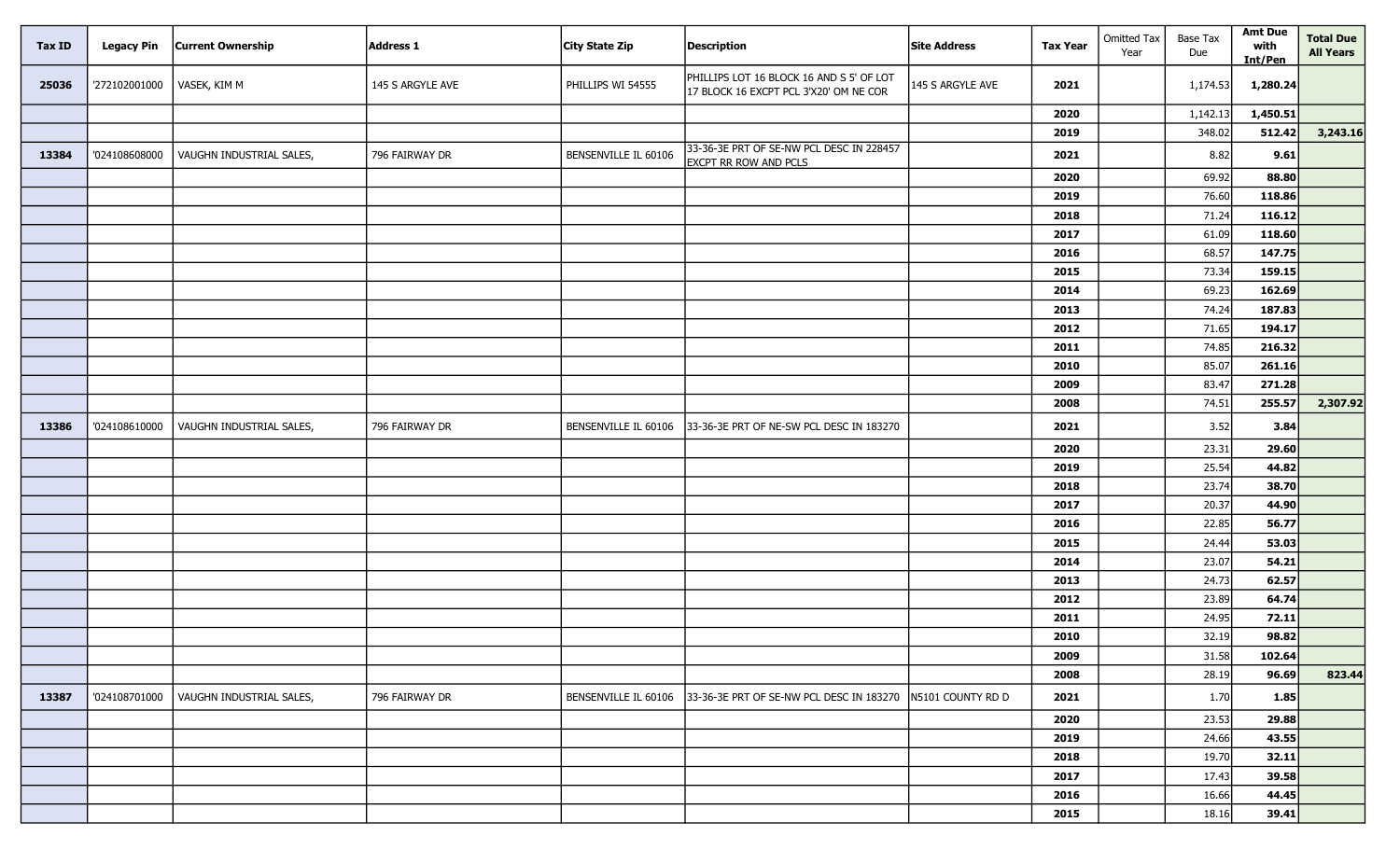| <b>Tax ID</b> | Legacy Pin    | <b>Current Ownership</b>      | <b>Address 1</b>                     | City State Zip            | <b>Description</b>                                                                                                                        | <b>Site Address</b> | <b>Tax Year</b> | <b>Omitted Tax</b><br>Year | Base Tax<br>Due | <b>Amt Due</b><br>with<br>Int/Pen | <b>Total Due</b><br><b>All Years</b> |
|---------------|---------------|-------------------------------|--------------------------------------|---------------------------|-------------------------------------------------------------------------------------------------------------------------------------------|---------------------|-----------------|----------------------------|-----------------|-----------------------------------|--------------------------------------|
|               |               |                               |                                      |                           |                                                                                                                                           |                     | 2014            |                            | 18.49           | 43.45                             |                                      |
|               |               |                               |                                      |                           |                                                                                                                                           |                     | 2013            |                            | 21.78           | 59.73                             |                                      |
|               |               |                               |                                      |                           |                                                                                                                                           |                     | 2012            |                            | 21.29           | 62.30                             |                                      |
|               |               |                               |                                      |                           |                                                                                                                                           |                     | 2011            |                            | 22.36           | 64.62                             |                                      |
|               |               |                               |                                      |                           |                                                                                                                                           |                     | 2010            |                            | 28.02           | 86.02                             |                                      |
|               |               |                               |                                      |                           |                                                                                                                                           |                     | 2009            |                            | 28.50           | 92.63                             |                                      |
|               |               |                               |                                      |                           |                                                                                                                                           |                     | 2008            |                            | 28.50           | 97.76                             | 737.34                               |
| 4664          | '008107205000 | VERDUIN, BARBARA A            | 5005 SW MORGAN ST                    | SEATTLE WA 98116          | 2-36-2E SW-NW                                                                                                                             |                     | 2021            |                            | 178.17          | 194.21                            | 194.21                               |
| 24989         | '272101504000 | <b>VEVERKA, STANLEY J</b>     | 254 N AVON AVE                       | PHILLIPS WI 54555         | Phillips Lot 5 Block 14                                                                                                                   | 254 N AVON AVE      | 2021            |                            | 737.02          | 803.35                            | 803.35                               |
| 25313         | '272104801000 | VILT, DAWN M                  | 485 S LAKE AVE                       | PHILLIPS WI 54555         | JACKSON'S ADDITION TO PHILLIPS LOT 8<br>BLOCK 2 AND 17-37-1E PRT OF GOVT LOT 4 A<br>STRIP 12' WIDE X 150' DEEP ADJOINGIN LOT 8<br>BLOCK 2 | 485 S LAKE AVE      | 2021            |                            | 1,050.39        | 1,144.93                          |                                      |
|               |               |                               |                                      |                           |                                                                                                                                           |                     | 2020            |                            | 1,163.61        | 1,477.78                          |                                      |
|               |               |                               |                                      |                           |                                                                                                                                           |                     | 2019            |                            | 1,056.58        | 1,539.83                          | 4,162.54                             |
| 15923         | '028100305000 | VJM INVESTMENTS LLC,          | 925 ELM GROVE RD                     | ELM GROVE WI 53122        | 2-34-1E PRT OF SE-NW BEG AT SE COR W 380<br>POB N 120 FT W 205' S 120' E 205' TO POB                                                      | W5528 JOHNSON RD    | 2021            |                            | 42.23           | 46.03                             |                                      |
|               |               |                               |                                      |                           |                                                                                                                                           |                     | 2020            |                            | 42.05           | 53.40                             | 99.43                                |
| 5123          | '010101802000 | VODA, CAROL LYNN              | c/o STEVEN BURT                      | FIFIELD WI 54524          | FIFIELD PLAT LOT 16 BLOCK 9                                                                                                               | N14098 FLAMBEAU AVE | 2021            |                            | 145.54          | 158.64                            |                                      |
|               |               |                               | <b>PO BOX 71</b>                     |                           |                                                                                                                                           |                     | 2020            |                            | 149.44          | 189.79                            | 348.43                               |
| 5124          | '010101803000 | VODA, CAROL LYNN              | c/o STEVEN BURT                      | FIFIELD WI 54524          | FIFIELD PLAT LOTS 17 AND 18 BLOCK 9                                                                                                       | N14100 FLAMBEAU AVE | 2021            |                            | 1,241.82        | 1,353.58                          |                                      |
|               |               |                               | <b>PO BOX 71</b>                     |                           |                                                                                                                                           |                     | 2020            |                            | 1,610.11        | 2,044.84                          |                                      |
|               |               |                               |                                      |                           |                                                                                                                                           |                     | 2019            |                            | 6.62            | 17.39                             | 3,415.81                             |
| 26109         | '012104601020 | VODA, RALPH                   | 217 DRESDEN ALCOVE                   | WAVERLY MN 55390-<br>5421 | 27-38-1W PRT OF NE-NE PCL DESC IN 338990                                                                                                  |                     | 2021            |                            | 51.14           | 55.74                             |                                      |
|               |               |                               |                                      |                           |                                                                                                                                           |                     | 2020            |                            | 50.78           | 64.49                             |                                      |
|               |               |                               |                                      |                           |                                                                                                                                           |                     | 2019            |                            | 45.24           | 73.39                             | 193.62                               |
| 9870          | '016105505000 | VOJTECH, EDWARD E & ELIZABETH | c/o TERESA DOUGLAS<br>8208 WEIMAR DR | ST LOUIS MO 63123         | 4-36-2E PRT OF SE-NW PCL DESC AS THE<br>EXCEPTION IN DOC #241570                                                                          |                     | 2020            |                            | 141.12          | 179.22                            | 179.22                               |
| 22601         | '111101410000 | VOSS, DONALD                  | W9043 MOONSHINE ALLEY                | CATAWBA WI 54515          | 5-35-1W PRT OF SE-SW BEG 840' W OF SE<br>COR OF SW1/4 N 133' W 65' S 133' E ON SEC<br>LN 65' TO POB                                       | W9168 US HIGHWAY 8  | 2021            |                            | 1,058.52        | 1,153.79                          |                                      |
|               |               |                               |                                      |                           |                                                                                                                                           |                     | 2020            |                            | 924.55          | 1,174.18                          | 2,327.97                             |
| 22602         | '111101501000 | VOSS, DONALD                  | W9043 MOONSHINE ALLEY                | CATAWBA WI 54515          | 5-35-1W PRT OF SE-SW BEG 840' W OF SE<br>COR POB RETR E 35' N 264' W 110' S 131' E 75'<br>S 133' TO POB5                                  |                     | 2021            |                            | 32.36           | 35.27                             |                                      |
|               |               |                               |                                      |                           |                                                                                                                                           |                     | 2020            |                            | 34.85           | 44.26                             | 79.53                                |
| 4646          | '008107006000 | VYSKOCIL, DUANE A             | W2876 TRAPPERS RD                    | PHILLIPS WI 54555         | 36-37-2E SW-SE                                                                                                                            |                     | 2021            |                            | 235.10          | 256.26                            | 256.26                               |
| 26061         | '004111102010 | <b>WAGNER, MARK L</b>         | PO BOX 286                           | PARK FALLS WI 54552       | 24-40-1W PRT OF NW-NE LYING NW OF STATE<br>RD 182 EXCPT PCLS DESC IN 383597                                                               |                     | 2021            |                            | 211.73          | 230.79                            | 230.79                               |
| 23692         | '271103204010 | WAGNER COMMERCIAL PROP,       | c/o DAN WAGNER                       | PARK FALLS WI 54552       | SOUTH TOWN ADDITION TO PARK FALLS N<br>1/2 LOT 2 BLOCK G EXCPT PCLS                                                                       | 89 8TH ST S         | 2021            |                            | 8,225.71        | 8,966.02                          |                                      |
|               |               |                               | 1160 3rd AVE S, APT 7B               |                           |                                                                                                                                           |                     | 2020            |                            | 8,041.99        | 10,213.33                         | 19,179.35                            |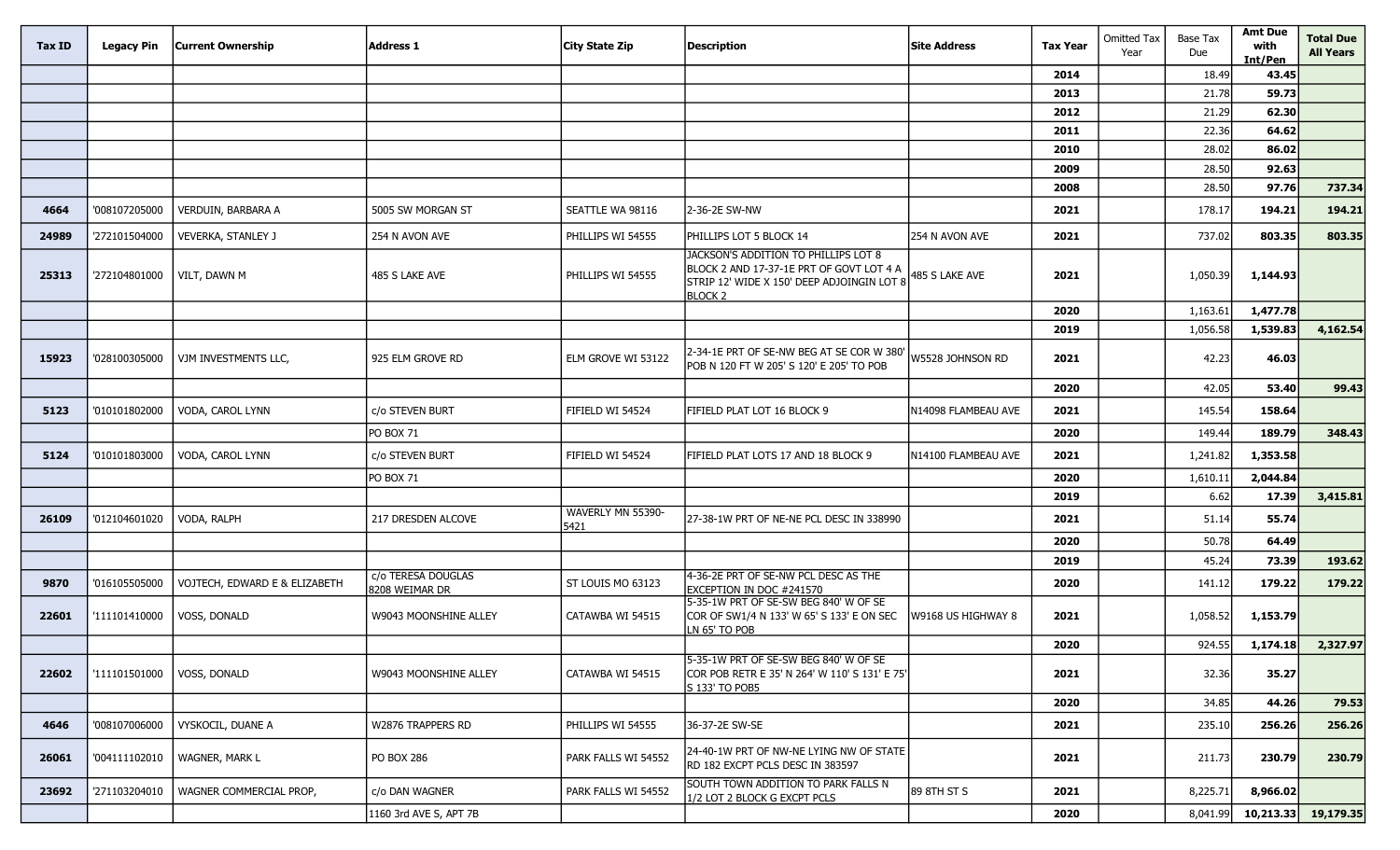| Tax ID | <b>Legacy Pin</b> | <b>Current Ownership</b>                | <b>Address 1</b>         | City State Zip        | <b>Description</b>                                            | <b>Site Address</b>         | <b>Tax Year</b> | <b>Omitted Tax</b><br>Year | Base Tax<br>Due | <b>Amt Due</b><br>with<br>Int/Pen | <b>Total Due</b><br><b>All Years</b> |
|--------|-------------------|-----------------------------------------|--------------------------|-----------------------|---------------------------------------------------------------|-----------------------------|-----------------|----------------------------|-----------------|-----------------------------------|--------------------------------------|
| 24767  | '271113710000     | WAGNER COMMERCIAL PROP,                 | c/o DAN WAGNER           | PARK FALLS WI 54552   | SOUTHGATE ADDITION S 1/2 LOT 4 BLOCK 2 N<br>1/2 LOT 5 BLOCK 2 | 1157 4TH AVE S              | 2021            |                            | 6,868.52        | 7,486.69                          |                                      |
|        |                   |                                         | 1160 3rd AVE S, APT 7B   |                       |                                                               |                             | 2020            |                            | 6,715.93        | 8,529.23                          | 16,015.92                            |
| 24768  | '271113801000     | WAGNER COMMERCIAL PROP,                 | c/o DAN WAGNER           | PARK FALLS WI 54552   | SOUTHGATE ADDITION LOTS 7, 8 AND 9<br><b>BLOCK 2</b>          | 1160 3RD AVE S              | 2021            |                            | 9,500.43        | 10,355.47                         |                                      |
|        |                   |                                         | 1160 3rd AVE S, APT 7B   |                       |                                                               |                             | 2020            |                            | 9,245.74        | 11,742.09                         | 22,097.56                            |
| 24769  | '271113804000     | WAGNER COMMERCIAL PROP,                 | c/o DAN WAGNER           | PARK FALLS WI 54552   | SOUTHGATE ADDITION LOT 10 BLOCK 2 LOT<br>11 BLOCK 2           | 1170 3RD AVE S              | 2021            |                            | 8,991.10        | 9,800.30                          |                                      |
|        |                   |                                         | 1160 3rd AVE S, APT 7B   |                       |                                                               |                             | 2020            |                            | 8,789.81        | 11,163.06                         | 20,963.36                            |
| 23274  | '171103509000     | WALCISAK, JACOB S & DENAE               | 908 PINE ST              | PRENTICE WI 54556     | <b>CRESTVIEW PLAT LOT 5</b>                                   | 906 PINE ST                 | 2021            |                            | 46.46           | 50.64                             | 50.64                                |
| 24103  | '271107409000     | WALKER, CHARLES M                       | 977 SAUNDERS AVE         | PARK FALLS WI 54552   | <b>EAST WHITE CITY LOT 2 BLOCK 1</b>                          | 977 SAUNDERS AVE            | 2021            |                            | 504.67          | 550.09                            |                                      |
|        |                   |                                         |                          |                       |                                                               |                             | 2020            |                            | 580.68          | 737.46                            |                                      |
|        |                   |                                         |                          |                       |                                                               |                             | 2019            |                            | 554.67          | 812.06                            | 2,099.62                             |
| 23862  | '271104909000     | WALTENBERG, CHRIS ALAN                  | 584 8TH AVE S            | PARK FALLS WI 54552   | HADDY'S ADDITION LOT 5 BLOCK 12                               | 584 8TH AVE S               | 2021            |                            | 448.82          | 489.21                            |                                      |
|        |                   |                                         |                          |                       |                                                               |                             | 2020            |                            | 516.75          | 656.27                            |                                      |
|        |                   |                                         |                          |                       |                                                               |                             | 2019            |                            | 291.47          | 422.63                            | 1,568.12                             |
| 23863  | '271104910000     | WALTENBERG, CHRIS ALAN                  | 584 8TH AVE S            | PARK FALLS WI 54552   | HADDY'S ADDITION LOT 4 BLOCK 12                               |                             | 2021            |                            | 142.27          | 155.07                            |                                      |
|        |                   |                                         |                          |                       |                                                               |                             | 2020            |                            | 139.00          | 176.53                            | 331.60                               |
| 15690  | '026122605000     | WALTENBERG, CLAUDE A JR &<br>/IRGINIA L | 2042 W CRESCENT CREEK DR | 7414                  | RHINELANDER WI 54501-JOACHIM PLAT LOTS 3-4-5-18 AND 19 BLOCK  | N15545 9TH AVE S            | 2021            |                            | 1,267.13        | 1,381.17                          |                                      |
|        |                   |                                         |                          |                       |                                                               |                             | 2020            |                            | 440.53          | 559.47                            | 1,940.64                             |
| 15687  | '026122602000     | WALTENBERG, VIRGINIA L                  | 2042 W CRESENT DR        |                       | RHINELANDER WI 54501 JOACHIM PLAT LOT 1 BLOCK 1               | N15553 9TH AVE S            | 2021            |                            | 563.65          | 614.38                            | 614.38                               |
| 15688  | '026122603000     | WALTENBERG, VIRGINIA L                  | 2042 W CRESENT DR        |                       | RHINELANDER WI 54501 JOACHIM PLAT LOT 2 BLOCK 1               | N15553 9TH AVE S            | 2021            |                            | 73.69           | 80.32                             | 80.32                                |
| 24123  | '271107609000     | WATROUS, JOHN W & JANETTE L             | 848 ATWOOD AVE           | PARK FALLS WI 54552   | <b>EAST WHITE CITY LOT 25 BLOCK 1</b>                         | 848 ATWOOD AVE              | 2021            |                            | 706.68          | 770.28                            | 770.28                               |
| 5495   | '010105806000     | WAY, ROBERT M & BRIDGETT C              | 248 WINDSOR ST           | ELKHORN WI 53191      | 19-39-1E N1/2 OF NE-NE                                        | N13257 HICKS LANDING<br>RD. | 2021            |                            | 846.22          | 922.38                            | 922.38                               |
| 5496   | '010105807000     | WAY, ROBERT M & BRIDGETT C              | 248 WINDSOR ST           | ELKHORN WI 53191      | 19-39-1E S1/2 OF NE-NE                                        |                             | 2021            |                            | 557.27          | 607.42                            | 607.42                               |
| 25242  | '272104009000     | WAY, ROBERT M & BRIDGETT C              | 248 WINDSOR ST           | ELKHORN WI 53191      | PHILLIPS LOT 13 BLOCK 28                                      |                             | 2021            |                            | 177.34          | 193.30                            |                                      |
|        |                   |                                         |                          |                       |                                                               |                             | 2020            |                            | 183.60          | 233.17                            | 426.47                               |
| 25243  | '272104010000     | WAY, ROBERT M & BRIDGETT C              | 248 WINDSOR ST           | ELKHORN WI 53191      | PHILLIPS LOT 14 BLOCK 28                                      | 135 N EYDER AVE             | 2021            |                            | 2,675.31        | 2,916.09                          |                                      |
|        |                   |                                         |                          |                       |                                                               |                             | 2020            |                            | 2,738.49        | 3,477.88                          | 6,393.97                             |
| 15116  | '026116402000     | <b>WEBB, AARON S</b>                    | 1731 CHESTNUT ST         | WI RAPIDS WI 54494    | 36-40-2W PRT OF SW-NW 1 SOUARE ACRE IN<br>SW COR              | N14704 E BUCKHORN RD        | 2021            |                            | 60.86           | 66.34                             | 66.34                                |
| 22119  | '034122808000     | WEBER, ELIJAH J                         | W4563 COUNTY RD H        | PHILLIPS WI 54555-905 | 30-38-2E PRT OF NE-SE LYING S OF CNTRLN<br>OF HWY H           | W4563 COUNTY RD H           | 2021            |                            | 1,938.90        | 2,113.40                          |                                      |
|        |                   |                                         |                          |                       |                                                               |                             | 2020            |                            | 1,935.43        | 2,458.00                          |                                      |
|        |                   |                                         |                          |                       |                                                               |                             | 2019            |                            | 1,628.65        | 2,369.33                          | 6,940.73                             |
| 24698  | '271113207000     | WEHRWEIN, WAYNE D                       | 2328 N SUMAC DR          | JANESVILLE WI 53545   | SOUTHSIDE ASSESSOR'S PLAT #1 LOT 27                           | 1233 WHITMER AVE            | 2021            |                            | 2,347.33        | 2,558.59                          |                                      |
|        |                   |                                         |                          |                       |                                                               |                             | 2020            |                            | 2,298.52        | 2,919.12                          |                                      |
|        |                   |                                         |                          |                       |                                                               |                             | 2019            |                            | 2,331.17        | 3,387.99                          |                                      |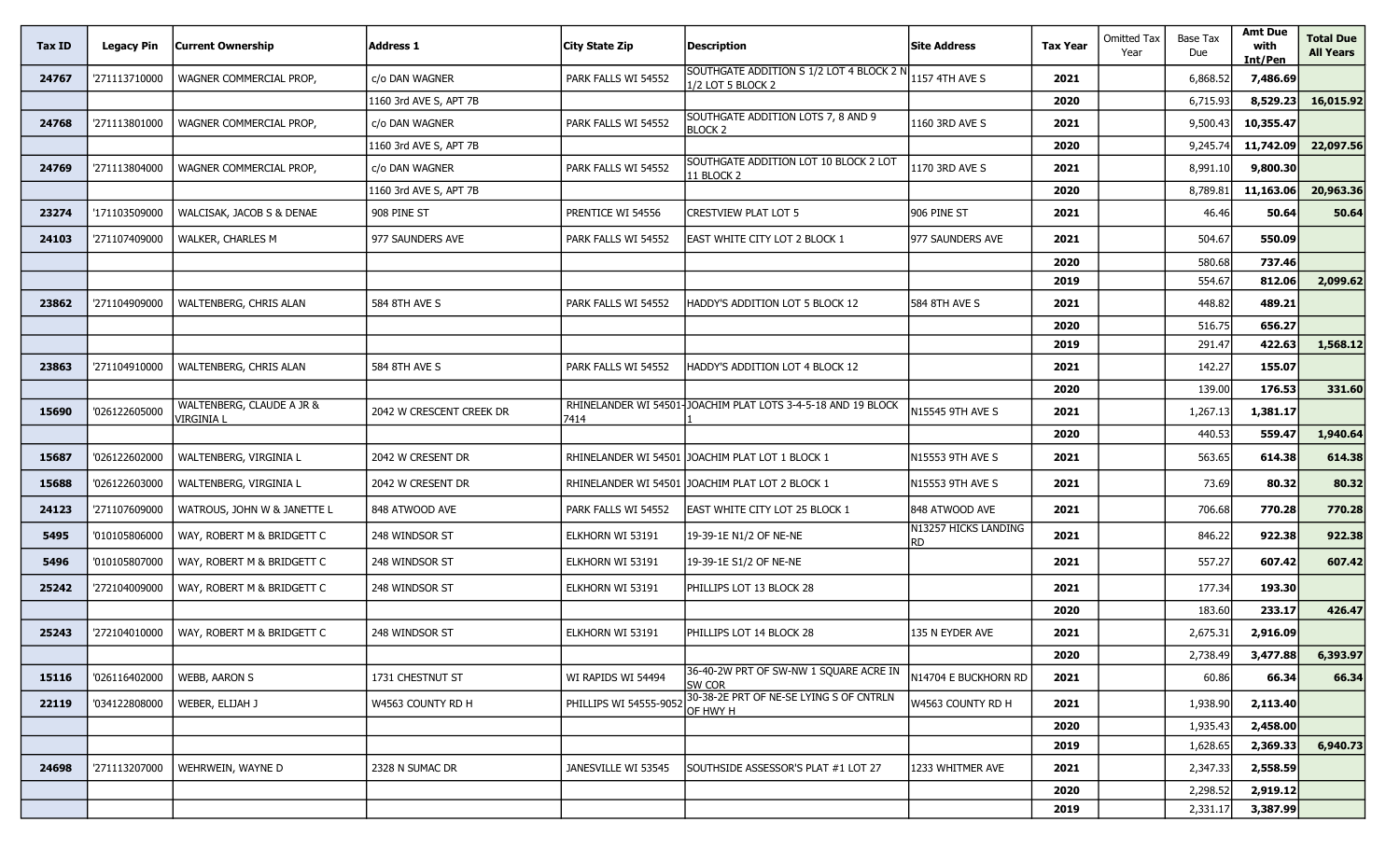| Tax ID | <b>Legacy Pin</b> | <b>Current Ownership</b>              | <b>Address 1</b>                                        | City State Zip               | <b>Description</b>                                                                                                                                                                           | <b>Site Address</b>              | <b>Tax Year</b> | <b>Omitted Tax</b><br>Year | Base Tax<br>Due | <b>Amt Due</b><br>with<br>Int/Pen | <b>Total Due</b><br><b>All Years</b> |
|--------|-------------------|---------------------------------------|---------------------------------------------------------|------------------------------|----------------------------------------------------------------------------------------------------------------------------------------------------------------------------------------------|----------------------------------|-----------------|----------------------------|-----------------|-----------------------------------|--------------------------------------|
|        |                   |                                       |                                                         |                              |                                                                                                                                                                                              |                                  | 2018            |                            | 1,517.30        | 2,723.51                          | 11,589.21                            |
| 16987  | '028111010000     | WEIDEMANN, HARTWELL D JR              | 209 W PARKWAY AVE                                       | OSHKOSH WI 54901             | 22-35-1E NE-NE                                                                                                                                                                               |                                  | 2021            |                            | 389.23          | 424.26                            | 424.26                               |
| 16988  | '028111101000     | WEIDEMANN, HARTWELL D JR              | 209 W PARKWAY AVE                                       | OSHKOSH WI 54901             | 22-35-1E NW-NE                                                                                                                                                                               | W5839 MORNER RD                  | 2021            |                            | 699.27          | 762.20                            | 762.20                               |
| 2836   | '006107503010     | WEINFURTNER, GEOFF & LISA             | N6911 OWEN AVE                                          | GREENWOOD WI 54437           | 23-37-1W PRT OF NE-SE LOT 1 CSM #1061<br><b>VOL 5 PG 363</b>                                                                                                                                 | W7786 WILSON ISLAND<br><b>RD</b> | 2021            |                            | 3,120.19        | 3,401.01                          |                                      |
|        |                   |                                       |                                                         |                              |                                                                                                                                                                                              |                                  | 2021            | 2019 OM                    | 1,530.09        | 1,667.80                          |                                      |
|        |                   |                                       |                                                         |                              |                                                                                                                                                                                              |                                  | 2021            | 2020 OM                    | 1,799.62        | 1,961.59                          | 7,030.39                             |
| 8880   | '012119806000     | <b>WERNER, JAMES</b>                  | 3375 PORTSHIRE CT                                       | HOFFMAN ESTATES IL<br>60067  | 24-38-2W PRT OF SE 1/4 PCL (I) AS DESC IN<br>256014                                                                                                                                          |                                  | 2021            |                            | 168.04          | 183.16                            |                                      |
|        |                   |                                       |                                                         |                              |                                                                                                                                                                                              |                                  | 2020            |                            | 83.42           | 105.94                            | 289.11                               |
| 16713  | '028108308000     | WESTLIN FUTURE GENERATIONS LLC,       | <b>PO BOX 527</b>                                       | OGEMA WI 54459               | 30-34-1E PRT OF SW-NE AND GOVT LOT 12<br>BEG AT SW COR SW-NE E 1200' ALG S LN N<br>300' =WTH W LN W= WTH S LN TO E BNDY<br>HWY SWLY ALG E BNDY OF HWY TO S LN OF<br>LOT 12 E ALG S LN TO POB | N712 WESTLIN RD                  | 2019            |                            | 620.32          | 899.46                            | 899.46                               |
| 14101  | '026105703000     | WIATER, BRUCE R & CATHY A             | N15916 TAMARACK RD                                      | PARK FALLS WI 54552          | 18-40-1W PRT OF GOVT LOT 3 LOT 2 CSM<br>#734 VOL 4 PG 25                                                                                                                                     | N15916 TAMARACK RD               | 2021            |                            | 3,055.05        | 3,330.00                          | 3,330.00                             |
| 1323   | '004105002000     | WILBERT, JONATHAN L                   | PO BOX 314                                              | PARK FALLS WI 54552          | 23-40-1E SW-SE                                                                                                                                                                               |                                  | 2021            |                            | 775.24          | 845.01                            | 845.01                               |
| 390    | '002104006000     | WILDER, CHERRY L & CHARLOTTE D        | 2909 N 38TH ST                                          | MILWAUKEE WI 53210           | 12-35-1W SE-NE                                                                                                                                                                               | W7323 OLD 8 RD W                 | 2021            |                            | 765.01          | 833.86                            | 833.86                               |
| 16998  | '028111201000     | WILL, LEONA C If est                  | N3394 HALLSTRAND RD                                     | PRENTICE WI 54556            | 22-35-1E SW-SW                                                                                                                                                                               | N3394 HALLSTRAND RD              | 2021            |                            | 981.11          | 1,069.41                          |                                      |
|        |                   |                                       |                                                         |                              |                                                                                                                                                                                              |                                  | 2020            |                            | 1,081.42        | 1,373.40                          |                                      |
|        |                   |                                       |                                                         |                              |                                                                                                                                                                                              |                                  | 2019            |                            | 361.51          | 531.98                            | 2,974.79                             |
| 12206  | '022105303010     | WILSON, PAMELA KIM                    | 4610 8TH ST S, UNIT 78                                  | WI RAPIDS WI 54494           | 15-35-2W SE 1/4 OF THE SW-NE                                                                                                                                                                 | W10602 BURR OAK RD               | 2021            |                            | 276.31          | 301.18                            |                                      |
|        |                   |                                       |                                                         |                              |                                                                                                                                                                                              |                                  | 2020            |                            | 564.43          | 716.83                            |                                      |
|        |                   |                                       |                                                         |                              |                                                                                                                                                                                              |                                  | 2019            |                            | 346.19          | 509.77                            |                                      |
|        |                   |                                       |                                                         |                              |                                                                                                                                                                                              |                                  | 2018            |                            | 197.17          | 571.70                            | 2,099.47                             |
| 23117  | '171101903000     | WILUND, JEANINE G                     | W5152 COUNTY RD A                                       | PRENTICE WI 54556            | PRENTICE PLAT LOT 6 BLOCK 8 LOT 7 BLOCK 8 635 KNOX ST                                                                                                                                        |                                  | 2021            |                            | 745.89          | 813.02                            | 813.02                               |
| 26808  | '004109901020     | WIMMER, PAUL                          | 143 N 67TH ST                                           | MILWAUKEE WI 53213           | 24-40-2E PRT OF NE-SE PCL DESC IN 353096                                                                                                                                                     |                                  | 2021            |                            | 287.80          | 313.70                            | 313.70                               |
| 3226   | '006111308000     | WIRTH, HATTY H                        | 10352 COUNTY HWY H                                      | STANLEY WI 54768             | 1-37-2W PRT OF SE-SE 12-37-2W PRT OF<br>GOVT LOT 1 BEG AT SE COR SEC 1 N 150' W<br>200' N62°18'W 226' PO DETR S 764' S2°03'W<br>400' S 364' E 90' TO POB                                     | W9729 COUNTY RD S                | 2021            | 2019 OM                    | 445.26          | 485.33                            |                                      |
|        |                   |                                       |                                                         |                              |                                                                                                                                                                                              |                                  | 2021            | 2020 OM                    | 522.13          | 569.12                            | 1,054.46                             |
| 24395  | '271110407000     | WISCONSIN PAPER REAL PROPERTY<br>LLC. | c/o MAYNARDS INDUSTR<br>17177 N LAUREL PARK DR, STE 236 | LIVONIA MN 48152             | 13-40-1W PRT OF GOVT LOT 5 PRT OF<br>OUTLOT 2 PCL DESC IN 394780                                                                                                                             |                                  | 2021            |                            | 25.61           | 27.91                             | 27.91                                |
| 1891   | '004111306000     | WOHLLEBEN, ARTHUR P & CREDA P         | c/o RONALD & MARIE HOEFFERLE                            | PARK FALLS WI 54552-<br>7855 | 24-40-1W PRT OF NW-NE PCL DESC IN 302947 W7485 CEDAR ST                                                                                                                                      |                                  | 2021            |                            | 252.89          | 275.65                            |                                      |
|        |                   |                                       | N15040 ENHELDER RD                                      |                              |                                                                                                                                                                                              |                                  | 2020            |                            | 238.52          | 302.92                            |                                      |
|        |                   |                                       |                                                         |                              |                                                                                                                                                                                              |                                  | 2019            |                            | 492.65          | 722.13                            |                                      |
|        |                   |                                       |                                                         |                              |                                                                                                                                                                                              |                                  | 2018            |                            | 253.51          | 656.32                            | 1,957.02                             |
| 2101   | '006100101000     | WOLFE, MICHAEL G & ANGELA M           | N9250 DEER CREEK RD                                     | PHILLIPS WI 54555            | 1-37-1W NE-SW                                                                                                                                                                                |                                  | 2021            |                            | 793.84          | 865.29                            | 865.29                               |
| 2104   | '006100104000     | WOLFE, MICHAEL G & ANGELA M           | N9250 DEER CREEK RD                                     | PHILLIPS WI 54555            | 1-37-1W SE-SW                                                                                                                                                                                | N9250 DEER CREEK RD              | 2021            |                            | 1,483.00        | 1,616.47                          | 1,616.47                             |